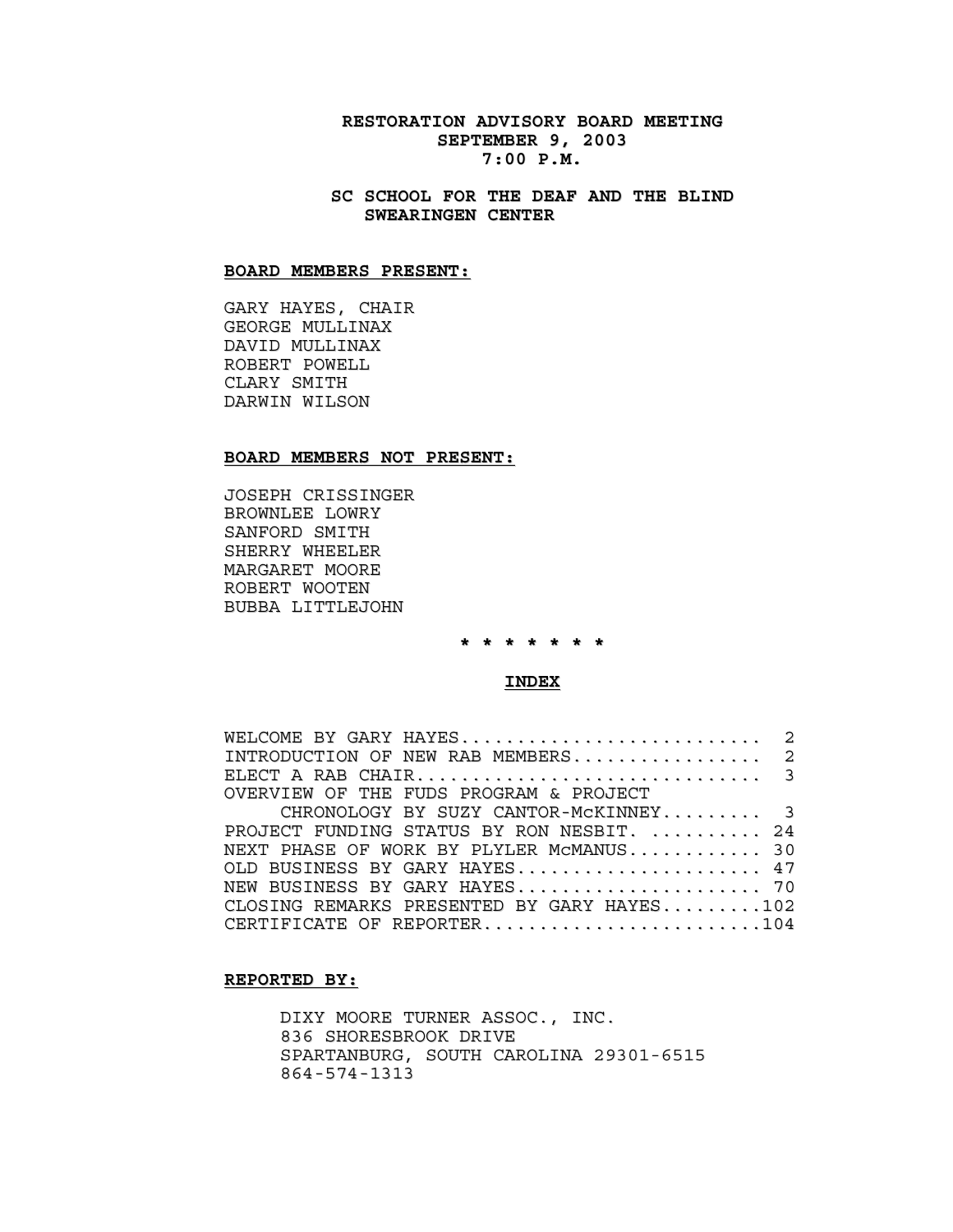# **BY GARY HAYES:**

| 2  | I'D LIKE TO CALL THIS MEETING TO ORDER AND I'D       |
|----|------------------------------------------------------|
| 3  | LIKE TO WELCOME EVERYBODY HERE TONIGHT AND THANK YOU |
| 4  | FOR COMING OUT. I WANT TO REMIND EVERYBODY TO SPEAK  |
| 5  | CLEARLY. WE'VE GOT A TRANSCRIPTIONIST HERE AND WE    |
| 6  | WANT TO REMAIN ON OUR AGENDA AND WE NEED TO STAY     |
| 7  | FOCUSED TO OUR AGENDA. SUZY AND ZAPATA HAVE          |
| 8  | FURNISHED US WITH NEW NOTEBOOKS FOR THE BOARD TO     |
| 9  | KEEP US A LITTLE MORE UP-TO-DATE AND ORGANIZED AND I |
| 10 | WANT TO THANK SUZY AND ZAPATA FOR DOING THAT.<br>WE  |
| 11 | HAVE SOME NEW BOARD MEMBERS, MARTHA MOORE AND ROBERT |
| 12 | WOOTEN. I BELIEVE MARTHA CALLED IN AND SHE HAS       |
| 13 | WHAT, SUZY?                                          |
| 14 | BY SUZY CANTOR-MCKINNEY:                             |
| 15 | SHE HAS ANOTHER COMMITMENT THIS EVENING.             |
| 16 | BY MR. HAYES:                                        |
| 17 | OKAY. AND ROBERT, WE HAVEN'T HEARD FROM              |
| 18 | ROBERT?                                              |
| 19 | BY MS. CANTOR-MCKINNEY:                              |
| 20 | I HAVE NOT.                                          |
| 21 | BY MR. HAYES:                                        |
| 22 | OKAY. WELL, WE WANT TO THANK THESE NEW PEOPLE        |
| 23 | FOR APPLYING TO THE BOARD AND THEIR ACCEPTANCE OF    |
| 24 | BEING ON THE BOARD. OKAY. SO, WE WERE -- IT IS ON    |
|    |                                                      |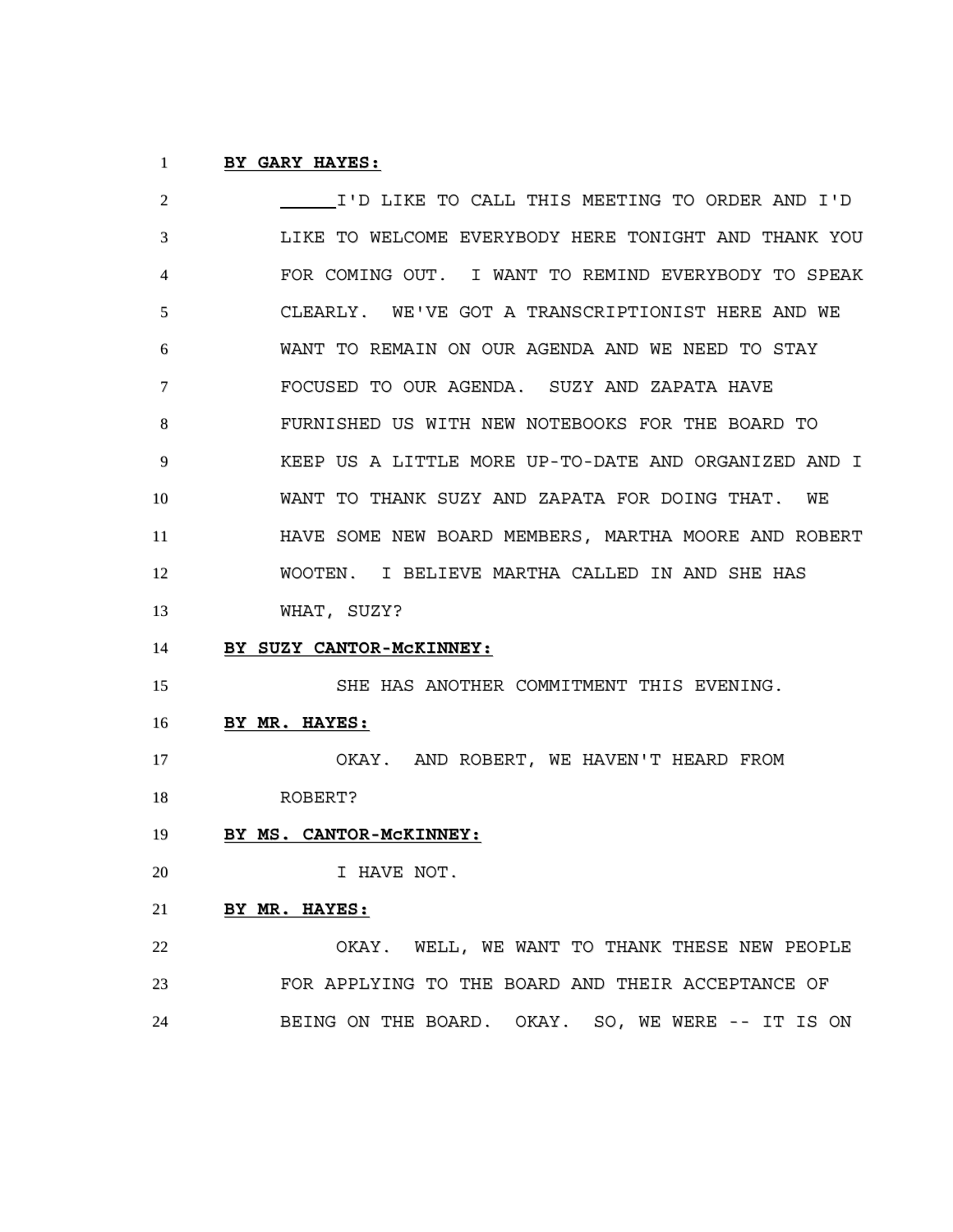OUR AGENDA TO ELECT A NEW RAB CHAIR TONIGHT. I WANT 2 TO TURN THIS OVER TO SUZY.

### **BY MS. CANTOR-McKINNEY:**

 DUE TO THE LIMITED ATTENDANCE THIS EVENING, WE WILL DEFER THE ELECTION OF THE NEW CHAIR TO OUR NEXT MEETING. THE CHAIR IS TO SERVE ONE YEAR AND CAN BE RE-ELECTED FOR A SUBSEQUENT TERM. SO, GARY HAS SERVED TWO YEARS NOW, TWO TERMS FOR CHAIR, SO WE WILL ELECT A NEW CHAIR AT THE NEXT MEETING WHEN HOPEFULLY WE'LL HAVE A STRONGER ATTENDANCE TO BE ABLE TO GET EVERYONE'S INVOLVEMENT IN THAT EFFORT. SO, WE'LL PUT THAT ON OUR NEXT MEETING'S AGENDA.

**BY MR. HAYES:**

 OKAY. NOW, I'LL REFER ALSO OVER TO SUZY WITH ZAPATA ENGINEERING FOR AN OVERVIEW OF THE FUDS PROGRAM AND THE PROJECT CHRONOLOGY.

# **BY MS. CANTOR-McKINNEY:**

18 THANKS, GARY. I SEE A LOT OF NEW FACES THIS EVENING AND WE'D LIKE TO WELCOME ALL OF YOU TO THE RAB MEETING. WE MEET QUARTERLY TO FIVE TO SIX MONTHS, DEPENDING UPON SCHEDULES AND WHAT WE HAVE ON OUR AGENDA. AGAIN, MY NAME IS SUZY McKINNEY WITH ZAPATA ENGINEERING. AND ZAPATA ENGINEERING IS THE CONTRACTOR FOR THE CORPS OF ENGINEERS THAT HAS BEEN TASKED WITH THE PROGRAM MANAGEMENT, PROGRAM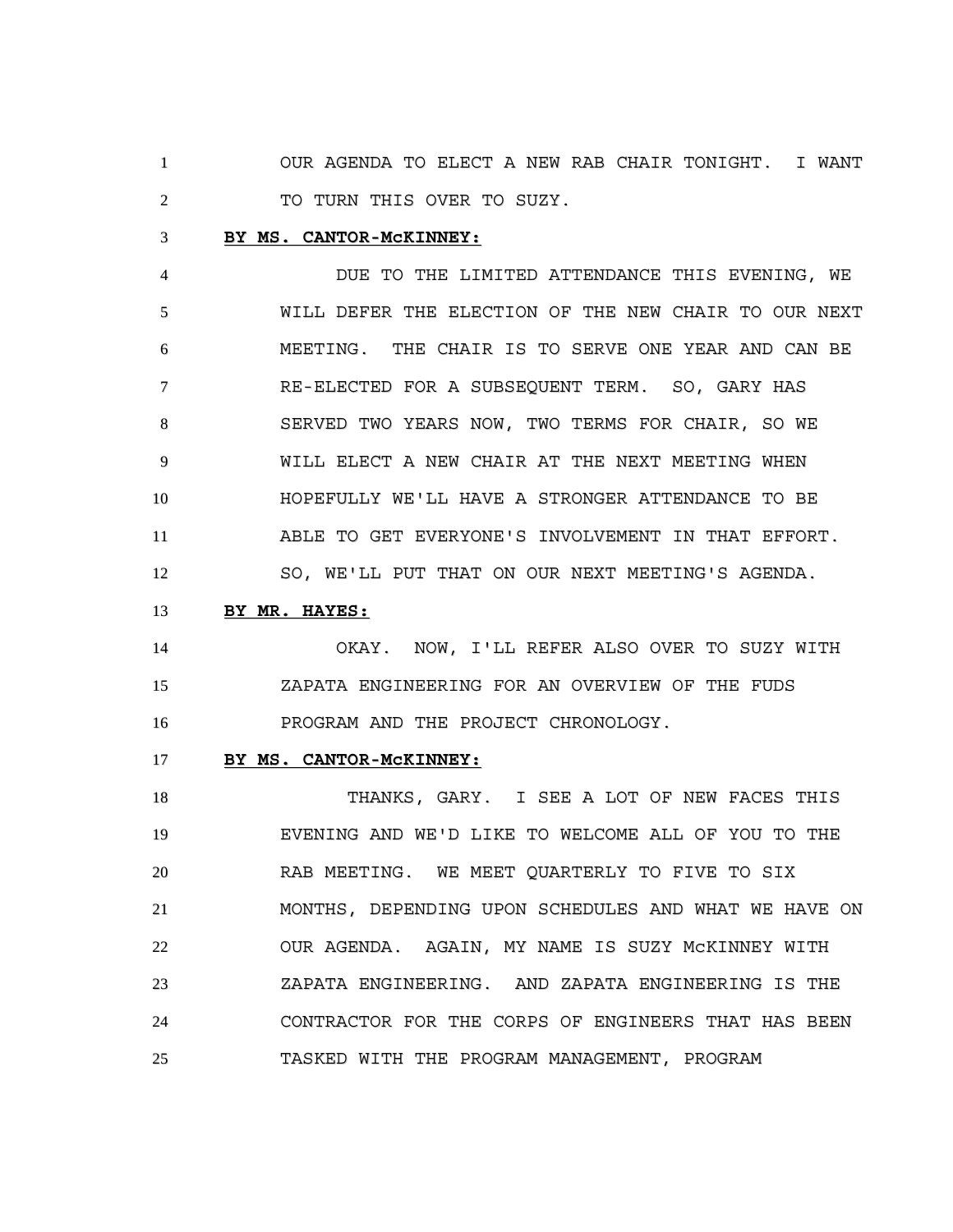INTEGRATION OF THE CAMP CROFT EFFORT. THAT INCLUDES SUPPORTING THE RESTORATION ADVISORY BOARD ON ALL OF THE LOGISTICS, AS WELL AS BEING TASKED TO COMPLETE SOME OF THE REMOVAL ACTIONS AND THE REMEDIATION THAT WE'LL TALK ABOUT A LITTLE BIT LATER THIS EVENING. SO, I WANT TO AGAIN WELCOME ALL OF YOU THIS EVENING. **IT'S BEEN SEVERAL MONTHS SINCE WE LAST MET. WE'D**  ALSO LIKE TO TAKE THIS OPPORTUNITY TO MEET AND INTRODUCE OUR CORPS OF ENGINEERS, REPRESENTATIVES, AND PROJECT MANAGERS. RON NESBIT IS WITH THE CHARLESTON DISTRICT FOR U.S. ARMY CORPS OF ENGINEERS. PLYLER McMANUS IS WITH THE U.S. ARMY ENGINEERING AND SUPPORT CENTER OUT OF HUNTSVILLE. SO, THOSE ARE TWO KEY PLAYERS IN THIS PROGRAM. WE ALSO HAVE WITH US TONIGHT MICHAEL WINNINGHAM WITH ZAPATA ENGINEERING AND HE IS OUR PROJECT MANAGER FOR THE REMOVAL ACTIONS THAT WE'LL TALKING ABOUT A LITTLE BIT LATER THIS EVENING. SO, WITH THAT, WHAT I'D LIKE TO DO FOR THE BENEFIT OF, UNFORTUNATELY, OUR ABSENT NEW RAB MEMBERS AND FOR SEVERAL OF YOU WHO HAVE NOT BEEN TO OUR MEETINGS IN THE PAST OR HAVE NOT BEEN FREQUENTLY TO OUR MEETINGS, IS TO REVIEW A LITTLE BIT OF THE SITE HISTORY, A LITTLE BIT OF THE PROJECT BACKGROUND, GO OVER THE FEDERAL PROGRAM THAT PROVIDES THE FUNDING TO ADDRESS THESE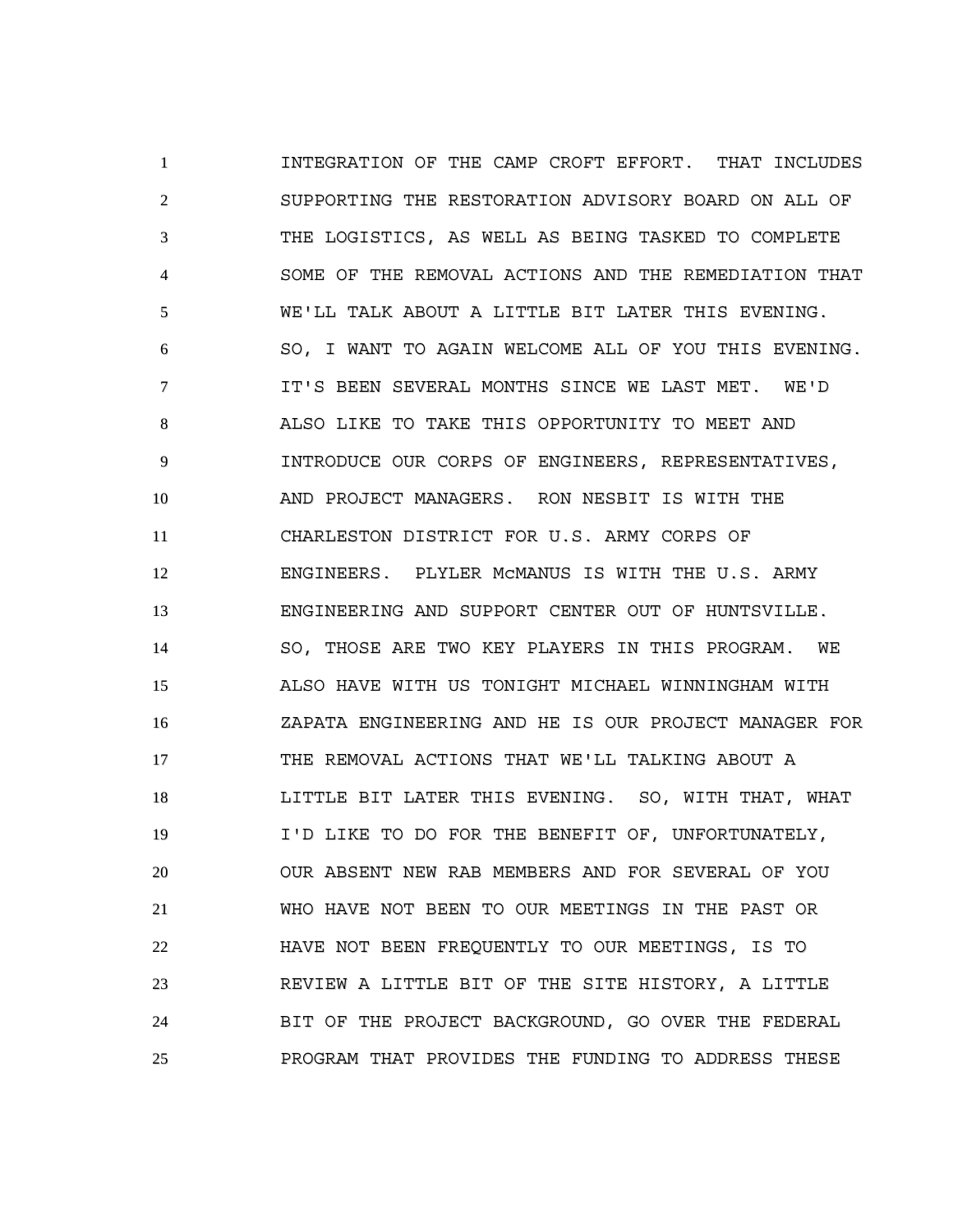FORMERLY USED DEFENSE SITES, GIVE YOU A STATUS OF WHAT HAS BEEN COMPLETED TO DATE UNDER THE PROGRAM, 3 AND WHERE WE ARE GOING WITH FUNDING AND THE NEXT ROUND OF ACTIVITIES. I ASK RON AND PLYLER AND MICHAEL TO CHIME IN IF I START RAMBLING TOO FAST OR GET OFF TOPIC. THE PRESENTATION THAT WE'LL GO THROUGH THIS AFTERNOON, THIS EVENING IS A HAND-OUT THAT IS AVAILABLE AT THE FRONT AND IT'S ALSO INCLUDED IN EACH OF THE NOTEBOOKS FOR THE RAB MEMBERS.

**A LITTLE BIT OF BACKGROUND ON CAMP CROFT. MANY**  OF YOU PROBABLY KNOW THE HISTORY MUCH BETTER AND MORE FLUENTLY THAN I DO, BEING INVOLVED WITH THIS PROJECT FOR THE PAST SEVEN TO EIGHT YEARS AND THEN, MANY OF YOU LIVED IN THE AREA IN THE 1940s OR DIRECT RELATIVES LIVED IN THE AREA AND WERE INVOLVED WHEN CAMP CROFT WAS AN ACTIVE TRAINING FACILITY. IT WAS 18 A TRAINING FACILITY BEGINNING IN 1941 THAT WAS USED FOR TRAINING OF ALL PHASES OF COMBAT. OVER THE YEARS, APPROXIMATELY THE FOUR TO FIVE YEARS THAT IT WAS AN ACTIVE INSTALLATION, OVER 200,000 MEN WENT THROUGH TRAINING IN THIS AREA. IN 1947, THE CAMP WAS DECLARED EXCESS AND, AS WE LOOK AROUND TODAY, WE SEE THAT THOSE PARCELS ARE NOW RESIDENCES, STATE PARKS, BUSINESS AREAS, LIGHT INDUSTRY, AND SOME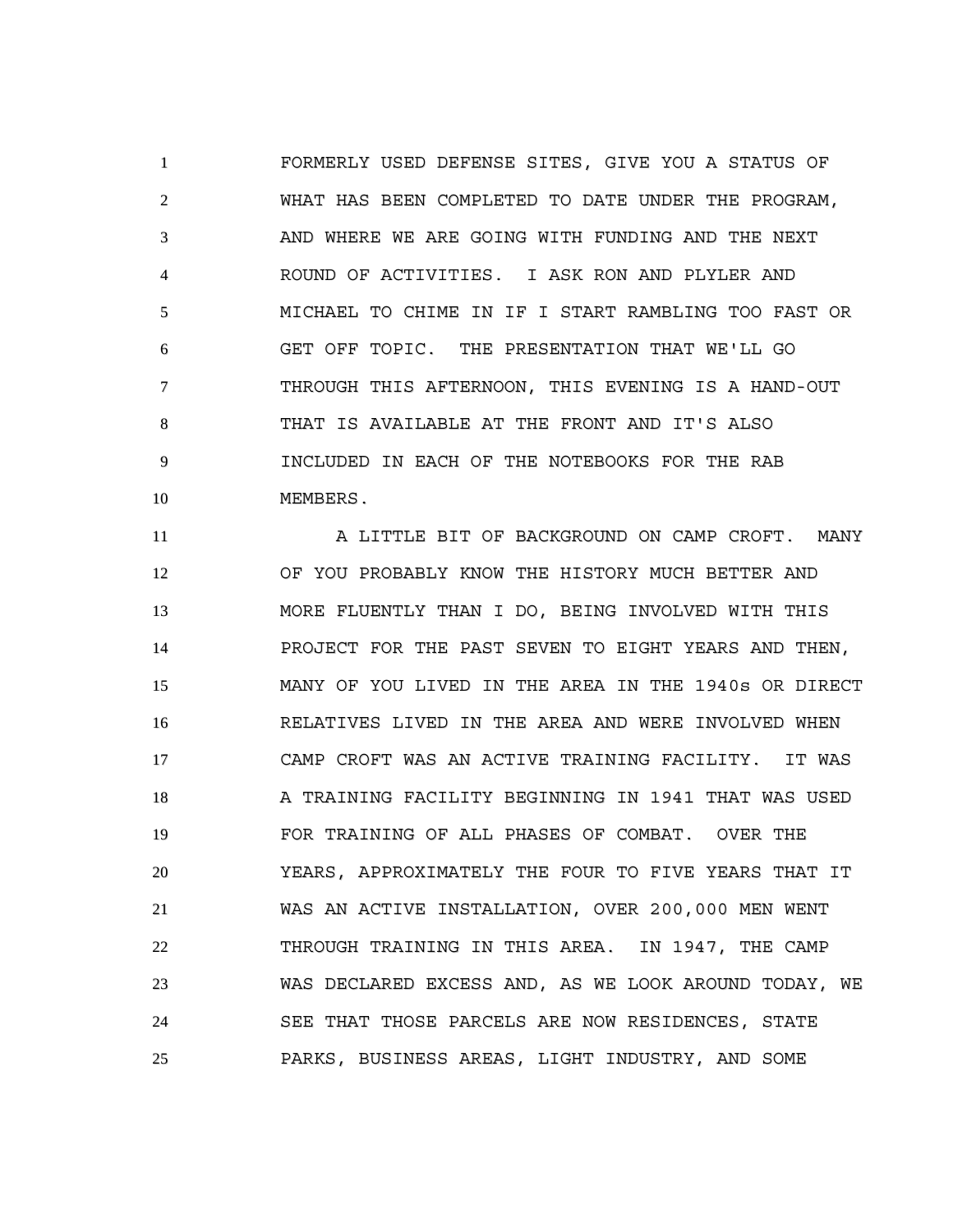UNDEVELOPED AREAS. SO, THE PARCELS THAT ONCE COMPRISED THE FORMER CAMP CROFT ARE NOW MIXED LAND USE.

 A LITTLE BIT OF HISTORY ON THE RESTORATION PROGRAM, WHAT IS CALLED DERP-FUDS, DEFENSE ENVIRONMENTAL RESTORATION PROGRAM FORMERLY USED DEFENSE SITES, AND YOU'LL HEAR US USE THE TERM "FUDS" FREQUENTLY, FORMERLY USED DEFENSE SITES. THIS WAS MANDATED BY CONGRESS IN 1986, WHICH PROVIDED THE FUNDING TO BE ABLE TO GO BACK AND CHARACTERIZE THESE FORMER TRAINING FACILITIES, ASSESS THE RISK, AND THEN HAVE FUNDING TO START TO CLEAN THOSE UP. SO, WHEN YOU THINK ABOUT IT, IT IS 14 A FAIRLY NEW PROGRAM. I KNOW A LOT OF PEOPLE ASK WHY HAS IT TAKEN 50 YEARS OR 60 YEARS FOR THE GOVERNMENT TO COME BACK AND CLEAN UP THESE AREAS. WELL, THE PROGRAM THAT ALLOWS THE FUNDING AND THE AUTHORITY TO DO THAT IS A FAIRLY NEW PROGRAM. FOR THIS SPECIFIC SITE, WHICH HAS BEEN ONGOING SINCE ABOUT 1995, MORE THAN \$15,000,000 HAS BEEN APPROPRIATED FOR SITE INVESTIGATIONS AND CLEAN UP OF 22 THE FORMER CAMP CROFT.

23 A LITTLE BIT OF BACKGROUND ON ORDNANCE AND SOME DEFINITIONS. ORDNANCE IS ARTILLERY, MISSILES, MORTARS, AMMUNITIONS, AND EXPLOSIVES THAT ARE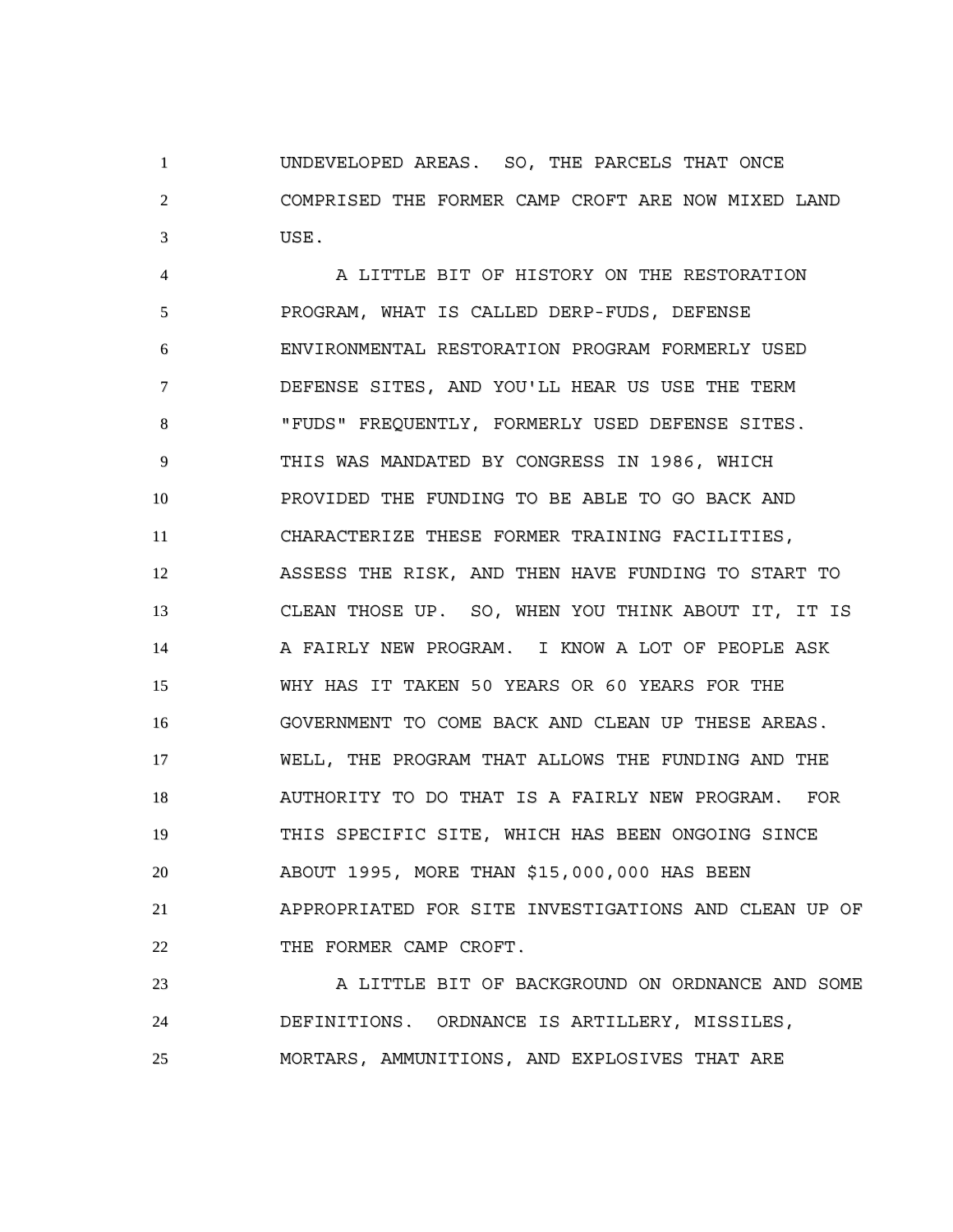INTENTIONALLY MEANT TO HARM INDIVIDUALS OR DAMAGE PROPERTY. THERE ARE SUB-SETS. YOU HAVE ORDNANCE, YOU HAVE UXO, WHICH IS UNEXPLODED ORDNANCE, MUNITIONS HAVE BEEN FIRED THAT WERE MEANT TO GO OFF BUT DIDN'T THAT ARE STILL CONSIDERED LIVE. YOU ALSO HAVE ORDNANCE-RELATED SCRAP, WHICH COULD BE INERT ITEMS, DUMMY ROUNDS, ROUNDS THAT WERE NOT MEANT AS HIGH EXPLOSIVES THAT STILL MAY POSE A DANGER, DUE TO SPOTTING CHARGES OR SOME OTHER EXPLOSIVE FILLERS THAT AREN'T QUITE AS HARMFUL, BUT I DON'T WANT TO DOWNPLAY THE IMPORTANCE OF DON'T TOUCH ANY OF THIS. SO, ORDNANCE-RELATED SCRAP, AGAIN, IT'S FREE OF THE EXPLOSIVE HAZARDS. THESE ARE NOT LIVE ITEMS. THEY ARE EITHER FRAGMENTS, SCRAP, OR INERT ITEMS. AND I'LL GO AHEAD AND BACKTRACK. ALL OF THESE ITEMS HAVE THE POTENTIAL TO BE FOUND AT CAMP CROFT.

 RESTORATION ADVISORY BOARD IS WHAT WE ARE HERE FOR THIS EVENING. THIS WAS ESTABLISHED IN 1995. THE OBJECTIVE OF A RAB IS TO ENCOURAGE DIALOGUE AND RELATIONSHIPS BETWEEN THE COMMUNITY, REGULATORS AND THE GOVERNMENT TO PROVIDE AN INFORMATION EXCHANGE, TO FACILITATE DECISION-MAKING ON WHAT DIRECTION WE NEED TO GO OR SHOULD BE GOING WITH THIS PROJECT, BASED UPON THE COMMUNITY'S INSIGHT AND KNOWLEDGE OF THOSE LAND USES. THE BEGINNING OF THE PROJECT, WHEN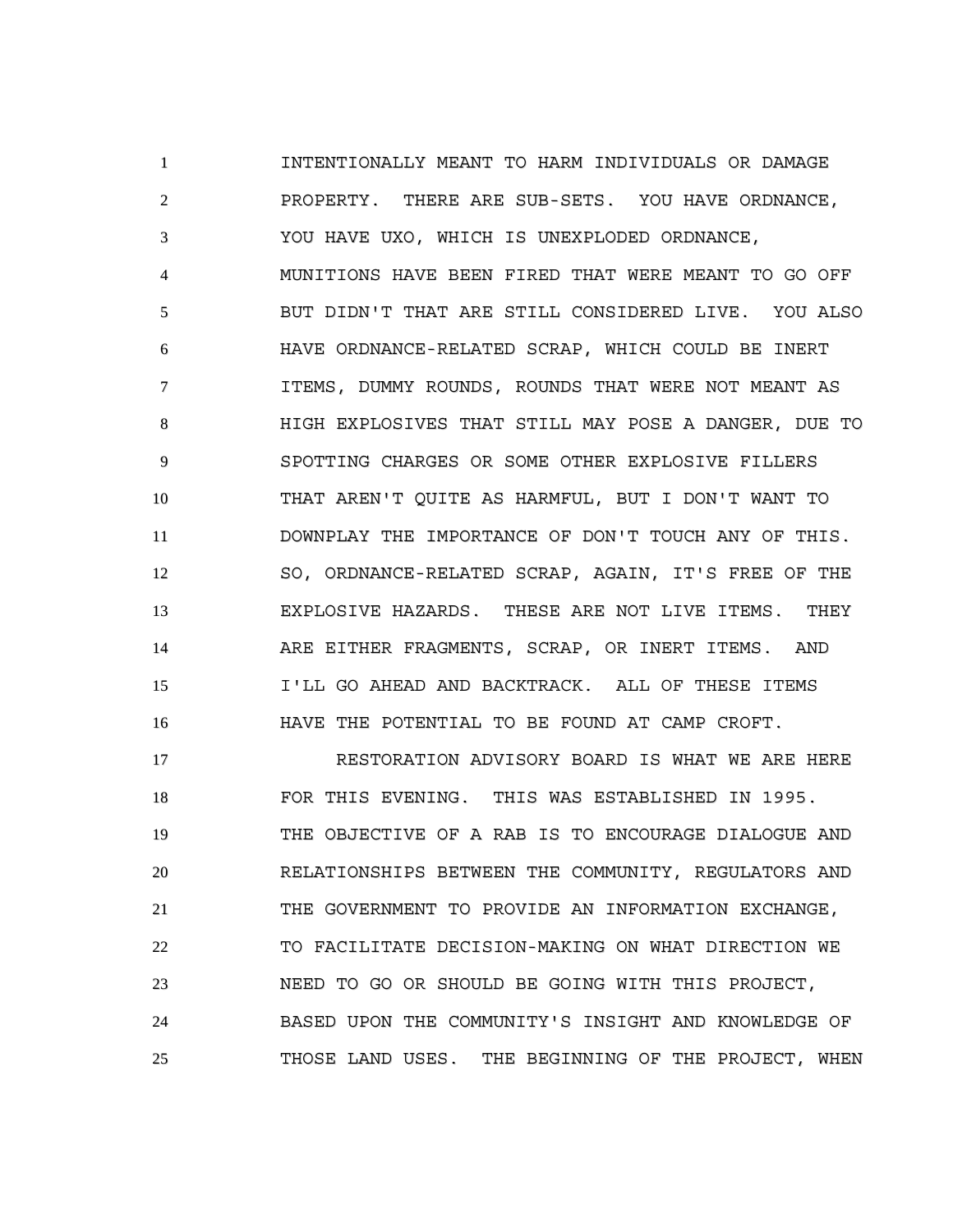FUNDING WAS FLOWING A LITTLE BIT MORE REGULARLY AND LOTS OF DOCUMENTS WERE IN PREPARATION, WORK PLANS AND DECISION TYPES OF DOCUMENTS, THE BOARD MET EVERY MONTH OR EVERY TWO MONTHS AND THEN STARTED TO STRETCH OUT TO ABOUT ON A QUARTERLY BASIS. THERE ARE TIMES WHEN WE MEET AS INFREQUENTLY AS EVERY SIX MONTHS, DEPENDING UPON THE ISSUES. WE TRY TO STAY 8 ON A QUARTERLY SCHEDULE.

 WE HAVE A MAILING LIST OF OVER 200 INDIVIDUALS THAT DO RECEIVE FLYERS ANNOUNCING THE MEETINGS. WE DID PUBLISH THIS LAST WEEK OR WEEK AND A HALF A PAID ADVERTISEMENT IN THE NEWSPAPERS TO TRY TO GET AS MANY INDIVIDUALS IN THE COMMUNITY TO GIVE THEM KNOWLEDGE OF THE MEETING. THESE ARE ALL OPEN MEETINGS TO THE PUBLIC. WE DO HAVE A TRANSCRIPTION SERVICE SO THAT EVERYTHING THAT IS RELATED IS TRANSCRIBED AND DOCUMENTED. THOSE TRANSCRIPTS ARE MAINTAINED IN THE LIBRARY, AS WELL AS ON OUR WEBSITE.

 SO, TO RUN THROUGH THE ACTIVITIES TO DATE, WE'LL HAVE SOME MAPS IN THE HAND-OUTS. THERE ARE A FEW MAPS IN THE BACK. TIME-CRITICAL REMOVAL ACTIONS, THESE ARE, IF YOU WILL, IMMEDIATE RESPONSE. TIME-CRITICAL REMOVAL ACTIONS ARE IN AN ABBREVIATED TIME FRAME TO GET YOUR PLANS TOGETHER ON HOW YOU'RE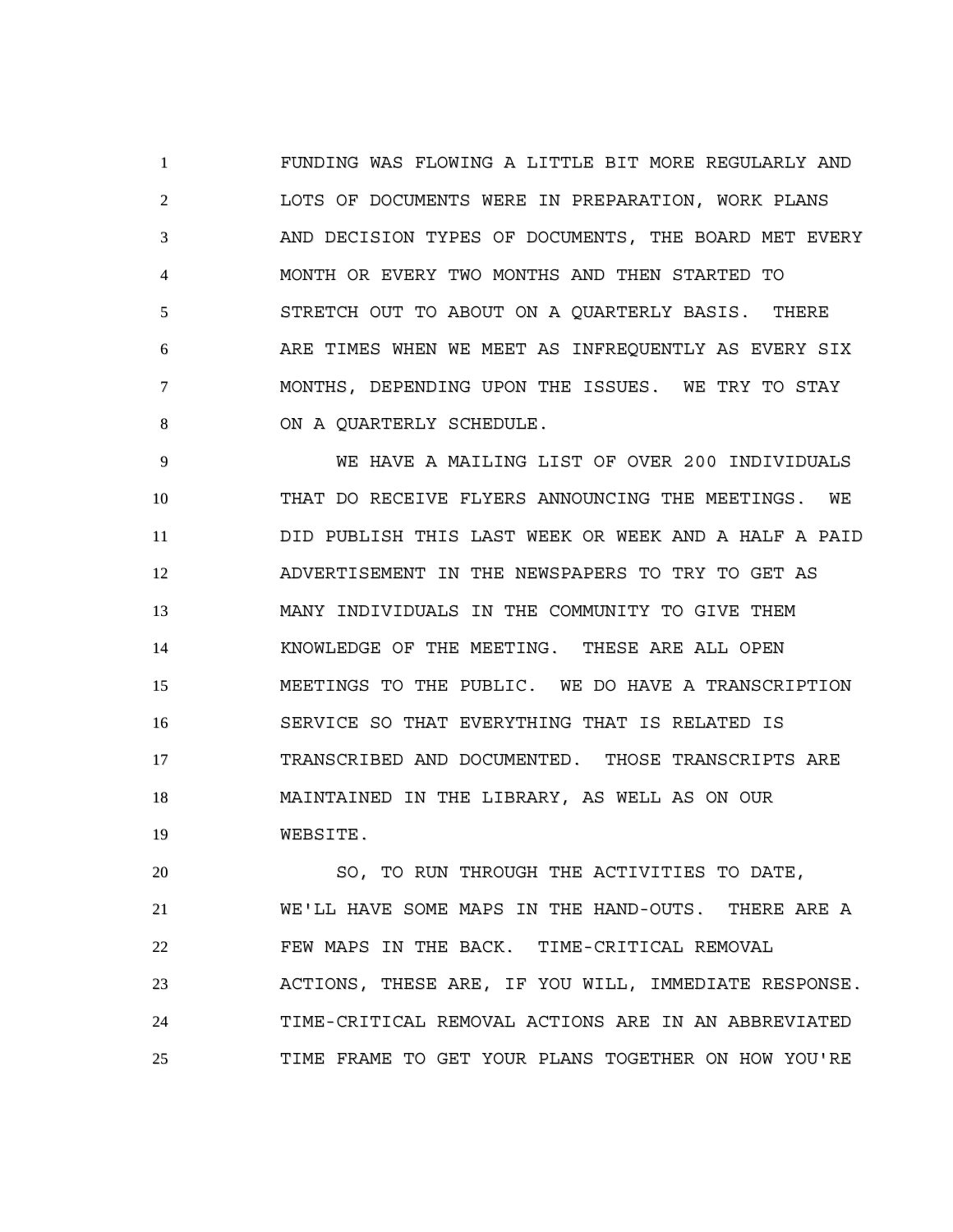GOING TO RESPOND TO AN AREA THAT POSES AN IMMEDIATE RISK. THESE WERE -- ACTUALLY, TWO WERE CONDUCTED AT CAMP CROFT. ONE WAS NEAR THE HORSE TRAILS DOWN NEAR THE PARK AND IT'S CALLED OOU7. AND I'M DRAWING A BLANK ON WHAT THE OTHER REFERENCE IS, BUT WE'LL LOOK AT IT ON A MAP IN A MINUTE. IT'S THE PICNIC AREAS DOWN NEAR THE STABLES. AND ANOTHER TIME-CRITICAL REMOVAL ACTION WAS CONDUCTED ON A PIECE OF PRIVATE PROPERTY THAT WAS BEING USED FOR A COMMERCIAL PURPOSE THAT WAS, AGAIN, AN IMMEDIATE THREAT TO THE USERS OF THAT LAND. SO, AN ABBREVIATED SCHEDULE TO GET OUT THERE AND DO A SURFACE CLEARANCE TO TAKE CARE OF THOSE IMMEDIATE PROBLEMS. THOSE WERE CONDUCTED IN THE 1995-96 TIME FRAME. THE MORE LONG- TERM SITE CHARACTERIZATION AND PLANNING THAT TAKES PLACE ARE WHAT ARE CALLED EE/CAs, ENGINEERING EVALUATIONS AND COST ANALYSES. WE'LL GO INTO A LITTLE BIT MORE DETAIL. THIS IS A MORE THOROUGH CHARACTERIZATION OF THE AREAS OF THE PROJECT SITE TO ALLOW AN APPRECIATION OF WHAT ORDNANCE IS OUT THERE, WHAT RISK IT PRESENTS TO THE PUBLIC, AND HOW WE'RE GOING TO RESPOND TO THOSE RISKS. THE OUTCOME IS SOMETIMES CLEAN UP, REMEDIATION. SOMETIMES IT'S EDUCATION AND OUTREACH TO MAKE PEOPLE MORE AWARE. SOMETIMES IT'S FENCING OFF AN AREA. WE'LL TALK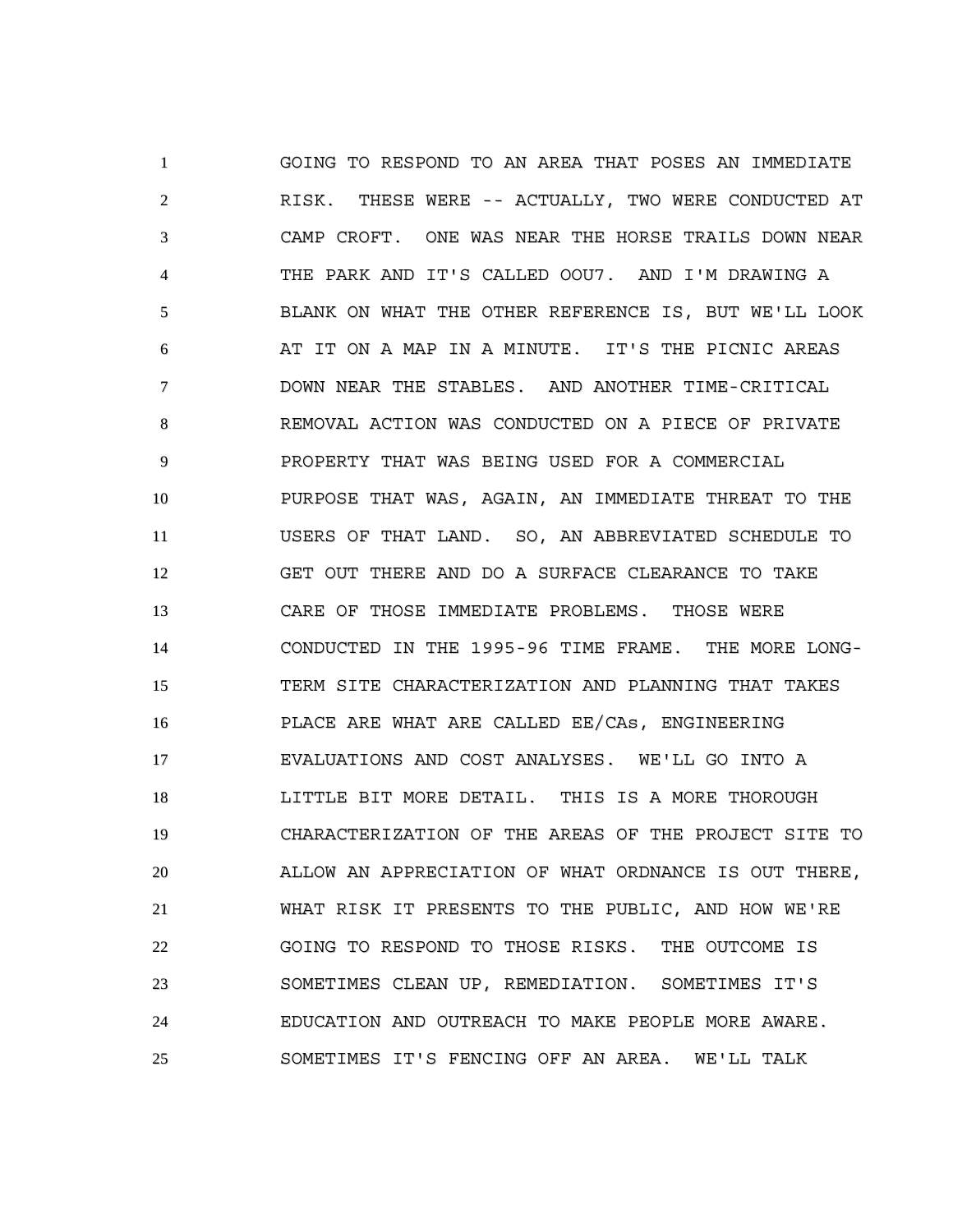ABOUT THAT IN A FEW MINUTES. WE'VE CLEANED UP AND REMEDIATED, ACTUALLY CONDUCTED REMOVAL ACTIONS OF ORDNANCE ON OVER 700 ACRES IN THIS AREA. THE FORMER CAMP CROFT WAS APPROXIMATELY 19,000 ACRES, JUST TO GIVE YOU SOME PERSPECTIVE. SO, AGAIN, TIME-CRITICAL REMOVAL ACTIONS ARE SURFACE CLEARANCE IN AREAS THAT ARE READILY ACCESSIBLE TO THE PUBLIC. AND AGAIN, YOU WANT TO REMEDIATE AND TAKE CARE OF ANY IMMEDIATE RISKS TO THE PUBLIC. FIFTY ACRES NEAR THE FITNESS TRAIL AND THE PICNIC AREA UNDERWENT A TIME-CRITICAL REMOVAL ACTION AND 15 ACRES ON PRIVATELY-OWNED PROPERTY AND THOSE TOOK PLACE IN 1995-1996. AND THERE'S A VISUAL OF WHERE THOSE TWO LOCATIONS ARE. YOU CAN SEE THE FORMER CAMP BOUNDARIES EXTEND WAY OUT HERE. THE ACTUAL PARK BOUNDARY IS A SMALLER SECTION OF THE FORMER CAMP. AND ON THE SIDE, THERE'S A LISTING OF THE ITEMS THAT WERE FOUND DURING THOSE TWO RESPECTIVE SURFACE CLEARANCE ACTIONS.

 WE HAVE CONDUCTED TWO EE/CAs, WE THE CORPS OF ENGINEERS AND VARIOUS CONTRACTORS THAT HAVE WORKED FOR THE CORPS OF ENGINEERS ON THIS PROJECT, A PHASE ONE AND A PHASE TWO EE/CA AND THEY ADDRESS DIFFERENT AREAS, OOUs, ORDNANCE OPERABLE UNITS. AND AGAIN, IT ALLOWS US TO TAKE CERTAIN AREAS BASED UPON THE PAST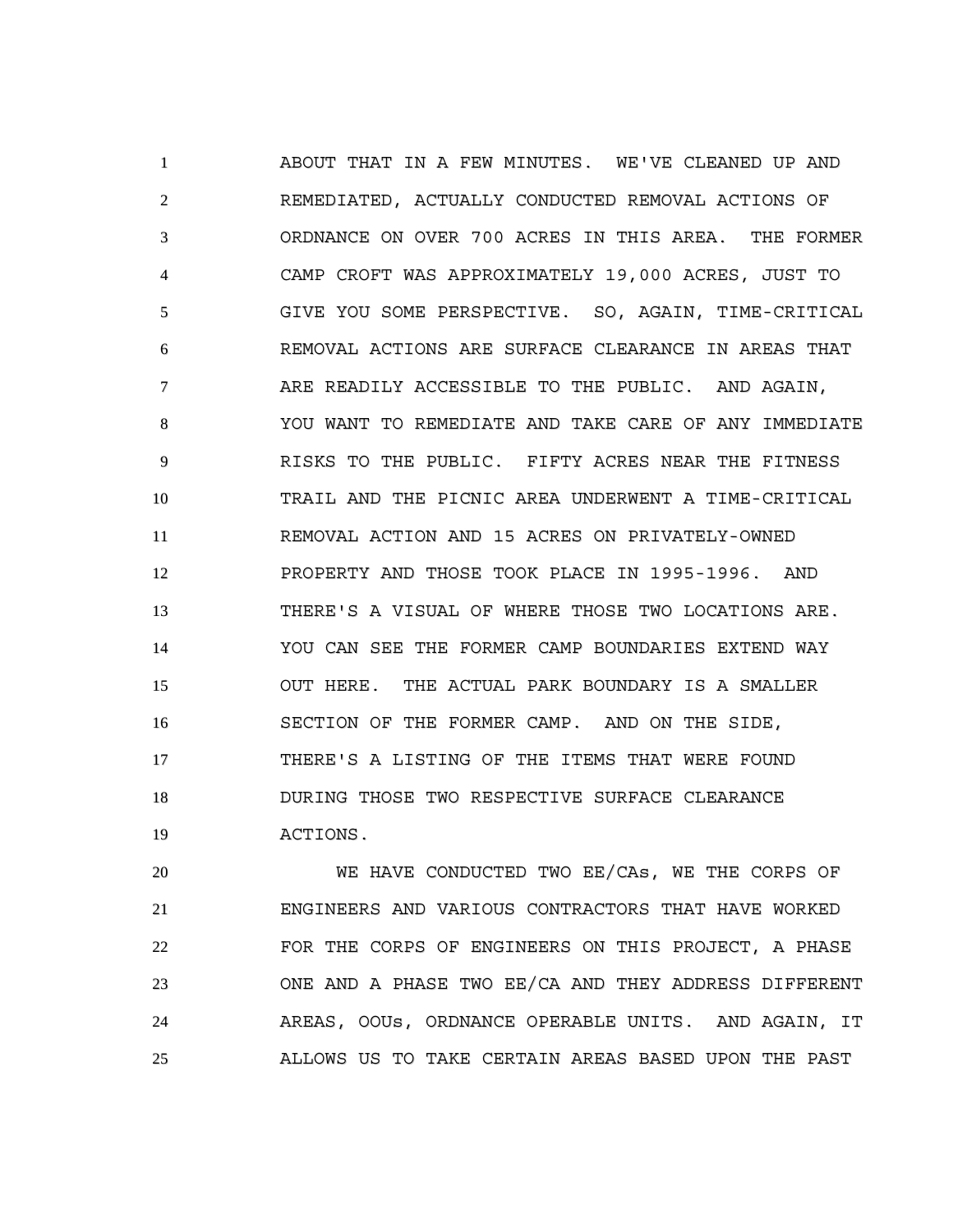LAND USE. WAS IT AN ARTILLERY RANGE? WAS IT THE GRENADE COURT? TO TAKE THOSE AREAS AND PUT SOME BOUNDARIES AROUND THOSE AREAS, DO SOME INVESTIGATIONS WITH SENSORS AND WITH DIGGING CERTAIN ANOMALIES BELOW THE SURFACE TO DETERMINE WHAT'S REALLY OUT THERE. AND THEN, TO ALLOW US TO FURTHER DEVELOP WHAT ARE THE RISKS ASSOCIATED WITH WHAT WE'RE FINDING DURING THOSE INVESTIGATIONS.

 TWO EE/CAs WERE DONE THAT EXPANDED THE AREAS OF INVESTIGATION, ESSENTIALLY, IS WHY THERE WERE TWO. ACTION MEMORANDUMS, OR ACTUALLY A DECISION DOCUMENT, ONCE THAT EE/CA IS FINALIZED, THE DECISION MEMORANDUM OR THE ACTION MEMORANDUM IS SIGNED BY THE CORPS OF ENGINEERS THAT SAYS, "THIS IS WHAT WE NEED TO GO FORTH AND DO." AND THAT'S THE FORMAL RECOMMENDATION. I JUST WANT TO LET YOU KNOW THAT ALL THE DOCUMENTS ARE AVAILABLE FOR REVIEW IN THE LIBRARY DOWNTOWN ON CHURCH STREET. THAT'S OUR INFORMATION REPOSITORY. DOCUMENTS ARE NOT TO BE REMOVED FROM THE LIBRARY. THEY'RE THERE FOR ALL OF YOUR REFERENCE AND THESE DOCUMENTS ARE ALSO AVAILABLE FOR REVIEW ON OUR WEBSITE, WHICH IS WWW.CAMPCROFT.COM AND IT'S REFERENCED IN YOUR HAND- OUT, AS WELL. SO, THOSE ARE AVAILABLE FOR PUBLIC REVIEW. THEY ARE FINAL DOCUMENTS, SO THERE ARE NO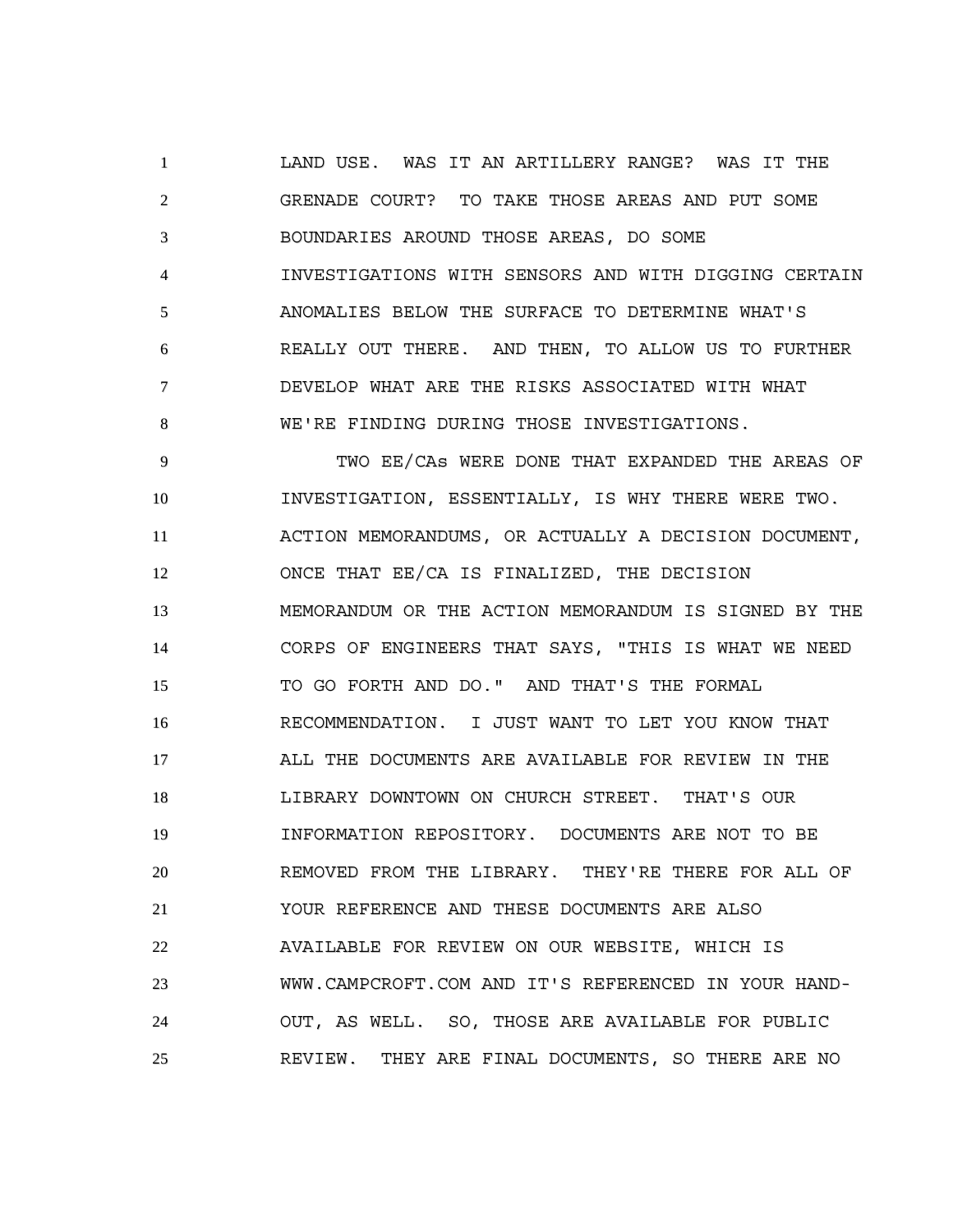FURTHER OPPORTUNITIES TO PROVIDE COMMENT OR RECOMMENDATIONS ON THOSE.

 SO, AGAIN, AN EE/CA, WE'RE GOING TO GO OUT TO THESE AREAS AND WE'RE GOING TO COLLECT DATA. THE BASIS, A LOT OF TIMES, FOR THESE PROJECTS TO EVEN KNOW WHAT THE HISTORY OF THE SITE IS, IS A DOCUMENT CALLED AN ARCHIVE SEARCH REPORT AND THE CORPS OF ENGINEERS ST. LOUIS DISTRICT AND ROCK ISLAND DISTRICT ARE THE TWO THAT OFTEN COMPILE THOSE. ONE OF THEM IS SITTING ON THE BACK TABLE FOR YOUR REFERENCE. I'LL NEED TO TAKE THAT BACK WITH ME THIS EVENING, BUT IT DOES PROVIDE THE HISTORY AND IF THERE ARE RANGE FAN MAPS FROM THE PREVIOUS USE DURING THE MILITARY TRAINING, OPERATIONS, ALL OF THAT HELPS US IDENTIFY WHERE WE WANT TO SAMPLE AND HOW WE'RE GOING TO CHARACTERIZE THE EXTENT OF POTENTIAL ORDNANCE AND THEN, THE ASSOCIATED RISKS. WE CAN CHARACTERIZE AND SAMPLE IN A VARIETY OF WAYS. ONE IS USING GEOPHYSICAL MAPPING, AND THAT'S WHERE VARIOUS SENSORS -- AND THERE ARE SEVERAL DIFFERENT SENSORS THAT PROJECT TEAMS MIGHT USE -- ARE CARRIED ACROSS THE SURFACE OF THE GROUND AND THEY'LL READ THE METALLIC SUB-SURFACE ANOMALIES AND THERE'S DATA PROCESSING INVOLVED AND FIGURES AND MAPS THAT CAN BE GENERATED FROM THAT THAT ALLOW YOU PINPOINT IF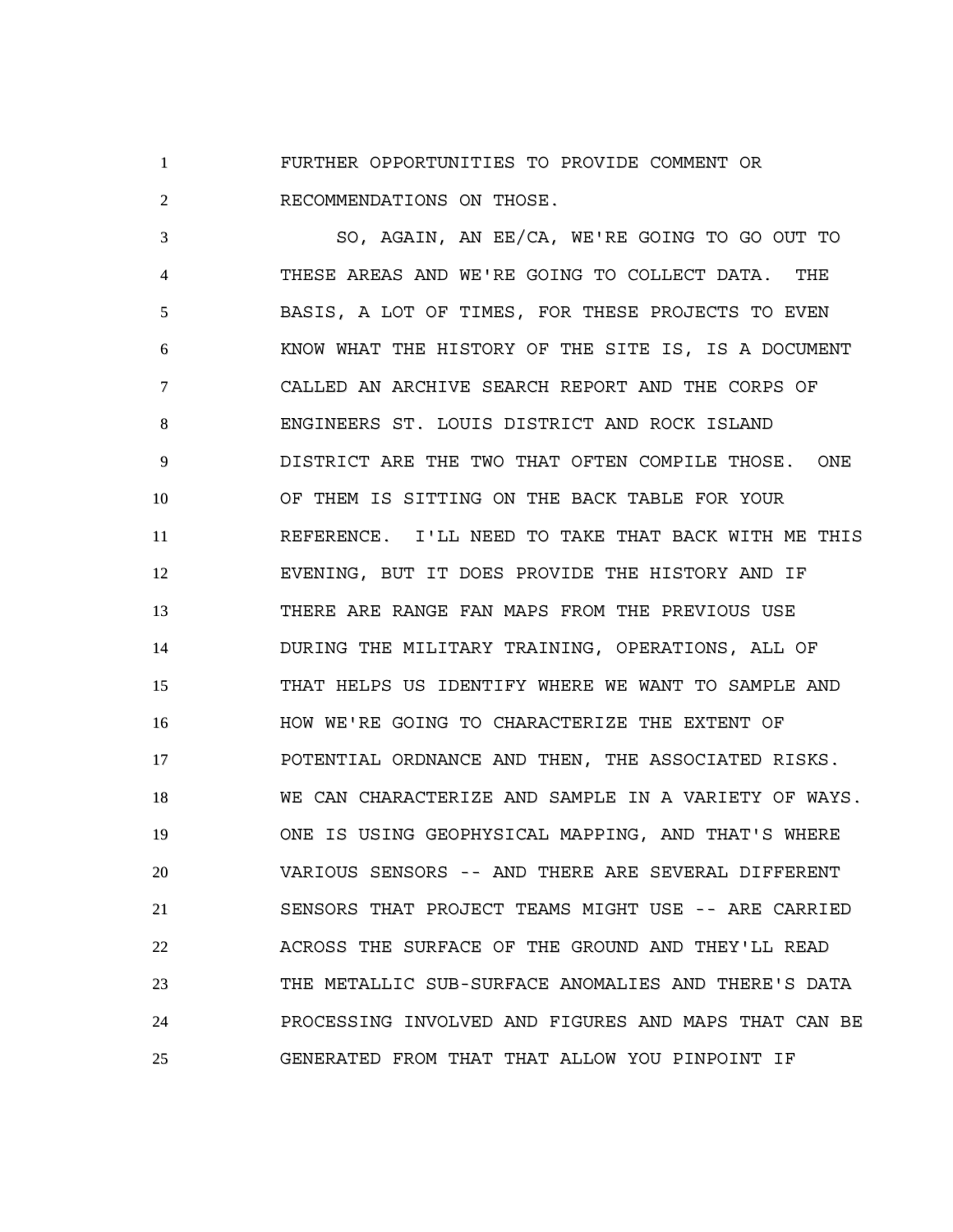THERE'S SOMETHING DOWN THERE, BASED ON WHAT WE THINK IS SUPPOSED TO BE THERE, WHETHER IT'S A 105 OR A GRENADE, YOU CAN READ WHAT'S CALLED A SIGNATURE IN THAT DATA AND GO OUT AND SAMPLE THAT EXACT LOCATION AND DIG IT UP AND SEE IS IT A COKE CAN, IS IT A HORSE SHOE, OR IS IT ACTUALLY FRAG OR A PIECE OF ORDNANCE. THAT HELPS BUILD YOUR DATA BASE ON WHAT WE NEED TO KNOW TO CHARACTERIZE THE RISKS ASSOCIATED WITH THAT SITE. SO, GEOPHYSICAL MAPPING HAS BEEN DONE THROUGHOUT PARTS OF CAMP CROFT AND THEN, WHAT YOU DO IS, AGAIN, YOU LOOK AT THAT DATA AND WE SELECT WHAT TARGETS YOU WANT TO DIG. THIS IS NOT A REMOVAL. THIS IS A SITE CHARACTERIZATION, SO THE CONTRACTOR'S NOT GOING TO NECESSARILY DIG EVERYTHING. AND WE GO TO THOSE SPECIFIC LOCATIONS, HONE IN ON THAT LOCATION AND MANUALLY DIG A HOLE, ONE, TWO, MAYBE THREE FEET IN DIAMETER TO LOOK FOR WHAT'S CALLED AN ANOMALY. AND THAT DATA, WHAT YOU FIND IS THEN CORRELATED BACK TO THE DATA THAT WAS COLLECTED BY THOSE SENSORS TO HELP YOU MAKE FUTURE DECISIONS.

 SO, AS WE'RE CHARACTERIZING THESE SITES, WE'RE GATHERING DATA, WE'RE DIGGING THESE HOLES, WE'RE FINDING OUT WHAT'S ACTUALLY OUT THERE. IS IT HOUSEHOLD DEBRIS, IS IT FARM DEBRIS, OR IS IT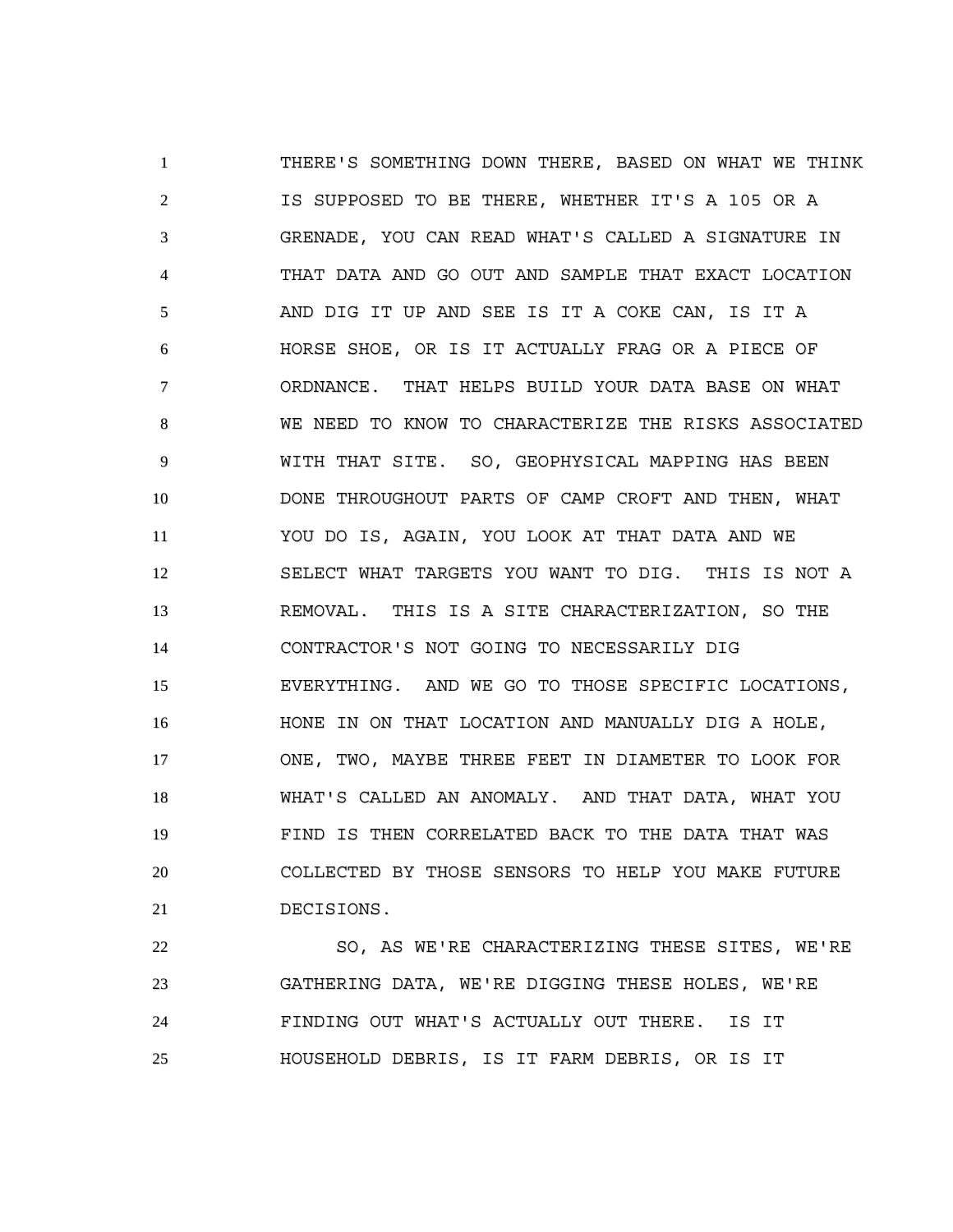ORDNANCE? THE NEXT PHASE OF AN EE/CA IS TO DO A RISK ASSESSMENT. WHAT RISK IS THAT POSING, BASED UPON THE CURRENT AND PROPOSED LAND USE. IF IT'S UNDEVELOPED PROPERTY OUT IN THE MIDDLE OF NOWHERE TO BE USED FOR A WILDLIFE REFUGE AND NO ONE'S GOING TO ACCESS IT, DOES IT POSE A RISK IF THERE MAY BE ORDNANCE STILL ON THE GROUND, YES OR NO. THOSE ARE QUESTIONS THAT WE ASK AS WE GO THROUGH THAT PROCESS. IS IT IN AN AREA TO BE DEVELOPED FOR A SCHOOL, AND WE FOUND THINGS VERY NEAR TO THE SURFACE THAT WERE ORDNANCE-LIKE. WELL, THAT WOULD PROBABLY BE A FAIRLY HIGH RISK THAT WOULD WARRANT A DIFFERENT RESPONSE ACTION. SO, THE CONTRACTORS WILL LOOK THROUGH THOSE RISKS. THESE DOCUMENTS ARE AVAILABLE FOR PUBLIC COMMENT WHEN THEY ARE DRAFTED. THE CORPS OF ENGINEERS ALSO REVIEWS THOSE AND THERE ARE DIFFERENT ALTERNATIVES THAT ARE PRESENTED, BASED UPON THE FINDINGS OF YOUR DATA, FROM NO FURTHER ACTION TO A SURFACE CLEARANCE TO A CLEARANCE TO A SPECIFIED DEPTH TO INSTITUTIONAL CONTROLS, WHICH NOT ISN'T GOING OUT AND DIGGING AND DOING AN ORDNANCE REMOVAL ACTION, BUT IT'S ANOTHER WAY TO MAKE THE PUBLIC AWARE OF WHAT'S OUT THERE AND MODIFY BEHAVIOR. IS IT AN AREA THAT CAN BE FENCED AND RESTRICTED, AND THAT WAY, YOU MINIMIZE THE RISK BY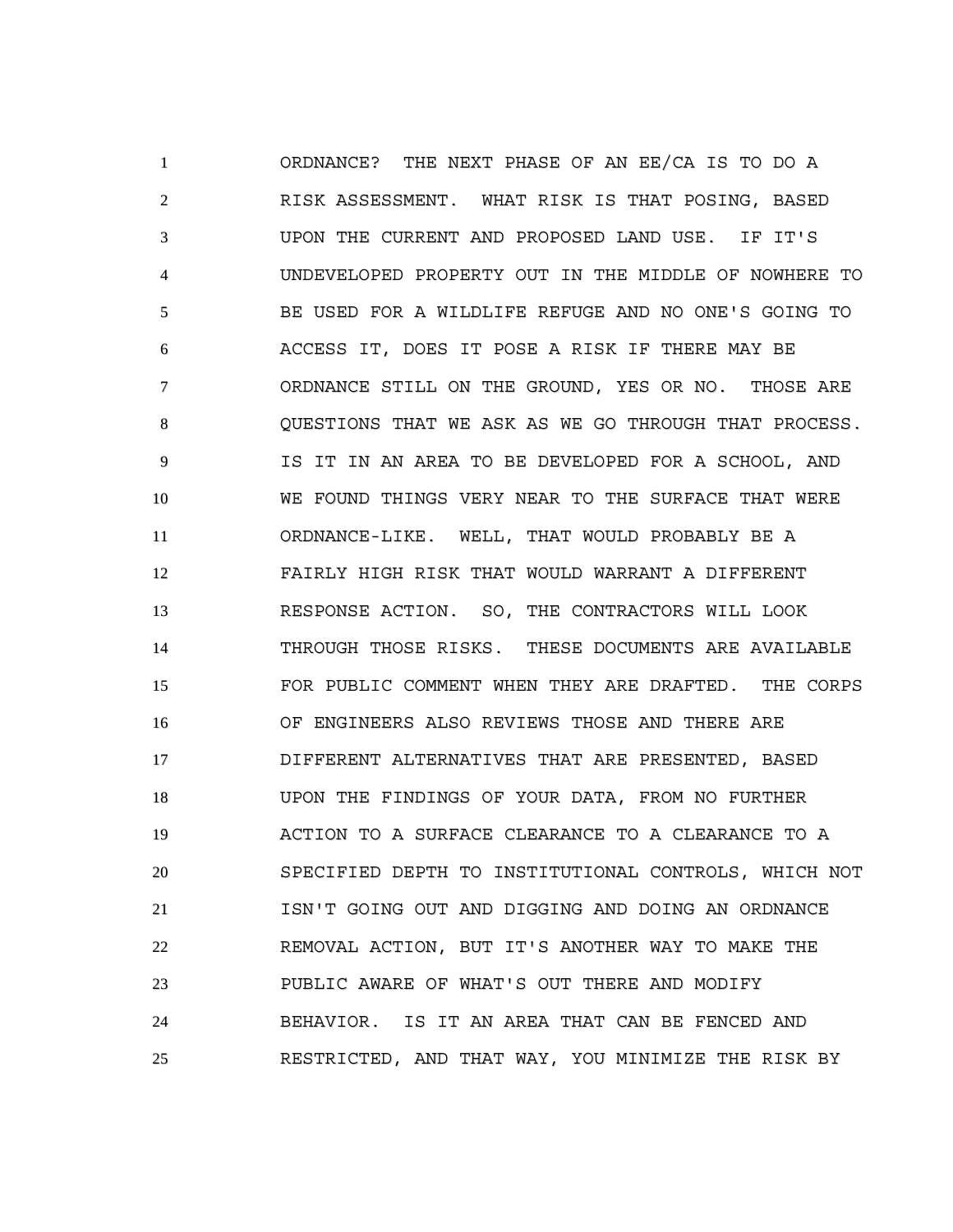NOT ALLOWING ANYONE IN THERE. IS IT A LOW TO A MODERATE RISK WHERE JUST MAKING PEOPLE AWARE OF WHAT THAT PAST LAND USE IS THROUGH EDUCATIONAL INFORMATION AND BROCHURES AND MEETINGS CAN KEEP PEOPLE SAFE. THESE ARE INSTITUTIONAL CONTROLS. A LOT OF TIMES, YOU'LL SEE INSTITUTIONAL CONTROLS ASSOCIATED WITH THOSE OTHER ALTERNATIVES, A REMOVAL ACTION AND ALSO SOME EDUCATION AND OUTREACH.

 AS I MENTIONED, THE EE/CA DOCUMENT IS MADE AVAILABLE AS A DRAFT FINAL DOCUMENT AFTER IT'S GONE THROUGH CORPS OF ENGINEERS REVIEW FOR THE PUBLIC FOR THE COMMENT PERIOD IS ANYWHERE FROM 30 TO 60 DAYS. SO, EVERYONE HAS THE OPPORTUNITY TO LOOK AT THE FINDINGS OF THE DATA AND WHAT THOSE RECOMMENDATIONS ARE AND TO HAVE INPUT FORMALLY INTO THAT DOCUMENT. BOTH EE/CA DOCUMENTS ARE FINALIZED. BOTH ACTION MEMORANDUMS FOR THIS PROJECT ARE ALSO FINAL DOCUMENTS AND, AGAIN, ARE IN THE LIBRARY AND ON THE WEBSITE.

 SO, WHERE THAT TAKES US. THE PHASE ONE EE/CA IDENTIFIED NINE AREAS, SOME WITHIN THE STATE PARK, SOME PRIVATE PROPERTY, AND VARIOUS RESPONSE ACTIONS WITHIN -- AND RISK REDUCTION ALTERNATIVES WERE ASSOCIATED WITH EACH OF THOSE NINE AREAS AT THE OUTCOME OF THAT EE/CA DOCUMENT. SOME AREAS,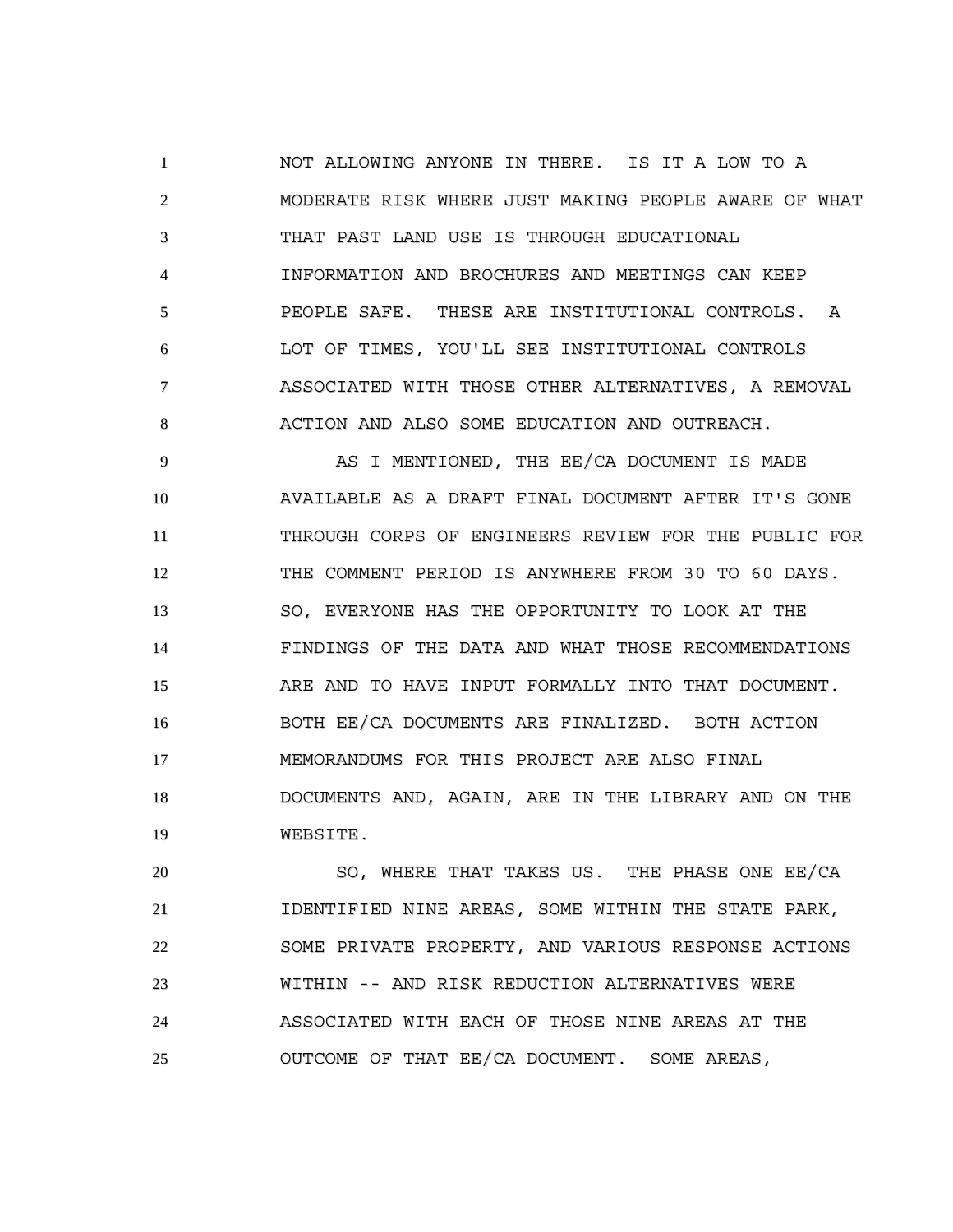INDIVIDUALS HAVE QUESTIONED, "WELL, WHY HAVEN'T YOU BEEN IN THIS AREA?" OR "WHY DIDN'T YOU LOOK OVER HERE?" IN ORDER FOR THE GOVERNMENT OR THE CONTRACTOR TO ACCESS THE PROPERTY, THE OWNERS GIVE PERMISSION ON WHAT'S CALLED A RIGHT OF ENTRY AND WE HAVE, IN THE PAST, HAD PROPERTY OWNERS THAT HAVE NOT AGREED TO SIGN THE RIGHT OF ENTRY SO THAT CERTAIN PARCELS MAY HAVE NOT BEEN ABLE TO BE INVESTIGATED. THESE ARE THE AREAS THAT WERE IDENTIFIED AND EVALUATED UNDER THE PHASE ONE EE/CA. THE DARK ORANGE AREAS WERE IDENTIFIED FOR CLEARANCE TO DEPTH, BASED UPON WHAT ITEMS WERE FOUND DURING THE SITE INVESTIGATIONS AND WHAT THE CURRENT PROPOSED LAND USE ARE DEFINED AS. THE GREEN OLIVE AREAS ARE SURFACE CLEARANCE AND THE ORANGE AREA IS NO FURTHER ACTION.

17 THE PHASE TWO EE/CA ADDED ADDITIONAL ACREAGE. AGAIN, THE FORMER CAMP CROFT IS 19,000 ACRES. WE'RE NOT GOING TO BE ABLE TO CHARACTERIZE AND SAMPLE 19,000 ACRES, SO REPRESENTATIVE AREAS WERE SELECTED. ADDITIONAL ACREAGE WAS ADDED IN THAT INVESTIGATION UNDER A PHASE TWO EE/CA. AGAIN, A MIX OF PRIVATE PROPERTY AND STATE PARK PROPERTY. THESE ARE THOSE SPECIFIC AREAS WITH THE RECOMMENDED ALTERNATIVES,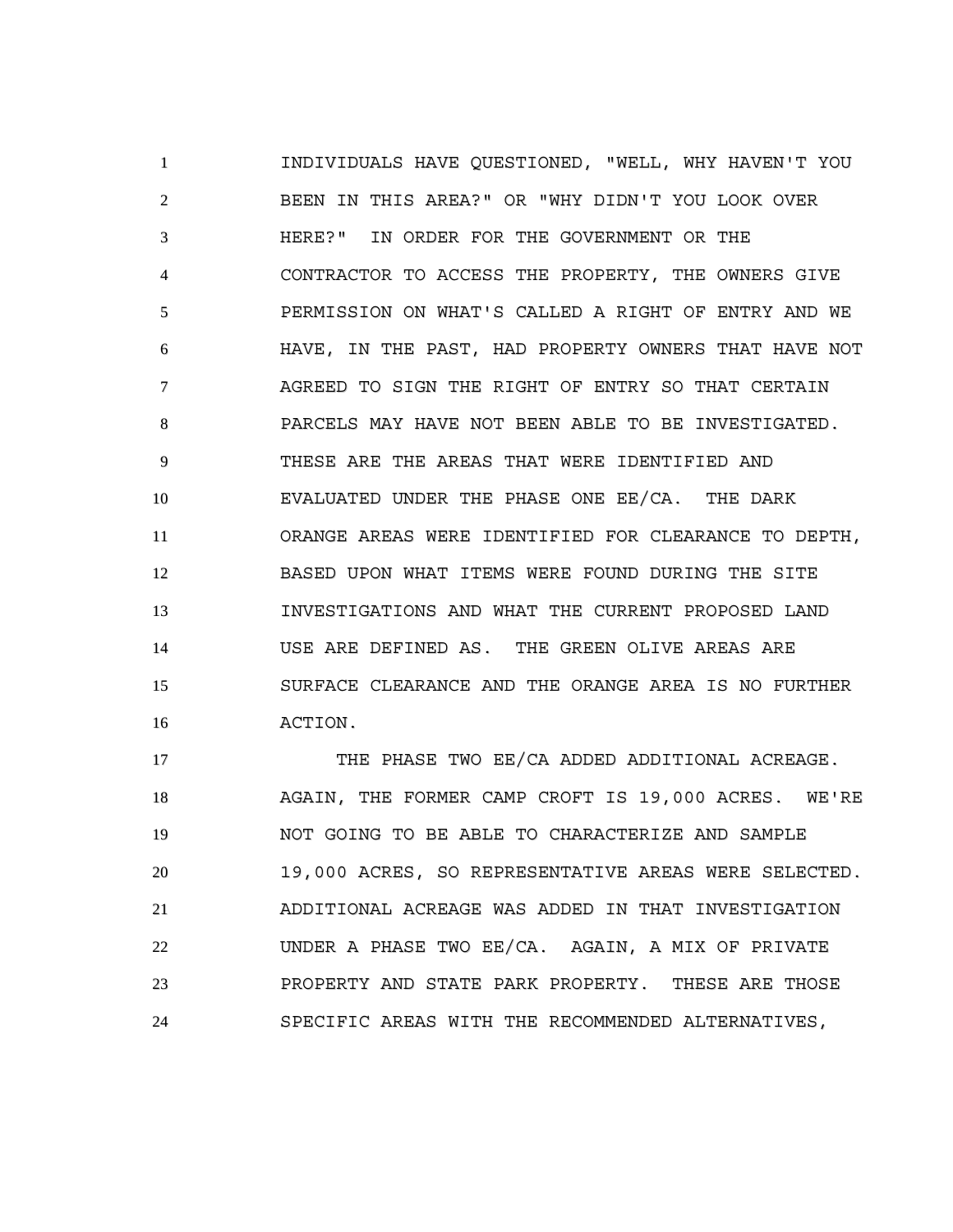RANGING FROM CLEARANCE TO DEPTH TO NO FURTHER ACTION, DEPENDING UPON WHAT WAS FOUND.

 THE EE/CA ALSO HAS ASSOCIATED WITH IT A COST ANALYSIS, AND THAT IS AN ESTIMATE AND IT IS ONLY AN ESTIMATE OF A COST TO COMPLETE THE RECOMMENDED ALTERNATIVES THAT THAT DOCUMENT PRESENTS. OOU9, FOR INSTANCE, WAS A NO FURTHER ACTION. THERE WERE NO COSTS ASSOCIATED WITH HAVING TO IMPLEMENT THAT. OOU10 WAS A SURFACE CLEARANCE, 11 WAS A CLEARANCE TO DEPTH, AND 12 IS A CLEARANCE TO DEPTH. SO, THOSE ARE THE PROJECTED COSTS, AND AGAIN, THOSE ARE ONLY ESTIMATES. THOSE ARE NOT FORMAL COST DOCUMENTS.

 THE SCHEDULE IS, AND THIS IS AS ALL OF THESE PROJECTS ARE, DEPENDENT UPON FUNDING OBLIGATIONS FROM CONGRESS DOWN THROUGH THE CORPS THROUGH THE DISTRICTS AND THEN TO SPECIFIC PROJECTS. WEDGEWOOD, ORDNANCE REMOVAL ACTION TOOK PLACE AND IT'S BEEN TWO YEARS NOW. A FEW AREAS WITHIN WEDGEWOOD WERE NOT COMPLETED WHEN THE FUNDS RAN OUT, SO THERE ARE SOME ADDITIONAL PARCELS THAT NEED TO BE COMPLETED AND A BUFFER AREA BETWEEN THE NEIGHBORHOOD AND A GOLF COURSE. OOU11C, WHICH RUNS ALONG CEDAR SPRINGS ROAD, IS ALSO SLATED FOR A SUB-SURFACE CLEARANCE. THESE ARE THE PROJECTED TIME FRAMES FOR THOSE TO BE COMPLETED. WHEN, UNDER THESE PROGRAMS, WHEN A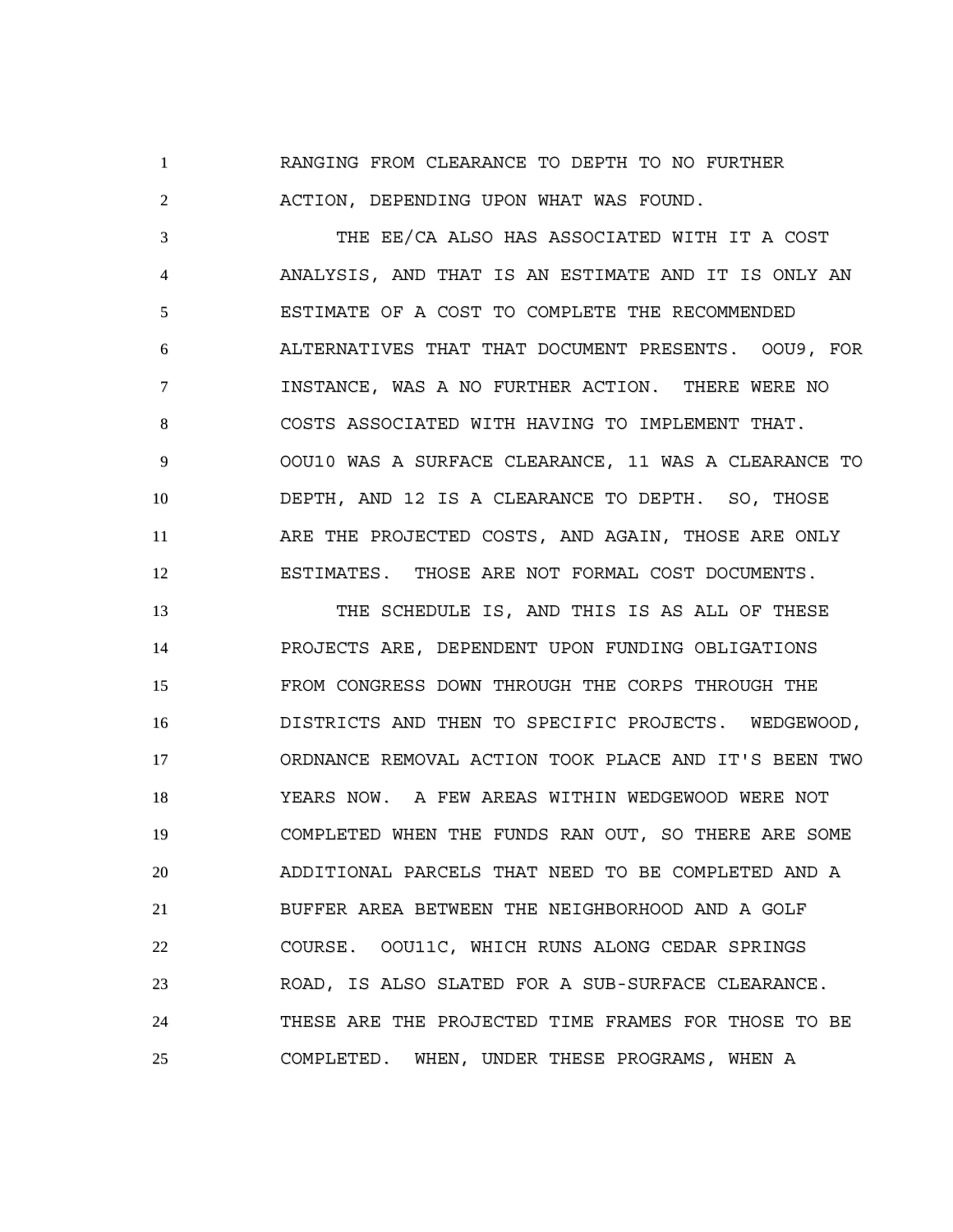PROJECT HAS BEEN COMPLETED, WHEN A REMOVAL ACTION HAS BEEN COMPLETED, THE CORPS OF ENGINEERS DOES NOT JUST WALK AWAY FROM THE PROJECT AND SAY, "ALL DONE. WE'RE MOVING ON TO THE NEXT ONE." THERE IS A MECHANISM FOR WHAT'S CALLED A RECURRING REVIEW. IT GENERALLY RUNS ON A FIVE-YEAR TIME FRAME, WHERE THERE'S A REASSESSMENT OF THE LAND USE, THE ALTERNATIVES THAT WERE IMPLEMENTED AND THE PROPOSED ACTIONS, TO MAKE SURE THOSE ARE STILL IN ORDER, OR DOES ANOTHER CHARACTERIZATION NEED TO TAKE PLACE OR DO WE NEED TO RE-DIRECT AND RE-FOCUS WHERE THESE ACTIVITIES NEED TO OCCUR. SO, THERE IS A SCHEDULED REVIEW OF THE EFFECTIVENESS OF THE IMPLEMENTATION OF THOSE RISK REDUCTION ALTERNATIVES.

 THIS IS ACTUALLY A PHOTOGRAPH FROM ABOUT TWO YEARS AGO FOR THE REMOVAL, THE ORIGINAL REMOVAL IN THE WEDGEWOOD NEIGHBORHOOD. THIS WAS A CLEARANCE DOWN TO FOUR FEET AND THE UNIT YOU SEE, THIS CONFIGURATION IS ACTUALLY WHAT'S CALLED A BUD LIGHT. IT'S NOT REAL LIGHT. IT'S ABOUT 900 AND SOMETHING POUNDS.

**BY PLYLER McMANUS:**

IT'S 700 POUNDS.

**BY MS. CANTOR-McKINNEY:**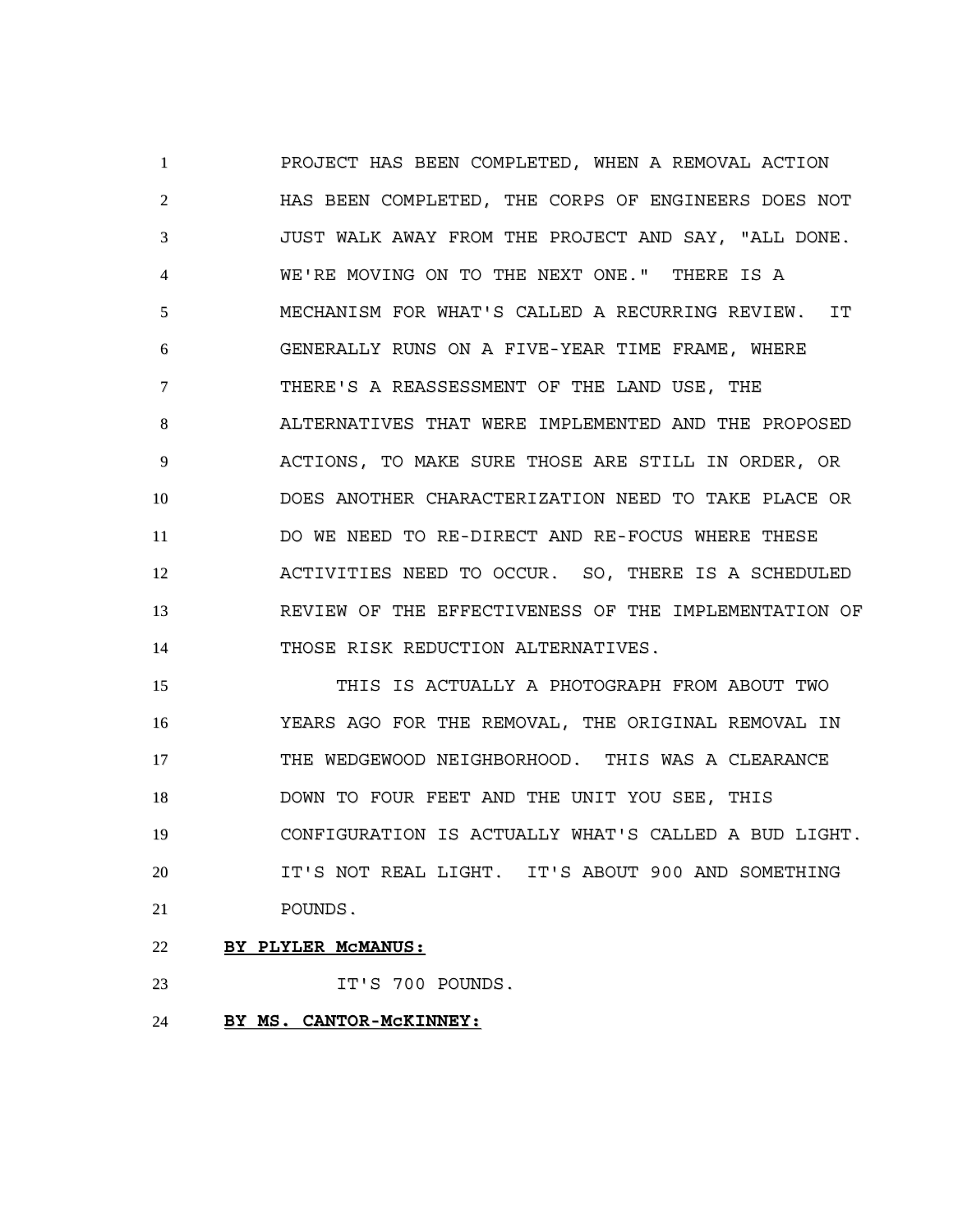IT'S 700 POUNDS. I COULDN'T LIFT 700 OR 900 POUNDS. WHAT THAT DOES IS IT PROTECTS STRUCTURES WHEN AN ORDNANCE TECHNICIAN IS IN THERE DIGGING THE ANOMALY -- REMEMBER WHEN WE IDENTIFY WHAT WE WANT TO DIG TO EITHER CHARACTERIZE OR CONDUCT A REMOVAL WHEN THERE ARE STRUCTURES OR POTENTIAL WITHIN A SAFETY ZONE. THERE ARE SPECIFIC SAFETY ZONES TO KEEP THE PUBLIC OUTSIDE OF A DANGER ZONE. THAT TECHNICIAN WILL BE INSIDE OF THAT UNIT DIGGING THAT ITEM. IN CASE OF AN ACCIDENTAL DETONATION, THAT PROTECTS THE FRAGMENTATION OF THAT MUNITION FROM IMPACTING ANY OF 12 THE SURROUNDING AREA. SO, WHEN WE'RE WORKING IN NEIGHBORHOODS OR IN SOMEWHAT POPULATED AREAS, EVEN THOUGH INDIVIDUALS ARE EVACUATED, THIS IS A SAFETY 15 TOOL THAT WE USE.

 WHERE ARE WE RIGHT NOW? AS I MENTIONED, OOU3 EXPANDED AND WE STILL HAVE TWO PARCELS THAT NEED TO BE COMPLETED AS A REMOVAL ACTION AS A RESULT OF FUNDING LIMITATIONS UNDER OUR PREVIOUS ACTION. IN ORDER FOR THAT TO TAKE PLACE, TWO DOCUMENTS NEED TO BE PREPARED AND APPROVED. ONE IS THE PROJECT WORK PLAN, HOW THAT WORK IS GOING TO BE EXECUTED BY THE CONTRACTOR IN THOSE AREAS, AS WELL AS WHAT'S CALLED AN EXPLOSIVE SAFETY SUBMISSION, AN ESS. THAT IS A DOCUMENT THAT, AGAIN, PRESCRIBES THE SAFETY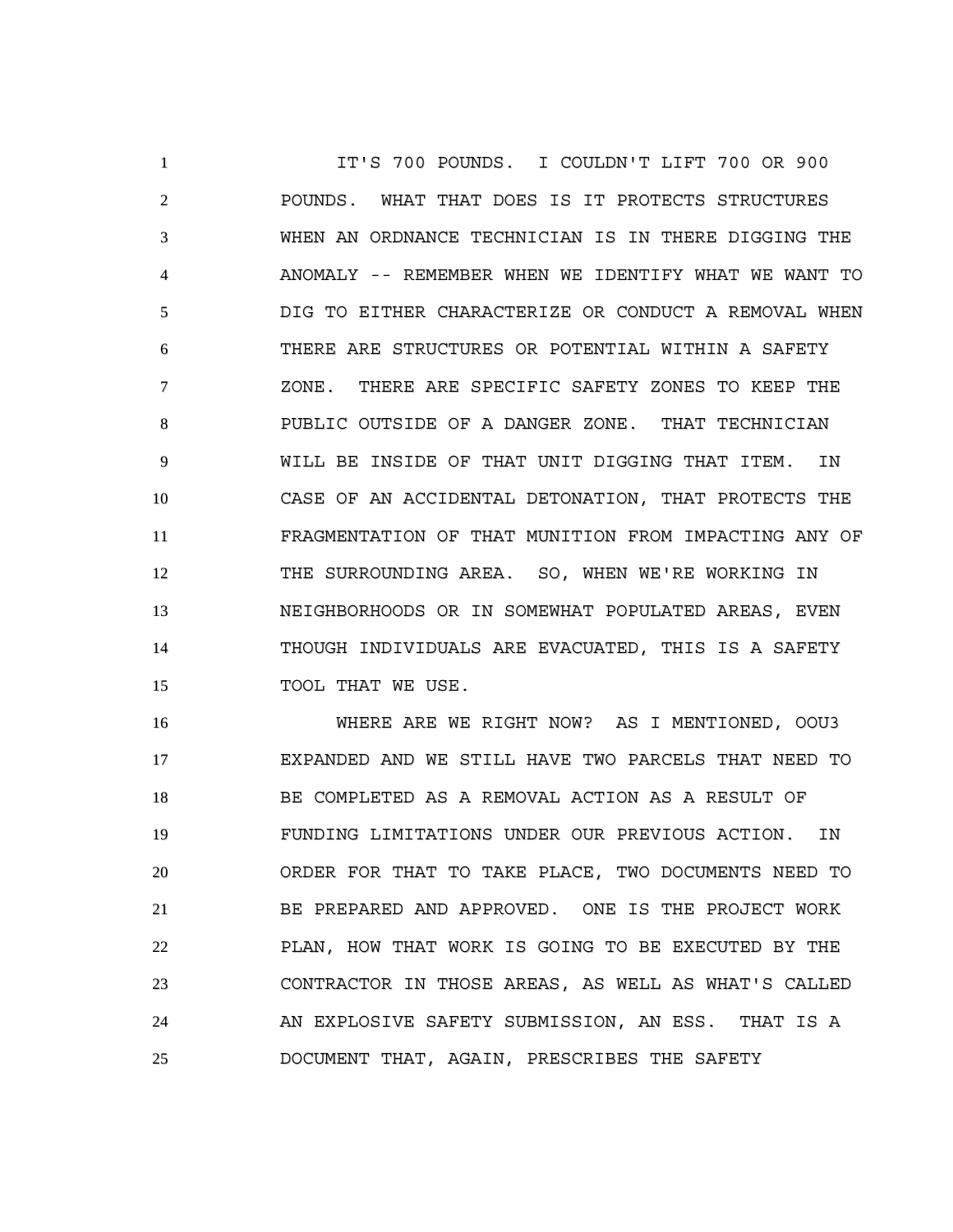PROCEDURES, FRAGMENTATION DISTANCES, THE MUNITIONS WE ANTICIPATE TO FIND, HOW WE'RE GOING TO ACCOMPLISH THE WORK. THAT ACTUALLY GOES ALL THE WAY OUT TO THE DEPARTMENT OF DEFENSE EXPLOSIVE SAFETY BOARD. IT GOES ALL THE WAY UP THROUGH HEADQUARTERS AND BEYOND AN INDEPENDENT BOARD MAY EVALUATE ---

# **BY PLYLER McMANUS:**

 AND THAT'S AN INDEPENDENT BOARD MADE UP OF REPRESENTATIVES FROM THE ARMY, AIR FORCE, MARINE 10 CORPS, AND THE NAVY.

# **BY MS. CANTOR-McKINNEY:**

12 AND THAT REVIEW PROCESS IS SIX TO NINE MONTHS, DEPENDING UPON THEIR SCHEDULES AND THE COMPLEXITY OF THE PROJECT. SO, TWO DOCUMENTS HAVE TO BE APPROVED PRIOR TO A CONTRACTOR GOING OUT AND CONDUCTING THIS TYPE OF WORK. THE WORK PLAN AND ESS ARE BEING COMPLETED FOR WEDGEWOOD AND 11C AND 11D, WHICH ALLOWS US, ONCE THAT'S APPROVED, TO BE ABLE TO WORK IN ANY OF THOSE AREAS AS THE FUNDING BECOMES AVAILABLE. SO, WE WON'T HAVE TO STOP AND RESUBMIT ANOTHER PLAN. THOSE HAVE BEEN DRAFTED AND SUBMITTED.

 THIS IS JUST A RECAP, ACTUALLY, OF A REMOVAL ACTION THAT TOOK PLACE IN 2001 AS PART OF THIS PROJECT. THIS WAS IN AN AREA OOU6 OFF RED HILL. IT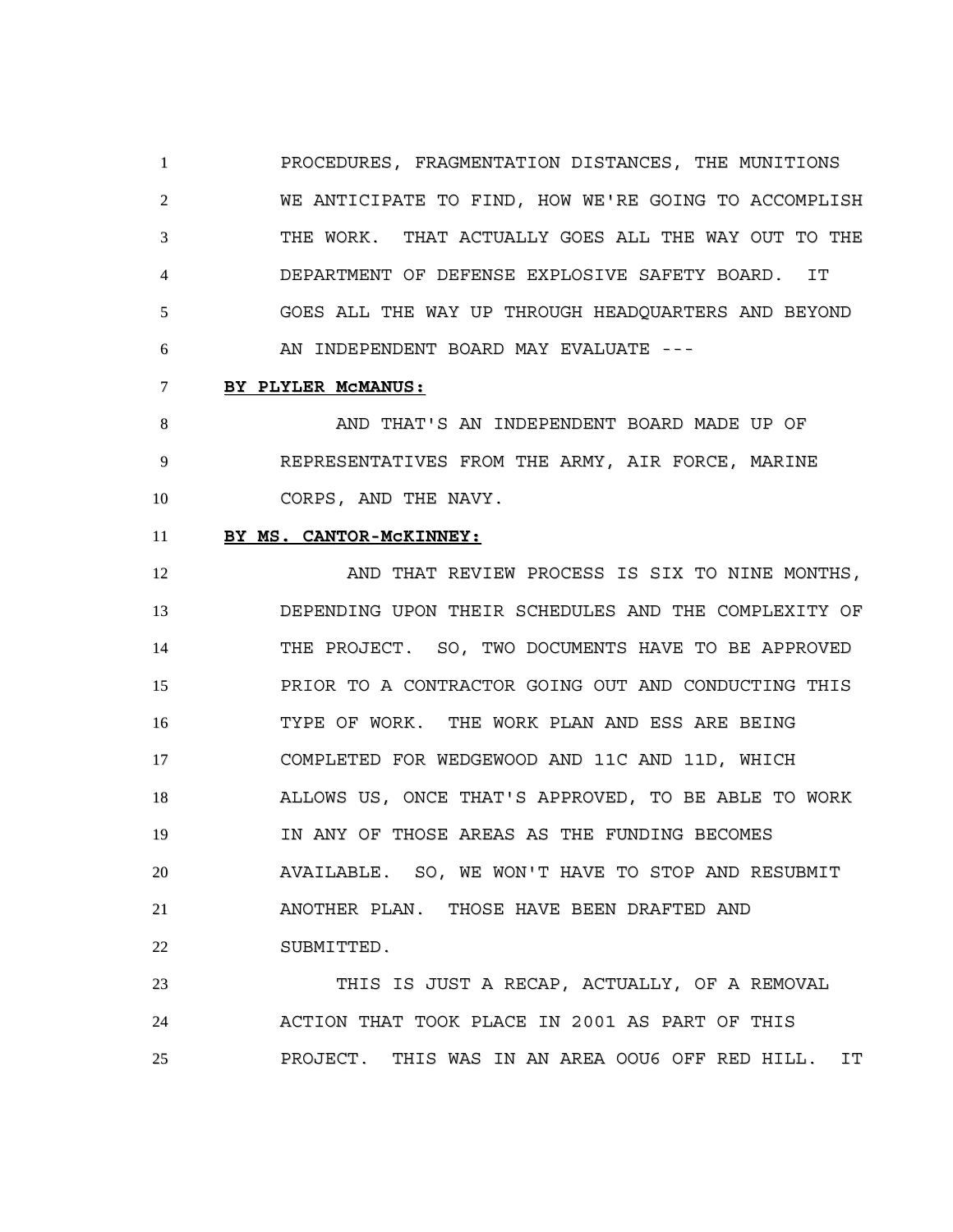WAS AN ACTUAL REMOVAL ACTION. IT WAS 105 IMPACT AREAS, EXTREMELY CLUTTERED WITH FRAGMENTATION SO THAT THE SENSORS COULDN'T SEE PAST THE FRAGMENTATION TO TALLY UP WAS THERE ANY ORDNANCE IN THE GROUND. NUMEROUS ATTEMPTS, LOTS OF MAN HOURS TO TRY TO CLEAR A FOUR-ACRE PARCEL. SO, WHAT WAS DECIDED IS THE CORPS OF ENGINEERS, IN COORDINATION WITH THE AIR FORCE RESEARCH LAB OUT OF TYNDALL AIR FORCE BASE IN FLORIDA, THOUGHT THIS WOULD BE AN OPPORTUNITY TO CONDUCT A REMOVAL ACTION WHILE ALSO HAVING A TECHNOLOGY DEMONSTRATION. WE USED REMOTELY OPERATED EQUIPMENT THAT WAS SOMEWHAT ARMORED. SO, THESE TWO PIECES OF EQUIPMENT ACTUALLY WERE BEING MANAGED AND MANNED BY A CONTROL SYSTEM IN A VAN SEVERAL HUNDRED FEET AWAY FROM THE OPERATION OF THESE PIECES OF EQUIPMENT. WHAT WE DID WAS WE SCRAPED THE SURFACE OF THE AREA AND COLLECTED ALL OF THAT AND THAT SOIL WAS THEN -- IT'S KIND OF HARD TO TELL, BUT THIS IS A SIFTER. THE SOIL WAS THEN PLACED ON TOP OF THAT SIFTER THAT HAS A SCREEN AND IT WOULD SHAKE SO THAT THE LARGER PIECES OF METAL AND THE FRAG WOULD BE ON THE TOP AND THEN THE CLEAN SOIL WOULD SIFT DOWN BELOW. AGAIN, THIS WAS ALL DONE REMOTELY. WE COULD CLEAR OFF THE SURFACE DIRT AND NEAR SURFACE CONTAMINATION OF FRAGMENTATION AND THEN BE ABLE TO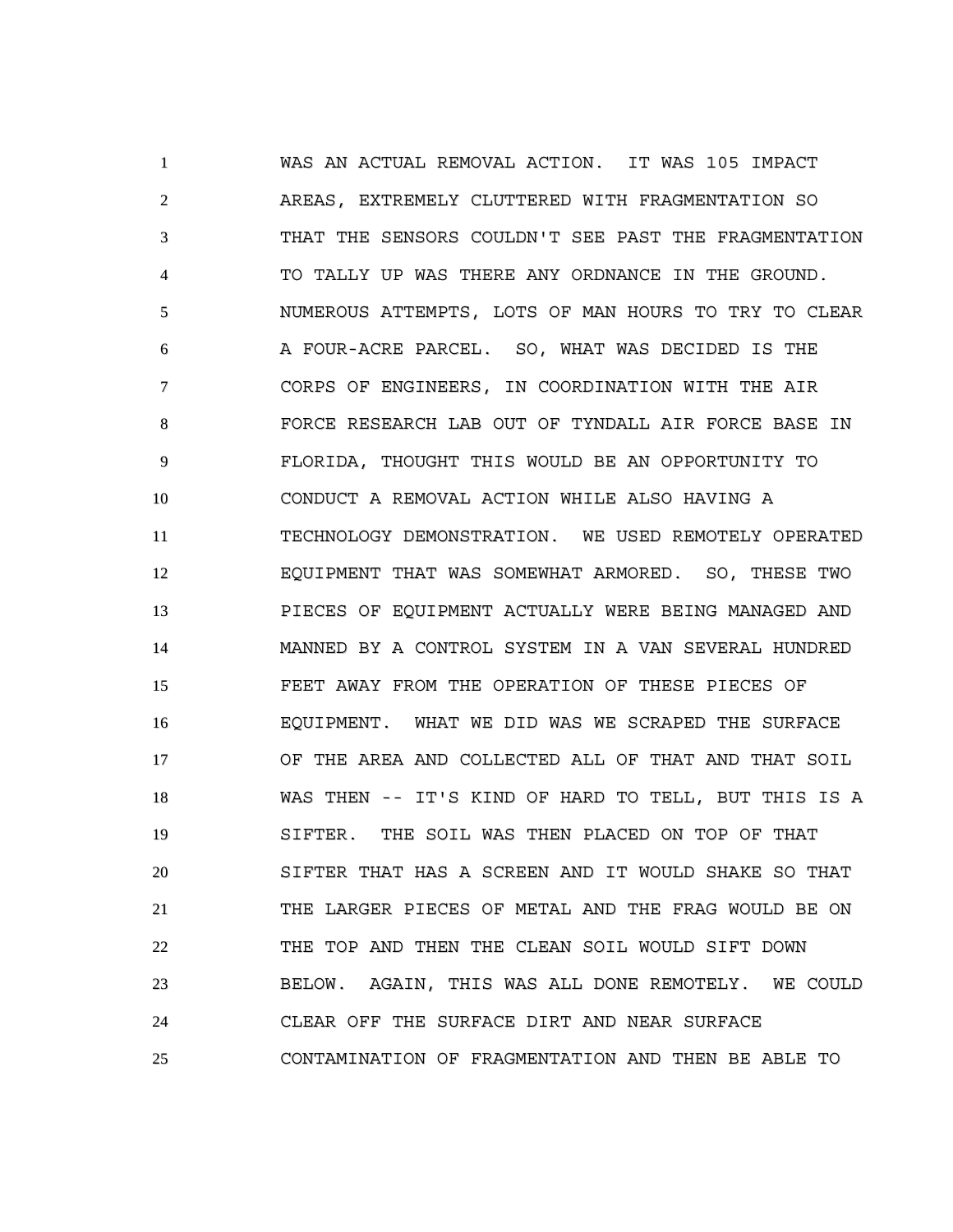GO BACK WITH THE SENSORS AND PICK THOSE SPECIFIC TARGETS THAT WERE REPRESENTATIVE OF THE 105s THAT WE WERE WORKING TO DO THE REMOVAL. SO, THAT WAS SUCCESSFUL AND THAT'S BEEN COMPLETED AND THAT HILLSIDE HAS NOW BEEN RESTORED AND GRASS AND PINE TREES ARE GROWING.

 THIS IS A TIMELINE THAT STOPPED IN 2002, WHICH IS KIND OF WHEN WE STOPPED. FUNDING WAS TRICKLING IN IN A WAY THAT DIDN'T ALLOW A START UP AND CONTINUATION OF THE NEXT LEVEL OF FIELD WORK. IT'S VERY EXPENSIVE TO START IF YOU KNOW YOU DON'T HAVE A FUNDING STREAM TO KEEP YOU IN THE FIELD, TO MOBILIZE CREWS AND THEN TO DEMOBILIZE THEM. SO, 2002 WAS FAIRLY QUIET. 2003, THE FUNDING IS FLOWING A LITTLE BIT STRONGER. AGAIN, THE WORK PLANS HAVE BEEN DRAFTED FOR THOSE AREAS THAT WE MENTIONED. THE ESS HAS BEEN SUBMITTED AND INITIAL COMMENTS HAVE BEEN RECEIVED AND WE ANTICIPATE WINTER, POTENTIALLY, BEING BACK IN THE WEDGEWOOD NEIGHBORHOOD TO COMPLETE THOSE AREAS. THAT'S NOT A CONFIRMED COMMITTED SCHEDULE YET. THAT'S ALL DEPENDENT UPON THE APPROVAL OF THOSE PLANS. SO, AT THE NEXT MEETING, WE'LL POP THAT TIMELINE OUT, 2003-2004.

 WHAT'S NEXT? AGAIN, CONTINUING COMMUNITY AWARENESS AND MAINTAINING DOCUMENTS IN THE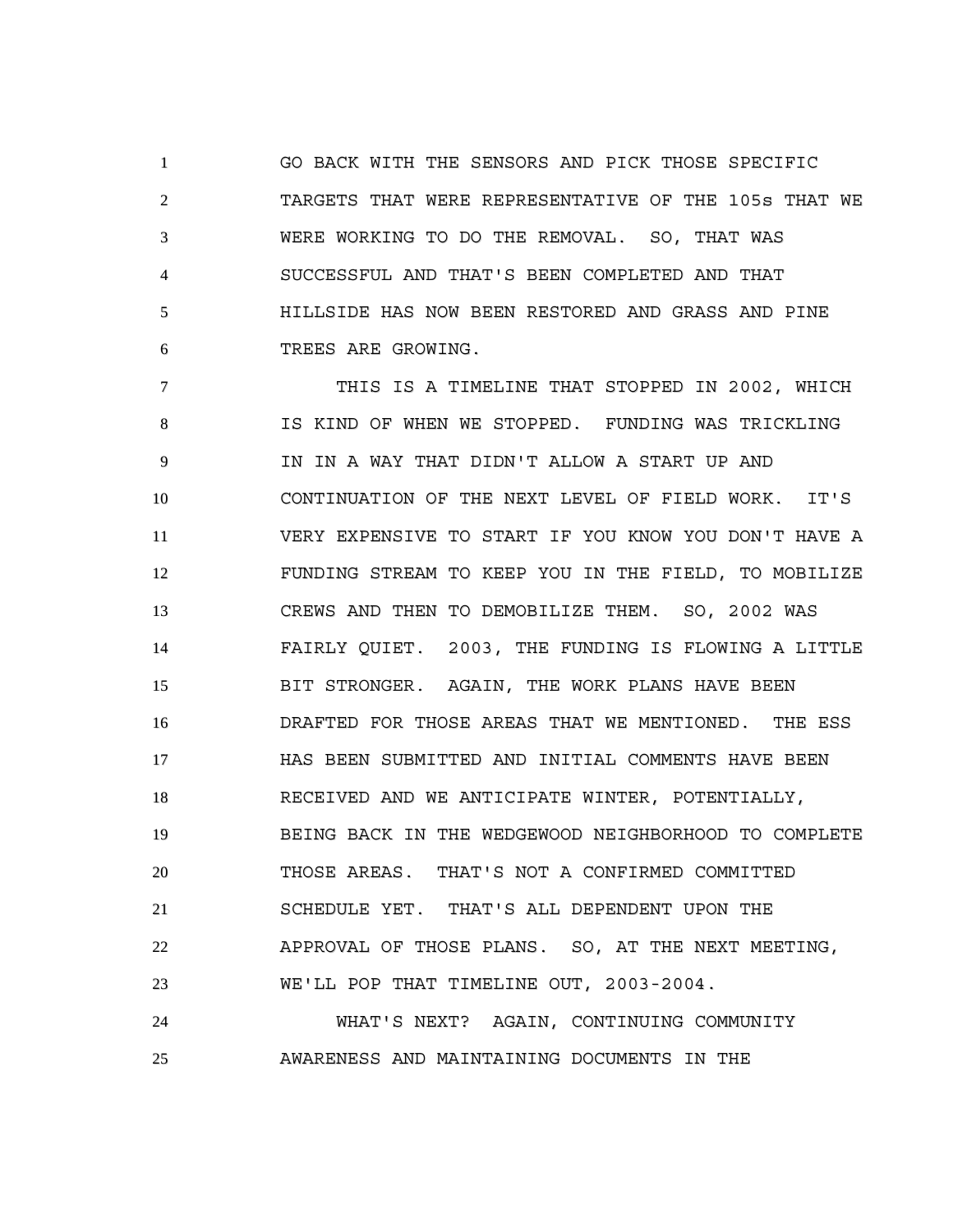INFORMATION REPOSITORY, ON THE WEBSITE; CONTINUING WITH OUR MEETINGS; CONTINUING WITH THE REMOVAL EFFORTS, WHICH IS OOU3, 11C, AND 11D; COORDINATING WITH THE CROFT STATE NATURAL AREA AND THE STATE PARK GROUP, AS TO WHAT THEIR FUTURE DEVELOPMENT PLANS ARE TO SEE, AGAIN, IF ANY OF THOSE ANTICIPATED AND PROJECTED RISK REDUCTION ALTERNATIVES ARE GOING TO STILL BE EFFECTIVE BASED UPON ANY POTENTIAL CHANGES IN LAND USE; CONTINUE TO MONITOR AND RESPOND TO ANY UNEXPECTED FINDS. WE SAY THIS AT EVERY MEETING. I'LL SAY IT NOW AND I'LL SAY IT AGAIN IN ABOUT TWO MORE SLIDES. IF YOU FIND ANYTHING OR IF YOU KNOW OF WHERE ANYTHING MIGHT BE, THE RESPONSE IS TO CALL THE SHERIFF'S DEPARTMENT. SPARTANBURG COUNTY HAS A BOMB RESPONSE UNIT AND WILL RESPOND AND TRACK AND DOCUMENT THOSE FINDS AND HAVE THE ABILITY TO TAKE CARE OF THOSE MUNITIONS. THE CORPS OF ENGINEERS DOES NOT HAVE THE ABILITY TO DO AN EMERGENCY RESPONSE ON AN ITEM BY ITEM BASIS, NOR DOES THE CONTRACTOR. SO, WE HAVE A SYSTEM IN PLACE AND IT WORKS WHEN THEY'RE CALLED. CONDUCT RECURRING REVIEWS. THAT WILL BE WITHIN THE NEXT YEAR, WE WILL BE LOOKING BACK IN TIME AND LOOKING FORWARD. THEN, BASED UPON THE FINDINGS OF THE RECURRING REVIEWS AND COORDINATING WITH PROPERTY OWNERS, EVALUATE THE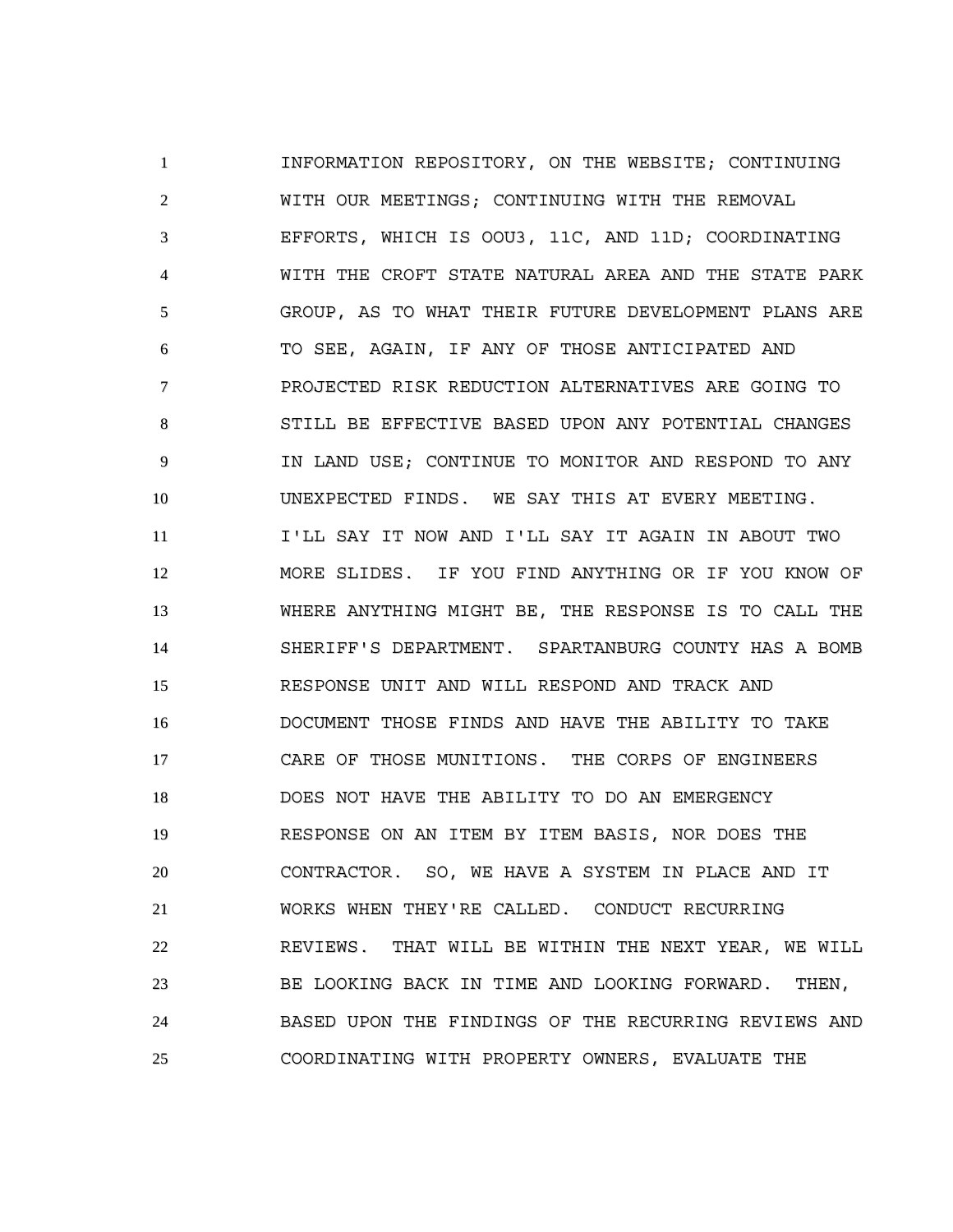STATUS OF ANY ADDITIONAL SITE CHARACTERIZATIONS. DO WE NEED TO RE-LOOK AT THE EE/CAs THAT HAVE BEEN COMPLETED OR LOOK FOR ADDITIONAL CHARACTERIZATION STUDIES? SO, AGAIN, SAFETY IS PARAMOUNT. WE CAN'T EMPHASIZE THAT ENOUGH. YOU DON'T PICK UP ANYTHING THAT YOU THINK LOOKS LIKE A PIECE OF MUNITION, EVEN IF YOU FEEL THAT YOU KNOW THAT IT'S INERT OR IT'S SCRAP. IT STILL CAN BE VERY DANGEROUS. MARK THE LOCATION WITHOUT TOUCHING OR DISTURBING THAT ITEM AND CALL 911 OR THE SHERIFF'S DEPARTMENT. AND I MENTIONED WHERE WE HAVE ALL THE DOCUMENTS AVAILABLE FOR REVIEW AND YOU CAN CONTACT US WITH ANY QUESTIONS, TOLL FREE, AT 888-242-8862. I THINK THAT WRAPS UP THE OVERVIEW. RON, ANYTHING TO ADD?

### **BY MR. NESBIT:**

 NOTHING NECESSARILY I HAVE TO YOUR OVERVIEW, EVEN THOUGH YOU TOOK A LOT OF MY INFORMATION ALREADY.

# **BY MR. McMANUS:**

SHE DID AN EXCELLENT JOB.

# **BY MR. NESBIT:**

22 BUT THERE ARE A COUPLE OF THINGS THAT I JUST WANTED TO JUST BRING TO YOUR ATTENTION OR REEMPHASIZE. ONE IMPORTANT ITEM IS THAT WE WERE ABLE TO AWARD THE CONTRACT TO GO BACK INTO WEDGEWOOD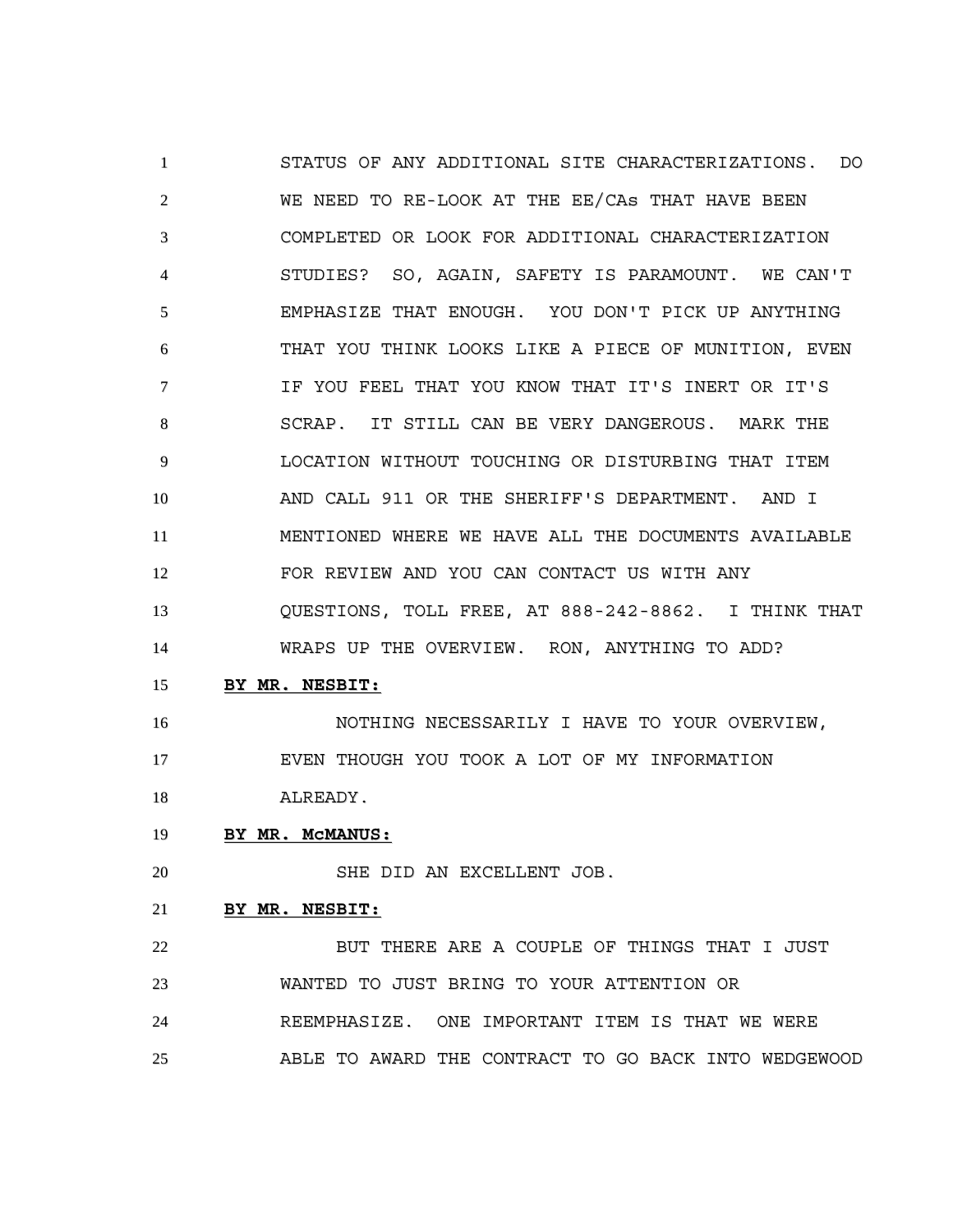THIS YEAR, WHICH WAS NOT PROGRAMMED TO HAPPEN, BY THE WAY. FUNDS WERE OF SUCH LOW QUANTITY THIS YEAR THAT WE REALLY DIDN'T EXPECT TO HAVE ENOUGH MONEY TO BE ABLE TO DO THAT. WE WERE ABLE TO DO THAT. IT HAS BEEN AWARDED AND PLYLER AND ZAPATA ARE IN THE PROCESS OF MOVING FORWARD SO THAT WE CAN GET THAT WORK ACCOMPLISHED IN THE NEXT FISCAL YEAR, THAT BEING FY04. THERE ARE THINGS THAT HAVE TO BE DONE, AS SUZY MENTIONED, PRIOR TO ACTUAL REMOVAL ACTIVITIES BEGINNING, BUT YOU CAN REST ASSURED THAT WE ARE MOVING FORWARD IN THAT ENDEAVOR.

 FY04, FUNDING IS A LITTLE BETTER THAN WHAT IT WAS PROJECTED FOR THIS FISCAL YEAR. HOWEVER, IT'S STILL NOT OF ANY MAJOR CONSEQUENCE AS TO THE TYPE OF WORK OR THE AMOUNT OF WORK THAT WE WOULD LIKE TO BE ABLE TO MOBILIZE TO BRING PEOPLE IN TO REALLY GET A STRONG EFFORT MOVING FORWARD, IN TERMS OF TRYING TO COMPLETE THE AREAS THAT WE WANT TO COMPLETE. THERE WILL BE SUPPORT ACTIVITIES ONGOING WITH THE WEDGEWOOD AREA AND THE GOLF COURSE AREA. THAT FUNDING FROM FY04 WILL BE ALSO WORKING TOWARD OR USED TOWARD, AS WELL. SO, AS YOU CAN IMAGINE, THE SCHEDULE THAT SUZY SHOWED YOU EARLIER ON AS TO THE AREAS THAT WE WOULD LIKE TO COMPLETE IN FY03 AND FY04, NINE TIMES OUT OF TEN, IT'S GOING TO BE PUSHED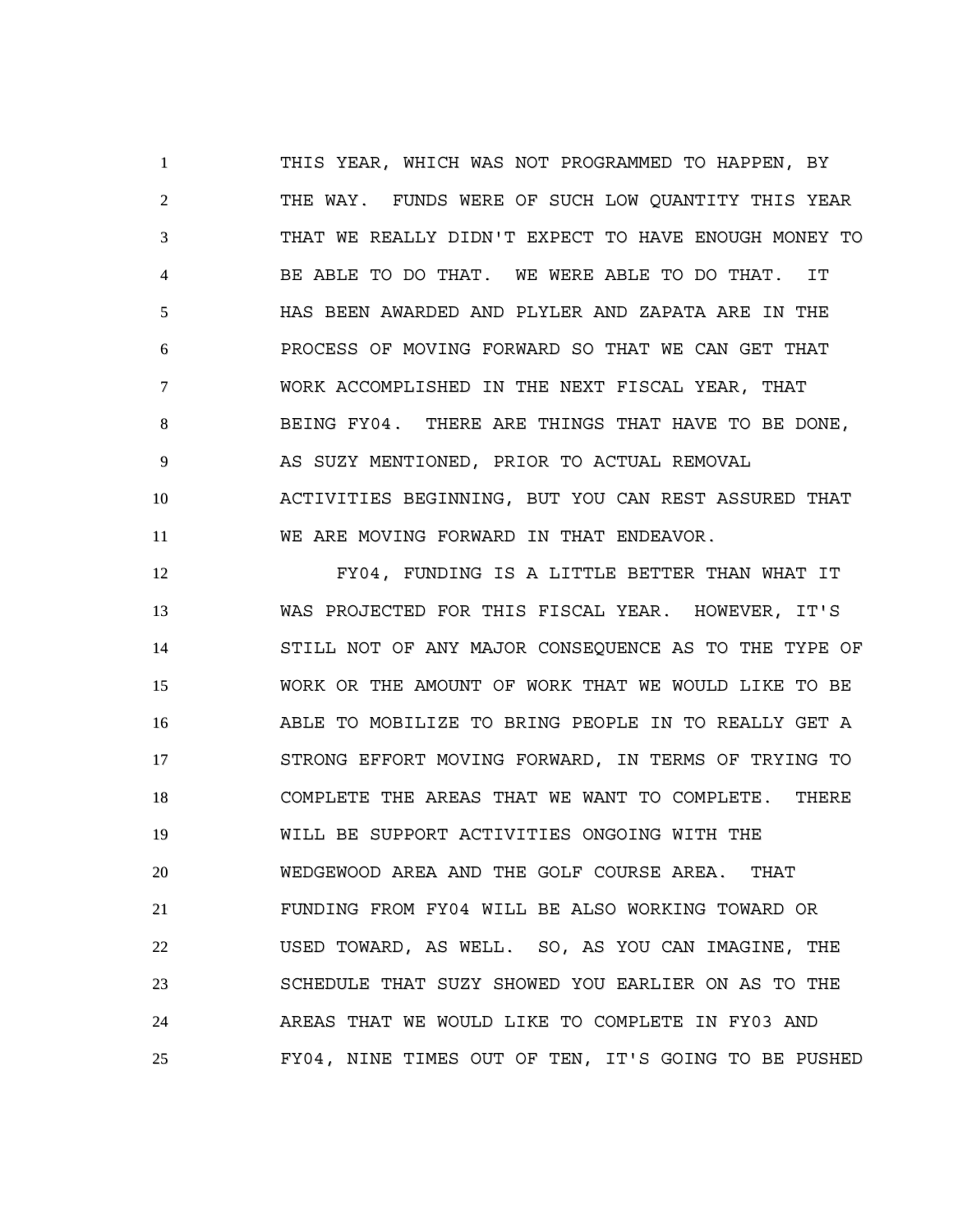BACK. AND WITH NEWS FROM WHAT THE PRESIDENT HAS ASKED FOR FROM CONGRESS, ADDITIONAL FUNDING, WE WERE HOPING THAT THE NEXT FISCAL YEAR, THAT BEING FY05, WAS GOING TO BE A PLUS UP FOR THE ENVIRONMENTAL ARENA IN ITSELF. BASED ON WHAT HIS REQUEST IS FOR FUNDING AND WHAT WE, AS A NATION, ARE INVOLVED IN, THE CHANCES OF US BEING PLUS UP IS VERY NIL. BUT NEEDLESS TO SAY, THAT HASN'T BEEN COMMUNICATED TO US AT THIS POINT IN TIME, BUT WE ARE HOPING THAT WHAT WE HAVE ACTUALLY BEEN PROGRAMMED TO GET THIS COMING FISCAL YEAR, THAT WE STILL GET THAT. WHEREVER OR WHENEVER THERE IS A REQUEST OR A REQUIREMENT SUCH AS \$87 BILLION TO BE USED AT A PARTICULAR AREA, THERE ARE FUNDING AREAS THAT WERE PROJECTED TO GO THAT WILL ACTUALLY BE MINIMIZED IN WHAT THEY GET. FUNDS WILL BE COMING FROM ELSEWHERE. SO, WE EXPECT TO GET HIT AGAIN, JUST TO LET YOU KNOW THAT. WE CANNOT, SHALL WE SAY, TELL YOU TO TALK TO YOUR CONGRESSMEN OR ANYONE ELSE TO EARMARK SPECIFIC PROJECTS OR ANYTHING LIKE THAT FOR FUNDING, AND I'M NOT TELLING YOU THAT TODAY OR TONIGHT, BUT I WILL TELL YOU THAT IF, IN FACT, YOU DID THAT, JUST BE AWARE OF THE IMPACTS WITHIN THIS PROGRAM AND WITHIN SOUTH CAROLINA, ON A WHOLE. THERE IS ONLY LIMITED FUNDING AND IF CERTAIN PROJECT AREAS DO BECOME ONE OF HIGH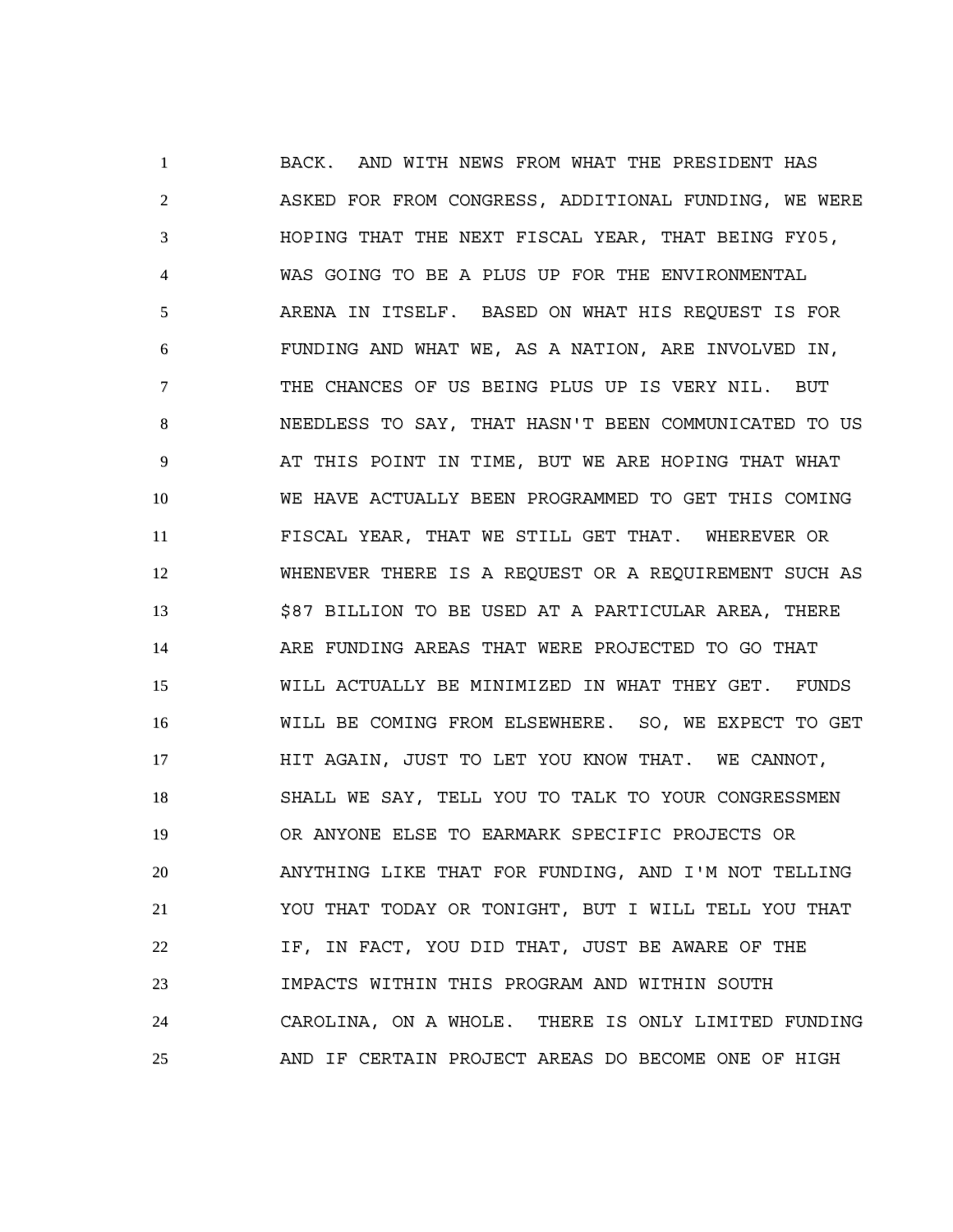CONSIDERATION AND THEY TAKE MONEY AND OBLIGATE IT DIRECTLY OR SPECIFY IT FOR THAT PROJECT, THERE ARE IMPACTS WITHIN THE STATE AND OTHER STATES THAT HAVE TO SUFFER THE CONSEQUENCES. BUT NONETHELESS, SOUTH CAROLINA IS OUR PRIMARY CONCERN AND WHEN FUNDS COME AND QUESTIONS ARE ASKED, PEOPLE TEND TO AT LEAST RESPOND TO YOUR INQUIRIES A LOT FASTER THAN TO MINE. I'LL PUT IT THAT WAY, OKAY? ONE OTHER THING I WANT TO MENTION TO YOU IS SINCE OUR LAST MEETING, WE HAVE HAD A CHANGE OF COMMAND AT THE CHARLESTON DISTRICT. COLONEL MUELLER, OUR LAST COMMANDER, HAS MOVED ON 12 BACK TO WASHINGTON, IN FACT, AT THE PENTAGON, AND WE HAVE A NEW COMMANDER, COLONEL LEE. I HAVE NOT SCHEDULED A DATE YET FOR HIM TO COME DOWN, BUT BEFORE HIS TOUR OF DUTY IS OVER, FOR SURE, I WILL BRING HIM HERE FOR ONE OF OUR RAB MEETINGS. HE HAS ALREADY ASKED WHEN THAT CAN HAPPEN AND THE BIGGEST THING IS, OF COURSE, WITH HIM JUST MOVING ON BOARD, HE'S GOT A NUMBER OF PLACES THAT HE IS MANDATED TO VISIT AND/OR DEAL WITH PRIOR TO ME BEING ABLE TO EXTRACT HIM TO COME HERE. BUT THIS IS ONE OF HIS PRIORITIES AND HE WILL DEFINITELY MAKE A VISIT BEFORE TOO LONG.

 THE LAST ITEM I WANT TO MENTION IS ABOUT FUTURE WORK. WE HAVE A NUMBER OF ISSUES AND CONCERNS ABOUT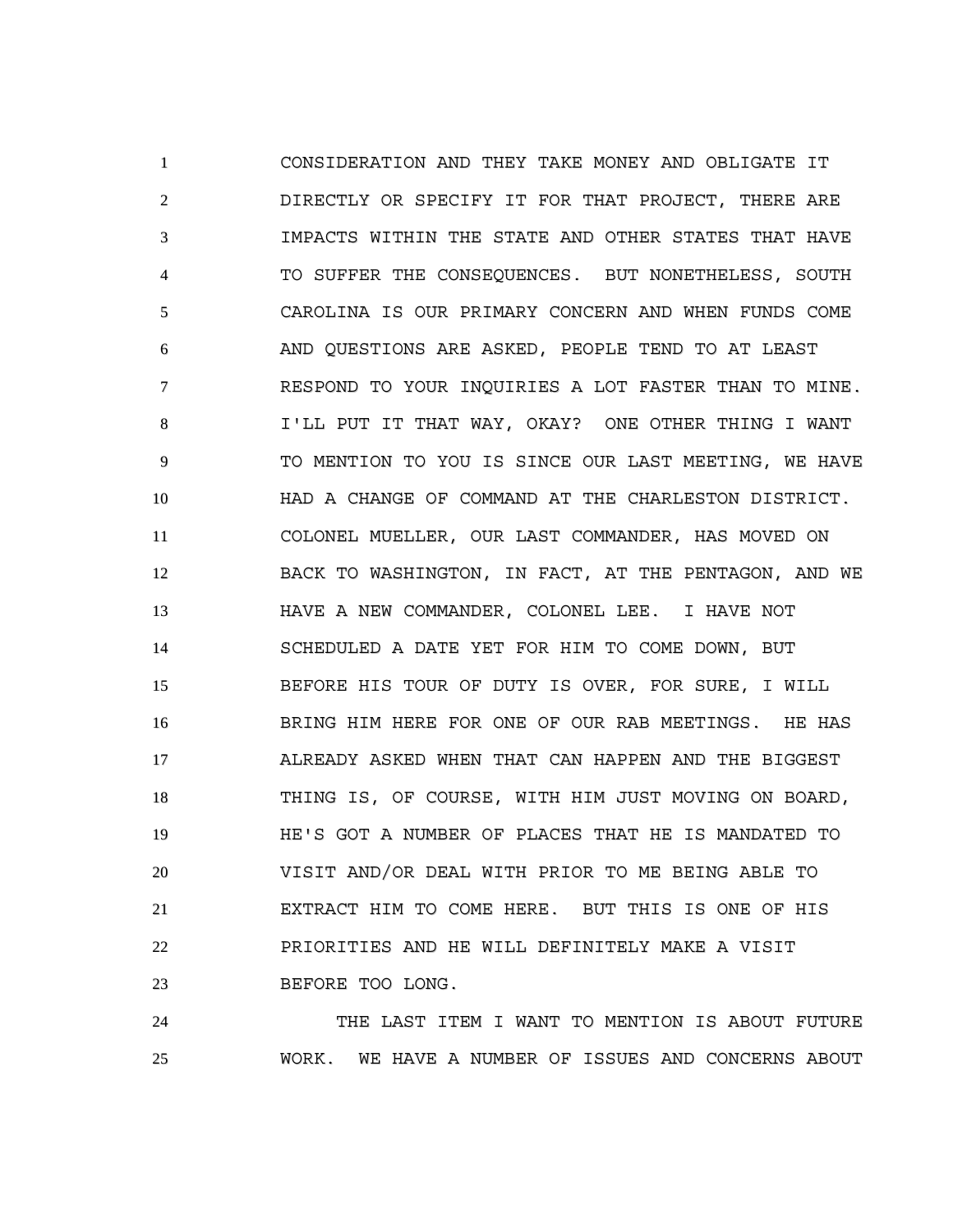DIFFERENT AREAS THAT WE WOULD LIKE TO SEE WORK AND/OR HIGH CONSIDERATIONS PLACED ON PROJECTS OR SITES. I JUST WANT TO REMIND EVERYONE OR MENTION, AT LEAST, FOR A LOT OF FOLKS THAT HAVEN'T BEEN TO THE MEETINGS BEFORE, THAT WE STILL ARE WORKING ON ITEMS THAT HAVE BEEN IDENTIFIED IN EE/CA NUMBER TWO. THE PRIORITY SITES HAVE BEEN ADDRESSED OR ARE BEING ADDRESSED, AND ANY OTHER SITES POTENTIALLY THAT WE MIGHT NEED TO WORK ON, IT DOESN'T SAY THAT WE CAN'T LOOK AT OTHER SITES FOR CONSIDERATION OR DISCUSS SITES FOR FUTURE WORK. IT JUST MEANS THAT BASED UPON THE INVESTIGATIONS THAT WE HAVE DONE AND THE LAND USE OF THOSE PROPERTIES, IT HAS BEEN DETERMINED THAT THOSE SITES HAVE A HIGHER PRIORITY AND THOSE ARE THE ONES THAT WE'LL WORK ON FIRST, ASSUMING WE HAVE FUNDS TO WORK ON THEM. SO, AS FUNDS BECOME AVAILABLE, WE ARE WORKING HARD TO TRY TO, AT LEAST, GET RID OF OR RESTORE THOSE AREAS BY REMOVAL OR WHATEVER THE EE/CA HAS RECOMMENDED THAT WE DO TO THOSE AREAS. OKAY. YES, SIR?

**BY WILLIAM DUKES:**

 HAS THE PREVIOUSLY APPROPRIATED \$15 MILLION BEEN SPENT?

**BY MR. NESBIT:**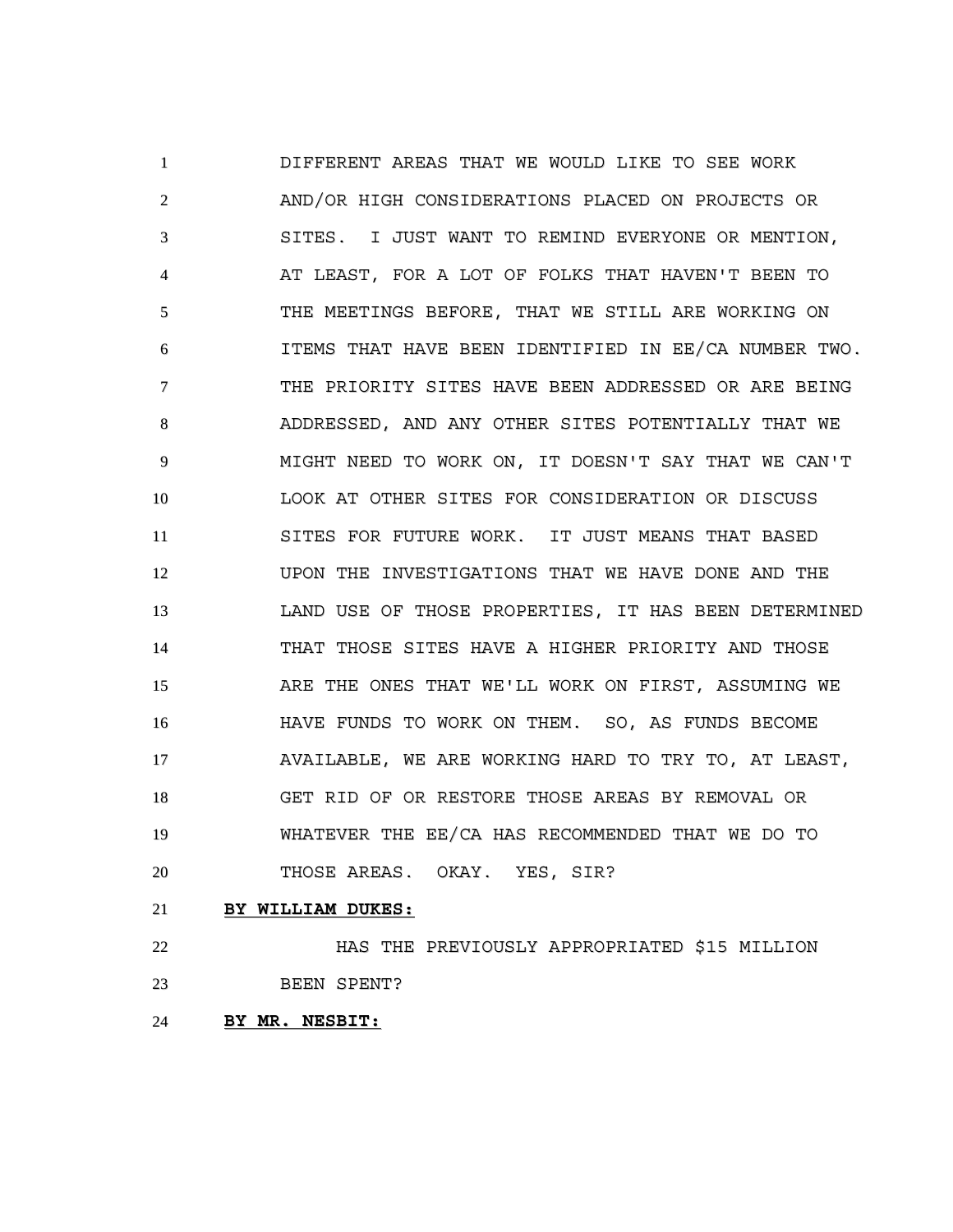YES. LET ME CLARIFY THAT. THIS IS -- YOU'RE NOT THE FIRST, SIR, THAT HAS BROUGHT THE QUESTION WHAT ABOUT THAT \$15 MILLION OR \$20 MILLION THAT HAS BEEN APPROPRIATED FOR THIS PROJECT. THAT \$15 MILLION OR \$14 MILLION OR EVEN \$18 MILLION HAS BEEN SPENT ON THIS PROJECT. FROM '95 TO 2003, THAT'S A COMBINATION OF AN AMOUNT OF MONEY THAT HAS BEEN SPENT ON THIS PROJECT SO FAR. SO, IN DIFFERENT YEARS, THERE ARE CERTAIN NUMBERS AND PERCENTAGES OF THAT THAT HAVE BEEN SPENT EACH YEAR. EVEN THOUGH YOU MAY NOT SEE US ON THE SITE ACTUALLY WORKING, WORK IS STILL GOING ON AND COORDINATION EFFORTS AND EVERYTHING ELSE THAT'S ASSOCIATED WITH THE PROJECT THAT WE MUST DO IN ORDER TO MAKE IT ACTUALLY HAPPEN. BUT THE \$15 MILLION HAS BEEN SPENT, ESSENTIALLY, ALREADY. WE TRY TO KEEP THAT NUMBER MOVING FORWARD TO SHOW EXACTLY OR AT LEAST GIVE EVERYONE AN IDEA OF HOW MUCH MONEY HAS BEEN EXPENDED ON THIS PROJECT, NOT JUST FOR INFORMATION, BUT SO PEOPLE CAN SEE ESSENTIALLY THAT IT'S AN EXPENSIVE VENTURE THAT WE'RE INVOLVED IN AND AS WE GO ALONG, IT'S BEGINNING TO BE EVEN MORE EXPENSIVE AS TIME CONTINUES.

**BY MS. CANTOR-McKINNEY:**

 SIR, MAY WE GET YOUR NAME FOR THE RECORD? **BY MR. NESBIT:**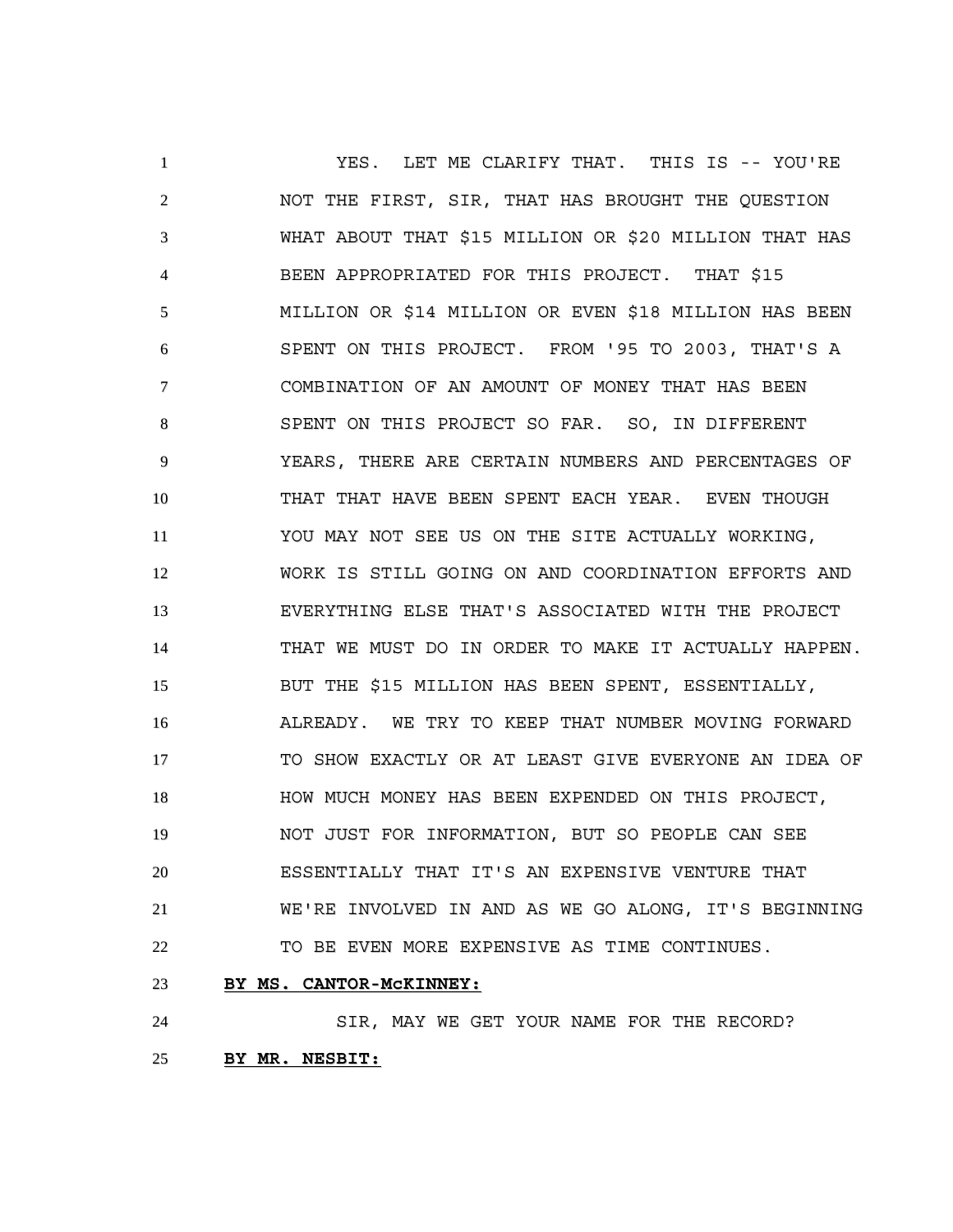- YES.
- **BY MS. CANTOR-McKINNEY:**

YOUR NAME, SIR?

**BY MR. DUKES:**

BILL, WILLIAM DUKES, D-U-K-E-S.

### **BY MR. HAYES:**

OKAY. IS THAT ALL?

### **BY MR. NESBIT:**

 ONE THING, I WOULD LIKE PLYLER TO GO IN A LITTLE MORE -- IF HE HAS ANYTHING ELSE TO SAY.

# **BY MR. PLYLER McMANUS:**

 SURE, I'D BE GLAD TO. IN HUNTSVILLE, OUR JOB 13 AS PART OF THE TEAM IS TO GET US IN POSITION, WHEN THE FUNDS BECOME AVAILABLE, TO GET IN THE FIELD AND WORK. SO, WHAT WE'VE BEEN DOING SINCE THE LAST RAB MEETING THAT WE'VE ATTENDED IS TO GET THE PLANS IN PLACE AND THE CONTRACTS IN PLACE SO THAT WE CAN GET ZAPATA IN THE FIELDS WHEN THE FUNDS DO BECOME AVAILABLE. IT'S FAIRLY COMMON FOR, RECOGNIZING THAT WE'RE A BUREAUCRACY AND RECOGNIZING THAT, FOR EXAMPLE, THERE'S A NUMBER OF PLANS THAT HAVE TO BE PUT IN PLACE FOR A PROJECT TO COME OFF AND OTHER PROJECTS AREN'T IN A POSITION TO UTILIZE THE FUNDS THAT HAVE BEEN ALLOCATED TO THEM. SO, ONE OF THE STRATEGIES THAT WE'VE TAKEN HERE AT CAMP CROFT IS TO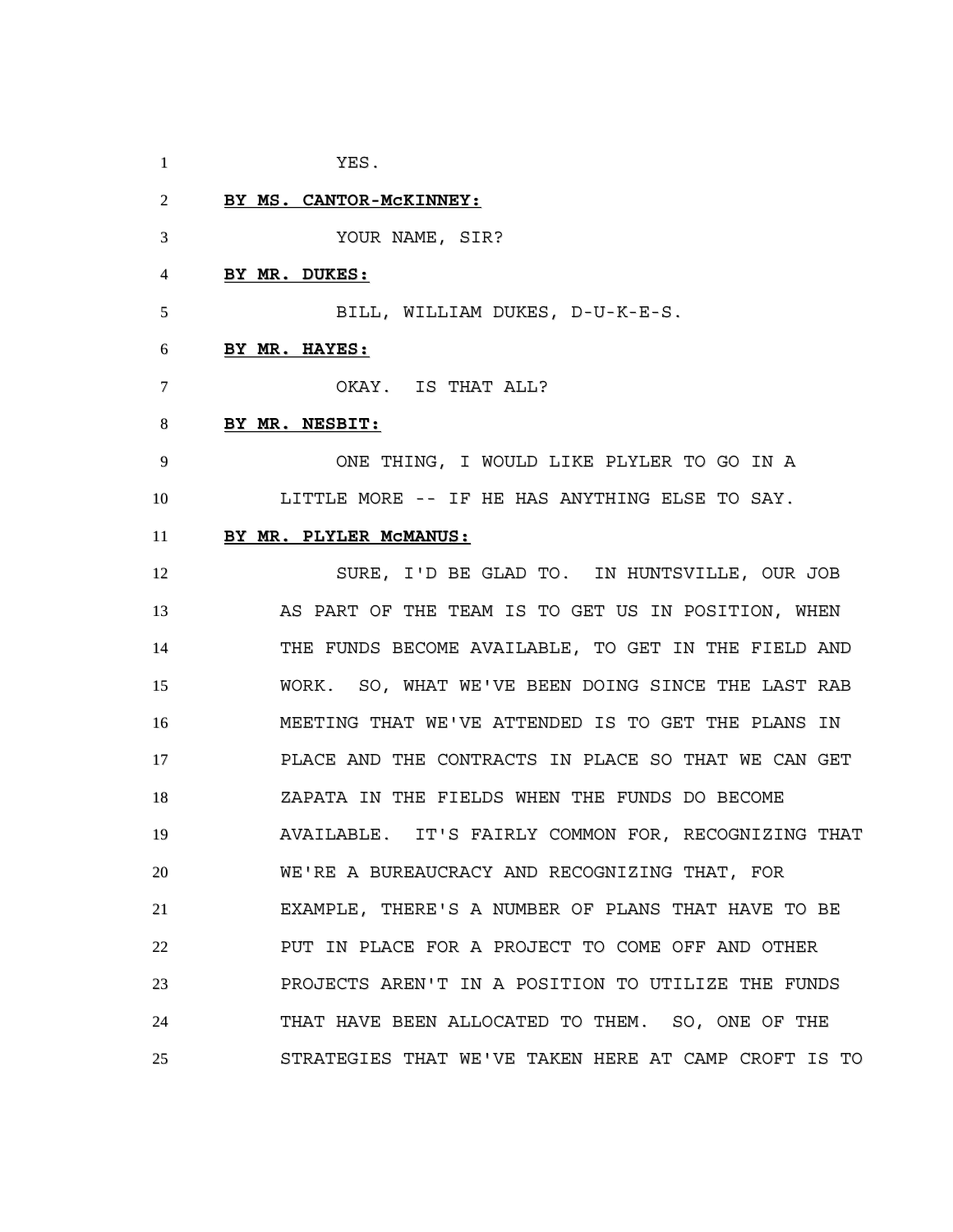GET OUR CONTRACTS IN PLACE AND OUR PLANS IN PLACE SO THAT IF OTHER PROJECTS, FOR WHATEVER REASON, CAN'T UTILIZE THE FUNDS THAT ARE ALLOCATED TO THEM, THAT WE'RE IN A POSITION TO USE THEM HERE. SO, THAT'S THE STRATEGY THAT WE'VE BEEN TAKING AND THAT'S THE REASON THIS YEAR, WE WERE ABLE TO GET FUNDS IN PLACE THAT WE REALLY HADN'T PLANNED FOR. OTHER PROJECTS WITHIN THE REGION WERE UNABLE TO USE THE FUNDS AND WE WERE STRATEGICALLY POSITIONED TO TAKE ADVANTAGE OF THEIR MISFORTUNE. SO, THAT'S WHY WE GOT ZAPATA OUT HERE PREPARED TO WORK. AND WE'VE LAID OUT PLANS FOR THE NEXT FEW YEARS, ACTUALLY, SO THAT WE WILL BE IN AS GOOD A POSITION AS WE CAN BE TO CONTINUE WORK AND AGGRESSIVELY WORK HERE AT CAMP CROFT AS WE CAN. SO, AS SOON AS WE GET THE EXPLOSIVE SAFETY SUBMISSION APPROVED, WE'LL BE BACK UP AT CAMP CROFT FINISHING THE AREA IN WEDGEWOOD THAT WAS STARTED A YEAR OR SO AGO AND WE'LL CONTINUE TO STAY IN POSITION UNTIL THE FUNDS DO BECOME AVAILABLE AND WE'LL BE BACK UP THERE WORKING.

### **BY MR. HAYES:**

 DOES THE BOARD HAVE ANY QUESTIONS OR ANYTHING ON THIS PRESENTATION? OKAY. DOES ANYBODY IN THE AUDIENCE HAVE ANY QUESTIONS? I WANT TO REMIND YOU THAT WE NEED TO KEEP THIS TO THIS PRESENTATION ONLY.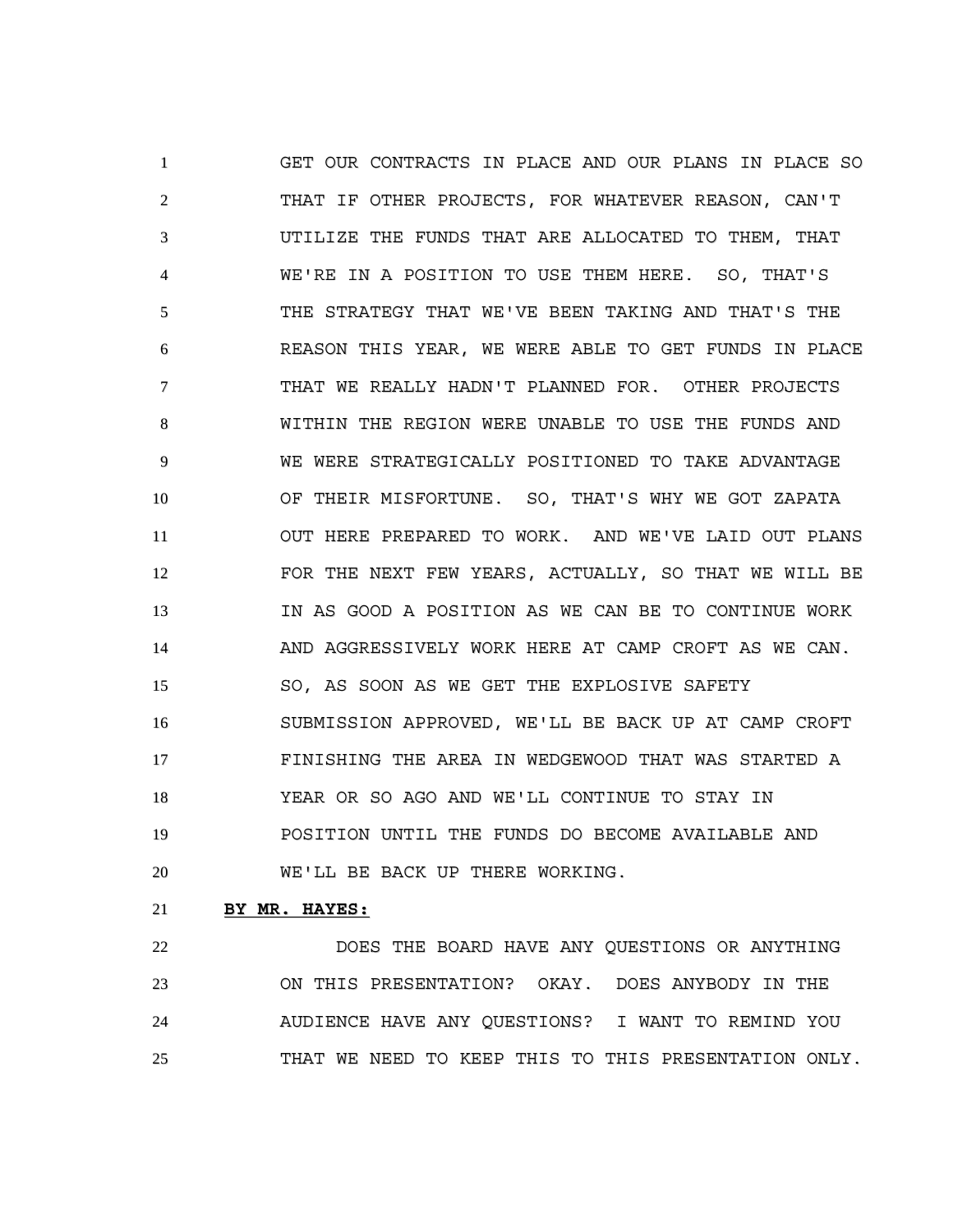WE'LL BRING UP OLD BUSINESS AND NEW BUSINESS LATER. BE SURE TO STATE YOUR NAME AND SPEAK CLEARLY AND LIMIT DISCUSSIONS TO THE TOPICS PRESENTED BY SUZY AND RON AND PLYLER. IF THERE ARE OTHER DISCUSSIONS, WE'LL NEED TO BRING THAT UP WITH NEW BUSINESS LATER ON. OKAY, HAROLD.

**BY MR. HAROLD OSBORNE:**

 HAROLD OSBORNE. I WANT TO ASK CHARLESTON AND YOU, WHAT WAS THE HELICOPTERS FLYING AROUND HERE TODAY?

# **BY MR. HAYES:**

**HAROLD, THAT HASN'T GOT ANYTHING TO DO WITH THE** PRESENTATION. WE NEED TO STAY ---

### **BY MR. OSBORNE:**

 MILITARY HELICOPTERS WITH PODS UNDERNEATH DOING SOMETHING, HUNTING SOMETHING.

### **BY MR. NESBIT:**

TODAY?

# **BY MR. OSBORNE:**

CORPS ENGINEERS SHOULD KNOW WHAT'S GOING ON,

21 SHOULDN'T THEY?

# **BY MR. HAYES:**

 THIS HASN'T GOT ANYTHING TO DO WITH THE PRESENTATION. IF YOU WANT TO BRING UP THINGS ABOUT HELICOPTERS, WE NEED TO BRING THAT UP WITH NEW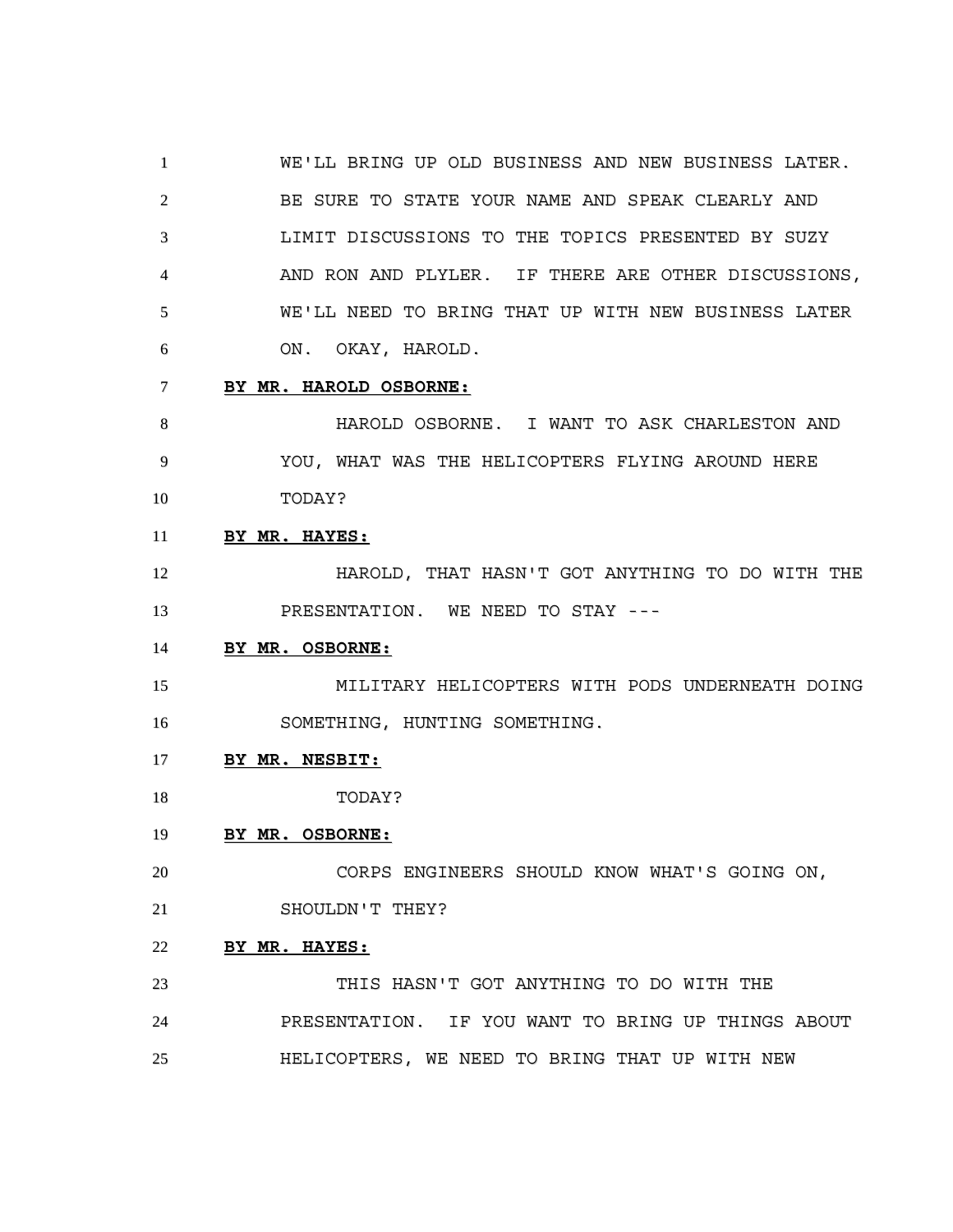BUSINESS LATER ON. OKAY. LET ME REMIND YOU. THIS IS JUST FOR THE PRESENTATIONS GIVEN BY SUZY AND RON. **BY MR. MICHAEL WINNINGHAM:** AND IF YOU COULD GIVE ME THE PAGE NUMBER YOU WANT TO REFERENCE, I'LL PULL IT UP ON THE SCREEN, ALSO. **BY MR. HAYES:** OKAY. ANYBODY HAVE ANY QUESTIONS? OKAY, MR. STEWART. SAY YOUR NAME AND SPEAK UP CLEARLY. **BY MR. STONEWALL STEWART, JR.:** STONEWALL STEWART, JR. MY QUESTION IS IN REFERENCE TO THE CONTRACT TO DO THE WORK AND HAVE BEEN DOING THE WORK, IF AND WHEN THEY AWARD THAT NEW CONTRACT, IS THIS PUBLIC INFORMATION? **BY MR. NESBIT:** YES, SIR. **BY MR. STEWART:** SO, THESE RECORDS ARE IN THE LIBRARY? **BY MS. CANTOR-McKINNEY:** 20 THE CONTRACT DOCUMENTS ARE. **BY MR. NESBIT:** 22 THE CONTRACT DOCUMENTS ARE. AS FAR AS THE SPECIFIC DOLLAR AMOUNT AND SO ON, THAT'S -- YOU CAN GET THAT INFORMATION THROUGH THE FREEDOM OF INFORMATION ACT, BUT YOU HAVE TO REQUEST THAT FROM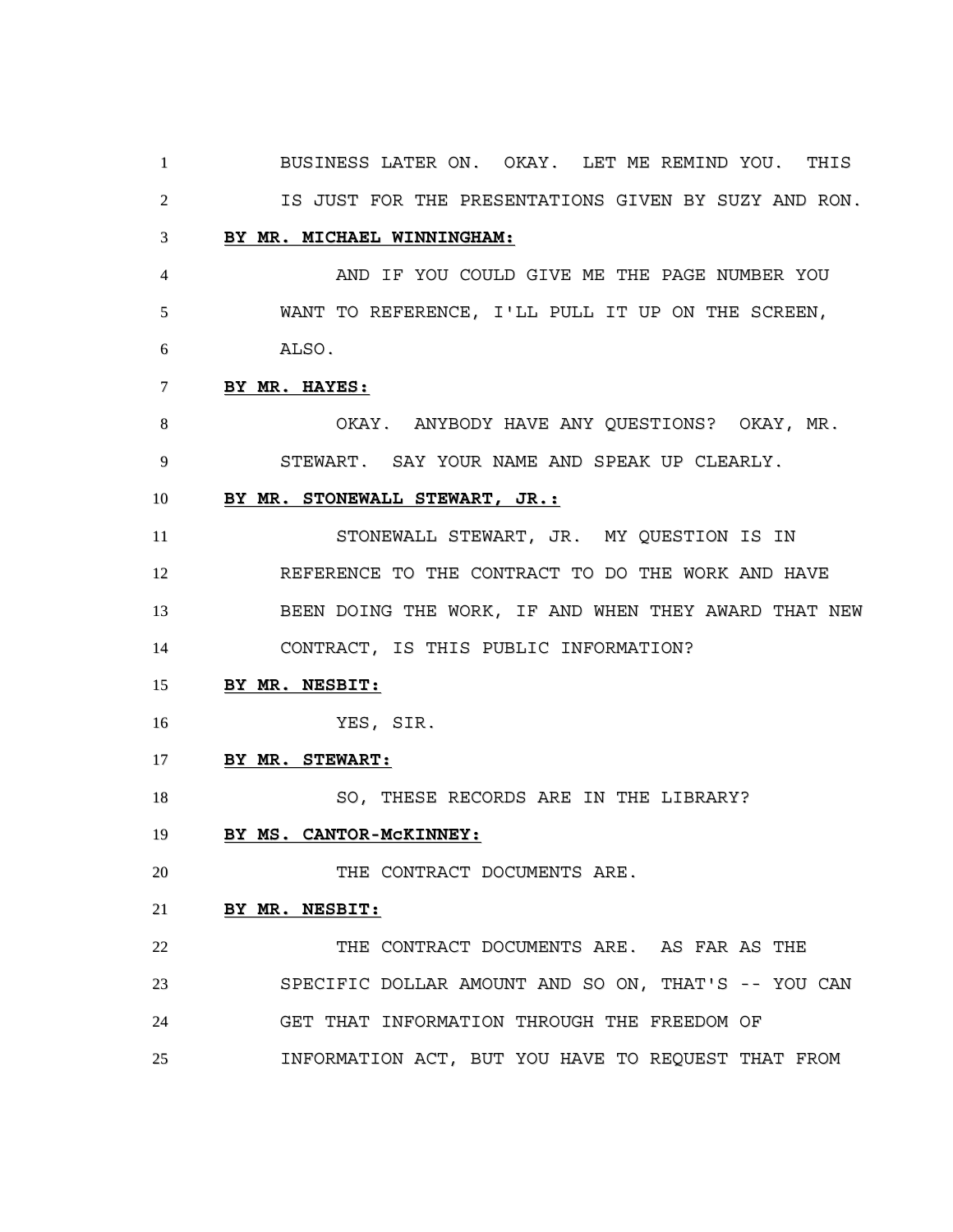THE CORPS OF ENGINEERS AND OUR CONTRACTING OFFICE THROUGH PLYLER WOULD DEAL WITH THAT. YOU HAVE TO PAY FOR THAT INFORMATION, BUT THAT INFORMATION IS AVAILABLE.

**BY MR. McMANUS:**

 AND ANY INFORMATION THAT WE CAN RELEASE, WE'D CERTAINLY BE GLAD TO DO SO. IF YOU WOULD LIKE TO CONTACT US, WE CAN LOOK INTO WHAT WE CAN RELEASE TO YOU.

- **BY MR. STEWART:**
- 11 THANK YOU.
- **BY MR. HAYES:**
- 13 ANYONE ELSE? SIR?

# **BY MR. BRUCE DELL:**

 MY NAME IS BRUCE DELL. I HAVE A QUESTION ABOUT THE SECTION OF TRAILS THAT WERE IN THE PRESENTATION, OOU9. IT'S A REFERENCE ON THE MAP AS 9C. 9C INDICATES THAT NO FURTHER ACTION IS GOING TO OCCUR IN THAT AREA. THERE IS A SERIES OF EQUESTRIAN TRAILS IN THE AREA THAT IS ENCLOSED AND I WANTED TO SEE WHAT THE PROSPECT WAS OF OPENING THOSE TRAILS SINCE NO FURTHER ACTION IS INDICATED.

**BY MR. NESBIT:**

 IF I REMEMBER CORRECTLY, AND CORRECT ME IF I'M WRONG, THOSE ARE AREAS THAT DURING THE COURSE OF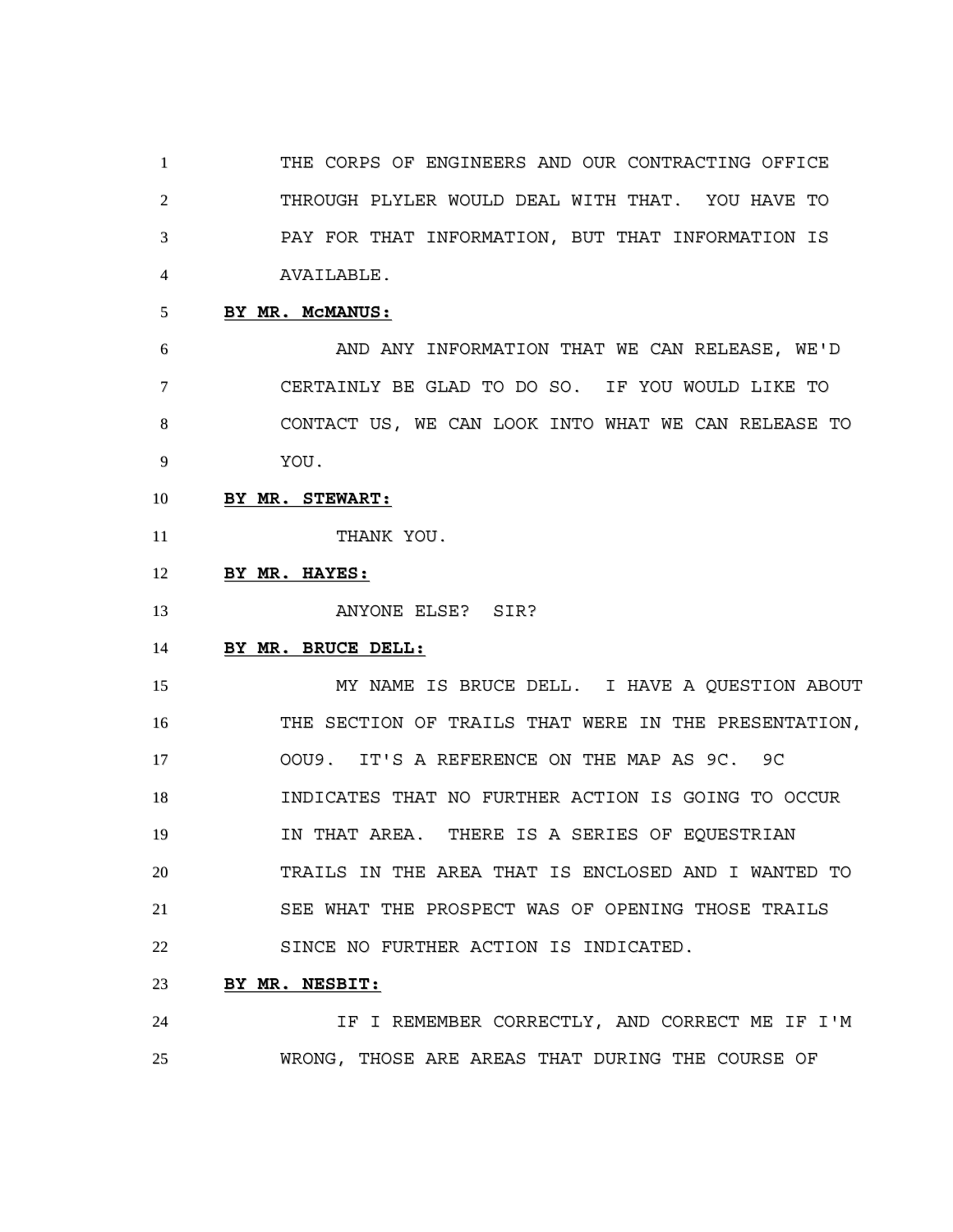INVESTIGATION AT THE EARLY STAGE OF THE PROJECT AREA 2 AT CAMP CROFT, BASED UPON THE LAND USE OF THE PROPERTY AND OUR INVESTIGATION, IT WAS DETERMINED THAT THERE WERE NO FURTHER INVESTIGATION REQUIRED FOR THAT AREA. NOW ---

### **BY MS. CANTOR-McKINNEY:**

7 NO ORDNANCE WAS FOUND.

#### **BY MR. NESBIT:**

 NO ORDNANCE WAS ESSENTIALLY FOUND. OKAY. NOW, AS FAR AS WE'RE CONCERNED, THE PARK SERVICE IN THAT PARTICULAR AREA, WE GAVE THAT REPORT AND EXPLAINED OUR POSITION AT THAT TIME, TECHNICAL INFORMATION. 13 AS FAR AS WE WERE CONCERNED, AT THAT POINT IN TIME, WE HAD NO MORE -- WE SAW NOTHING ELSE THAT WE NEEDED TO DO IN THAT AREA, BASED ON HOW IT WAS IDENTIFIED TO BE USED, AT THAT POINT IN TIME.

#### **BY MR. DELL:**

18 SO, AS FAR AS THE -- THE WAY I INTERPRET YOUR RESPONSE TO ME, AS FAR AS THE CORPS OF ENGINEERS IS CONCERNED AND ZAPATA ENGINEERING, THAT THE TRAILS CAN BE OPENED IF THE STATE OR PARK SERVICE WISHES TO DO SO. IS THAT YOUR POSITION?

# **BY MR. NESBIT:**

 WE ARE NOT IN A POSITION TO STOP THE PARK FROM OPENING ANY AREAS THEY WANT. THIS AREA IS ONE THAT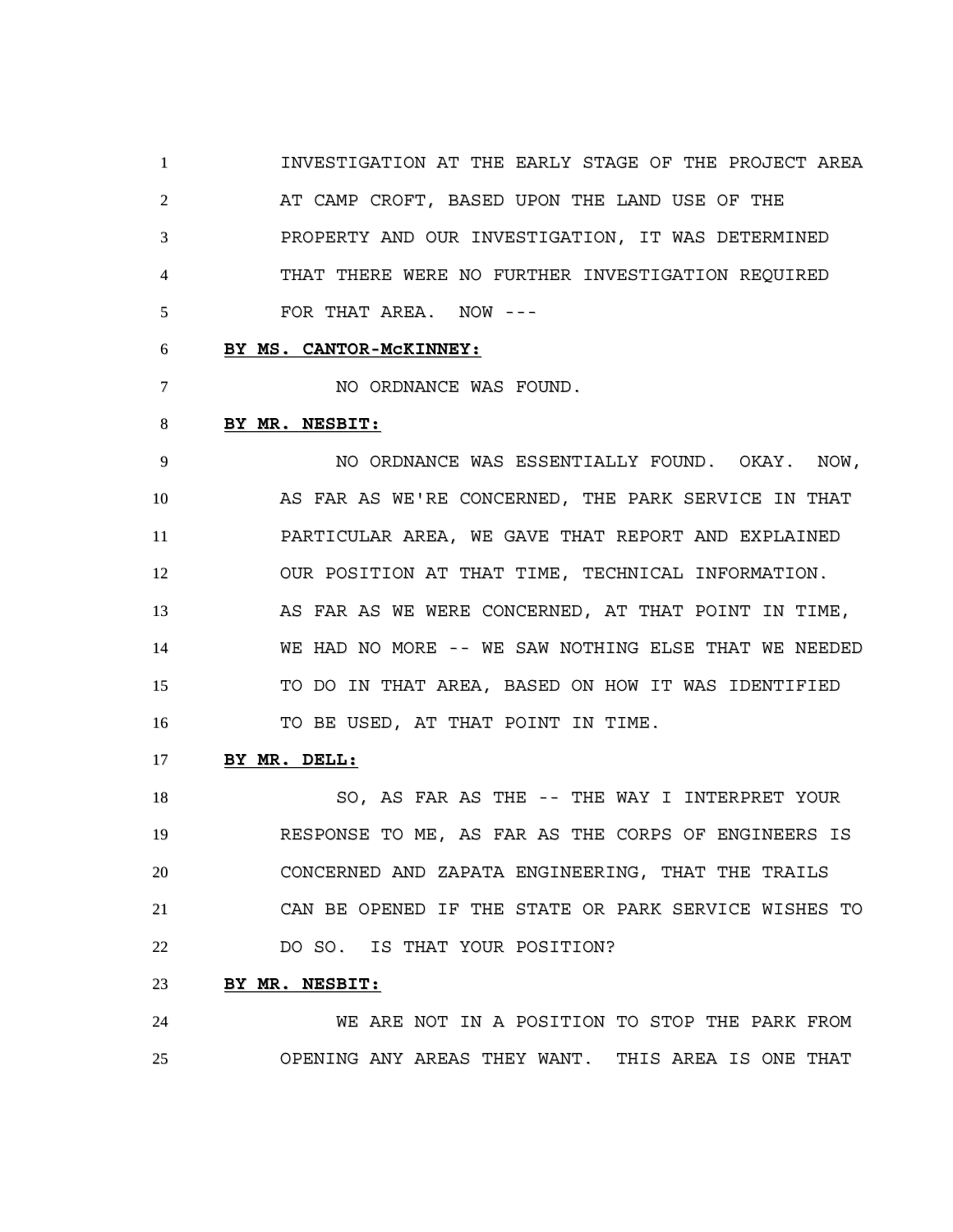WE DID INVESTIGATE AND WE DID HAVE A REPORT THAT WE SAW NO REASON WHY, FROM A TECHNICAL PERSPECTIVE,

THAT IT POSSIBLY COULD NOT BE.

# **BY MR. DELL:**

OKAY. FAIR ENOUGH. THANK YOU.

#### **BY MR. HAYES:**

SIR?

# **BY MR. MIKE FOLEY:**

 MIKE FOLEY. I'M WITH THE STATE PARK SERVICE. RON, IT'S A LOT MORE COMPLICATED THAN THAT. I MEAN, IT SEEMS THAT THE CORPS IS NOW LAYING OFF THAT RESPONSIBILITY ON THE PARK AND I'VE GOT IN WRITING FROM THE CORPS OF ENGINEERS THAT CERTAIN ACTIONS IN SOME OF THOSE AREAS THAT WERE RECOMMENDED FOR NO FURTHER ACTION OR WERE NEVER DECLARED AN OOU, THAT ANY INTRUSIVE ACTION, SUCH AS THE CONSTRUCTION OF TRAILS, IT IS RECOMMENDED BY THE CORPS OF ENGINEERS 18 THAT WE GET ---

# **BY MR. NESBIT:**

FURTHER ACTION.

# **BY MR. FOLEY:**

 THAT WE GET CLEARANCE THROUGH EXPERTS, WHICH LEAVES US IN THE POSITION OF THE CORPS IS NOT GOING TO DO IT. IT'S NOT SCHEDULED AND WE'VE GOT A RECOMMENDATION IN WRITING FROM THE CORPS THAT THOSE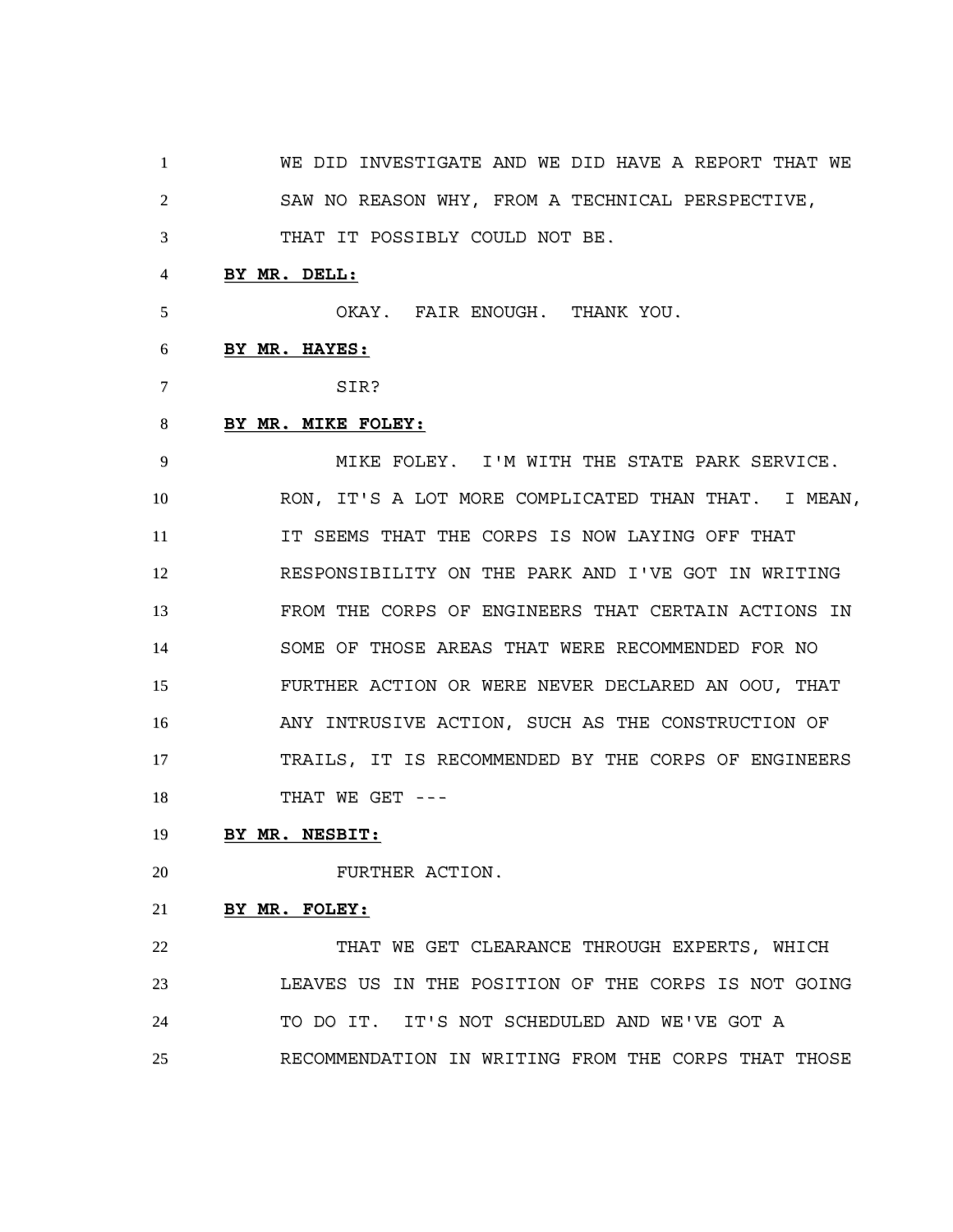AREAS ARE RECOMMENDED FOR CLEARANCE BY ORDNANCE EXPERTS. AND YET, THE CORPS ISN'T GOING TO DO IT. I'VE GOT THAT IN WRITING FROM THE CORPS. SO, WHEN YOU SAY THAT YOU CAN'T STOP US FROM OPENING THE TRAILS, WHEN I GET THAT KIND OF OPINION IN MY FILES, IT'S PRETTY DIFFICULT FOR US JUST TO OPEN THE TRAILS. SO, YOU KNOW, I THINK THAT ANSWER THAT YOU GAVE NEEDS TO BE TEMPERED, WHICH LEADS ME TO A QUESTION. SUZY'S PRESENTATION ON WHAT'S NEXT, THE CONSULTATION WITH THE PARK SERVICE, WHEN CAN WE EXPECT THAT TO HAPPEN? IS THAT WHAT'S NEXT THIS YEAR OR IS THAT WHAT'S NEXT IN THREE OR FOUR YEARS?

**BY MS. CANTOR-McKINNEY:**

14 THAT IS RECURRING.

- **BY MR. FOLEY:**
- IT'S WHAT?
- **BY MS. CANTOR-McKINNEY:**

 WE WERE DISCUSSING WHICH SLIDE. RECURRING REVIEW OR A FORMAL RECURRING REVIEW OF WHAT HAS BEEN ALREADY ACCOMPLISHED TODAY, IT WOULD BE IN 2005, BUT I DON'T THINK WE NEED TO BE HELD TO THAT SCHEDULE IF THERE IS AN INITIATION OF DIALOGUE AND CONCERN AND FOLLOW UP BASED UPON THE PARK SERVICE AND PROJECTED NEW TRAIL DEVELOPMENT OR TRAIL EXPANSION. I DON'T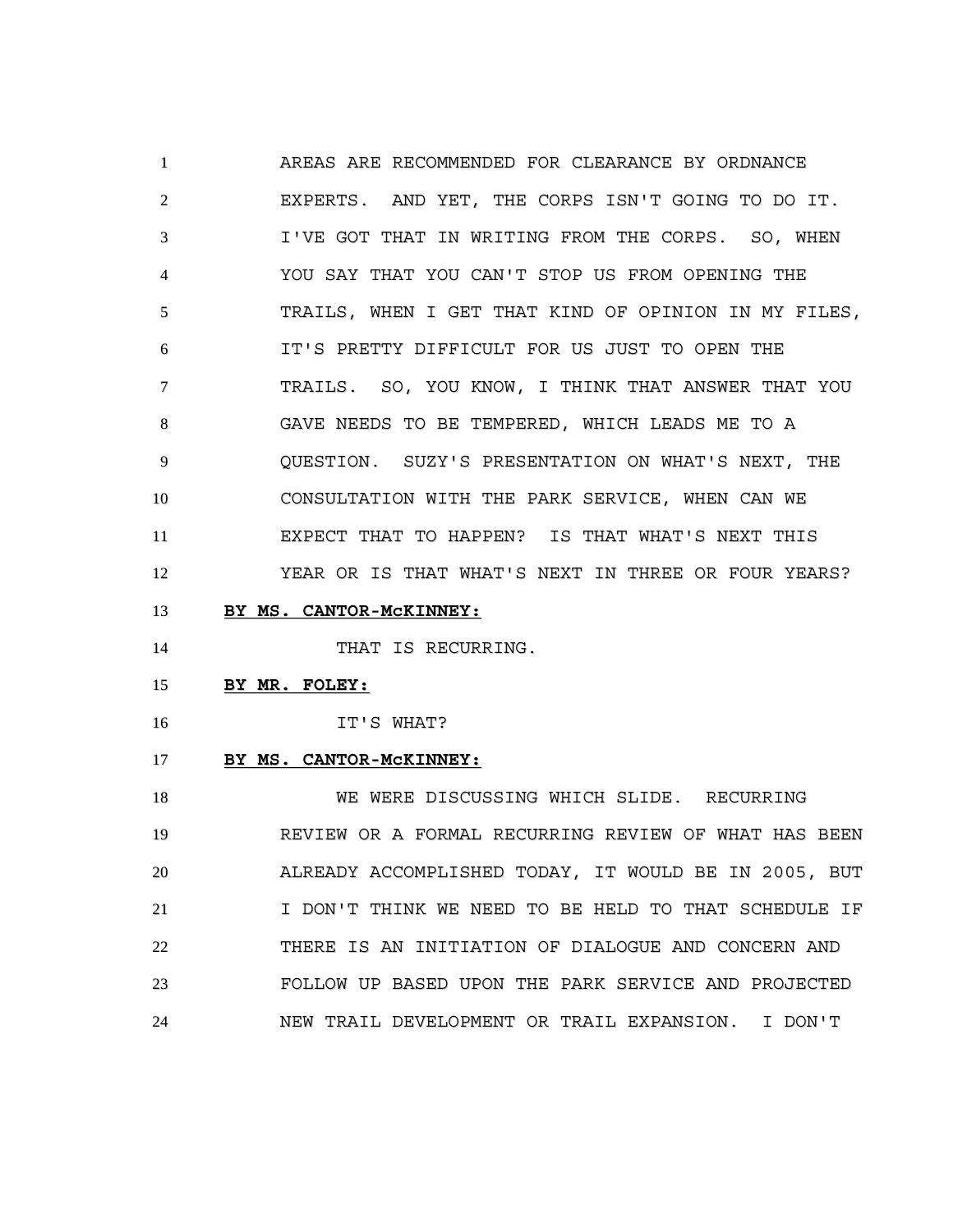WANT TO SPEAK ON BEHALF OF THE CORPS THAT THAT

DIALOGUE DOESN'T HAVE TO WAIT UNTIL A SET PERIOD.

## **BY MR. McMANUS:**

 YES, IF YOU'RE REALLY INTERESTED IN RELOOKING AT THOSE TRAILS AND WANT US TO GO BACK AND TAKE A LOOK AT, YOU KNOW, THE WORK THAT WE'VE DONE IN THAT AREA AND THE WORK THAT WE WOULD RECOMMEND TO BE DONE IN THE FUTURE IN THAT AREA IF YOU DO DECIDE TO OPEN THOSE TRAILS, IF YOU WANT TO START THAT DIALOGUE, WE'LL BE GLAD TO DO THAT.

# **BY MR. FOLEY:**

WELL, WE'VE GOT OOU10, WHICH IS, I ASSUME,

10ABC ON ---

**BY MR. NESBIT:**

15 MM-HMM (AFFIRMATIVE RESPONSE).

**BY MS. CANTOR-McKINNEY:**

YES.

- **BY MR. FOLEY:**
- **IS THAT WHAT THAT IS?**
- **BY MS. CANTOR-McKINNEY:**
- YES.
- **BY MR. WINNINGHAM:**

 YES, ACTUALLY THE RECURRING REVIEW IN 2004, BASED ON THIS SCHEDULE UP HERE. AND THEN, ALL --- **BY MS. CANTOR-McKINNEY:**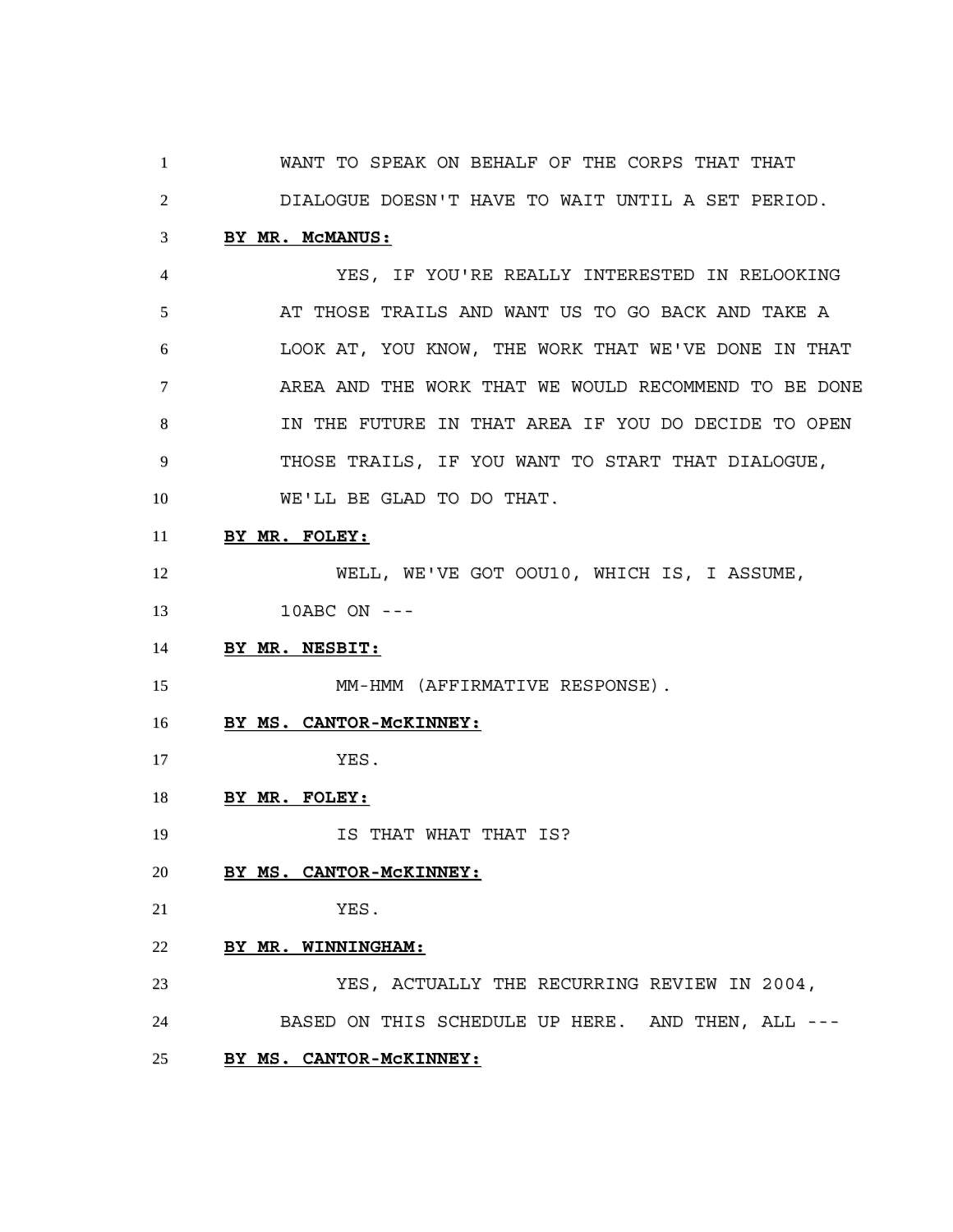1 SO, TEN IS 10ABC.

#### **BY MR. WINNINGHAM:**

AND ALL THE SUB-PARCELS RELATED TO THAT.

# **BY MR. McMANUS:**

 AND REALLY, WHAT THEY WERE JUST REFERENCING, WE GENERALLY GO BACK EVERY FIVE YEARS AND TAKE A LOOK 7 AT HAS THE LAND USE OR THE PROJECTED LAND USE CHANGED, YOU KNOW, IN THE LAST FIVE YEARS. SO, THAT DOESN'T MEAN THAT WE CAN'T COME BACK AT ANY TIME WHEN A STAKE HOLDER COMES IN AND PROPOSES A CHANGE 11 IN LAND USE.

# **BY MR. FOLEY:**

 WITHOUT GETTING INTO IT, YOU KNOW, LOOKING AT 10ABC, WE PROBABLY HAVE LESS INTEREST IN HAVING RECREATIONAL ACCESS TO THAT PROPERTY THAN A LOT OF OTHER PROPERTIES, WHICH IS WHY I WAS INTERESTED IN IF YOU FLIP BACK TO WHAT'S NEXT. THAT SEEMED TO BE A SCHEDULE, BUT HAVE YOU GOTTEN A TASK ORDER TO CONSULT WITH THE STATE PARK?

### **BY MS. CANTOR-McKINNEY:**

 THAT WASN'T -- WHAT'S NEXT IS JUST PUTTING OUT 22 A THOUGHT PROCESS OF THINGS THAT WE DON'T WANT TO LOSE TRACK OF ---

# **BY MR. FOLEY:**

SO, IT'S NOT A TASK ORDER?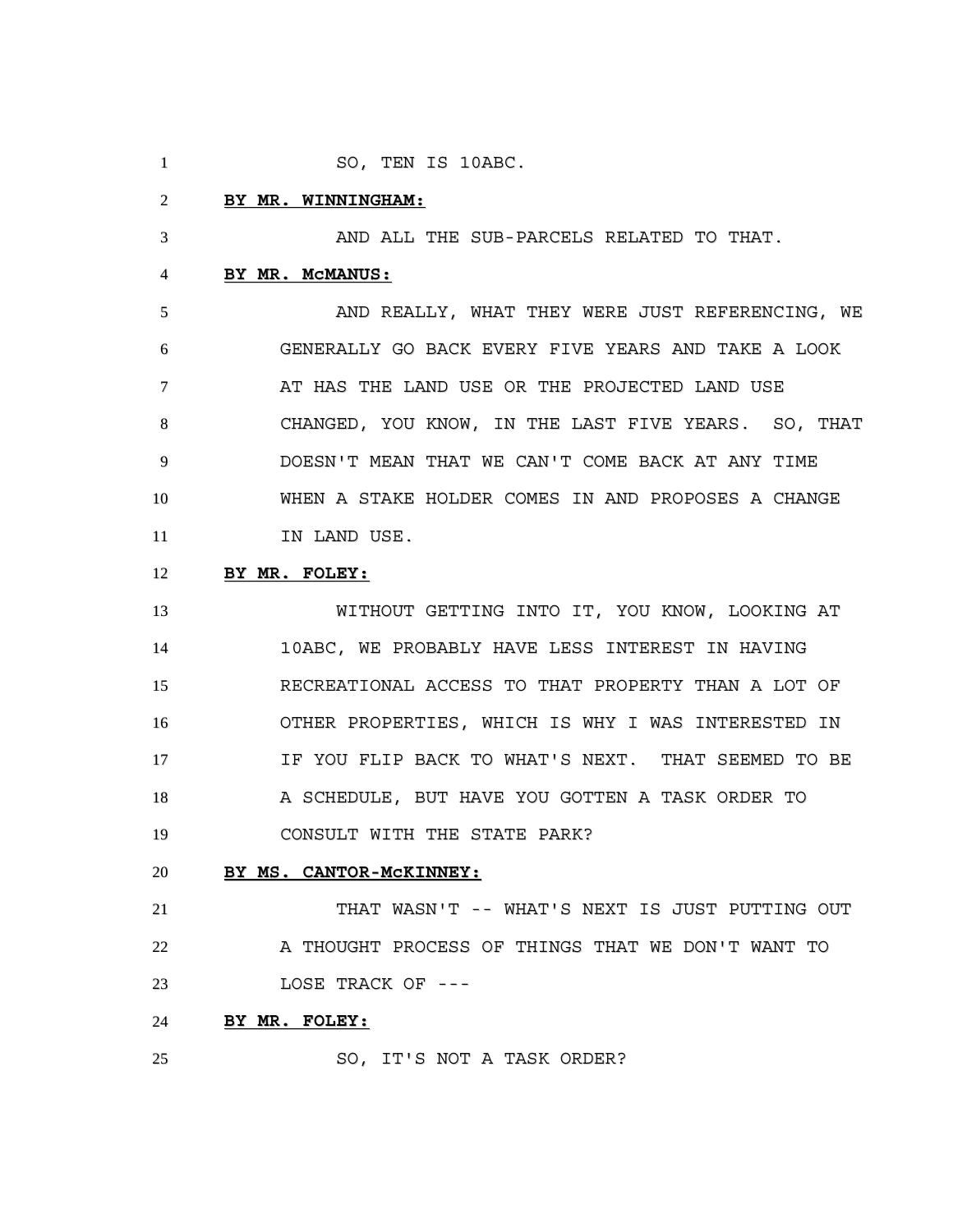# **BY MR. NESBIT:**

 NOT AT THIS POINT IN TIME. **BY MS. CANTOR-McKINNEY:** IT'S NOT A TASK ORDER AND IT'S NOT A SET SCHEDULE. **BY MR. FOLEY:** IF WE WANTED TO START THAT DIALOGUE THIS YEAR, ARE YOU FUNDED TO DO THAT? **BY MS. CANTOR-McKINNEY:** THAT'S A QUESTION TO THE CORPS AND NOT DIRECTLY TO US. **BY MR. FOLEY:** RIGHT, BECAUSE THEY WOULD HAVE TO GIVE YOU A TASK ORDER. OTHERWISE, IT DOESN'T MEAN ANYTHING. IT'S JUST A THOUGHT BECAUSE WE'RE VERY INTERESTED IN THAT DIALOGUE. **BY MR. NESBIT:** 18 ESSENTIALLY, MIKE, WHERE WE ARE IS WE HAVE

 FUNDS TO DISCUSS DIFFERENT AREAS OF WHAT YOUR CONCERNS ARE, OKAY? NOW, ARE YOU ASKING US TO SIT DOWN AND DISCUSS FUTURE WORK THAT YOU WOULD LIKE TO SEE ACCOMPLISHED FOR THE PARK SERVICE? WE'RE ALWAYS PREPARED TO SIT DOWN AND DO THAT. ARE YOU SAYING TO ME THAT THIS IS SOME WORK THAT YOU WANT US TO PROGRAM FOR THE NEXT YEAR OR THE FOLLOWING YEAR, I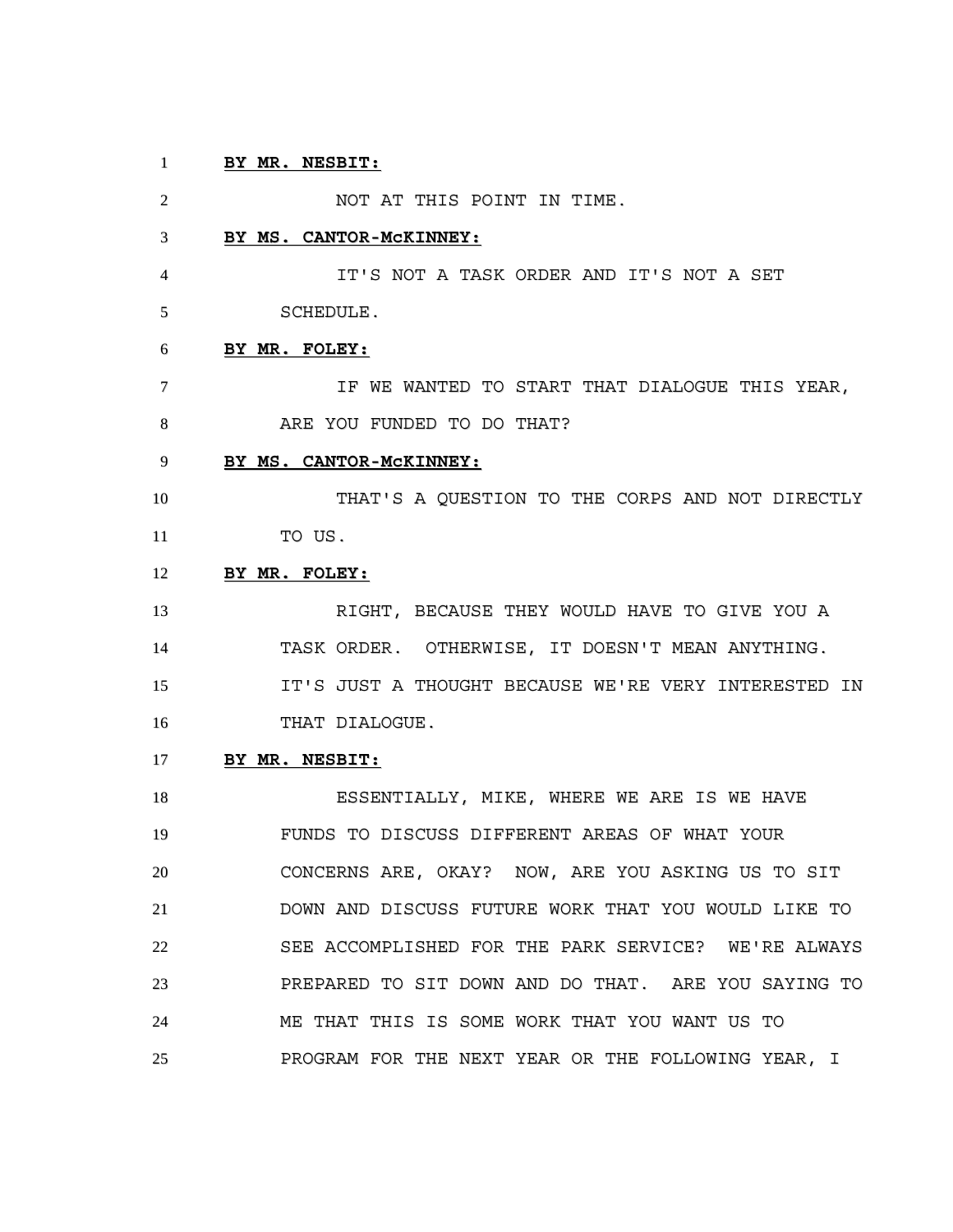CAN'T GIVE YOU AN ANSWER TO THAT BECAUSE WE HAVEN'T EVEN COMPLETED THE WORK WE HAVE ALREADY STARTED.

### **BY MR. FOLEY:**

I'M NOT ASKING THAT AT ALL.

## **BY MR. NESBIT:**

OKAY.

## **BY MR. FOLEY:**

 BUT, YOU KNOW, IN THE PRESENTATION, I SEE WHAT'S NEXT AND THERE'S AN ITEM THAT WE'RE VERY INTERESTED IN AND I'D LIKE VERY MUCH FOR THAT TO HAPPEN.

# **BY MR. NESBIT:**

 WELL, THEN, THE PRESENTATION DID WHAT IT WAS SUPPOSED TO, PIQUE AN INTEREST AND GET SOME FOLKS TO ACTUALLY START LOOKING DOWN THE ROAD. ARE THERE SOME INTERESTS IN THAT OR OTHER AREAS OF CONCERN THAT NEED TO BE BROUGHT TO OUR ATTENTION SO THAT WE CAN ACTUALLY SIT DOWN AND BEGIN A DIALOGUE AND DO WHAT'S NECESSARY TO ASSIST, IF WE CAN.

### **BY MR. FOLEY:**

WELL, I'LL BE HOUNDING YOU, THEN.

## **BY MR. NESBIT:**

 I'M SURE YOU WOULD. TO GO BACK TO A COMMENT THAT YOU MADE ABOUT THE SPECIFIC AREAS AND TEMPERING MY STATEMENT, I WAS TALKING IN THE BROAD SENSE AND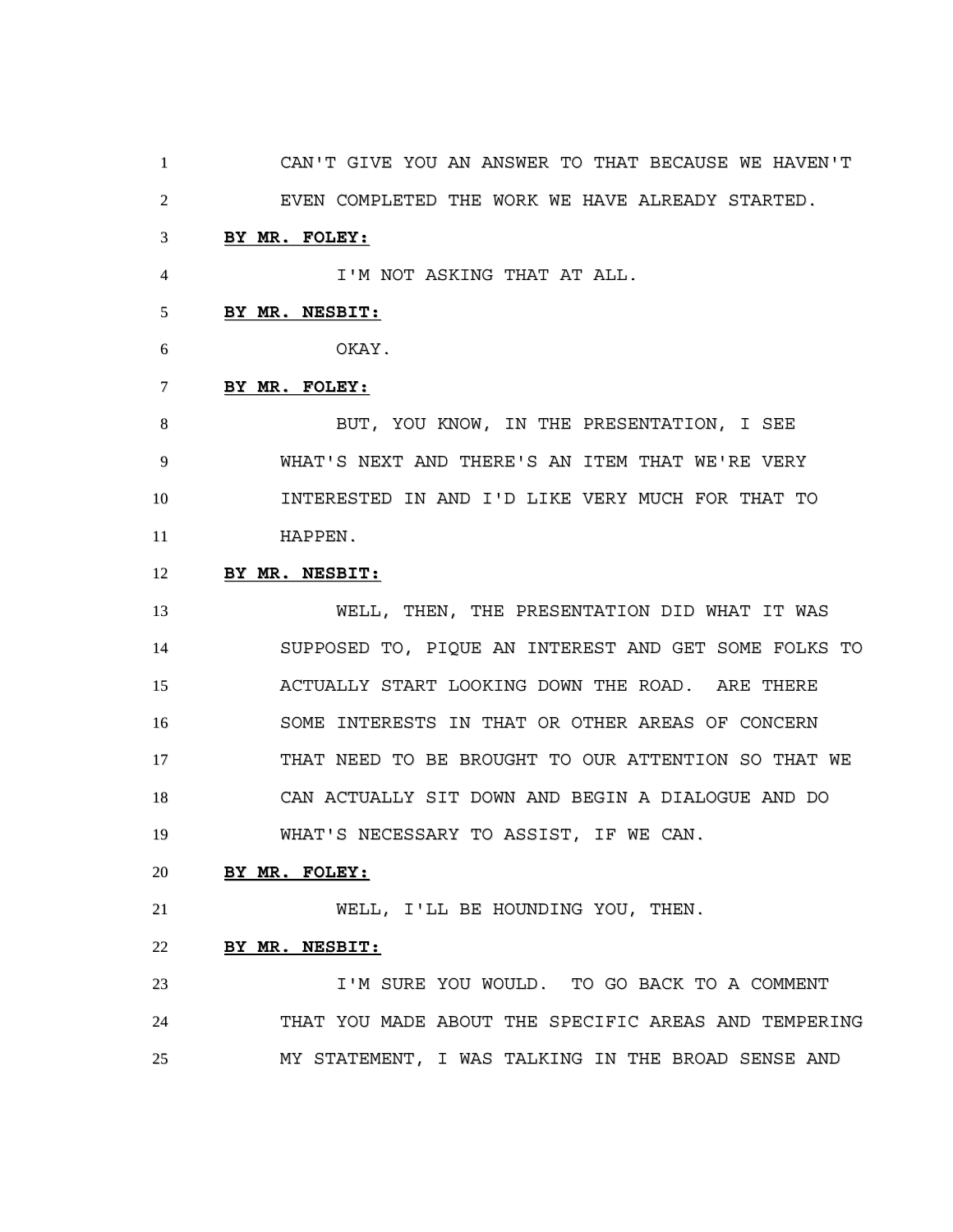NOT A PARTICULAR AREA, AS FAR AS WHICH TRAIL AND SO ON THAT NEEDS TO BE ADDRESSED AND/OR OPENED. BASED UPON EARLIER DISCUSSIONS, WE HAVE OFTENTIMES SAID THAT WELL, THIS IS AN AREA THAT WE WOULD LIKE TO LOOK AT FOR RECONSIDERATION AND WE HAVE PROVIDED INFORMATION BASICALLY TO HELP WITH THAT DECISION. WE HAVE GIVEN INFORMATION BASED ON OUR TECHNICAL ANALYSIS, WHAT WE THOUGHT WOULD BE APPROPRIATE TO HELP YOU IN DECIDING WHAT YOU NEED TO DO. OKAY. BUT THE PORTION OF THE STATEMENT THAT SAYS WE STILL CANNOT OVERRIDE YOUR CONCERNS OR SAFETY AND SO ON STILL STANDS. IT'S NOT OUR DECISION TO MAKE. OKAY? WE WILL DO WHATEVER WE CAN, FROM A TECHNICAL PERSPECTIVE TO ASSIST, AS WELL AS MOVE OURSELVES IN POSITION DOWN THE ROAD TO EVEN REAFFIRM AN AREA THAT MAY NEED TO CHANGE ITS USE BASED ON YOUR LAND USE PROJECTIONS FOR THE COMING YEAR OR YEARS DOWN THE ROAD, WHERE WE MIGHT HAVE TO CHANGE AND DO SOMETHING DIFFERENT.

**BY MR. FOLEY:**

21 BUT YOU DO UNDERSTAND THAT THERE ARE WRITTEN COMMENTS ---

**BY MR. NESBIT:**

SURE.

**BY MR. FOLEY:**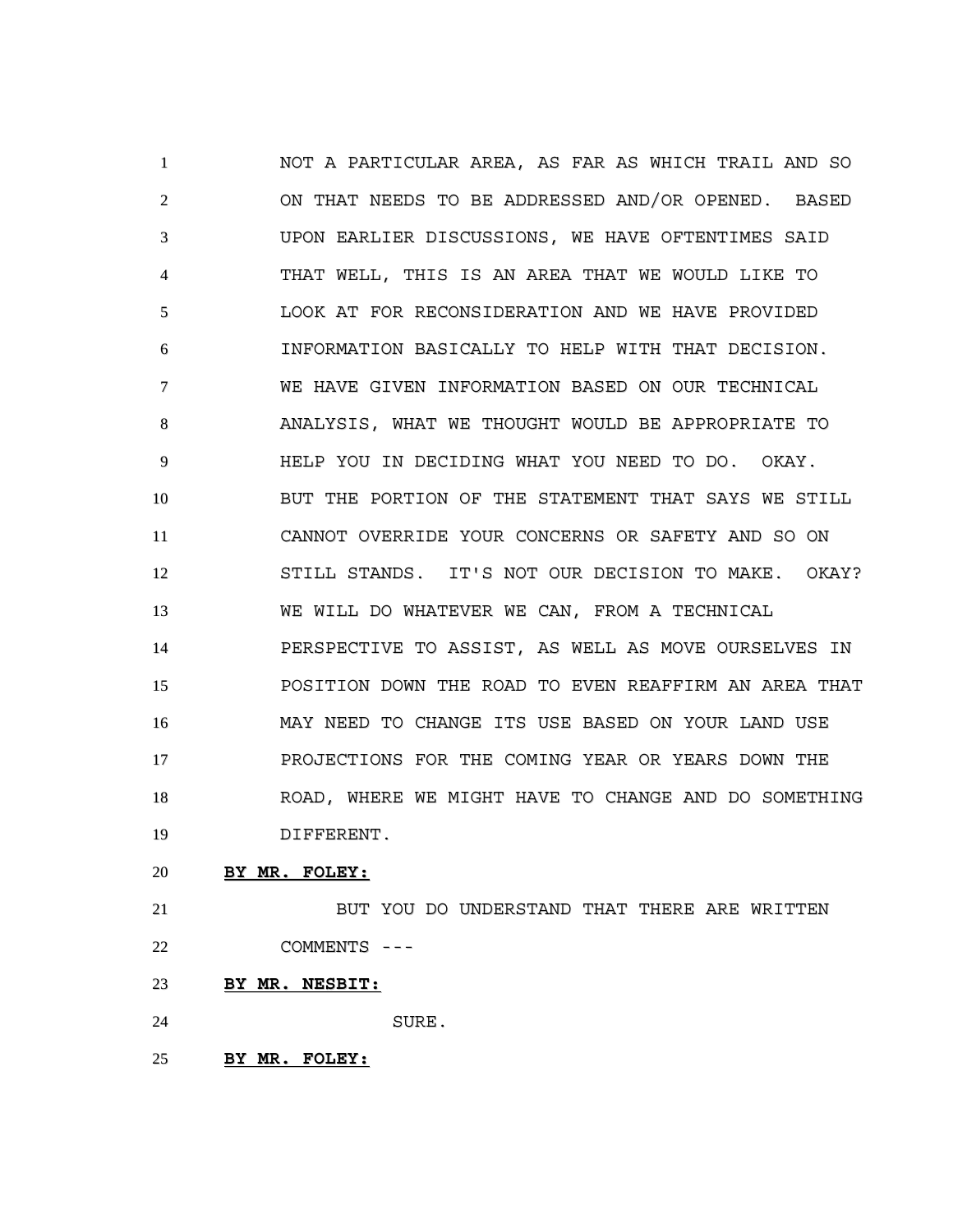**IN MY FILES THAT SUGGEST THAT WE CAN OPEN**  CERTAIN AREAS IF WE GO IN WITH UXO ORDNANCE PEOPLE AND YET IT'S NOT FUNDED. I MEAN, IS THAT A SUGGESTION THAT WE HAVE TO GO OUT AND FUND IT OURSELVES?

#### **BY MR. NESBIT:**

 THAT'S A SUGGESTION THAT ONCE WE HAVE COMPLETED WHAT WE HAVE TO DO, IN TERMS OF WHAT IS ALREADY ON THE PLATE, OKAY, UNLESS PRIORITY CHANGES. IF YOU FEEL THAT THAT AREA OR OPENING THOSE TRAILS IS A HIGHER PRIORITY THAN SOME OF THOSE THAT WE HAVE ALREADY IDENTIFIED, THEN WE NEED TO TALK ABOUT THAT AND IT HAS TO GO, NOT JUST FROM CHARLESTON, BUT IT HAS TO GO BEYOND, AS YOU KNOW. SO, THE PRIORITY, IN ITSELF, WILL REALLY ADDRESS HOW AND WHAT WE DO DOWN THE ROAD.

**BY MR. FOLEY:**

18 AND THEN, FOLLOWED BY OOU10, ALTHOUGH WAY DOWN THE ROAD, IT MAY NOT HAPPEN UNTIL 2006, THAT MAY NOT BE OUR PRIORITY AT ALL BECAUSE WE'RE NOT INTERESTED **IN THE ACADEMIC EXERCISE.** WE'RE INTERESTED IN BEING ABLE TO MAKE AS MUCH OF THE PARK AS PRACTICAL, USABLE TO THE PUBLIC.

**BY MR. NESBIT:**

SURE, I UNDERSTAND.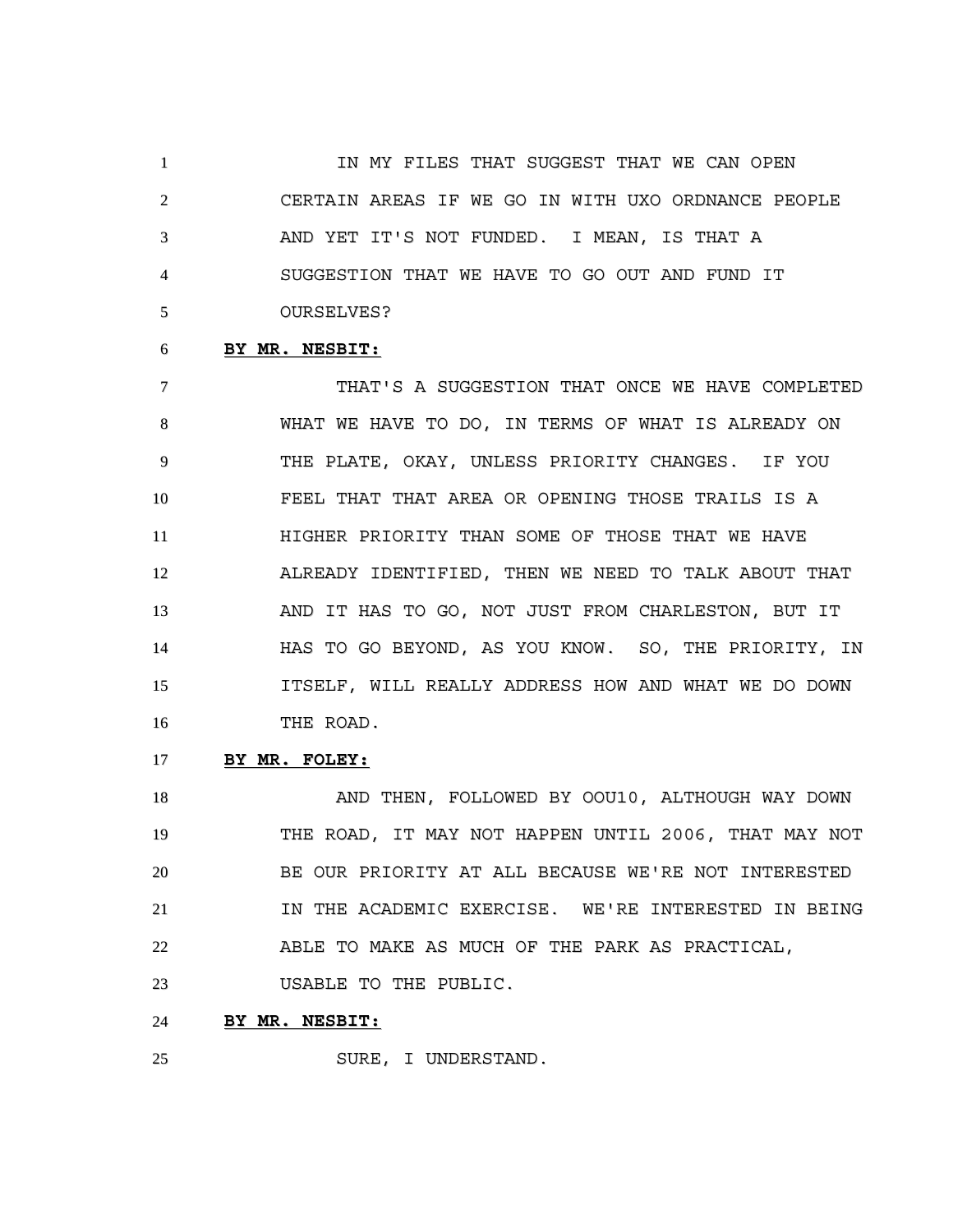# **BY MR. FOLEY:**

 AND THERE'S A PRIORITY POLICY OUT THERE, YOU KNOW, THAT MAY NOT FIT OUR NEEDS AT ALL AND WILL COST A LOT OF MONEY AND, IN THE LONG RUN, IT WON'T ACCOMPLISH MUCH.

#### **BY MR. McMANUS:**

 WELL, WE CERTAINLY CAN SIT DOWN WITH THEM, RON, AND IF WE NEED TO ADJUST THOSE PRIORITIES, WE CAN CERTAINLY TALK ABOUT WHERE THEY'RE SITTING AND WHETHER WE NEED TO CHANGE THEM. AND OBVIOUSLY, WE CAN DO THAT. I GUESS IN THE NEAR TERM, SUZY, MAYBE WE CAN TAKE A LOOK AT THE AREA THAT HE'S TALKING ABOUT, PULL OUT THE DOCUMENTS. I'M NOT AWARE OF THE DOCUMENT THAT YOU'RE REFERRING TO, BUT WE CERTAINLY CAN PREPARE ONE OF THOSE DISCUSSIONS AND SOMETIME THAT YOU GUYS WOULD LIKE TO SCHEDULE WHEN WE CAN GET TOGETHER AND DISCUSS, WE'RE CERTAINLY PREPARED TO DO SO.

- **BY MR. NESBIT:**
- SURE.
	-
- **BY MR. TYNER:**

**IF I COULD MAKE A COMMENT ON THAT, WHEN**  ORIGINALLY THAT DOCUMENT CAME OUT, THE NO FURTHER ACTION WAS PROBABLY BASED ON THE EXISTING TRAILS AND WITH A CAVEAT IN THERE THAT IF YOU'RE GOING TO BUILD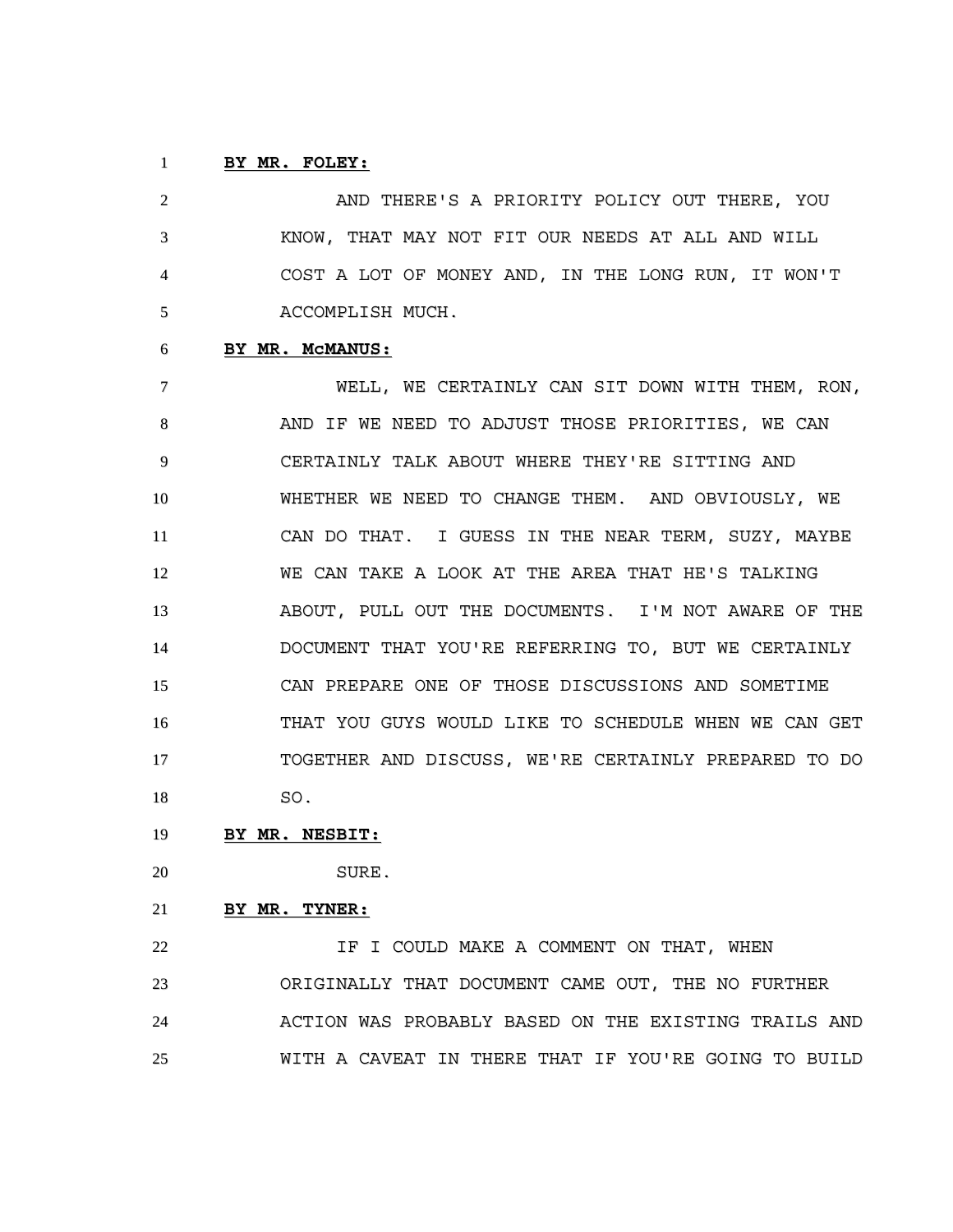ADDITIONAL TRAILS, WIDEN OR MAINTAIN OR ANY TYPE OF SUBSURFACE STUFF, THEN THERE WOULD BE SOME FURTHER ACTION THAT WE WOULD REQUIRE.

# **BY MR. McMANUS:**

 RIGHT. AND IT'S THAT COMMUNICATION THAT WE WOULD WANT TO MAKE SURE IS CLEAR. THAT WOULD BE, I WOULD THINK, ONE OF THE GOALS OF OUR CONVERSATION. OUR DISCUSSION WOULD BE THAT YOU UNDERSTAND CLEARLY WHAT OUR PERSPECTIVE IS AND, YOU KNOW, IF IT'S AS LIMITING AS YOU SAID, OBVIOUSLY WE WOULD WANT TO 11 MAKE SURE YOU WERE ---

**BY MR. FOLEY:**

 WELL, IF I COULD JUST BRING YOU UP TO SPEED ON 14 WHERE WE'VE BEEN AND ---

# **BY MR. McMANUS:**

 RIGHT. AND IT SOUNDS LIKE SOME OF YOUR LAND 17 USES HAVE CHANGED, MAYBE SINCE ---

**BY MR. NESBIT:**

19 SOME LAND USE ---

#### **BY MR. McMANUS:**

YOU KNOW, SINCE '96 OR '97.

**BY MR. NESBIT:**

THAT ARE PLANNING TO BE CHANGED.

- **BY MR. FOLEY:**
- RIGHT.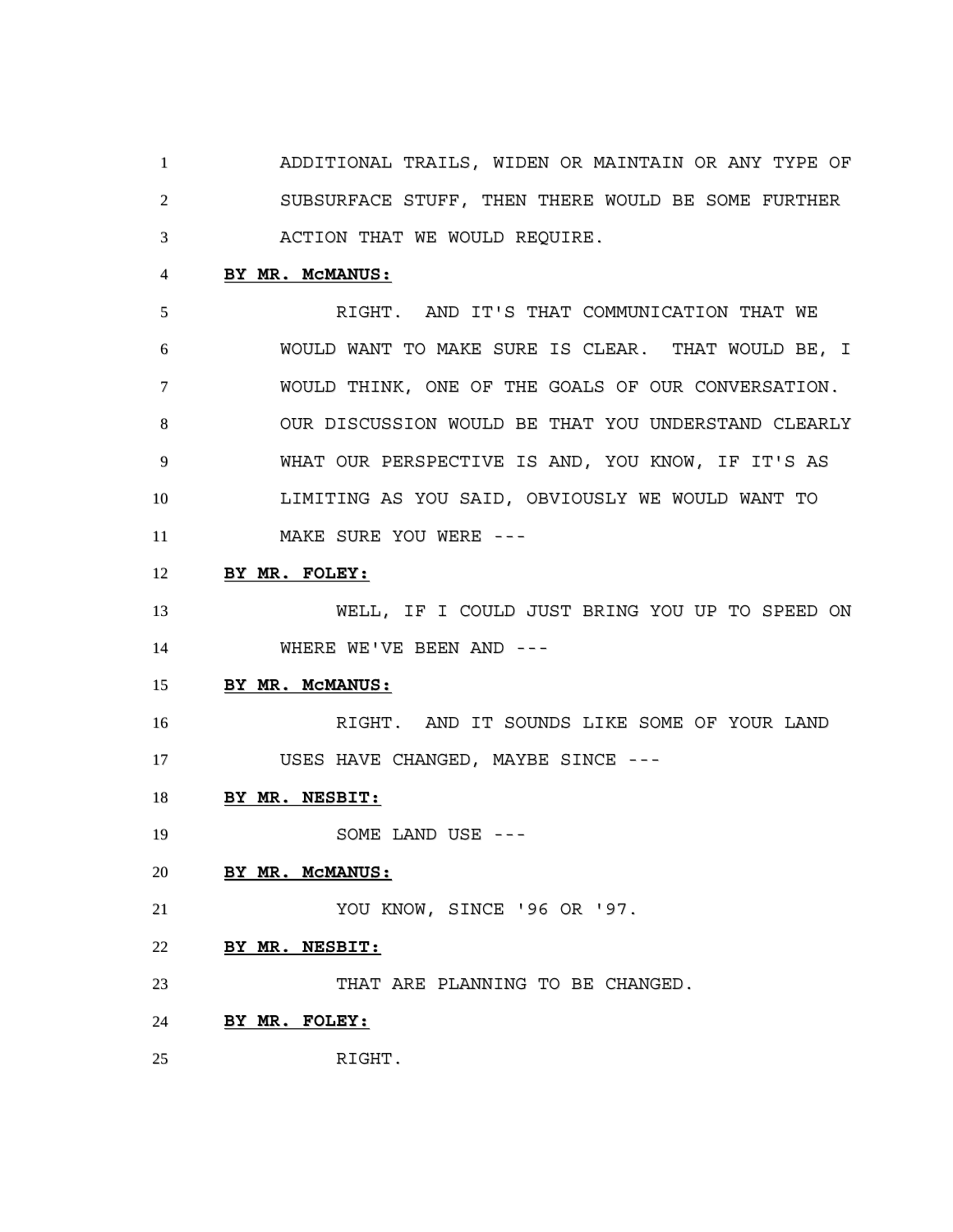# **BY MR. NESBIT:**

OKAY.

### **BY MR. OSBORNE:**

 ONE MORE QUESTION, HAROLD OSBORNE. YOU STATED THAT MONEY FOR WEDGEWOOD AND THE GOLF COURSE.

### **BY MR. NESBIT:**

- 7 THE PORTION, YES, BETWEEN THE WEDGEWOOD AREA AND ---
- **BY MS. CANTOR-McKINNEY:**
- 10 THE BUFFER AREA.
- **BY MR. NESBIT:**
- 12 THE BUFFER AREA.
- **BY MR. OSBORNE:**

14 AROUND THE GOLF COURSE AREA?

**BY MR. NESBIT:**

MM-HMM (AFFIRMATIVE RESPONSE).

#### **BY MR. OSBORNE:**

THEN, YOU'RE ADMITTING THAT THERE WAS

 AMMUNITION AND THINGS FOUND THERE AND TRANSPORTED NOT TOO AWFUL LONG AGO AND PUT IN A PEACH SHED AND THEN AN OUTFIT FROM CAMP GORDON CAME AND PICKED IT UP?

## **BY MS. CANTOR-McKINNEY:**

 NO, WE REPORTED ON THAT AT THE OTHER MEETING AND THE SHERIFF'S DEPARTMENT REPORTED AS TO WHAT HAD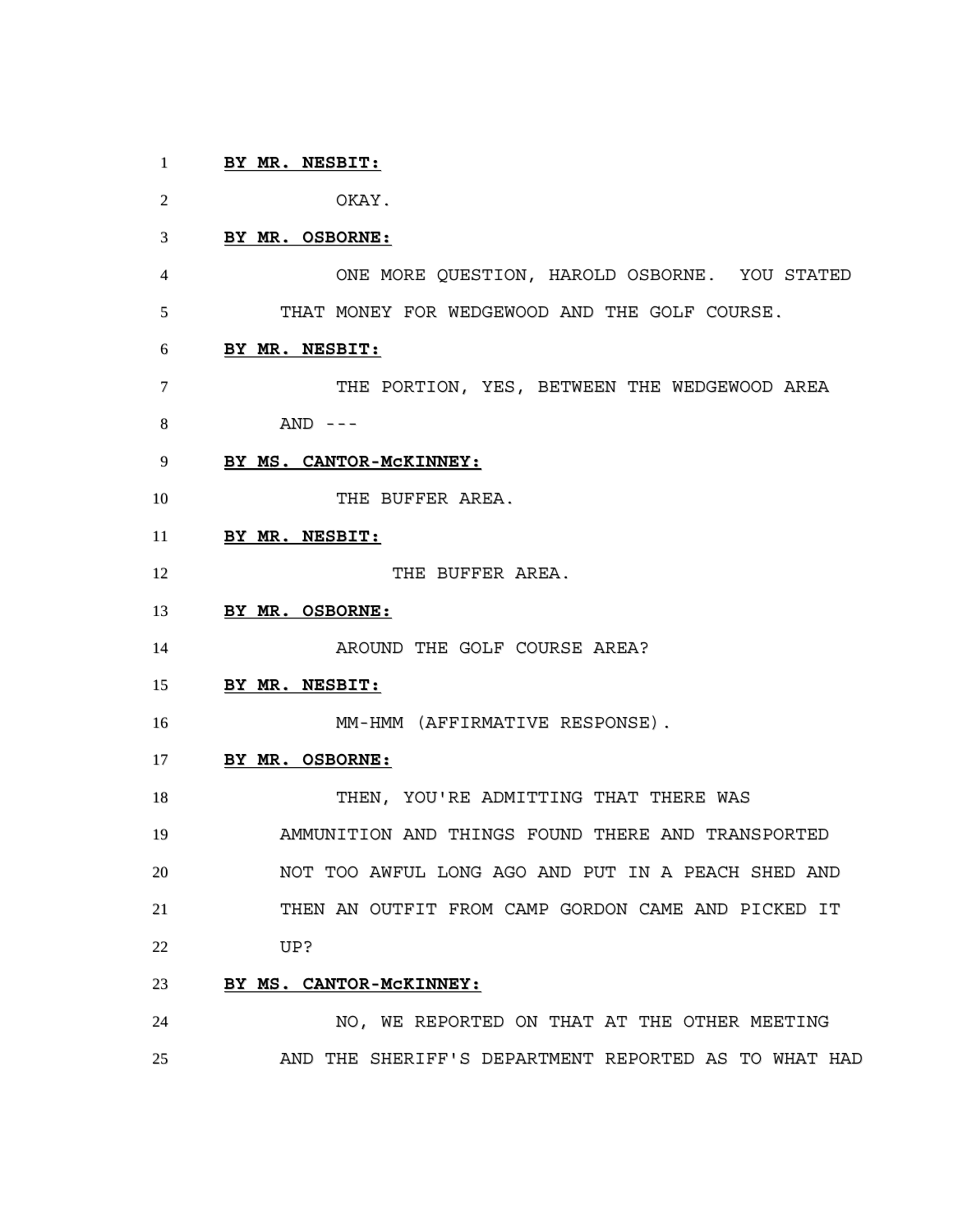TRANSPIRED. THIS IS THE FOLLOW-ON TO WHEN THE PREVIOUS CONTRACTOR WAS ON SITE IN 2000 AND 2001 THAT WAS NOT COMPLETED. THIS ISN'T ANY RESPONSE TO A RECENT EVENT.

**BY MR. HAYES:**

 BUT THE NEXT REMOVAL OR CLEARANCE IS GOING TO BE DOWN TOWARDS WEDGEWOOD AND THAT SHOULD GO ON THIS YEAR.

- **BY MR. NESBIT:**
- YES.
- **BY MR. HAYES:**

12 THAT'S THE NEXT FUNDING.

- **BY MR. NESBIT:**
- YES.

# **BY MR. HAYES:**

 OKAY. ANYMORE QUESTIONS ON THIS PRESENTATION? OKAY. I WANT TO THANK EVERYBODY THAT HAD THEIR QUESTIONS. NOW, WE HAVE OLD BUSINESS AND FOR OLD BUSINESS, SOMEBODY WOULD NEED TO WRITE TO SUZY OR BRING IT UP AT THE LAST MEETING. SO, SUZY, DO WE HAVE ANY OLD BUSINESS?

## **BY MS. CANTOR-McKINNEY:**

 I DID HAVE SOME INQUIRIES THAT I WANTED TO FORMALLY RESPOND TO OVER THE PAST FEW MONTHS, SOME TELEPHONE INQUIRIES. ONE WAS A CALL REGARDING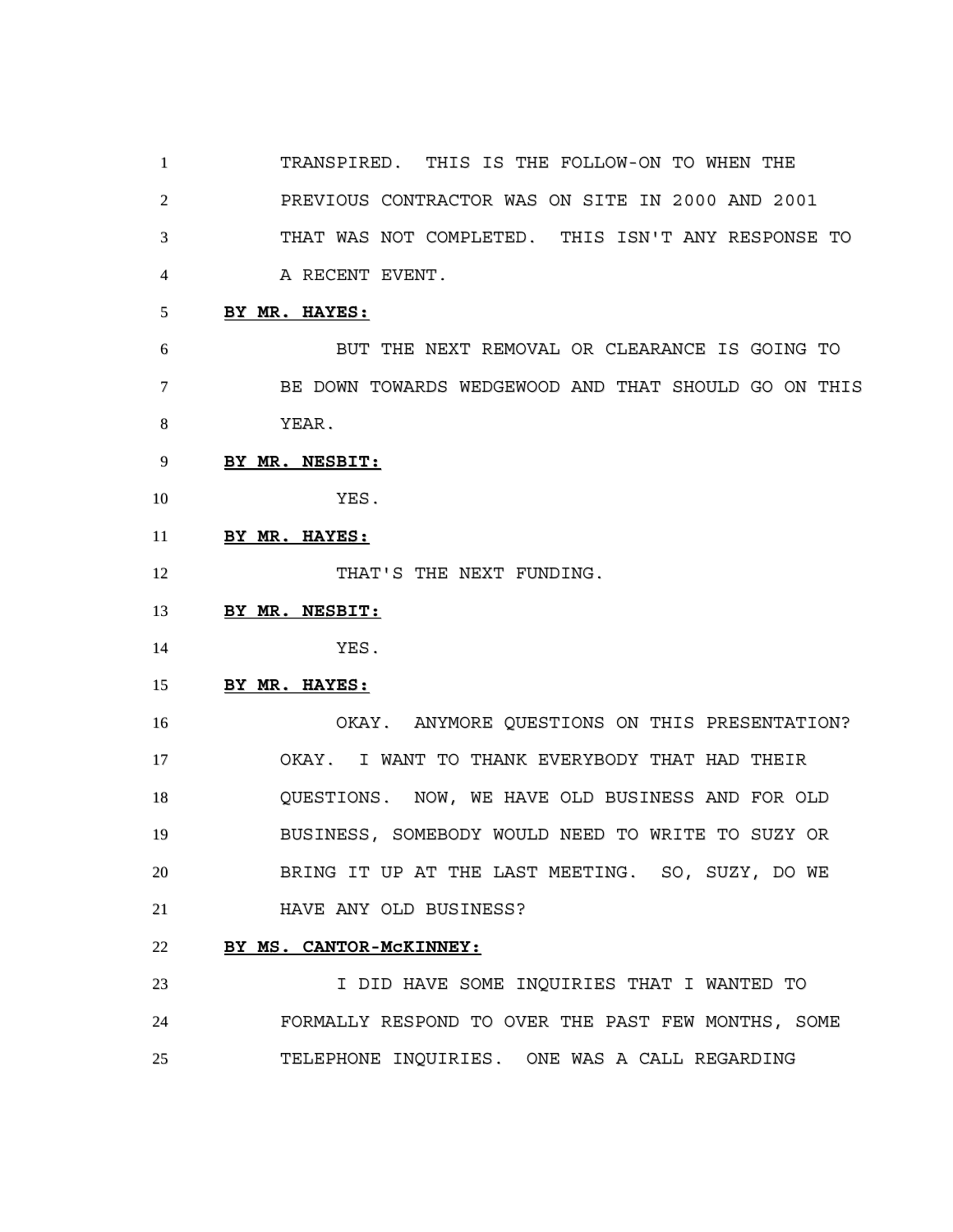DISCLOSURE OF PREVIOUS LAND USE FOR PROPERTY TRANSFERS WITHIN THE STATE OF SOUTH CAROLINA AND THE ROLE THAT THE CORPS OF ENGINEERS HAS TO RESPOND OR TO PROVIDE INFORMATION FOR THOSE PROPERTY TRANSFERS AND I FORWARDED THOSE TO RON IN CHARLESTON AND PLYLER IN HUNTSVILLE. I DID RECEIVE A STATEMENT THROUGH COUNSEL IN HUNTSVILLE. DO YOU WANT TO STATE THAT OR WOULD YOU LIKE ME TO?

# **BY MR. McMANUS:**

 SURE, I'LL BE GLAD TO. ONE OF THE THINGS THAT WE ALWAYS LOOK AT WHEN WE DO AN EE/CA AND WE DETERMINE, YOU KNOW, HOW WE WANT TO BEST MINIMIZE THE RISK TO THE PUBLIC FROM THE ORDNANCE THAT WAS THERE, WE LOOK AT ALL THE OPTIONS THAT WE HAVE. WE LOOK AT, OBVIOUSLY WE'VE TALKED ABOUT REMOVAL, WE'VE TALKED ABOUT INSTITUTIONAL CONTROLS. ONE OF THE OPTIONS THAT WE HAVE IN SOME STATES IS TO PUT SOME LAND USE RESTRICTIONS ON THE PROPERTY OR POSSIBLY NOTIFICATION RESTRICTIONS ON THE PROPERTY SO THAT WHEN PROPERTY MOVES FROM ONE LANDOWNER TO THE NEXT, THAT THERE IS NOTIFICATION TO THE, YOU KNOW, POTENTIAL NEW LANDOWNER. BUT THE FEDERAL GOVERNMENT IS LIMITED BY STATE LAW IN WHAT THEY CAN DO, AS IT RELATES TO NOTIFICATION OF LANDOWNERS. OUR ATTORNEYS OBVIOUSLY LOOKED AT THE STATE OF SOUTH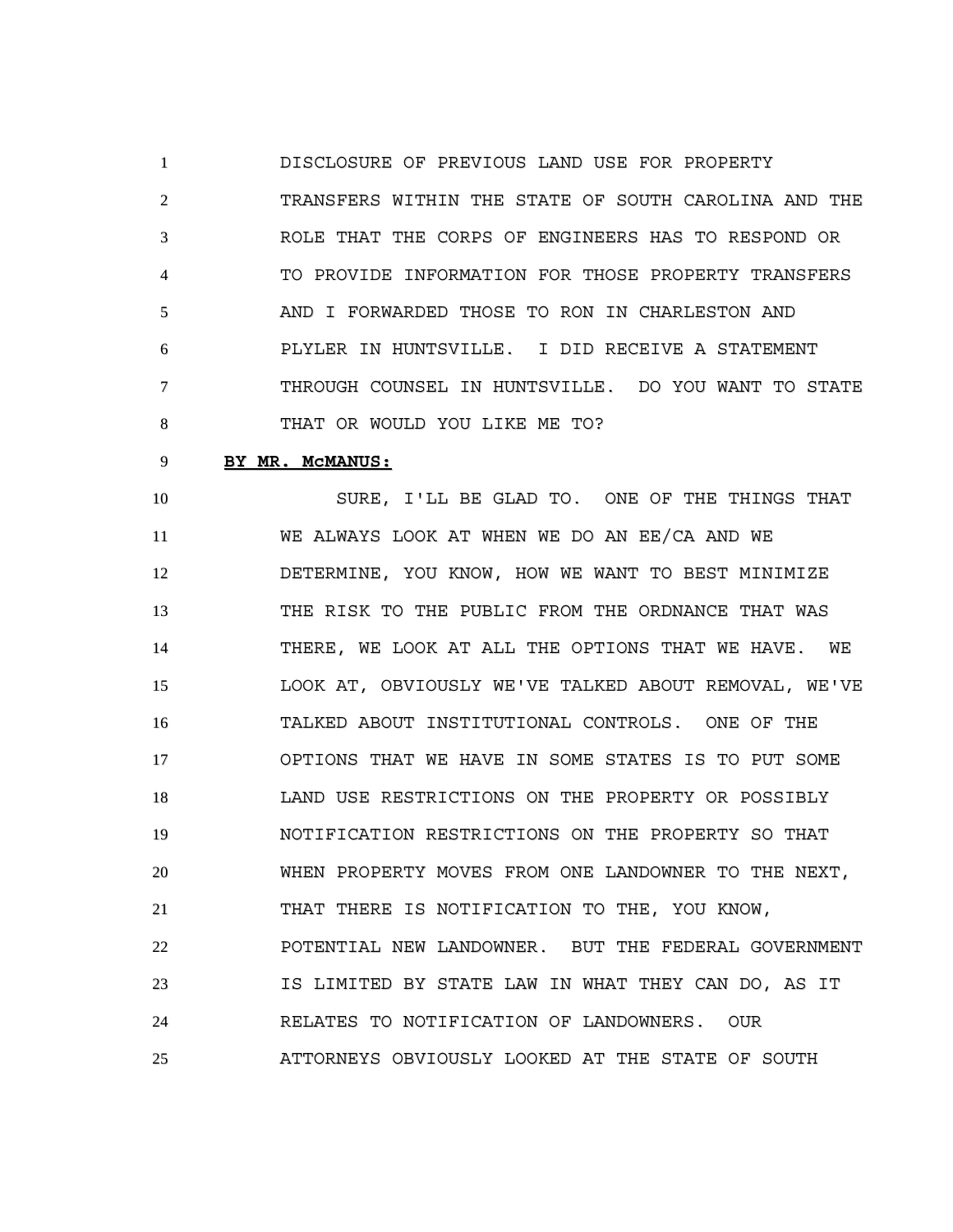CAROLINA AND WHAT ABILITY WE HAD TO PLACE REQUIREMENTS ON LANDOWNERS TO NOTIFY POTENTIAL BUYERS OF PROPERTY THAT CAMP CROFT WAS HERE AND THAT THERE'S POSSIBLE OR POTENTIAL FOR ORDNANCE HERE. THE FEEDBACK THAT I GOT FROM OUR ATTORNEYS IS THAT WHEN THEY DID THAT RESEARCH, THAT THEY FOUND THAT THE STATE OF SOUTH CAROLINA HAS NO REQUIREMENT FOR LANDOWNERS TO INFORM POTENTIAL NEW LANDOWNERS THAT THERE WAS, YOU KNOW, CAMP CROFT HERE AND THE ORDNANCE. WHAT THAT DOES IS IT DOESN'T PUT US IN A POSITION TO REQUIRE LANDOWNERS TO NOTIFY POTENTIAL 12 NEW LANDOWNERS. SO, THAT WAS REALLY THE BASIS -- THAT WAS THE QUESTION. THE QUESTION WAS CAN WE FORCE LANDOWNERS TO INFORM NEW LANDOWNERS THAT CAMP CROFT WAS HERE AND THE ANSWER TO THAT QUESTION WAS NO, BECAUSE STATE LAW PROHIBITS -- WE'RE NOT IN THE POSITION TO INSIST THAT THAT TAKE PLACE.

### **BY MS. CANTOR-McKINNEY:**

 ANOTHER INQUIRY THAT I RECEIVED, AND THIS HAS BEEN BROUGHT UP AT PREVIOUS RAB MEETINGS, WAS THE POTENTIAL VIOLATION OF SOUTH CAROLINA LAW FOR ONE OF OUR MEMBERS THAT WAS SERVING ON THE RAB, WHETHER OR NOT WITH THE NEW RAB IN PLACE AND SEVERAL PREVIOUS MEMBERS NO LONGER ON THE RAB, THIS IS STILL APPLICABLE. I REQUESTED FOR THAT TO BE THOROUGHLY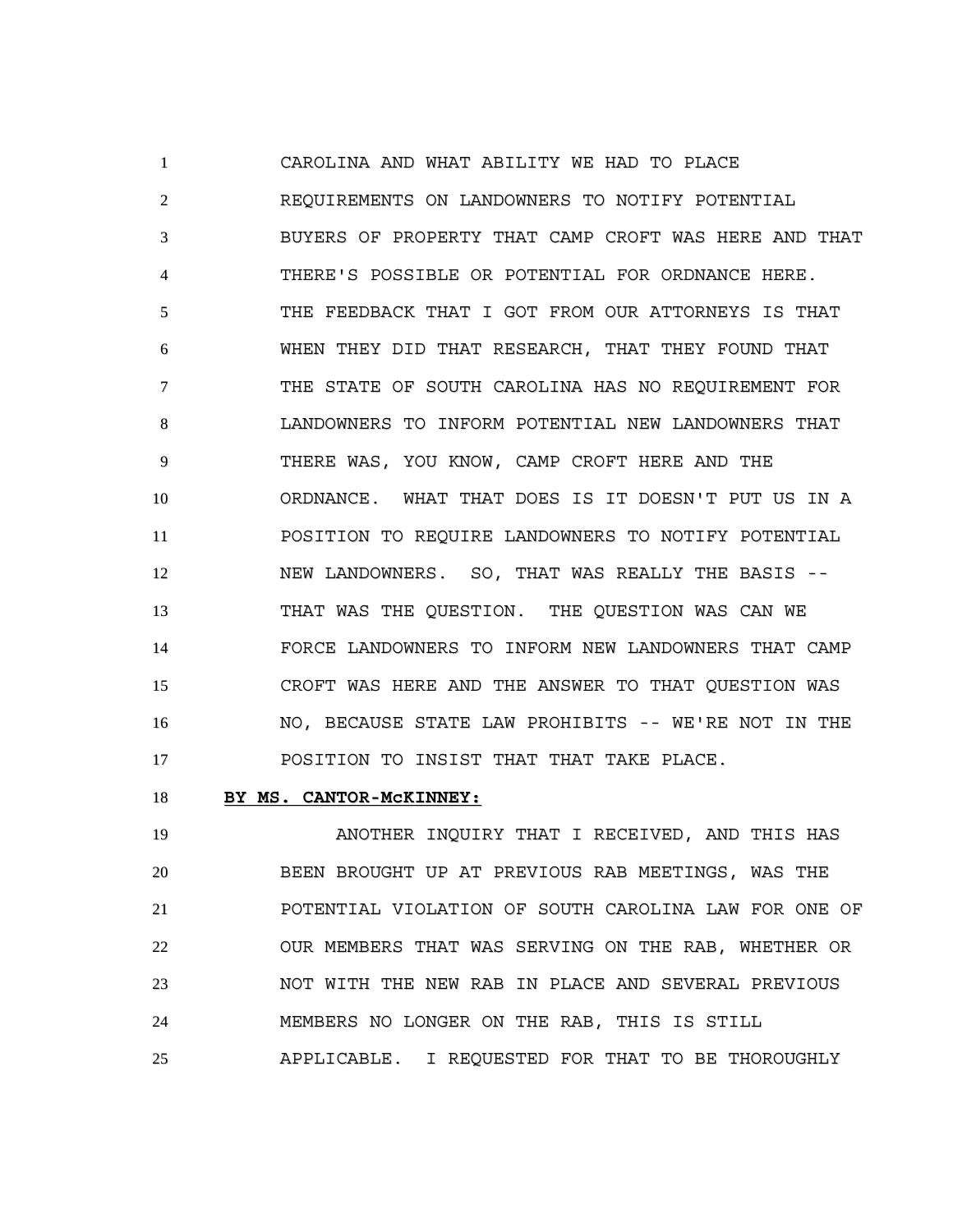EVALUATED, THAT WE HAVE THE ACTUAL CITATION OF THE STATE LAW TO BE ABLE TO EVALUATE THAT. SO, MR. OSBORNE HAS INQUIRED AND I DON'T KNOW IF YOU WANT THAT STILL TO BE AN OPEN POINT, IF YOU WANT TO PROVIDE US THAT INFORMATION.

#### **BY MR. OSBORNE:**

 I'LL MAKE SURE THAT YOU GET A COPY FROM THE ETHICS BOOK AND ALSO FROM THE CONSTITUTION OF THE STATE OF SOUTH CAROLINA AND THE UPDATE TO IT.

#### **BY MS. CANTOR-McKINNEY:**

 THANK YOU. THERE'S ANOTHER INQUIRY REGARDING CONCERNS -- AND THIS WAS RAISED AT A PREVIOUS BOARD MEETING AND ALSO IN SOME FOLLOW UP CONVERSATIONS OF AN AREA IN PACOLET THAT WAS IDENTIFIED IN SOME OF THE PRIOR CORPS OF ENGINEER REPORTS THAT IS A CONCERN NEAR A NURSING HOME AND A PLAYGROUND, WHAT HAS BEEN DONE, HOW HAS THAT BEEN EVALUATED, AND WHY IS NOTHING BEING DONE. AGAIN, THE EE/CA PROCESS LOOKS AT AREAS BASED UPON HOW THEY WERE USED DURING THOSE FORMER MILITARY TRAINING DAYS. IT PRIORITIZES SITES FOR FURTHER INVESTIGATION, COMPLETES THAT INVESTIGATION, AND THEN PRIORITIZES THE FOLLOW UP RESPONSE ACTIONS. WHAT WE WOULD NEED TO BE ABLE TO FURTHER RESEARCH THAT IS HAS ANY ORDNANCE OR MUNITIONS BEEN FOUND IN THIS SPECIFIC AREA AND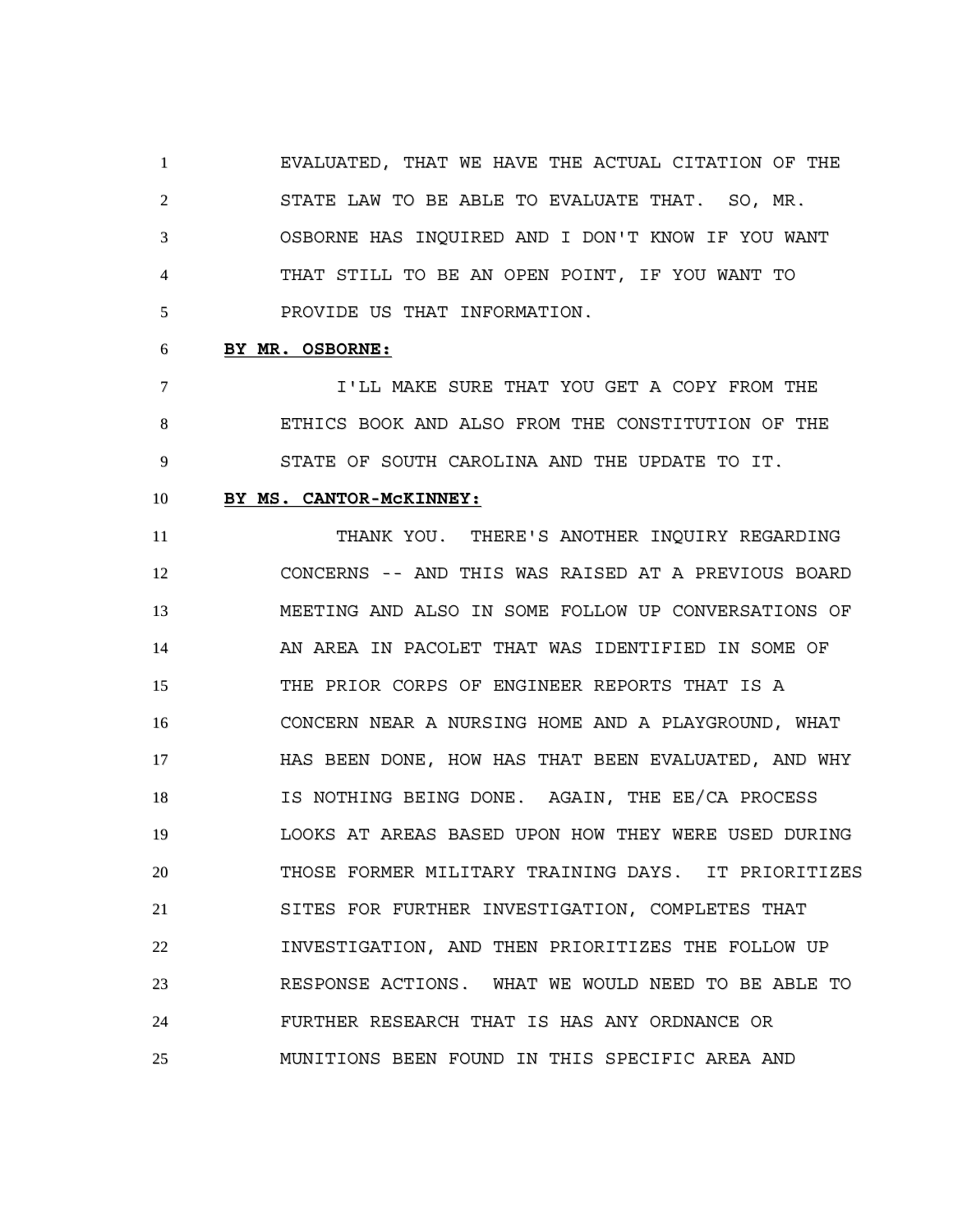EITHER A CROSSROAD, AN ADDRESS, A NAME OF A LOCATION SO WE COULD SEE WAS THAT AN AREA THAT HAD BEEN FORMERLY INVESTIGATED UNDER THOSE PREVIOUS REPORTS AND, IF NOT, WHAT IS THE CONCERN, HAS SOMETHING BEEN RECENTLY FOUND SO THAT THAT CAN BE EVALUATED, AS WE'VE JUST DISCUSSED, AS POSSIBLY SHIFTING PRIORITIES AND BEING ABLE TO RESPOND APPROPRIATELY. SO, AGAIN, IN ORDER FOR THE CORPS TO RESPOND TO THAT, I NEED TO AT LEAST HAVE A NAME OF A NURSING HOME OR AN ADDRESS OF THAT SPECIFIC AREA OF CONCERN, OTHER THAN JUST AN AREA IN PACOLET. SO, IF WE HAVE THAT SPECIFIC INFORMATION, YOU CAN DOCUMENT THAT TO ME.

**BY MR. OSBORNE:**

 WELL, TO USE THE -- I WAS THE ONE THAT CALLED 16 HER ON THIS.

**BY MR. HAYES:**

OKAY.

## **BY MR. OSBORNE:**

 WE'RE BACK TO THE SAME THING. IT'S SITE 18, WHICH IS LISTED IN THE RECORDS AND THEN, ALSO, SITE 80, WHICH IS KELSEY CREEK, WHICH HAS NOT BEEN DONE. AND THESE ARE DONE AND DATED 1995, 10-24, WHEN THEY CHECKED IT ALL OUT AND SO FORTH ON ALL OF THIS, OF WHAT WOULD NEED TO BE DONE, AND NOTHING HAS BEEN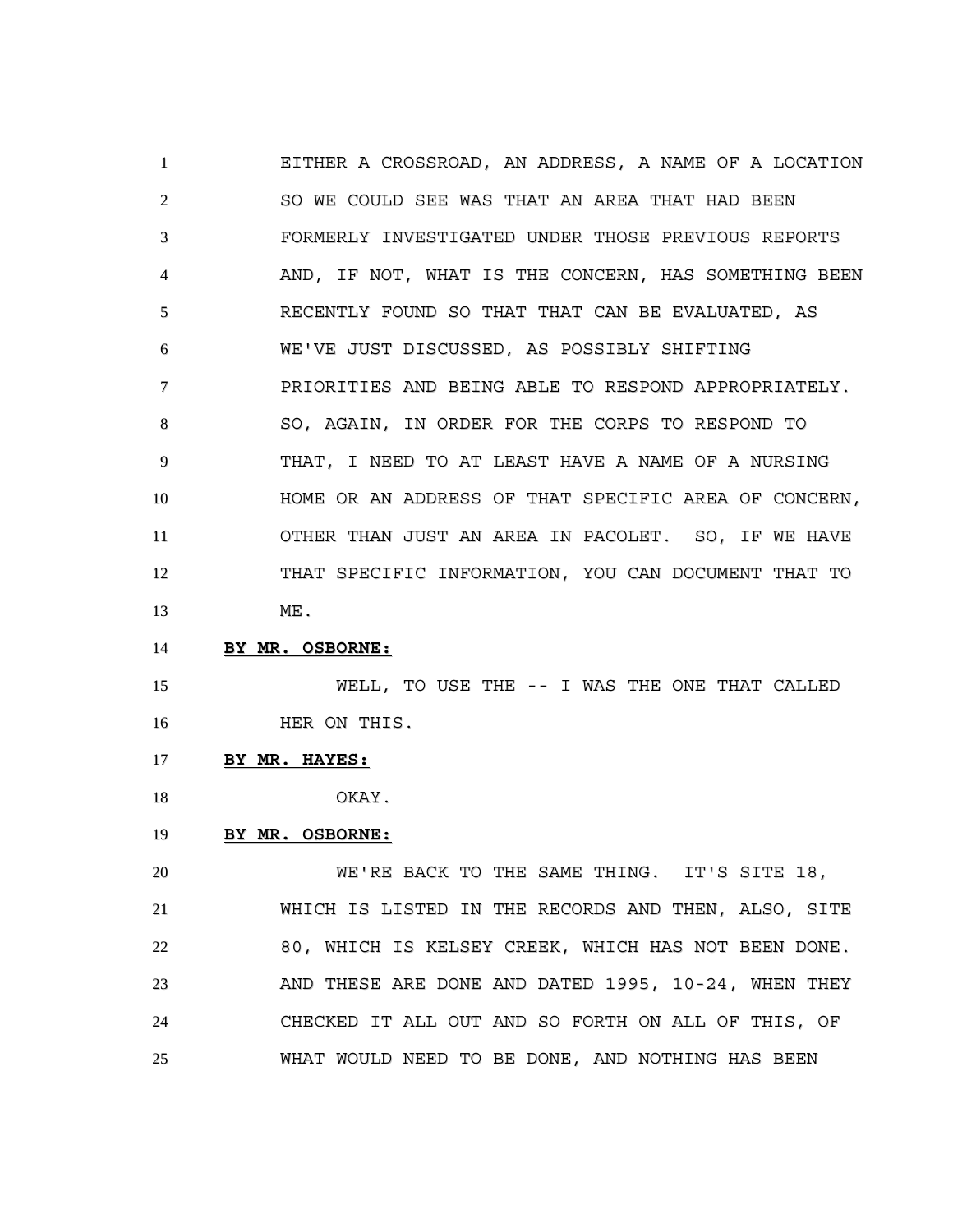DONE. I CALLED THE MAYOR OF PACOLET TODAY AND ALSO THE FIRE DEPARTMENT TO LET THEM KNOW THAT THAT IS THERE AND NOTHING HAS BEEN DONE AND THIS IS RESEARCH AND ALL OF THAT AND ALL THE RESEARCH THAT I'VE CONTACTED TO THESE PEOPLE AND I REPORTED TO THE CORPS OF ENGINEERS OVER A LIST OF ALL THIS STUFF THAT I'VE TALKED TO YOU GUYS ON. NOTHING HAS BEEN DONE, NUMBER ONE. NUMBER TWO, ON ALL OF THE THINGS THAT I'VE CONTACTED YOU ON AND TOLD YOU ABOUT, NOT A SINGLE PERSON FROM THE CORPS OF ENGINEERS HAS CONTACTED ME ABOUT THIS AND I'M TALKING ABOUT -- I'LL GIVE YOU JUST SORT OF A RUN-DOWN. A PARK WORKER THAT TOLD ME WHERE CERTAIN BUNKERS ARE IN THE PARK, A DEPUTY SHERIFF THAT WAS SHOWING WHERE THERE ARE CERTAIN THINGS THAT WAS FOUND IN THE CONTAMINATED AREA, A TUNNEL THAT EXISTED AND NEEDED DEBRIS, WITH NO ACTION ON IT. OLD GAS TANKS, I REPORTED ALL OF THIS BACK TO MR. BOGAN, BACK YEARS AGO WANTED TO KNOW ABOUT AND I TOLD HIM AND NOTHING HAS BEEN DONE.

### **BY MR. HAYES:**

**IS ALL THIS ON THE PARK, HAROLD?** 

**BY MR. OSBORNE:**

YES, IT'S ALL ON EVERYTHING HERE, YES.

**BY MR. HAYES:**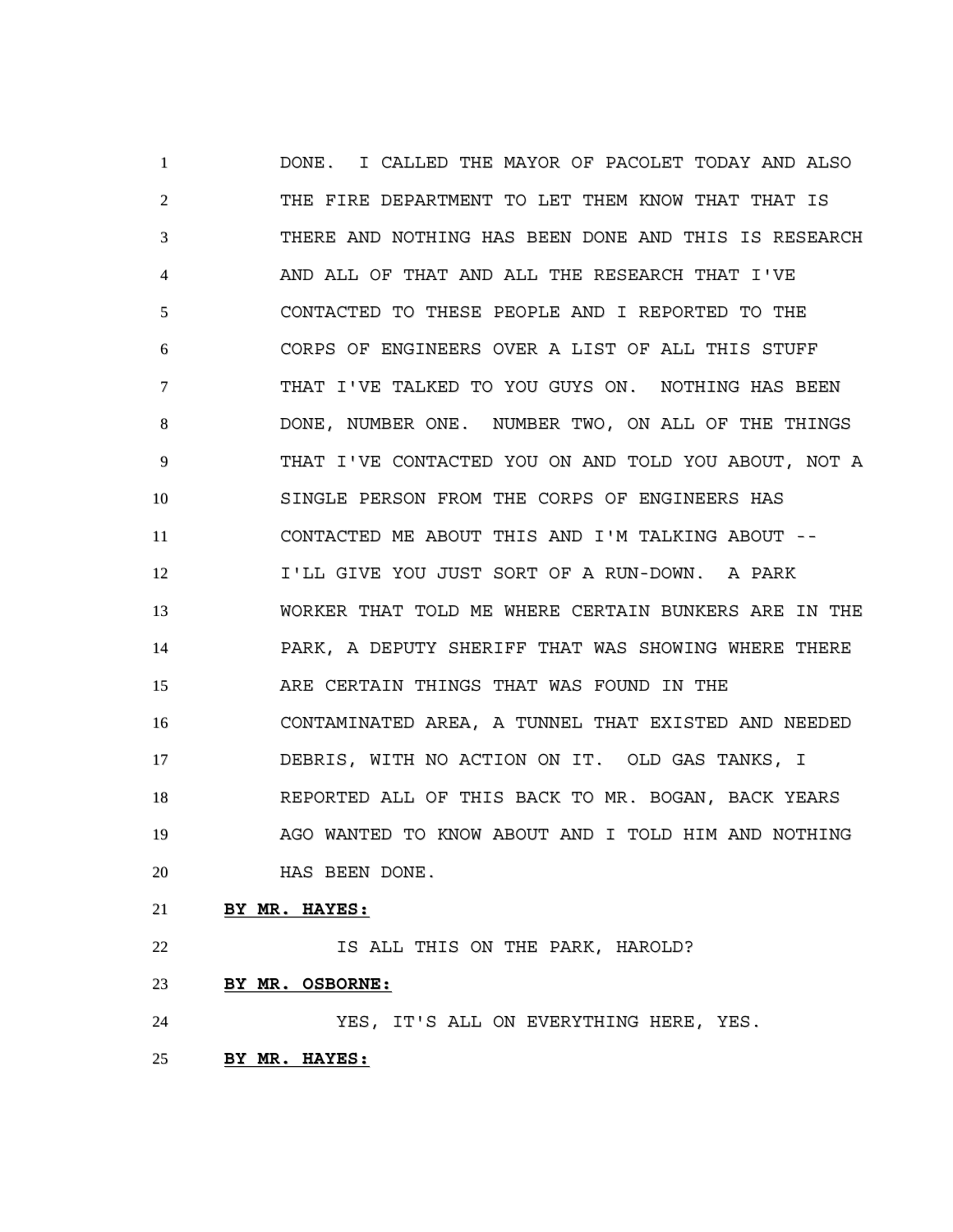| $\mathbf{1}$ | IS IT ON THE STATE PARK?                             |
|--------------|------------------------------------------------------|
| 2            | BY MR. OSBORNE:                                      |
| 3            | YES. NO, CAMP CROFT HERE AND THE OTHER DEAL.         |
| 4            | THE DIGGING OF THE EXPLOSIVES ON NOTTINGHAM STREET   |
| 5            | AND ON CEDAR SPRINGS ROAD, WHEN I TOOK PICTURES AND  |
| 6            | WHEN I SAT THERE AND THEY RAN AND I TOOK PICTURES OF |
| 7            | ALL OF THAT, WHICH I STILL HAVE.                     |
| 8            | BY MR. HAYES:                                        |
| 9            | OKAY. IS THIS PART OF THE NURSING HOME? IS           |
| 10           | THIS WHAT HAS BEEN REPORTED FOR NEW BUSINESS?        |
| 11           | BY MR. OSBORNE:                                      |
| 12           | THAT WAS REPORTED A LONG TIME AGO.                   |
| 13           | BY MS. CANTOR-MCKINNEY:                              |
| 14           | THESE ARE ITEMS THAT HAROLD HAS BROUGHT UP OVER      |
| 15           | THE YEARS DURING THE RAB MEETINGS AND, AS WE         |
| 16           | RESPONDED IN THE YEARS PAST THAT, AGAIN, THE EE/CAs  |
| 17           | AND THE INVESTIGATIONS PRIORITIZED AREAS AND SOME OF |
| 18           | THOSE PRELIMINARY REPORTS WERE BASED ON A CORPS OF   |
| 19           | ENGINEERS, SOME OF THEM ARE WINDSHIELD SURVEYS,      |
| 20           | DRIVE BYS, AND INITIAL EVALUATIONS OF THIS PROJECT   |
| 21           | SITE FROM AN ARCHIVE SEARCH REPORT THAT HELPS GET    |
| 22           | THE PROJECT IDENTIFIED FOR FUNDING. AND THEN, THOSE  |
| 23           | AREAS ARE FURTHER LOOKED AT, BASED UPON HISTORICAL   |
| 24           | DOCUMENT REVIEWS AS TO HOW THEY'RE GOING TO BE       |
| 25           | ADDRESSED IN FORMAL SITE INVESTIGATIONS. SO, SITES   |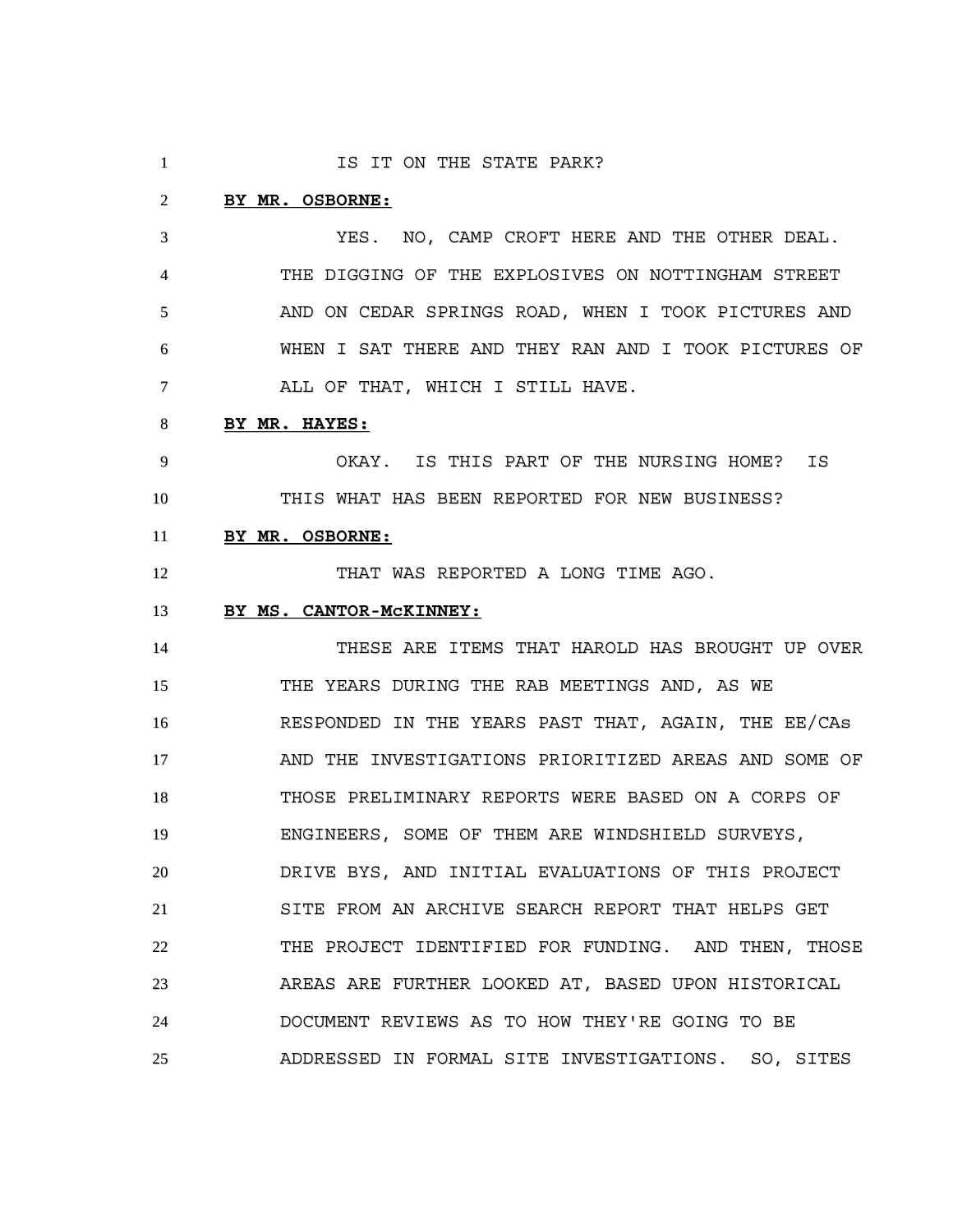THAT MIGHT HAVE BEEN LISTED AS A POTENTIAL FOR CONCERN CAN BE EVALUATED THROUGH HISTORICAL RECORDS REVIEWS AND THROUGH INTERVIEWS, WITHOUT NECESSARILY HAVING INTRUSIVE ACTIVITIES. IF THOSE AREAS THAT WEREN'T FORMALLY CHARACTERIZED AND DON'T HAVE AN OOU BOX AROUND THEM, AS SHOWN ON THESE MAPS, IF THERE HAS BEEN EVIDENCE OF MUNITIONS OR CONCERNS, THEN WE NEED TO PUT A DOT ON THE MAP. AGAIN, GENERAL AREAS AND BUNKERS, WE'VE GONE THROUGH -- GOLD'S NOT WITHIN THE PURVIEW OF THIS PROGRAM. GAS TANKS ARE AN HTW ISSUE THAT IS A SEPARATE ISSUE UNDER FUDS THAT HAS BEEN RELATED TO, I BELIEVE IT WENT THROUGH YOUR HTW 13 PROGRAM FOR FOLLOW UP.

#### **BY MR. NESBIT:**

YES.

#### **BY MS. CANTOR-McKINNEY:**

17 SO, IT'S NOT THAT THEY'VE BEEN IGNORED. IT'S THAT THEY'VE EITHER BEEN SENT INTO THE APPROPRIATE PROGRAM AREAS OR THE EVIDENCE THAT LED US TO THOSE EE/CAs WASN'T THERE TO TAKE US INTO THAT NEXT INVESTIGATION STAGE. BUT AGAIN, IF THERE IS A DOCUMENTED FIND AND WE KNOW THAT THERE IS SOMETHING ON THE SURFACE THAT IS PRESENTING AN IMMEDIATE RISK, WE CALL THE BOMB SQUAD. THE CORPS OF ENGINEERS WANTS TO KNOW ABOUT IT SO WE CAN TRACK WHERE THEY'RE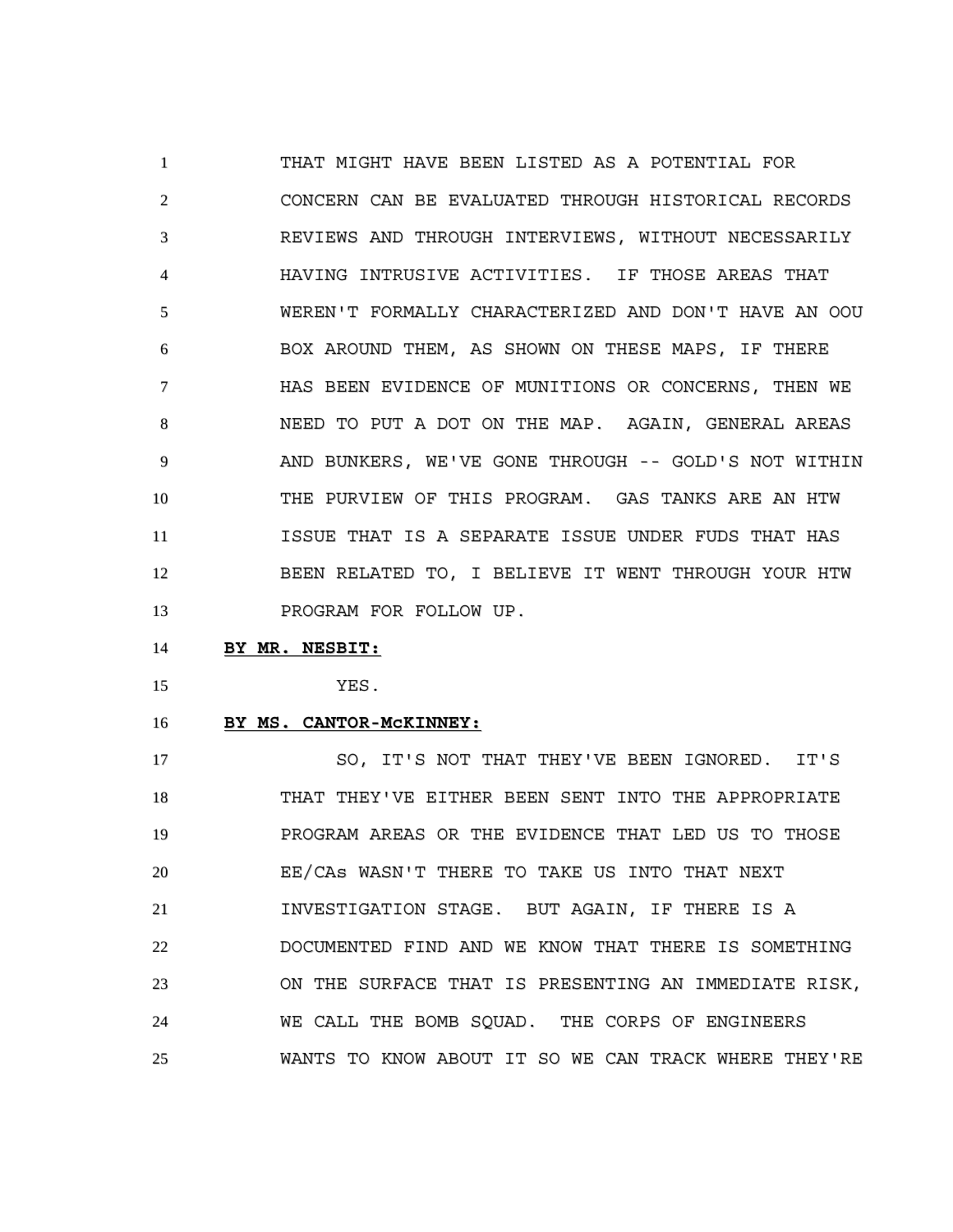BEING FOUND, BUT THERE IS AN IMMEDIATE RESPONSE THAT WE HAVE WITHIN THE COMMUNITY. WE DO WANT THAT INFORMATION, THAT BEING LISTED IN THESE PRELIMINARY REPORTS AND NOT BEING ADDRESSED, THERE'S MORE TO IT THAN THAT, I BELIEVE. AGAIN, I'M ---

#### **BY MR. OSBORNE:**

 JUST TO GIVE YOU AN EXAMPLE, ON SITE 80, I DIDN'T BRING SITE 18 WITH ME HERE ON PACOLET, BUT THIS IS ON KELSEY CREEK. THIS WAS DONE BY THE ENVIRONMENTAL SCIENCE AND ENGINEERING, INCORPORATED, GAINESVILLE, FLORIDA. I'VE GOT ALL THE PAPER WORK ON ALL OF THAT.

### **BY DAVID MULLINAX:**

14 WHERE IS SITE 80?

#### **BY MR. OSBORNE:**

 SITE 80 IS KELSEY CREEK, WHICH I GOT THROWN OFF THE BOARD BECAUSE OF A HAND GRENADE, BUT ALL OF THIS 18 STUFF THAT'S STILL ---

### **BY MR. MULLINAX:**

20 THAT'S 11C ON THIS MAP.

### **BY MS. CANTOR-McKINNEY:**

**IT'S PROBABLY 11C.** 

# **BY MR. MULLINAX:**

 IT IS 11C, AND THAT'S WHERE WE HAD THE PICTURES OF YOU AND THE KIDS HOLDING THE HAND GRENADES.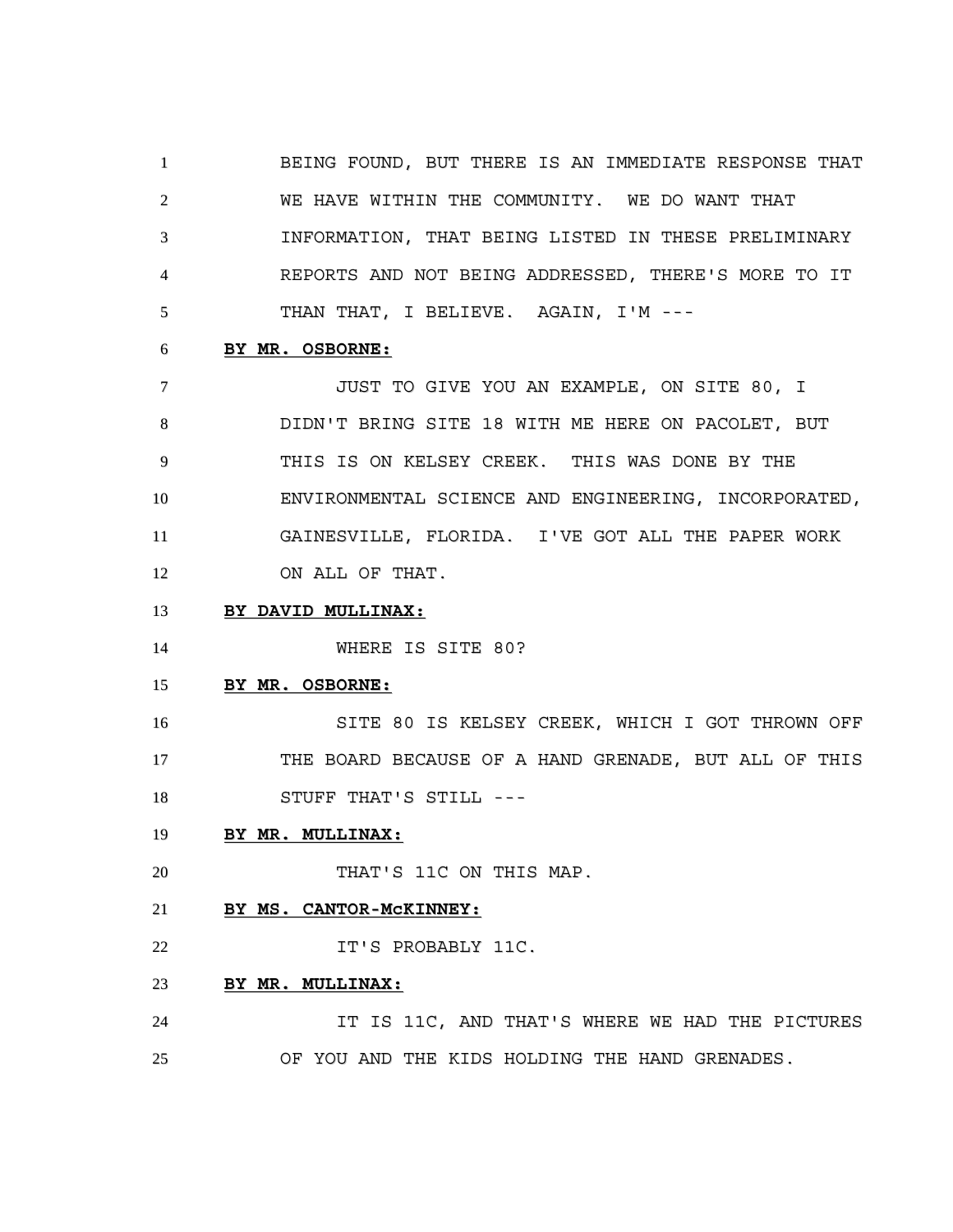# **BY MR. OSBORNE:**

 MM-HMM (AFFIRMATIVE RESPONSE). YES, I'VE EVEN GOT THAT RIGHT HERE AND THEY HAVE NOT CLEANED UP ANY OF IT YET. **BY MS. CANTOR-McKINNEY:** THAT'S TO BE INVESTIGATED. **BY MR. OSBORNE:** 8 AND NONE OF IT'S BEEN CLEANED UP. IT'S --- **BY MR. HAYES:** NOW, WAS THIS PART OF OLD BUSINESS TO BE 11 BROUGHT UP AT THE MEETING? **BY MS. CANTOR-McKINNEY:** WHAT I WANTED TO DO UNDER OLD BUSINESS WAS TO, IF THERE ARE SPECIFIC AREAS THAT WE NEED TO PUT A DOT ON A MAP TO EVALUATE CONCERNS, WE NEED THAT SPECIFIC INFORMATION. **BY MR. HAYES:** OKAY. HAROLD, HAVE YOU GIVEN THEM THE LOCATIONS TO PUT THE DOT ON THE MAP? **BY MR. OSBORNE:** SURE. I GAVE THEM ALL THIS STUFF. **BY MR. HAYES:** OKAY. DID YOU ALL RECEIVE THAT, SUZY? **BY MS. CANTOR-McKINNEY:**

WELL, JUST THE VERBAL.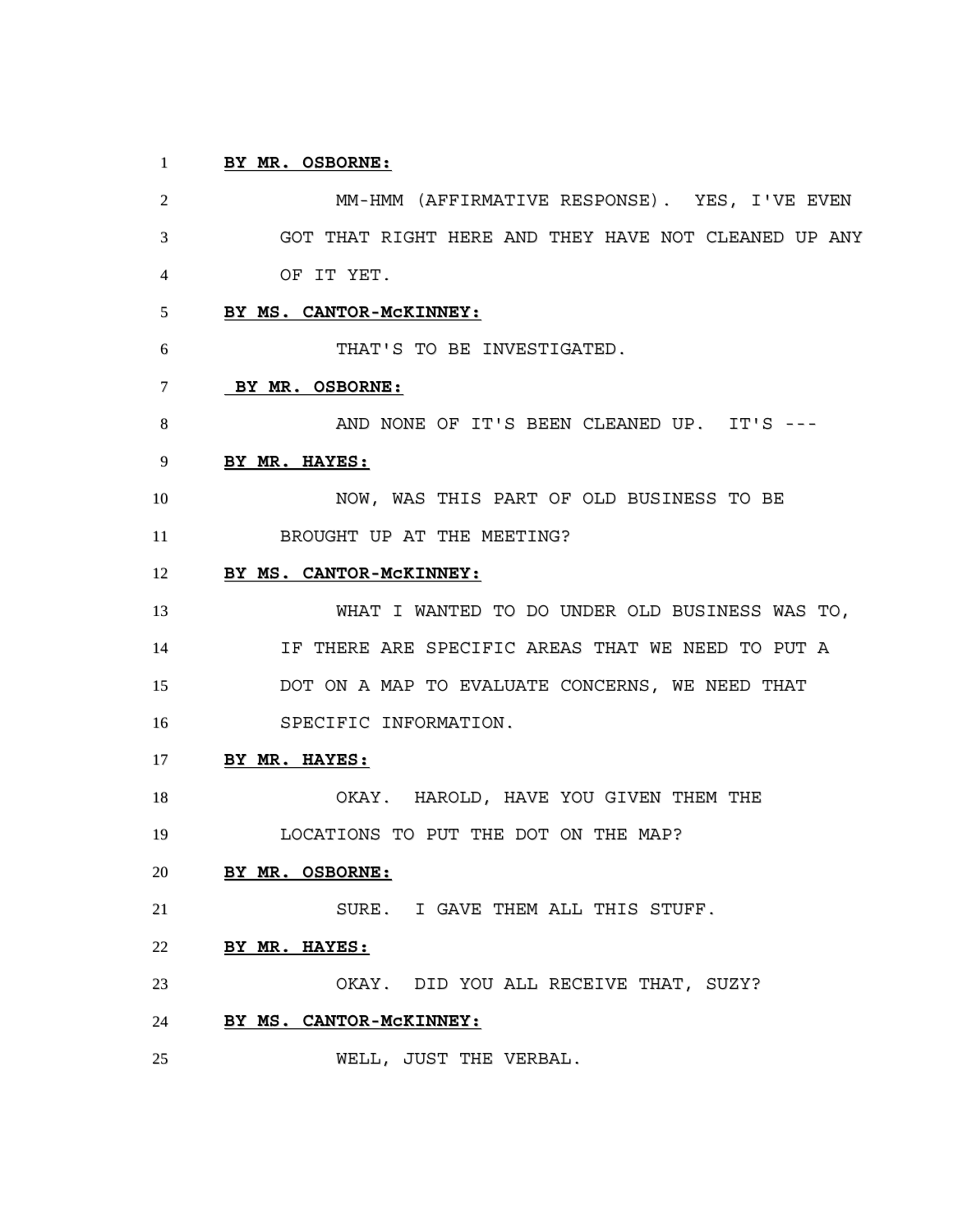# **BY MR. HAYES:**

OKAY.

#### **BY MR. GEORGE MULLINAX:**

 WELL, HOW ABOUT THIS IN PACOLET? I'VE TALKED TO THE MAYOR. SHE CALLED ME WANTING TO KNOW -- IT HAD BEEN REPORTED TO HER, THAT THERE WAS AMMUNITION BURIED ON THE PLAYGROUND AND NURSING HOME AND I WANT TO KNOW IS THERE SOME BURIED THERE.

## **BY MR. McMANUS:**

10 THAT'S RIGHT AT SITE 18.

### **BY MR. GEORGE MULLINAX:**

12 WELL, WHO SAYS IT'S THERE?

### **BY MR. OSBORNE:**

 THE ENVIRONMENTAL, THE OUTFIT I JUST GAVE TO YOU. I'VE GOT ALL THIS STUFF DOWN AT THE LIBRARY.

#### **BY MR. ROBIN ZIMMERMAN:**

**IF I COULD ENTER SOMETHING.** 

### **BY MR. HAYES:**

19 OKAY. STATE YOUR NAME.

#### **BY MR. ZIMMERMAN:**

 ROBIN ZIMMERMAN. MR. MULLINAX, I KNOW I CAN'T BRING IT IN HERE BECAUSE I KNOW WHAT HAPPENED WHEN I TRIED TO DO IT BACK IN 2000. I'VE GOT SEVERAL ROUNDS OF DUMMY AMMUNITION THAT WAS FOUND RIGHT DOWN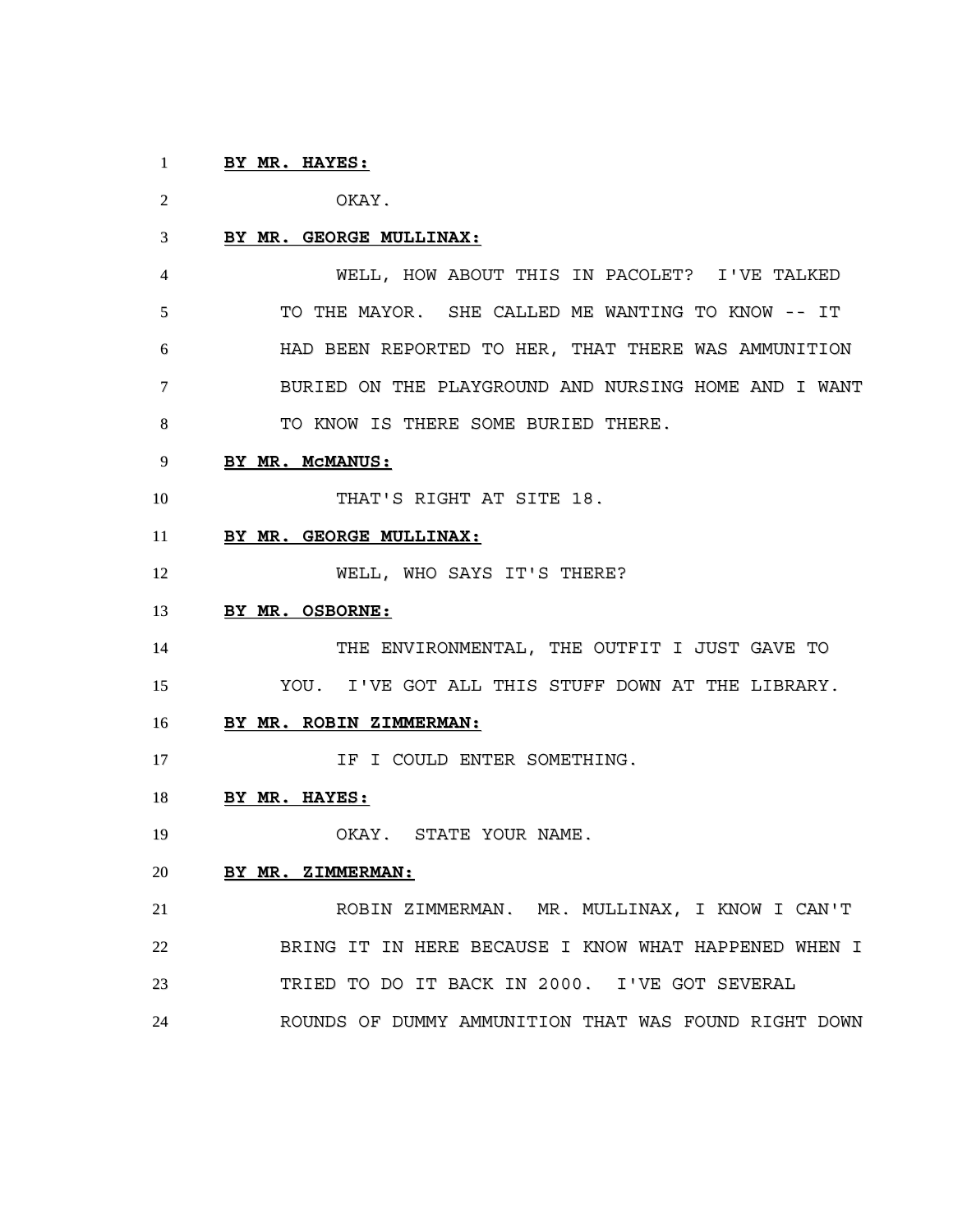- THERE BESIDE THAT PLAYGROUND. I'VE GOT THAT IN THE
- 2 TRUNK OF THE CAR.

## **BY MR. DAVID MULLINAX:**

WHICH PLAYGROUND IS THIS?

# **BY MR. ZIMMERMAN:**

THE ONE DOWN IN PACOLET.

- **BY MR. DAVID MULLINAX:**
- 8 SUNNY ACRES ROAD?

## **BY MR. ZIMMERMAN:**

- SUNNY ACRES ROAD, RIGHT BESIDE THE NURSING 11 HOME.
- **BY MR. DAVID MULLINAX:**
- **WHICH ONE, 150?**
- **BY MR. ZIMMERMAN:**
- YES.
- **BY MR. DAVID MULLINAX:**
- 17 SUNNY ACRES ROAD? NEAR THE ARMORY?
- **BY MR. ZIMMERMAN:**
- 19 NO, NO, NO. THAT'S NOT THE ONE NEAR THE ARMORY. THAT'S THE ONE THAT YOU GO ---
- **BY MR. OSBORNE:**
- 22 BY THE FIRE DEPARTMENT.
- **BY MR. ZIMMERMAN:**
- BY THE FIRE DEPARTMENT AND TURN RIGHT.
- **BY MR. OSBORNE:**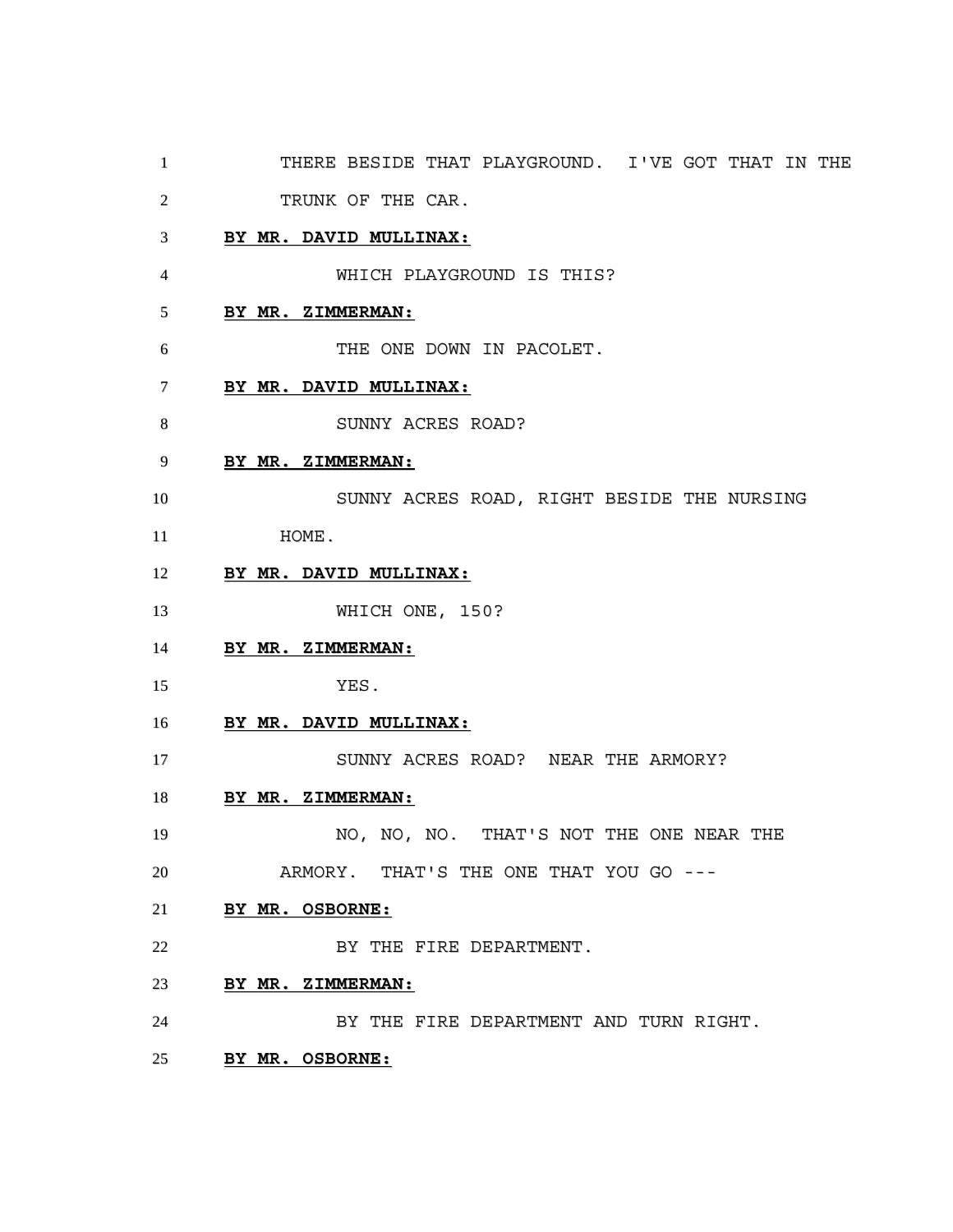- 1 RIGHT THERE BY THE NURSING HOME. **BY MR. DAVID MULLINAX:** PACOLET MILLS OR PACOLET? **BY MR. OSBORNE:** PACOLET. **BY MR. ZIMMERMAN:** PACOLET. **BY MR. HAYES:** OKAY. WAS THIS REPORTED WHEN YOU FOUND IT? **BY MR. ZIMMERMAN:** YES. **BY MS. CANTOR-McKINNEY:** DID YOU CALL THE SHERIFF'S DEPARTMENT? DID THEY RESPOND TO IT? **BY MR. ZIMMERMAN:** NO. **BY MS. CANTOR-McKINNEY:** DID YOU CALL THE SHERIFF'S DEPARTMENT? **BY MR. ZIMMERMAN:** I DID. **BY MR. DAVID MULLINAX:** WHO DID YOU TALK TO? **BY MR. ZIMMERMAN:** SOME YOUNG LADY.
- **BY MR. HAYES:**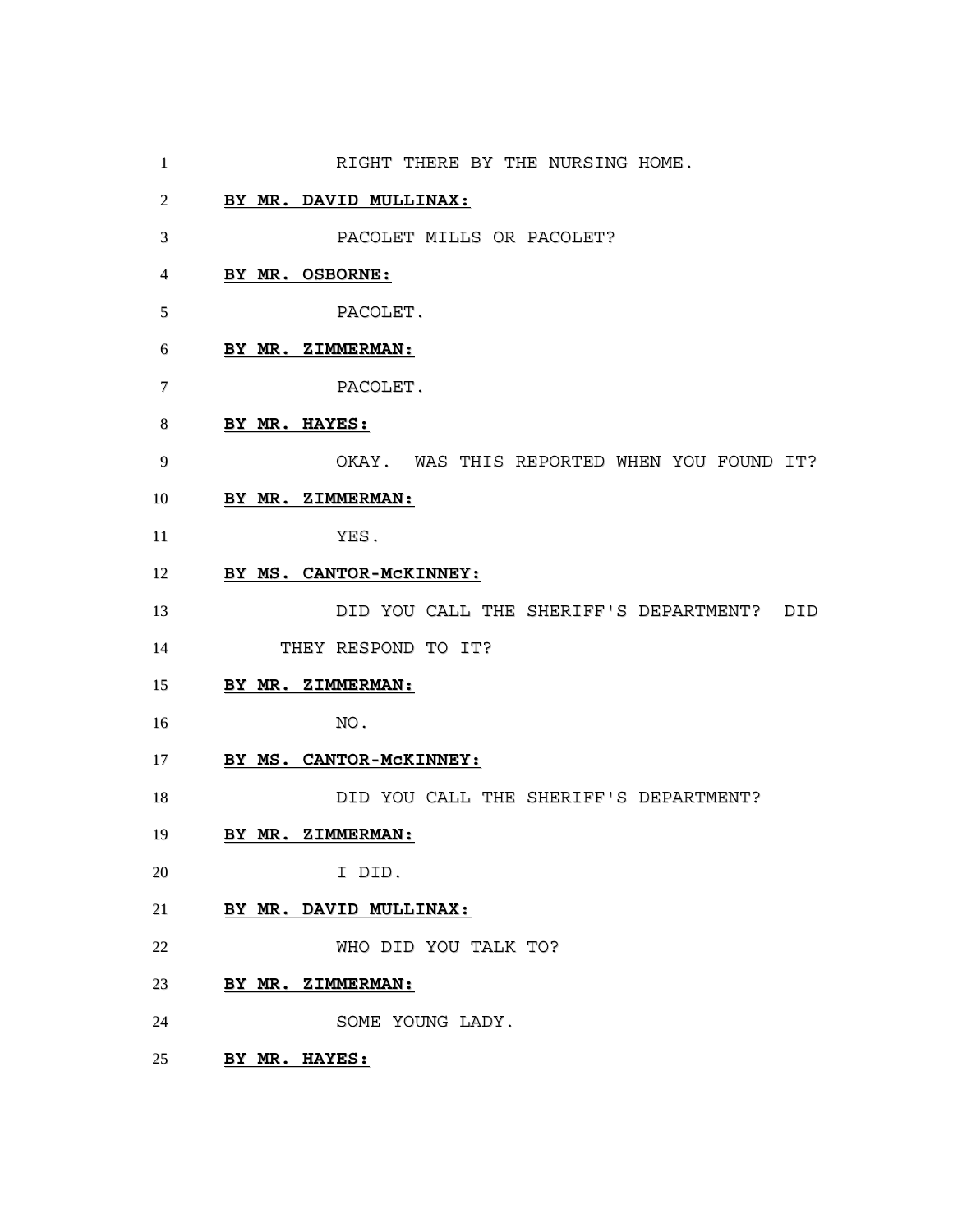STATE YOUR NAME, PLEASE. **BY MR. BEATTY:** TED BEATTY ON THE SHERIFF'S DEPARTMENT. **BY MR. ZIMMERMAN:** INCIDENTALLY, LAST WEEK, I FOUND A DUMMY 105 MILLIMETER, TWO OF THEM. ONE OF THEM WAS FRAGMENTED. THE OTHER ONE, I TURNED IN TO OFFICER BEATTY. THAT WAS FOUND RIGHT ACROSS FROM THE GOLF COURSE ON PRIVATE PROPERTY. **BY MR. HAYES:** OKAY. WE'RE TALKING ABOUT DIFFERENT PLACES NOW, SO --- **BY MR. GEORGE MULLINAX:** YES, WE'RE STILL ON THIS PACOLET. HAS THIS BEEN INVESTIGATED, THIS PACOLET? **BY MS. CANTOR-McKINNEY:** WHAT I WOULD NEED TO DO IS LOOK ON THE MAP TO SEE IF THAT WAS AN OOU AND PULL OUT ESE'S REPORT AS TO WHAT ACTUALLY IS SUSPECTED TO BE FOUND AND WHAT THE RECOMMENDATION WAS IN THAT EE/CA. I DIDN'T BRING THAT TONIGHT. **BY MR. HAYES:** OKAY. SO, CAN YOU ALL GET WITH SUZY AND PINPOINT THESE PLACES ON THE MAPS --- **BY MS. CANTOR-McKINNEY:**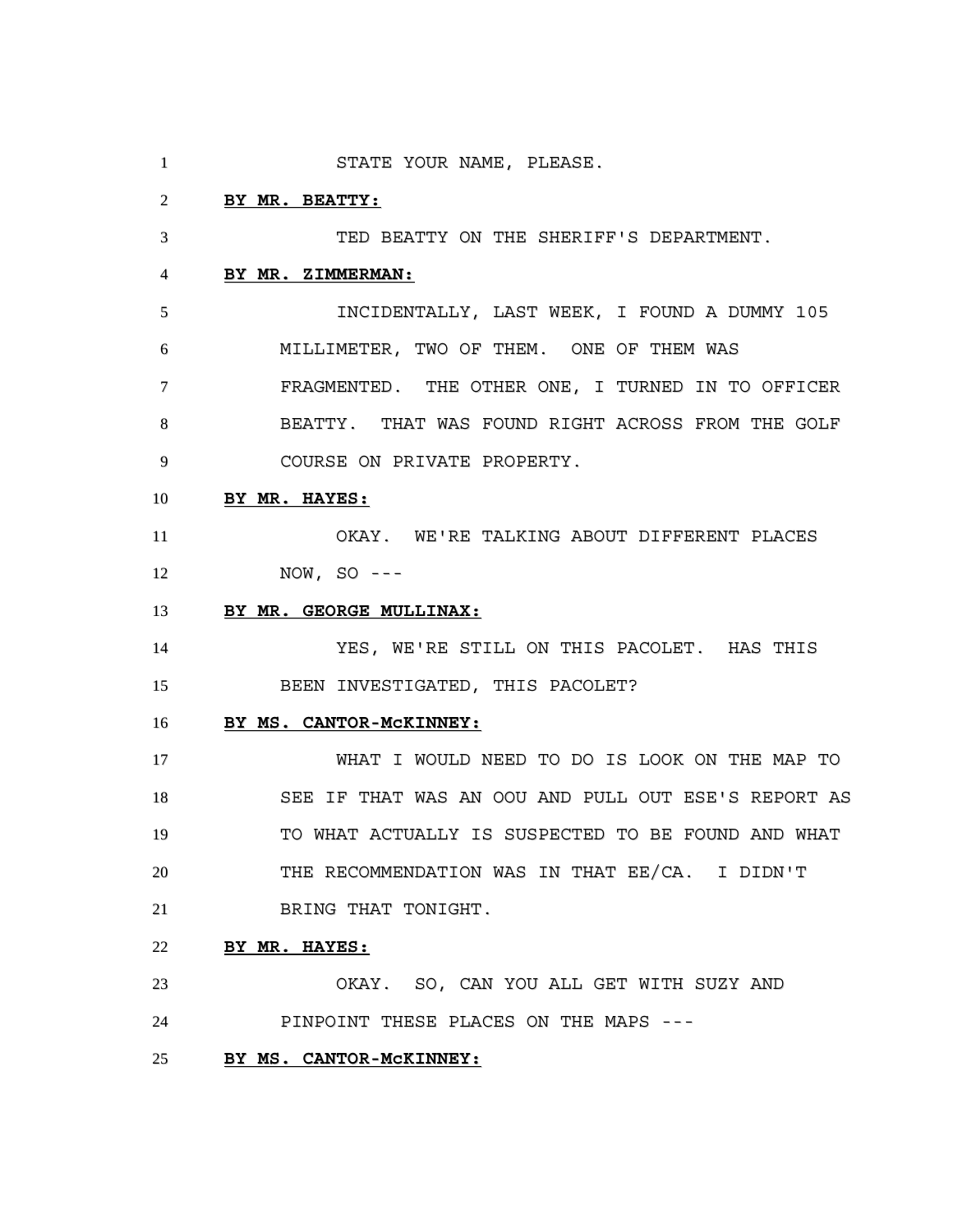1 I NEED AN ADDRESS. **BY MR. HAYES:** --- AND GIVE HER THE ADDRESSES AND TELL HER EXACTLY WHAT YOU FOUND, WHEN YOU FOUND IT. **BY MR. DAVID MULLINAX:** BECAUSE I KNOW THE SHERIFF'S OFFICE HAS INVESTIGATED SOME PACOLET, YOU KNOW, REPORTS. **BY MR. ZIMMERMAN:** WELL, I DIDN'T CALL 911, NOW. I CALLED 596- 2615 AND TALKED TO SOME YOUNG LADY AND SHE SAID SOMEBODY WILL COME OUT. I WASN'T ABLE TO STAY THERE ALL DAY. BUT NOW, THERE'S A LOT -- DO YOU REMEMBER THAT AMMO THAT I BROUGHT IN HERE BACK IN 2000? **BY MS. CANTOR-McKINNEY:** 15 NO, WE DON'T BRING ANYTHING IN --- **BY MR. ZIMMERMAN:** 17 NO, WE DON'T BRING ANYTHING IN HERE, BUT I DIDN'T KNOW THAT AT THE TIME. THERE'S A LOT OF THOSE THINGS DOWN THERE BURIED BECAUSE I --- **BY MS. CANTOR-McKINNEY:** ANYTHING THAT'S FOUND, THE IMMEDIATE RESPONSE IS TO CALL MR. BEATTY'S OFFICE. **BY MR. ZIMMERMAN:** WE HAD THE FIRST EVER CAMP CROFT REUNION, SUZY, BACK IN JUNE. MYSELF AND ANOTHER GENTLEMEN THREW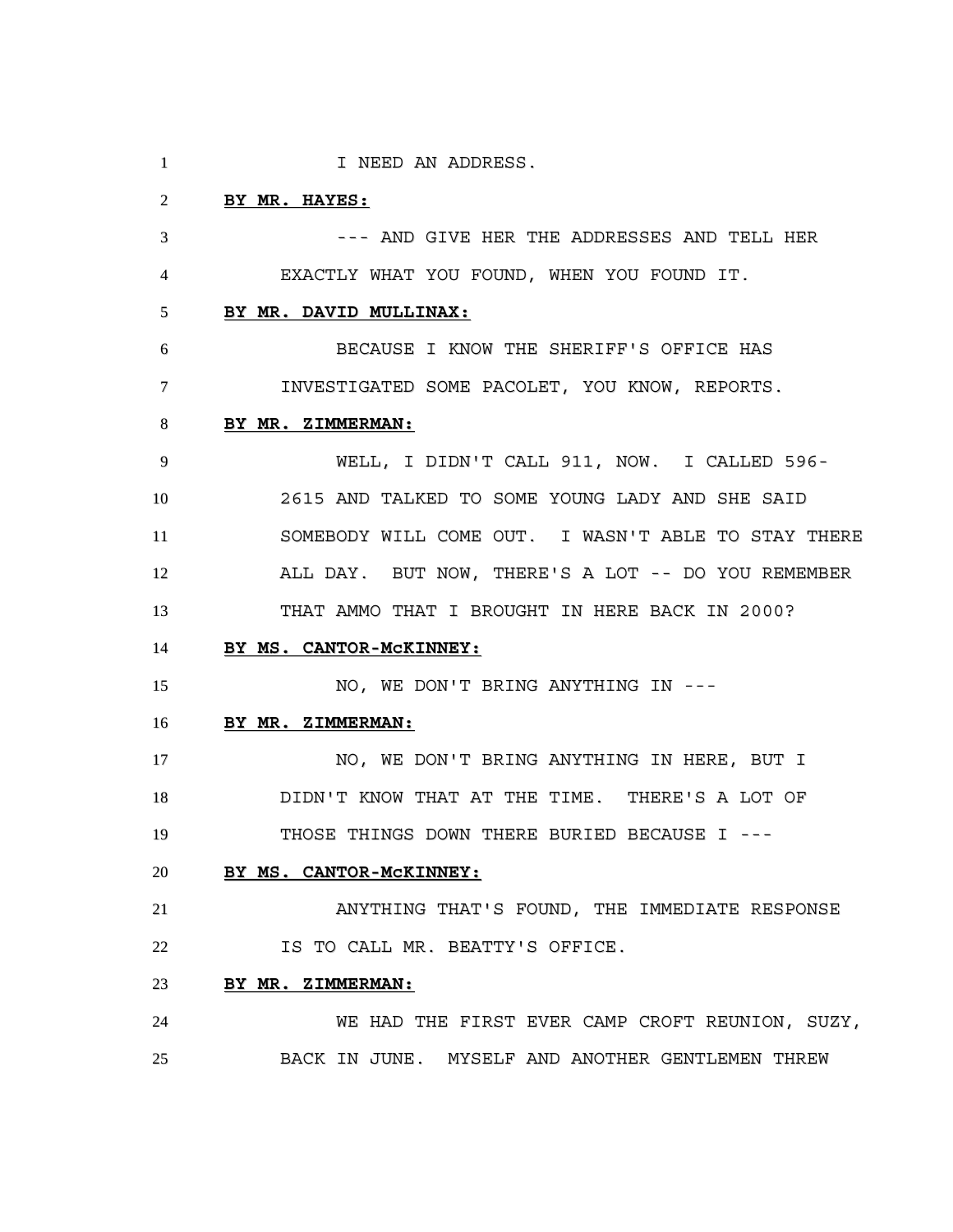THAT UP THERE AT THE AMERICAN LEGION. AND WE TOOK BUS TOURS AROUND OF -- A LOT OF THESE GUYS ARE WAY UP IN THEIR 80s. NOTHING AGAINST THAT, BUT I MEAN, YOU WOULD NOT BELIEVE HOW MANY OF THOSE GUYS REMEMBERED GOING AND BURYING STUFF, EVEN WHERE THERE WAS A HOUSE OR WHATEVER. I MEAN, THEY WOULD SAY WHEN TRUMAN CAME ON THERE AND SAID WE WEREN'T GOING 8 TO WAR, THE JAPANESE WAR IS OVER AND WE'RE GOING HOME, THE PLACE WENT BEDLAM. AND BOXES OF AMMUNITION, CRATES, MORTARS AND EVERYTHING ELSE, THEY USUALLY DUG IT TO A DEPTH OF THREE OR FOUR FEET. AND I UNDERSTAND BY CONTRACT THAT YOU ALL 13 CAN'T GO BUT FOUR FEET DEEP. **BY MS. CANTOR-McKINNEY:** 15 NO, THERE ARE OPPORTUNITIES --- **BY MR. ZIMMERMAN:** THERE'S A MESSED UP AREA OUT THERE AND TO GET 18 IT ALL IS IMPOSSIBLE. **BY MR. HAYES:** YOU'RE TALKING ABOUT ON THE CAMP CROFT --- **BY MR. ZIMMERMAN:** 22 I'M TALKING ABOUT AT CAMP CROFT. **BY MR. HAYES:** OKAY. SO, ANY --- **BY MR. ZIMMERMAN:**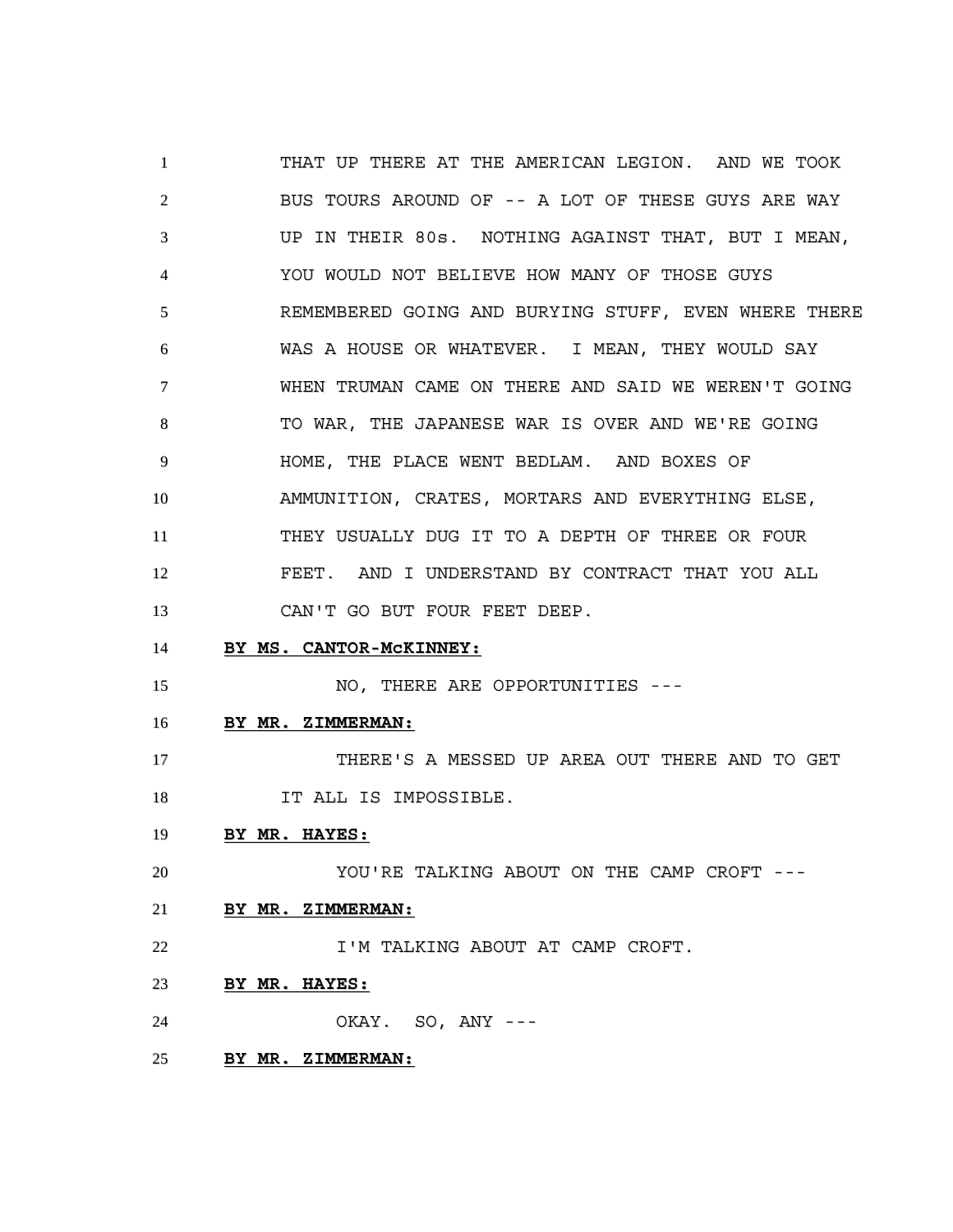1 THE DESIGNATED AREAS THAT ---

### **BY MR. HAYES:**

 SO, ANY PLACES THAT, YOU KNOW, WE NEED TO HAVE IT PINPOINTED ON THE MAP AN ADDRESS FOR ZAPATA OR THE ARMY CORPS OF ENGINEERS BEFORE THEY CAN ADDRESS THIS AND START AN EVALUATION PROCESS.

### **BY MS. CANTOR-McKINNEY:**

8 AND WE NEED TO KEEP IN MIND THAT IT'S A SEQUENTIAL PROJECT. IT'S NOT A FAST PROCESS AND THERE ARE MUNITIONS OUT THERE. NO ONE IS SITTING IN THIS ROOM SAYING THAT THERE'S NOTHING THAT IS STILL OUT THERE. IT IS TAKING TIME TO GET THROUGH THAT.

# **BY MR. ZIMMERMAN:**

14 RIGHT. I UNDERSTAND THAT.

#### **BY MS. CANTOR-McKINNEY:**

 SO, AS THINGS ARE FOUND, WE NEED TO KNOW WHAT THE RIGHT RESPONSE ACTION IS. I DON'T KNOW IF PLYLER OR RON WANT TO INTERJECT.

### **BY MR. GEORGE MULLINAX:**

 WELL, LET ME JUST SAY ONE THING. I TALKED TO THE MAYOR AND SHE SAID THAT A LOT OF THIS PROPERTY HAD BEEN GRADED AND THEY HADN'T FOUND ANYTHING, SO I'M CONCERNED ABOUT THIS. I MEAN, I WANT TO SATISFY HER AND GET BACK WITH HER AND TELL HER IF THERE'S SOMETHING DANGEROUS THERE.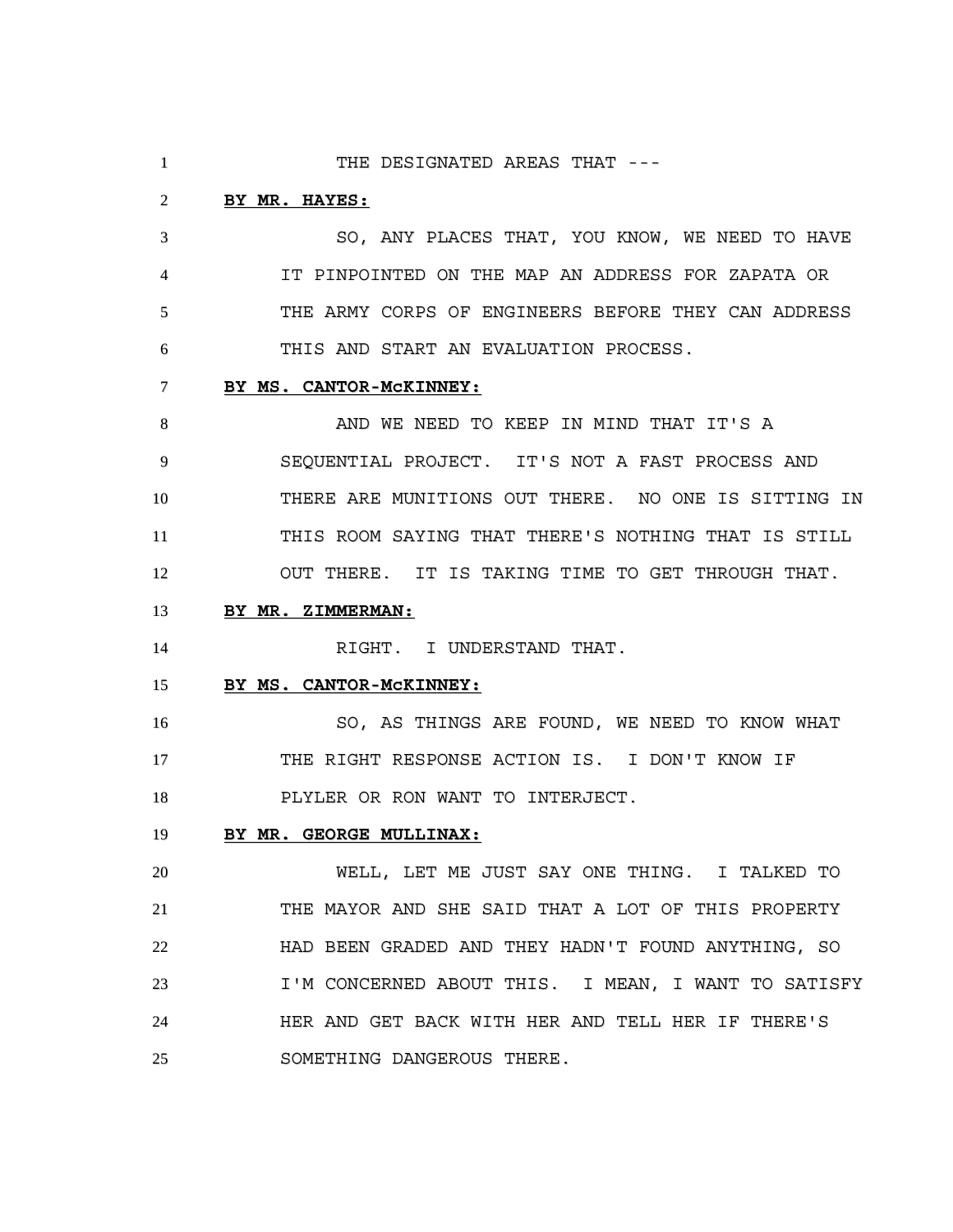# **BY MR. ZIMMERMAN:**

 WELL, I THINK --- **BY MS. CANTOR-McKINNEY:** THEY HAVE NOT REPORTED ANYTHING THROUGH THE CITY? SHE WAS NOT MADE AWARE THAT ANYTHING'S BEEN FOUND? **BY MR. ZIMMERMAN:** I KNOW WHERE YOU'RE TALKING ABOUT WHERE THEY'VE GRADED AND THEY MISSED IT BY JUST A FEW FEET. **BY MR. GEORGE MULLINAX:** WELL, I'M JUST SAYING THAT THAT'S WHAT SHE SAID. SHE SAID IT HAD BEEN GRADED, SO I'M CONCERNED ABOUT IT. I WANT TO KNOW -- I WANT THE AREAS PINPOINTED WHERE IT'S FOUND. **BY MR. DAVID MULLINAX:** WELL, ROBIN, IF YOU'RE BACK DOWN THERE, GET WITH THE PACOLET POLICE DEPARTMENT. MAKE SURE THEY KNOW ABOUT IT AND THEY CAN CONTACT THE SHERIFF'S OFFICE AND HAVE THEM DOWN THERE. WE'RE ONLY TALKING ABOUT 20 OR 30 MINUTES --- **BY MR. ZIMMERMAN:** RIGHT.

# **BY MR. DAVID MULLINAX:**

24 --- BEFORE THEY RESPOND, BUT YOU CAN HAVE THE PACOLET POLICE THERE IN A SHORT AMOUNT OF TIME.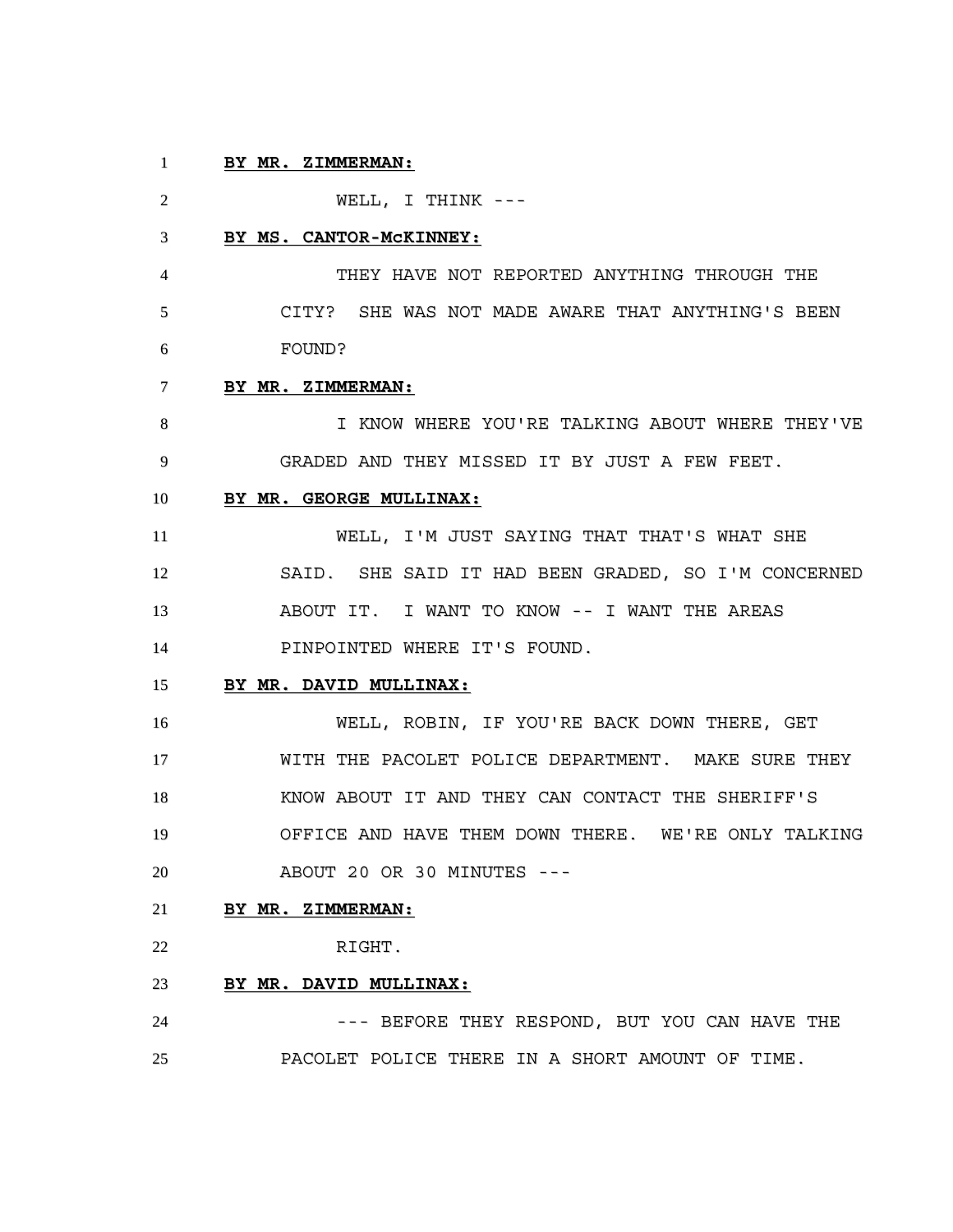THAT SHOULD BE PRIORITY NUMBER ONE, BECAUSE IF YOU CAN'T STAY, YOU CALL ME OR SOMEBODY ELSE AND WE'LL BE DOWN THERE AND WE'LL WAIT FOR THEM.

# **BY MR. OSBORNE:**

 I'LL BE DOWN THERE. I'VE GOT NOTHING ELSE TO DO.

- **BY MR. DAVID MULLINAX:**
- 8 BUT DO NOT LEAVE IT.

### **BY MR. ZIMMERMAN:**

 ALL RIGHT. THERE'S ONE OTHER THING, GARY. I DON'T IF THIS WOULD BE NEW BUSINESS OR WHAT. THIS STUFF, WHAT I'M ABOUT TO TELL YOU ABOUT HAS BEEN 13 THERE SINCE I WAS ---

# **BY MR. HAYES:**

 OKAY. WELL, WE'LL PROBABLY NEED TO BRING THAT UP ---

- **BY MR. ZIMMERMAN:**
- 18 NEXT BUSINESS.

### **BY MR. HAYES:**

 WELL, WE'LL NEED TO BRING THAT UP WITH NEW BUSINESS IN A MINUTE. WE NEED TO TALK ABOUT OLD BUSINESS RIGHT NOW.

**BY MR. ZIMMERMAN:**

OKAY, OLD BUSINESS, I UNDERSTAND.

**BY MR. HAYES:**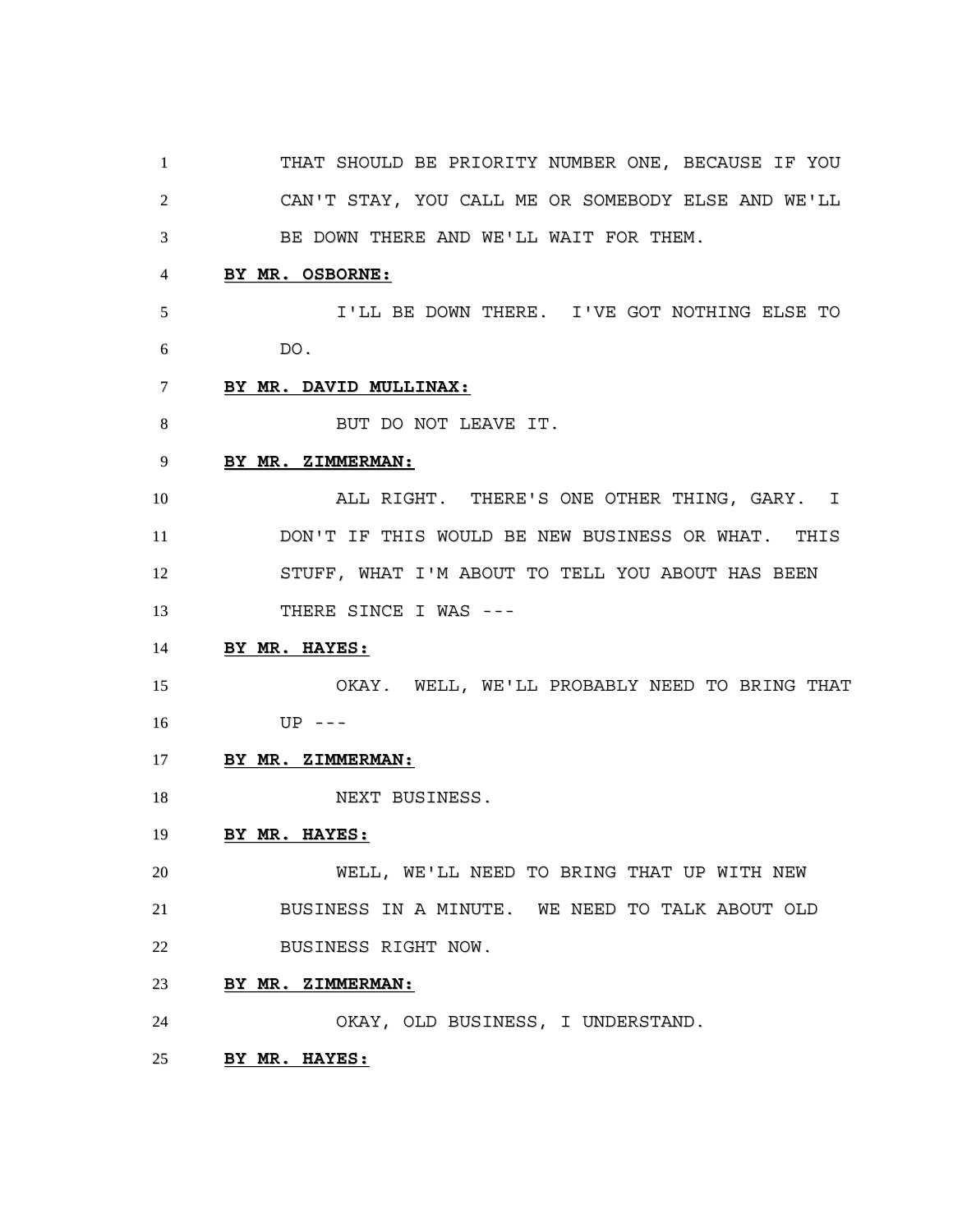OKAY.

#### **BY MS. CANTOR-McKINNEY:**

 I THINK THOSE WERE THE RESPONSES FOR THE INQUIRIES THAT I'VE RECEIVED. AGAIN, THE FORMAL PROCEDURE IS TO SUBMIT, IN WRITING, REQUESTS. WE'RE DOING OUR BEST TO RESPOND TO VERBAL REQUESTS AND PROVIDING FEEDBACK. BUT TO BE ON THE AGENDA AND TO HAVE A TOPIC ADDRESSED AND BE ABLE TO BE FURTHER DISCUSSED, IT NEEDS TO BE SUBMITTED IN WRITING AND ADDED TO THE SUBSEQUENT MEETING'S AGENDA.

# **BY MR. HAYES:**

OR BROUGHT UP DURING OUR DISCUSSIONS TONIGHT.

### **BY MR. OSBORNE:**

 ALL RIGHT. WHEN I TALK AND TRY TO TELL THESE PEOPLE, JUST LIKE THAT STUFF THAT I'VE READ, ALL RIGHT, IS GOING ON AND HAS BEEN WRITTEN DOWN. BUT THEN, LIKE I SAID, SOMEWHERE THEIR REPORTS ARE NOT GOING TO THE CORPS OR WHATEVER OR WHOEVER IT NEEDS 19 TO GO TO AND IT'S WRITTEN DOWN.

## **BY MR. DAVID MULLINAX:**

 BUT YOU'RE NOT GIVING SPECIFICS. YOU'RE GIVING THESE VAGUE STATEMENTS ABOUT HERE, OVER HERE, THIS DEAL, THAT DEAL. WE NEED SPECIFICS.

#### **BY MR. OSBORNE:**

ALL RIGHT.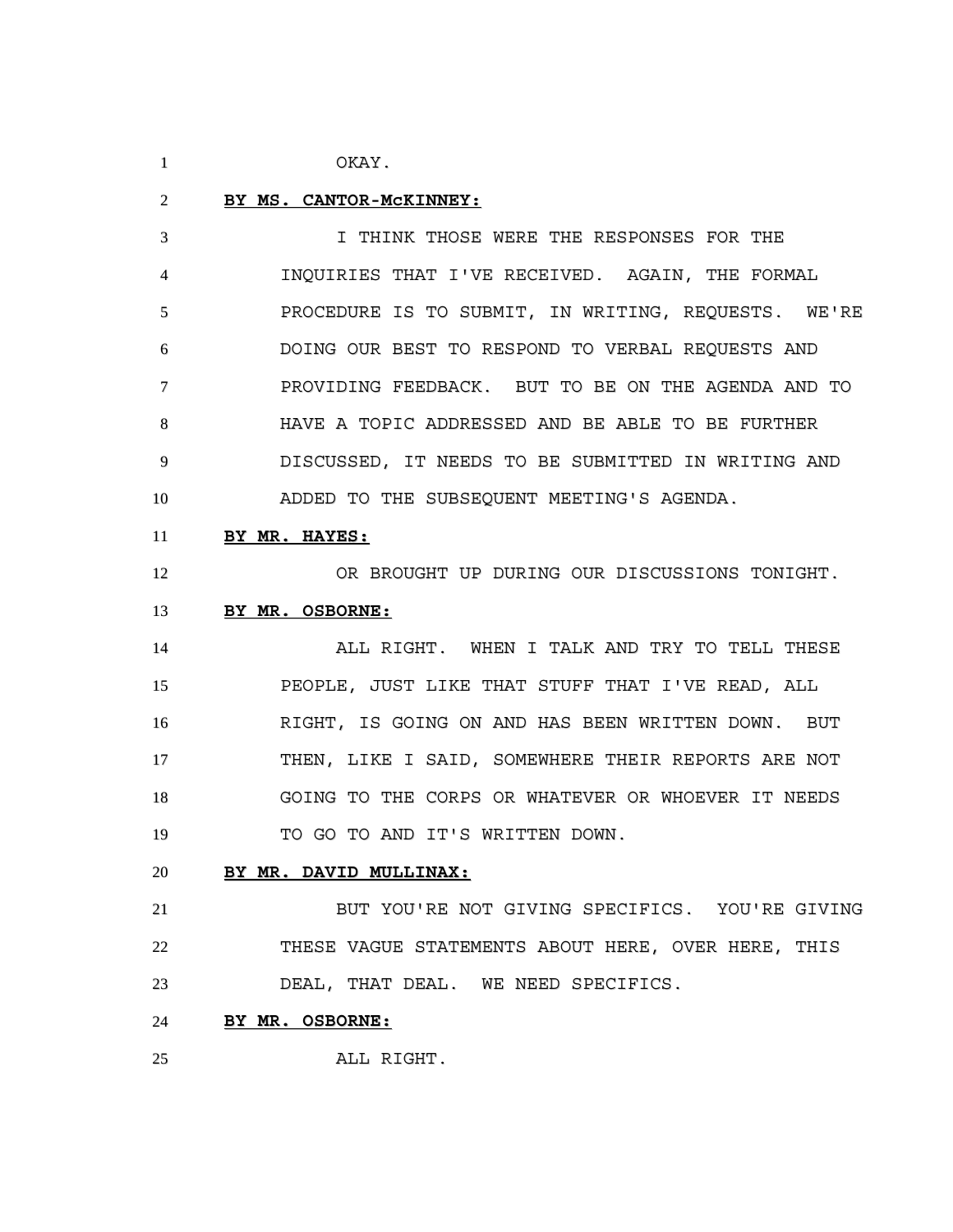# **BY MR. HAYES:**

 HAROLD, IF YOU'VE GOT SPECIFICS, COPIES OF THIS, IT NEEDS TO BE TURNED IN. **BY MR. OSBORNE:** ALL RIGHT. DO YOU WANT TO SEE SITE 80? **BY MR. DAVID MULLINAX:** BUT I'M GOING TO KEEP THESE. I'M GOING TO KEEP THESE BECAUSE WE'RE GOING TO ENTER THESE INTO THE RECORD. SO IF WE HAVE ANYMORE PICTURES, BRING THEM UP HERE SO WE CAN ENTER THEM INTO THE RECORD. BECAUSE I'D LIKE TO SEE THOSE OTHER PICTURES THAT YOU WERE TALKING ABOUT EARLIER. **BY MR. HAYES:** OKAY. DOES THIS COVER WHAT YOU --- **BY MR. OSBORNE:** WELL, LIKE I SAID, I HAD THE ONE ON PACOLET, BUT I DON'T HAVE THE SITE 18. IT'S LIKE I SAID, YOU CAN FIND ALL OF THIS STUFF DOWN AT THE LIBRARY. **BY MR. DAVID MULLINAX:** RIGHT. WE'VE DISCUSSED SITE --- **BY MR. HAYES:** WE DON'T HAVE FUNDING TO RESEARCH --- **BY MR. OSBORNE:** BUT I'LL GO DOWN AND MAKE COPIES.

**BY MR. HAYES:**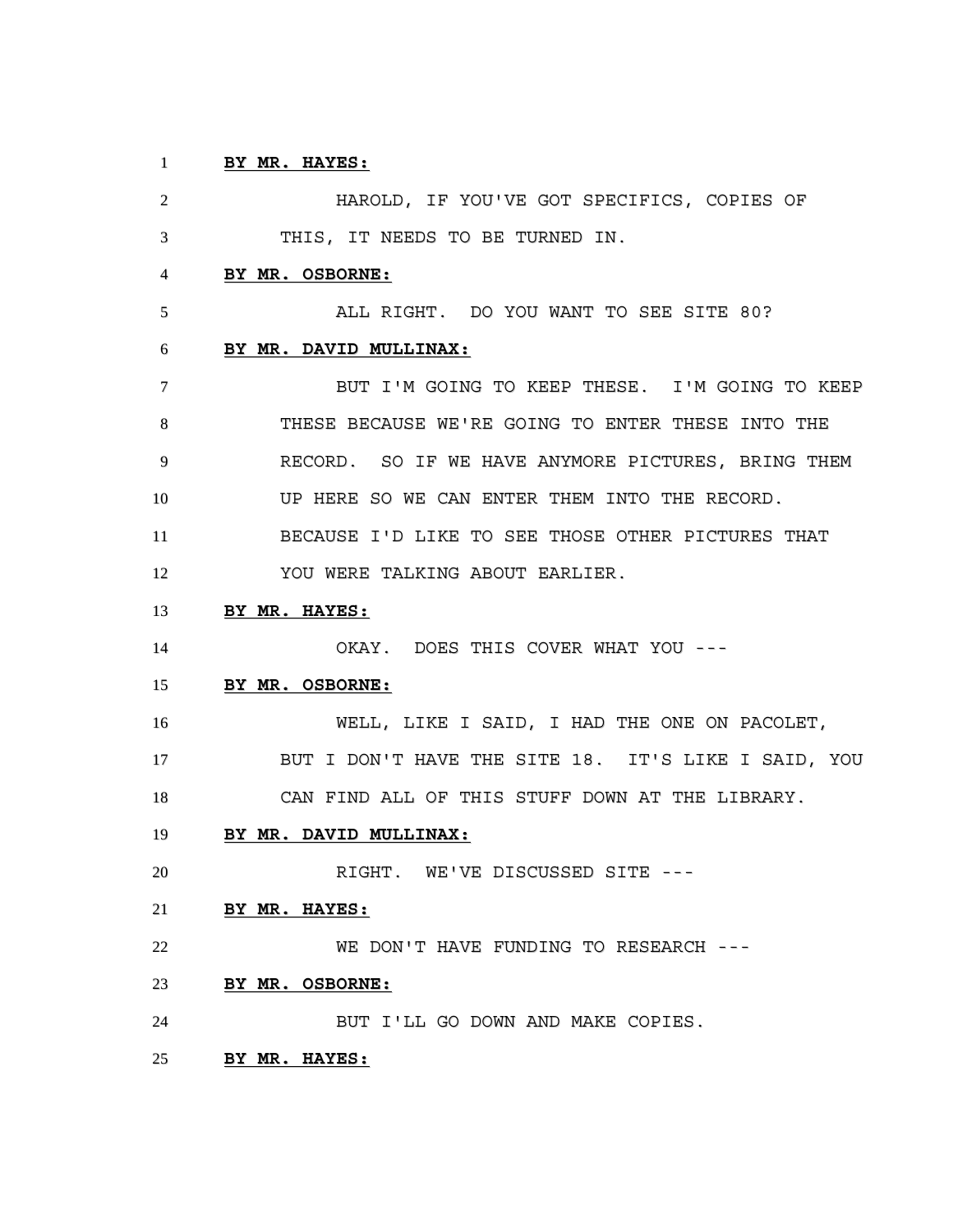YOU KNOW, IF YOU'VE GOT COPIES, PLEASE SEND THEM TO SUZY OR TO RON ---

#### **BY MS. CANTOR-McKINNEY:**

 OR EVEN THE PAGE OF THE DOCUMENT AND THE DOCUMENT BY TITLE, WITHOUT MAKING COPIES.

#### **BY MR. HAYES:**

 AND THEN, WE CAN -- THAT'S PART OF -- JUST WRITE DOWN WHAT IT IS AND IF YOU WANT TO BRING IT UP AT THE NEXT MEETING, THAT'S ALL WE NEED TO DO. WE WANT SOMETHING SPECIFIC TO TALK ABOUT AND THE SPECIFIC LOCATION WHERE THINGS ARE.

# **BY MR. OSBORNE:**

13 BUT WE'RE BACK TO THE SAME THING, NOT TRYING TO BE REAL SMART, BUT WITH THE PARK GUY SITTING ON THE BOARD, HE SHOULD HAVE HOLLERED AND DONE SOMETHING ABOUT KELSEY CREEK DOWN THERE BECAUSE IT IS ALL STATE PARK AND NOTHING HAS BEEN DONE ABOUT IT.

# **BY MS. CANTOR-McKINNEY:**

IT IS ON THE PRIORITY TO BE ADDRESSED.

# **BY MR. DAVID MULLINAX:**

 RIGHT, AND HE RESPONDED THAT DAY, THE SAME DAY THAT ---

# **BY MR. OSBORNE:**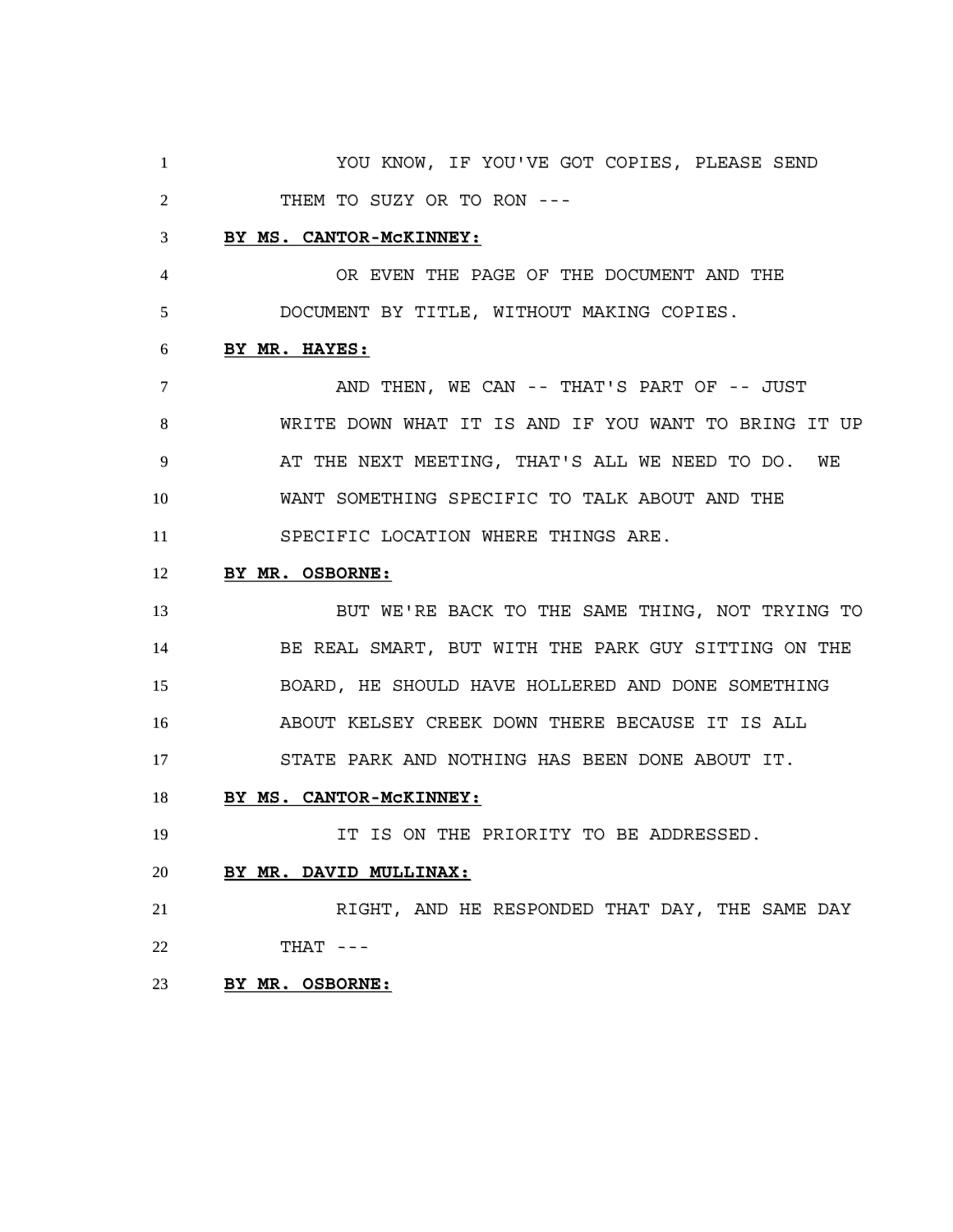WELL, LOOK AT THE YEAR, 1995 AND IF YOU WANT ME TO GET THE HEADLINES WHEN THAT HAND GRENADE WAS FOUND --- **BY MR. DAVID MULLINAX:** THE ONE THAT YOU WERE HOLDING IN YOUR HAND? **BY MR. OSBORNE:** WHAT? **BY MR. DAVID MULLINAX:** THE ONE THAT YOU WERE HOLDING IN YOUR HAND? **BY MR. OSBORNE:** 11 I DIDN'T HOLD IT, BUT IT WAS THERE. BUT I'VE 12 GOT ALL OF THAT STUFF. **BY MR. HAYES:** 14 OKAY. SO, WE'VE GOT THIS DOCUMENT. **BY MR. GEORGE MULLINAX:** WE DON'T HAVE A DOCUMENT ON PACOLET. **BY MR. HAYES:** YES, SO WE NEED SOME MORE DOCUMENTATION ON PACOLET AND IF THERE'S ANYTHING ELSE THAT YOU CAN TURN IN, WE NEED SOME SPECIFIC INFORMATION TO GO BY. AND HAROLD, WE APPRECIATE YOU DOING THIS. **BY MR. OSBORNE:** WELL, IT'S NOT -- LIKE I SAID, WE'RE BACK TO THE SAME THING. I GOT HOLLERED AT FOR ONE HAND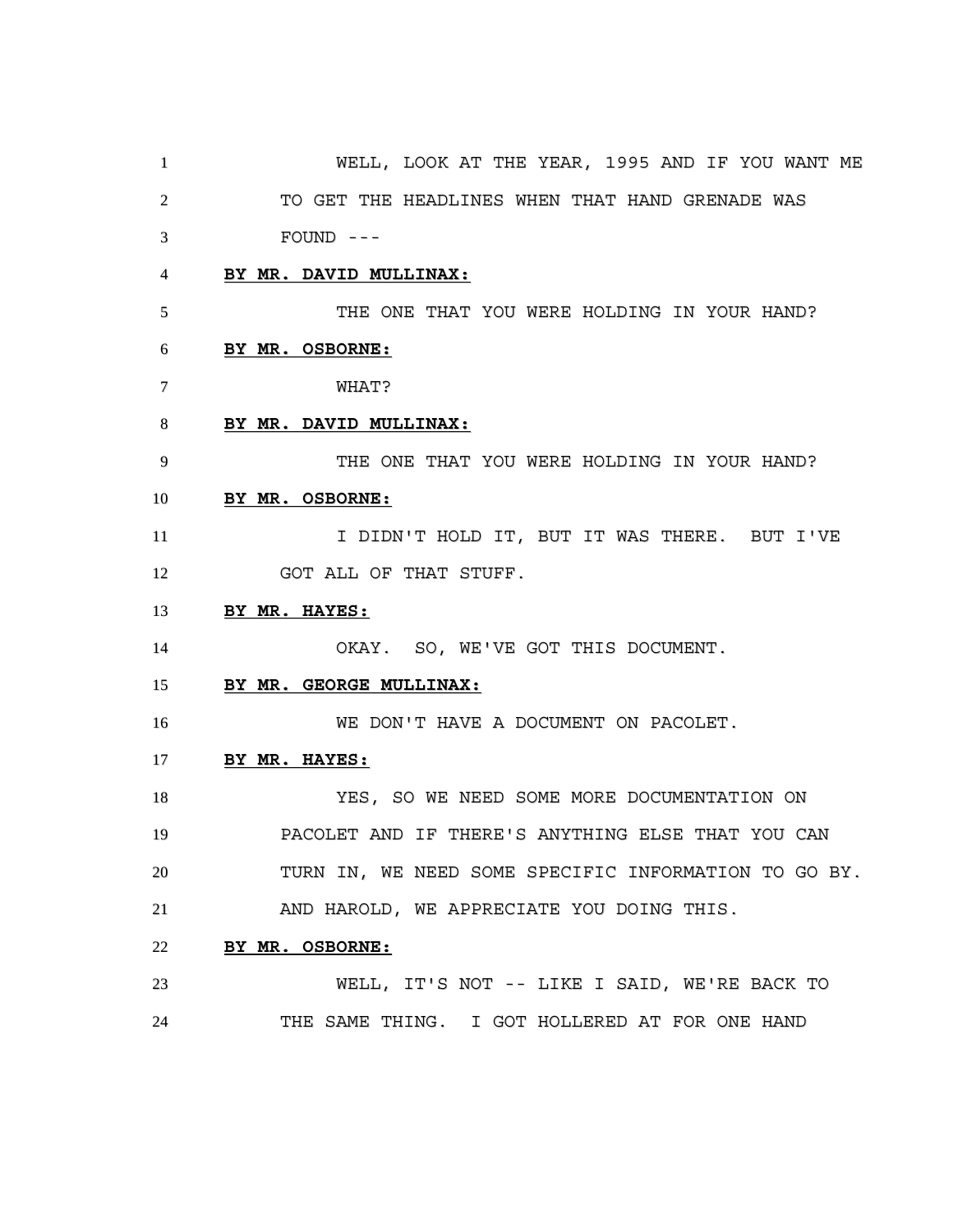GRENADE, BUT YET, ALL THOSE KIDS CAN BE GOING DOWN THERE AND FINDING MORE OR JUST LIKE AT PACOLET ---

# **BY MR. HAYES:**

YES.

# **BY MR. OSBORNE:**

 AND IT'S JUST LIKE I'M NOT GOING TO HOLLER BACK WHAT I DID. I TOLD THE STATE PARK THAT IF ANYBODY WAS KILLED DOWN THERE BEFORE THEY CLOSED IT UP, THAT THEY SHOULD BE CHARGED WITH MURDER AND THREE DAYS LATER, THEY CLOSED THE PARK. BUT LIKE I SAID, IF YOU CAN SAVE ONE LIFE, IT'S WORTH IT.

# **BY MR. HAYES:**

 YES. WELL, WE DEFINITELY WANT TO SAVE AS MANY LIVES AS WE CAN. BUT WE HAVE BEEN LIMITED BY FUNDING, ESPECIALLY SINCE 9-11, AND THINGS ARE STARTING TO BUILD BACK UP, AS FAR AS RESOURCES, BUT YOU KNOW, 9-11 IS COMING UP IN A COUPLE OF DAYS, SO THERE'S A LOT OF THREATS NATIONWIDE THAT THERE MIGHT BE SOMETHING ELSE HAPPENING ON THE HOMELAND THIS YEAR. SO, THAT WOULD LOWER THE FUNDS BACK DOWN TO MORE PRIORITIZE EVENTS. SO, YOU KNOW, WE JUST NEED TO TAKE THINGS AS WE CAN TAKE THEM AND REPORT AND SUBSTANTIATE AS MUCH INFORMATION AS WE CAN. THINGS WILL BE ADDRESSED WHEN THE FUNDING IS THERE. OKAY. IF THAT'S ALL THE OLD BUSINESS, FOR NEW BUSINESS,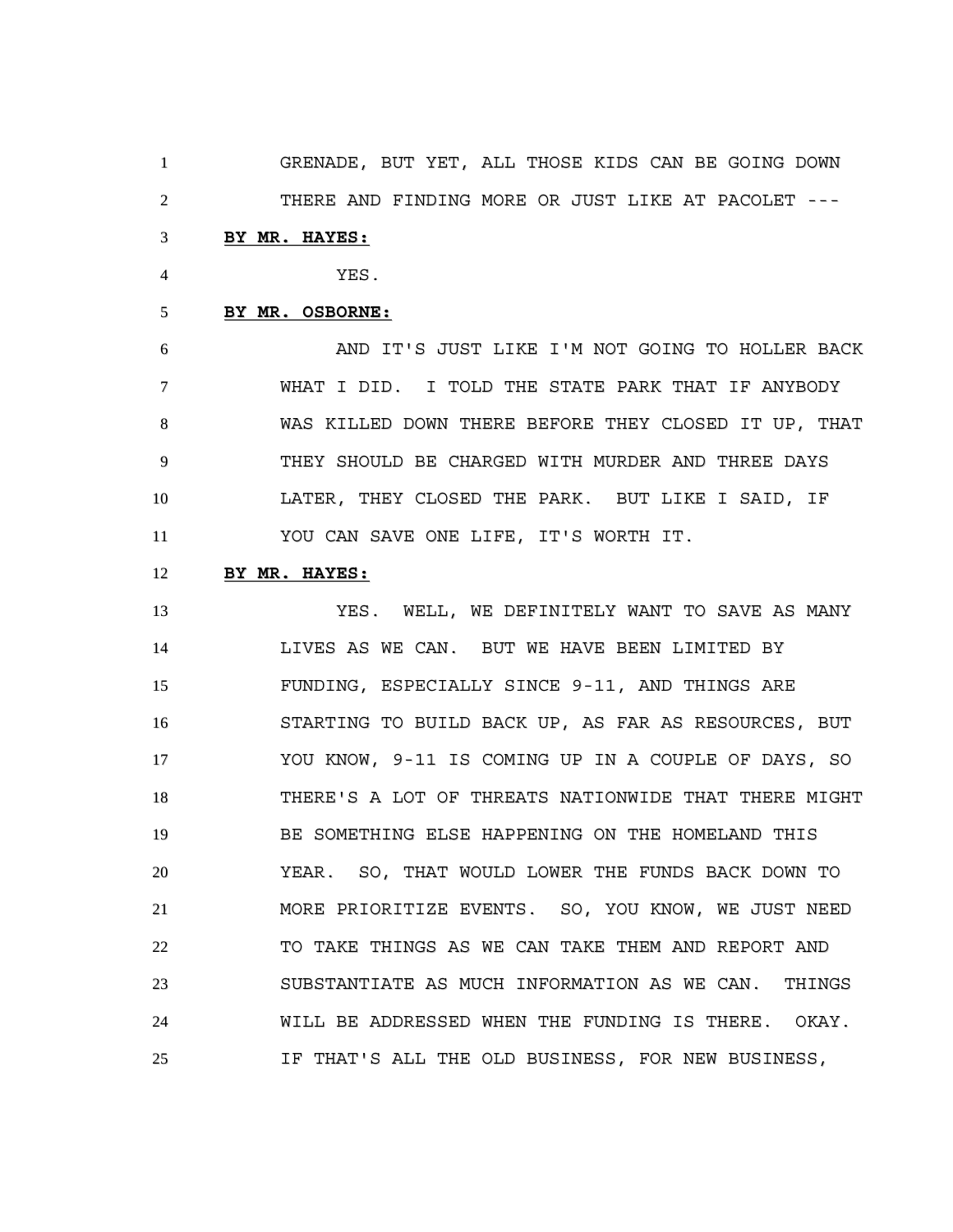THIS IS THINGS THAT WE NEED TO BRING UP FOR THE NEXT MEETING. IF YOU HAVE SOMETHING TO BE BROUGHT UP FOR THE NEXT MEETING, PLEASE BE BRIEF. IF YOU HAVE ANYTHING TO TURN IN, TURN IT IN, ANY DOCUMENTS. AND KEEP IT AS BRIEF AS POSSIBLE. SIR?

#### **BY MR. PETER BARG:**

 MY NAME IS PETER BARG. THIS IS THE FIRST TIME I'VE BEEN TO ONE OF THESE MEETINGS. I RECENTLY PURCHASED SOME PROPERTY IN THE CAMP CROFT AREA AND ALL I WANT TO KNOW IS WHAT THE USAGE WAS IN THE MILITARY TIME, YOU KNOW, WHETHER I SHOULD BE ON THE 12 LOOKOUT OR WHATEVER.

**BY MR. HAYES:**

 OKAY. DO YOU HAVE SOMETHING THAT YOU COULD SEND IN TO SUZY OR TO RON, AS FAR AS ---

**BY MR. BARG:**

17 I COULD GIVE YOU THE LOCATION.

**BY MR. HAYES:**

OKAY.

**BY MS. CANTOR-McKINNEY:**

21 AND WE HAVE AN ARCHIVE SEARCH REPORT HERE TONIGHT THAT HAS SOME OF THE RANGE MAPS IN THE BACK AND WE COULD AT LEAST LOOK AT THE MAP WHERE YOUR PROPERTY IS TO SEE IF IT FALLS WITHIN ANY OF THOSE RANGES.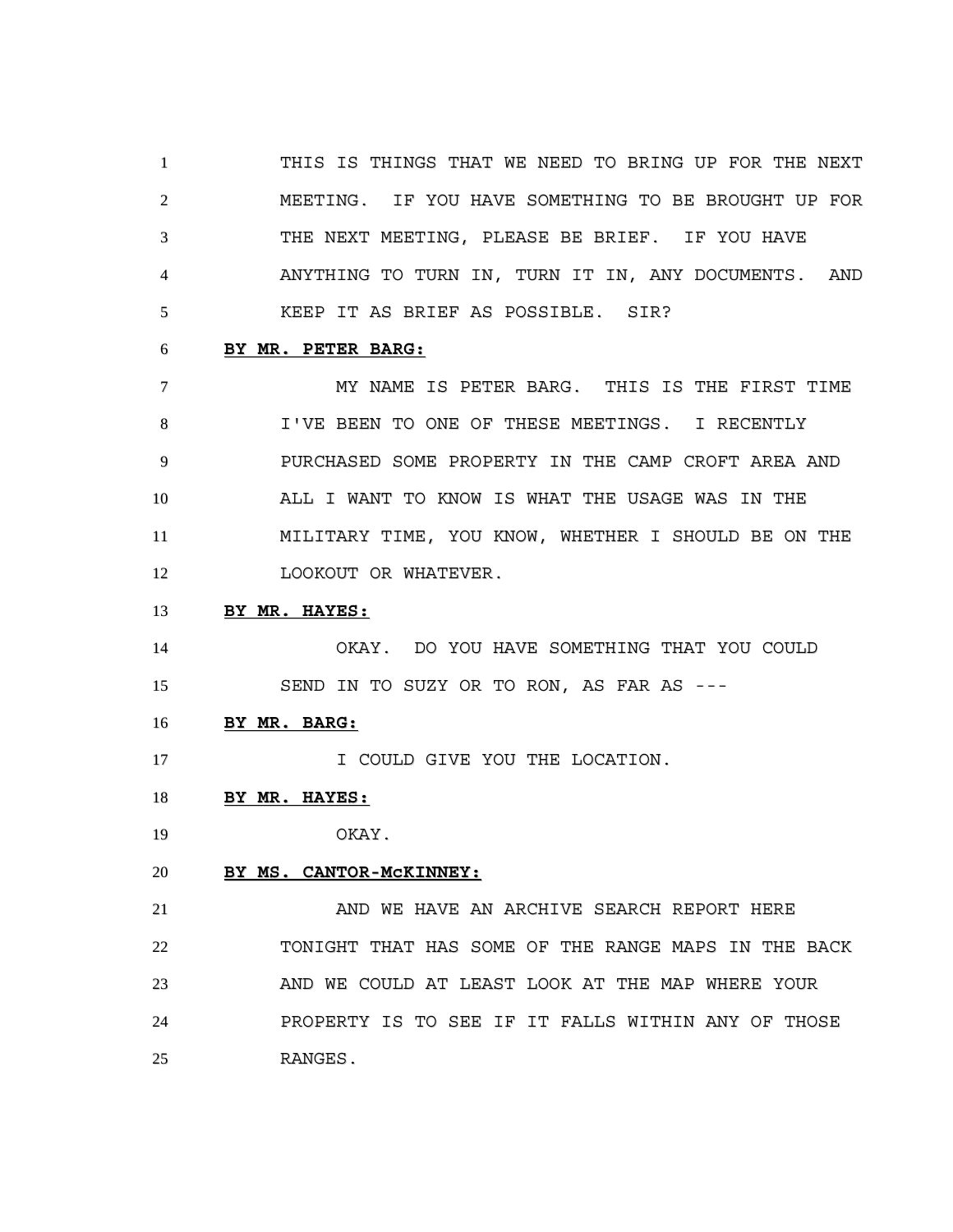# **BY MR. HAYES:**

 DO YOU WANT TO BRING THAT UP AT THE NEXT MEETING, THAT WE --- **BY MS. CANTOR-McKINNEY:** OR IF IT'S JUST FOR INFORMATIONAL PURPOSES AND YOU WANT TO JUST LOOK AT THAT AFTER THE MEETING, WE CAN LOOK AT THAT AFTER. **BY MR. BARG:** YES, I'LL JUST LOOK AT THAT. **BY MR. HAYES:** OKAY. **BY MS. CANTOR-McKINNEY:** BEFORE WE TAKE ADDITIONAL NEW BUSINESS FOR THE NEXT MEETING, WHAT I'D LIKE TO DO -- I DON'T KNOW IF IT'S NEW BUSINESS OR OLD BUSINESS -- IS WE DO HAVE MR. BEATTY FROM THE SHERIFF'S DEPARTMENT AND I'D LIKE HIM TO REPORT ON ANY RECENT RESPONSE ACTIONS, ANY FINDS THAT YOU HAVE RESPONDED TO. **BY MR. BEATTY:** TED BEATTY, I'M WITH THE SPARTANBURG COUNTY SHERIFF'S OFFICE. WE DID -- WHAT WAS IT, LAST WEEK **--- BY MR. ZIMMERMAN:** YES. **BY MR. BEATTY:**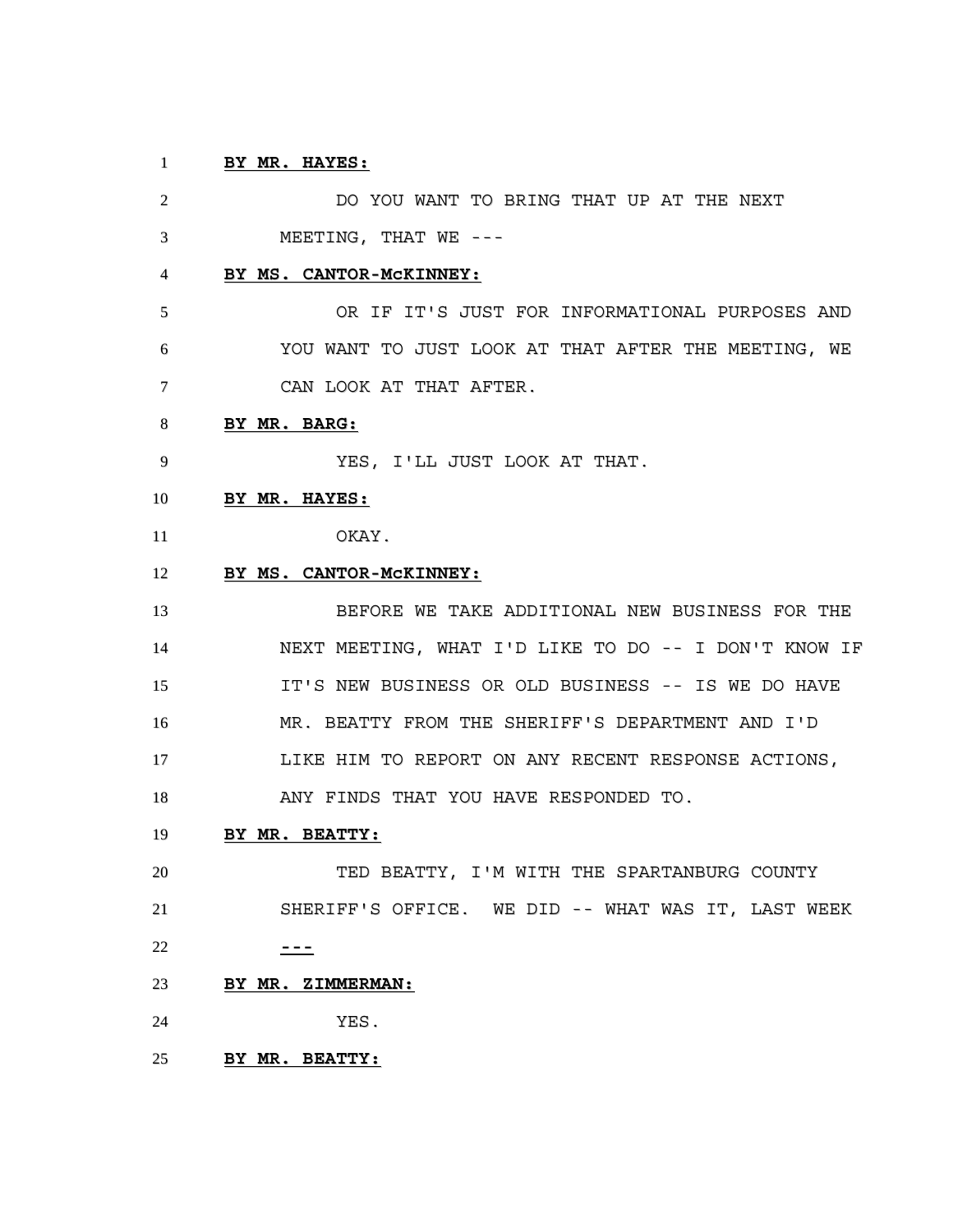THAT WE CAME TO MR. ZIMMERMAN'S HOUSE TO RECOVER THOSE EXPENDED 105 ROUNDS. WE DID 105 ROUND RECOVERY OVER AT GLENDALE, RIGHT AT THE LAWSON FORK CREEK AT THE OLD MILL. THAT ONE WAS TRANSPORTED FROM SOMEWHERE ELSE AND PLACED THERE. SOMEBODY HAD ALREADY TRIED TO DISARM IT, BUT WE PLACED A BLOCK OF C4 ON IT AND IT DIDN'T WORK. IT WAS A LIVE MUNITION ROUND. WE DID IN PACOLET JUST A HANDFUL OF NATO ROUNDS, TRACER ROUNDS DOWN NEXT TO THE OLD ARMORY. IT MAY HAVE BEEN 20 OR 25 ROUNDS THAT WE RECOVERED THERE. WE DID A ROCKET RECOVERY IN WELFORD. WE'VE GOT NO IDEA WHERE IT CAME FROM. A MAN REACHED UP UNDER A WOODPILE ON SOME PROPERTY THAT THEY HAD BOUGHT, THOUGHT HE HAD A SNAKE, AND PULLED OUT A ROCKET. SO, THERE HAS BEEN NO MILITARY ACTION IN THAT AREA. SO, IT CAN COME FROM ANYWHERE. AND THEN, WE'VE HAD SEVERAL MORTAR ROUND RECOVERIES.

# **BY MS. CANTOR-McKINNEY:**

 SO, AGAIN, THE RESPONSE TO CALL YOU IS THE EFFECTIVE RESPONSE TO TAKE CARE OF THOSE MUNITIONS. **BY MR. HAYES:** DID YOU ALL RECOVER ANYTHING DOWN IN PACOLET

 NEXT TO THE SCHOOL WHERE THEY'RE TALKING ABOUT? **BY MR. BEATTY:**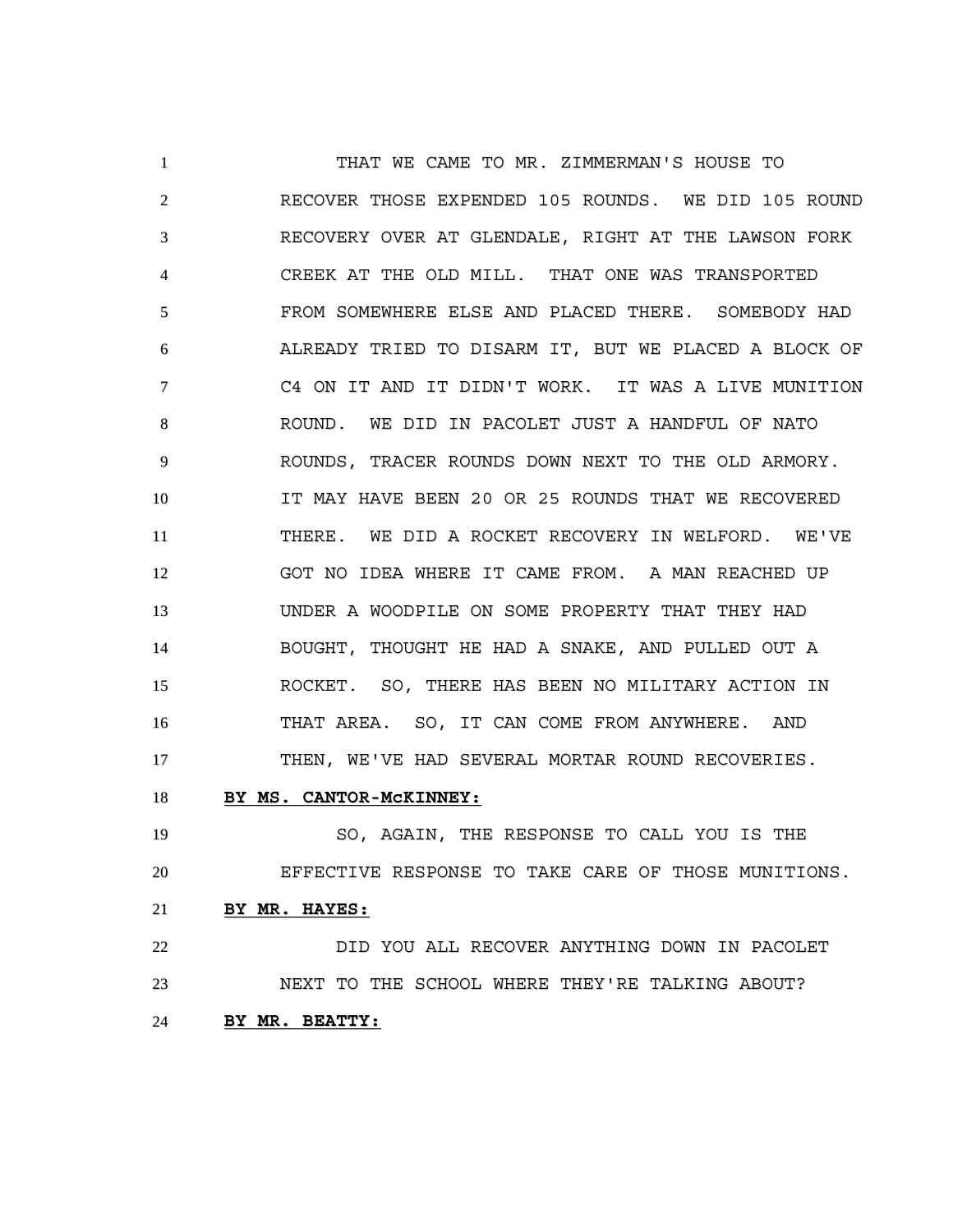IT WAS RIGHT NEXT TO THE FENCE AT THE NATIONAL GUARD ARMORY. **BY MR. OSBORNE:** SMALL ARMS OR --- **BY MR. BEATTY:** IT WAS SMALL ARMS, NATO ROUNDS, TRACERS, LIKE FOR AN M16. **BY MR. DAVID MULLINAX:** IS THAT THE ARMORY ON SUNNY ACRES ROAD THAT NOW 10 BELONGS TO THE RESCUE SQUAD? **BY MR. BEATTY:** YES, WHERE THE RESCUE SQUAD IS NOW. I THINK THERE'S AN ELEMENTARY SCHOOL CLOSE BY. **BY MR. ZIMMERMAN:** RIGHT. **BY MR. DAVID MULLINAX:** 17 RIGHT, IT'S BACK ON THIS SIDE. **BY MR. BEATTY:** 19 THIS WAS TRACER ROUNDS. **BY MS. CANTOR-McKINNEY:** ANYTHING IN THIS GENERAL VICINITY IN ANY RECENT PAST? **BY MR. BEATTY:** JUST THE ONE THAT MR. ZIMMERMAN SAID. WE'VE HAD SOME MORTAR ROUND RECOVERIES DOWN AT WHITE STONE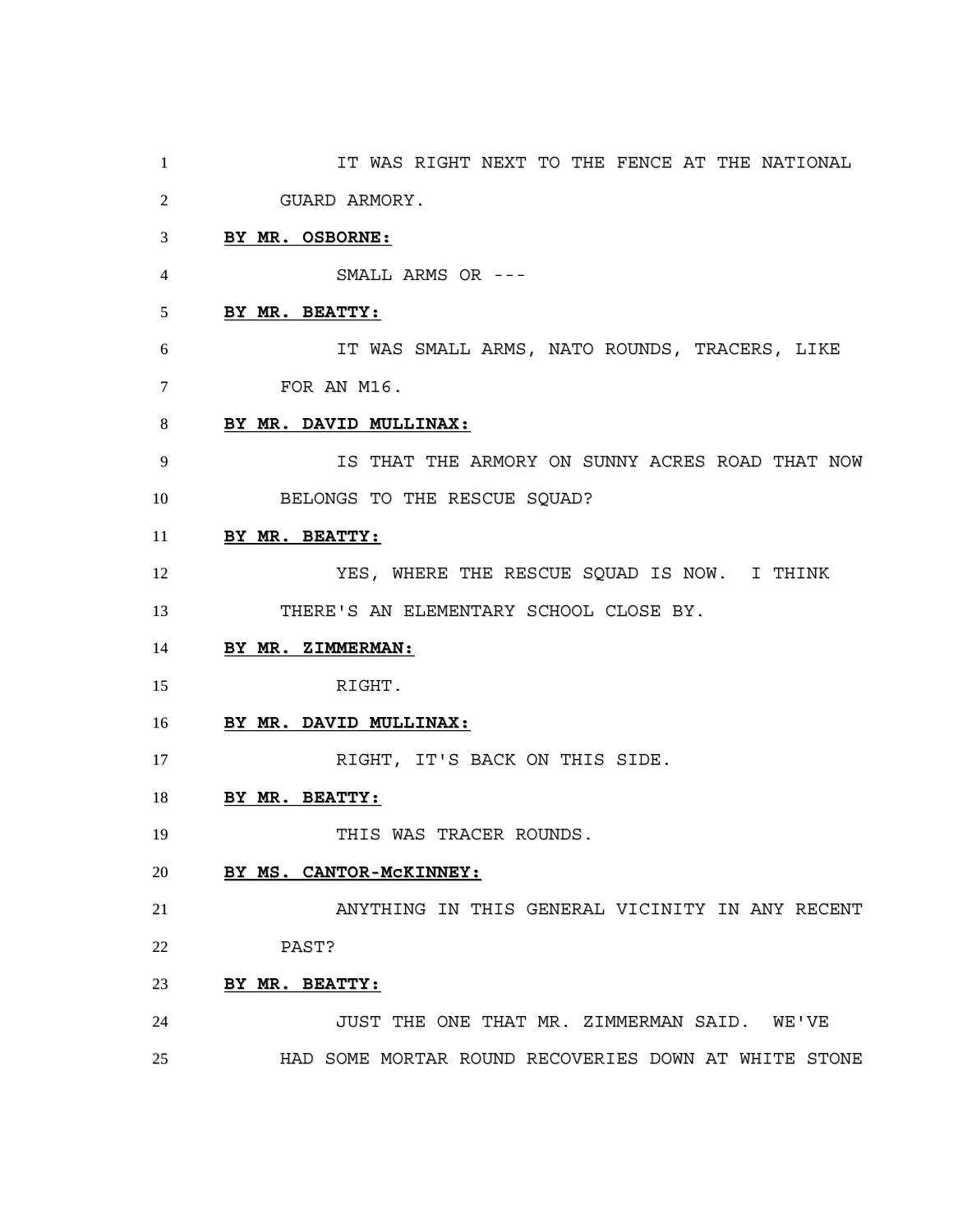NEXT TO THE GUN CLUB ON A PRIVATE HUNTING CLUB DOWN 2 THERE. THEY'RE DIGGING THEM UP.

### **BY MR. OSBORNE:**

 WOULDN'T IT BE APPROPRIATE FOR THE CORPS TO CALL THE SHERIFF'S OFFICE ON THAT PROPERTY DOWN ON CALFORD BRIDGE ROAD THAT WAS SUPPOSED TO BE HIGHLY CONTAMINATED AND LET THEM KNOW ABOUT IT SO YOU GUYS COULD LET THE PEOPLE KNOW?

### **BY MR. ZIMMERMAN:**

- THEY'RE ---
- **BY MR. OSBORNE:**

12 PEOPLE AREN'T GOING TO FIND OUT.

**BY MR. ZIMMERMAN:**

THAT'S SOME NEW BUSINESS I WANT TO BRING UP.

- **BY MR. OSBORNE:**
- OH, OKAY.
- **BY MR. ZIMMERMAN:**
- 18 I WANTED TO INTRODUCE.
- **BY MR. HAYES:**
- OKAY. DID YOU FINISH WITH THAT?
- **BY MR. BEATTY:**
- YES.
- **BY MR. HAYES:**
- OKAY. ROBIN, HAVE YOU GOT SOME NEW ---
- **BY MR. ZIMMERMAN:**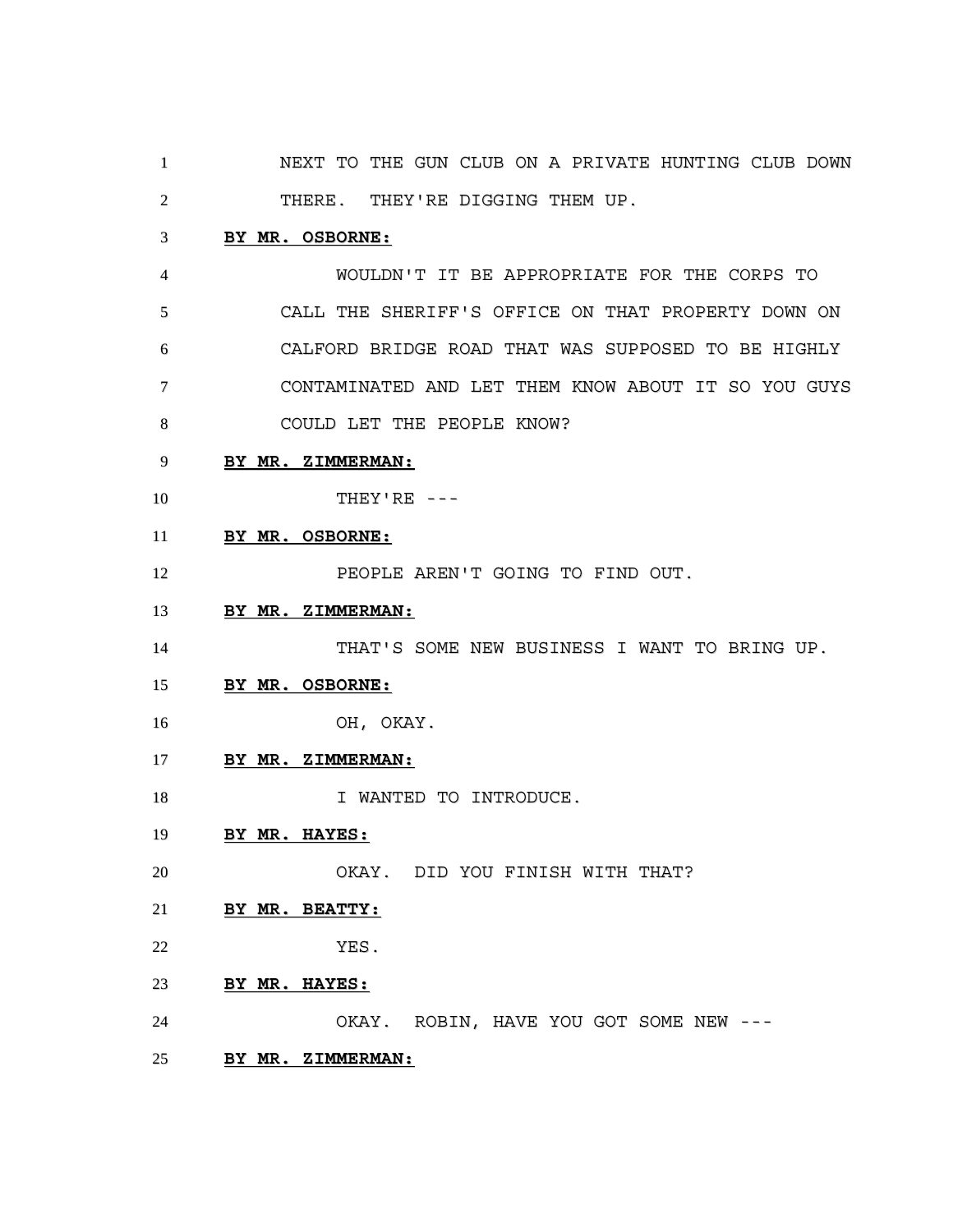YES.

### **BY MR. HAYES:**

 OKAY, BRIEF AND TO THE POINT AND IF YOU HAVE ANYTHING TO TURN IN, PLEASE TURN IT IN AT THIS TIME. **BY MR. ZIMMERMAN:** THE AREA HAROLD IS REFERRING TO OFF OF CALFORD

 BRIDGE ROAD, WHICH WAS THE CONJUNCTION OF NEWBERRY IS ONE, TOO, WAS A VERY HEAVILY USED FOUR POINT DEUCE AND A 75 MILLIMETER HOUSER IMPACT RANGE.

#### **BY MR. HAYES:**

OKAY. DO YOU HAVE MAPS TO PINPOINT?

# **BY MR. ZIMMERMAN:**

13 13 I HAVE MAPS TO POINT THAT AT HOME, NOT WITH ME. I DO KNOW WHERE THEY RECENTLY FOUND LAST WEEK, WHERE SOME AREAS -- I DON'T KNOW IF THEY WERE UNEXPLORED OR WHAT, BUT THERE WERE PEOPLE THAT SAY THAT THEY DID NOT USE A FOUR DEUCE MORTAR OUT THERE. THEY DID. RIGHT BEHIND EDUCATIONAL T.V. TRANSMITTING STATION, THERE'S A LOT OF THOSE SHELLS. I'D SAY ABOUT 60 OR 70 YARDS. I DON'T KNOW IF MR. MILLIKEN OWNS THAT PROPERTY OR NOT, BUT IF YOU GO FURTHER ON DOWN IN THAT AREA, WHERE NEWBERRY STARTS, NEAR ROSELYN AND CALFORD BRIDGE ROAD, YOU'RE GOING TO FIND A LOT ABOUT 16 OR 18 INCHES DEEP, EMBEDDED IN 75 MILLIMETER PACK HOUSER SHELLS.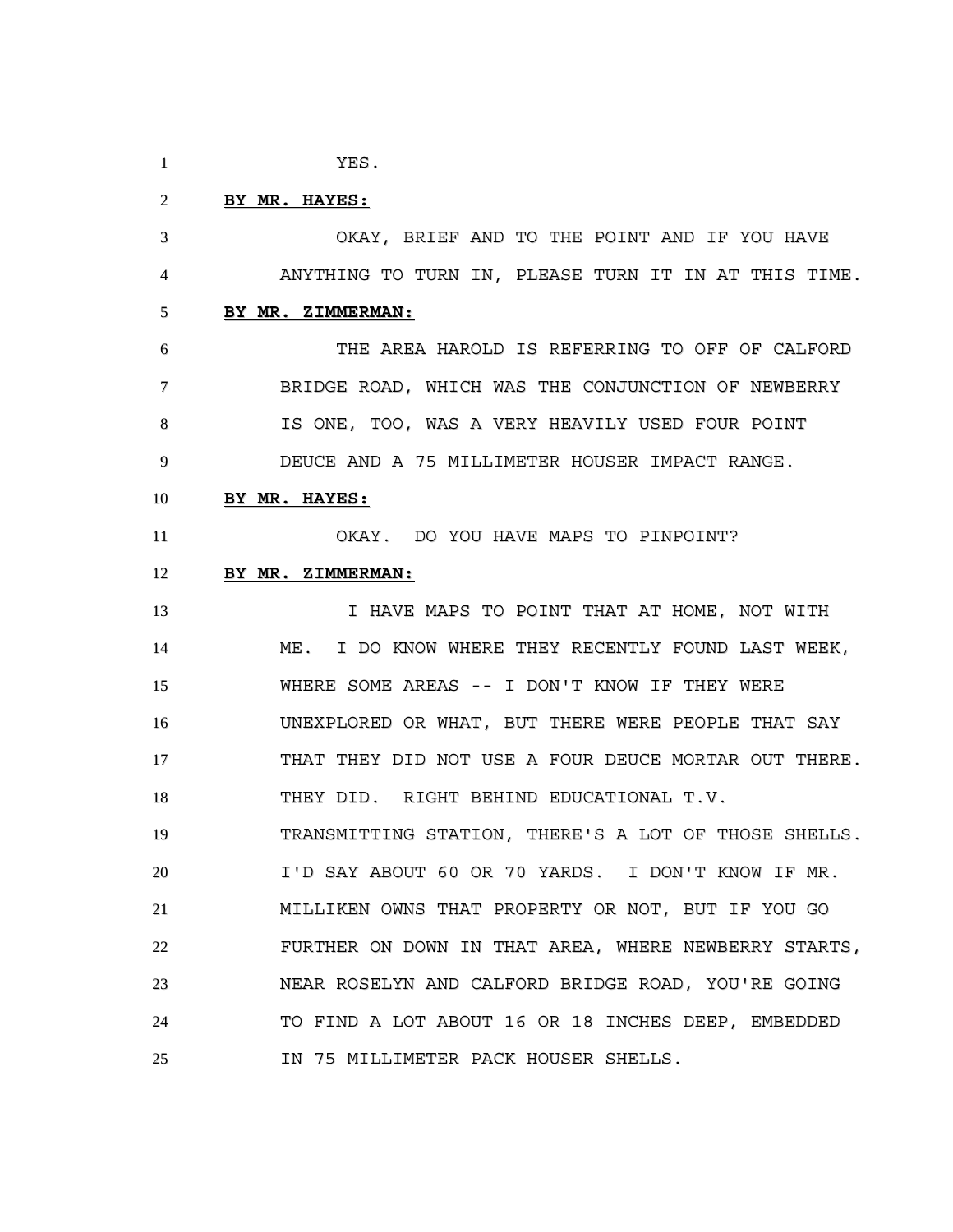### **BY MR. DAVID MULLINAX:**

 WHAT'S THE ADDRESS ON CALFORD BRIDGE ROAD AGAIN? **BY MR. ZIMMERMAN:** IT'S NO MAN'S LAND DOWN THERE. IT'S AT THE VERY END OF CALFORD BRIDGE ROAD, DAVID, BETWEEN THERE AND THAT ROSELYN, WHICH THE FAIRFOREST CREEK COMES DOWN IN BETWEEN THAT. **BY MR. OSBORNE:** ROSELYN AND CALFORD BRIDGE ON THIS SIDE OF FAIRFOREST? **BY MR. DAVID MULLINAX:** 13 THAT'S ROSELYN. **BY MR. ZIMMERMAN:** YOU'RE GOING TO FIND SOME STUFF DOWN THERE. **BY MS. CANTOR-McKINNEY: IS IT ACCESSIBLE TO THE PUBLIC? BY MR. ZIMMERMAN:** IF THEY BUILD ALL THESE HOUSES, SUZY, THAT THEY'RE PLANNING ON, IT'S GOING TO BE VERY ACCESSIBLE. **BY MS. CANTOR-McKINNEY:** SO, THERE HAS BEEN A CHANGE OF LAND USE THERE ---**BY MR. ZIMMERMAN:**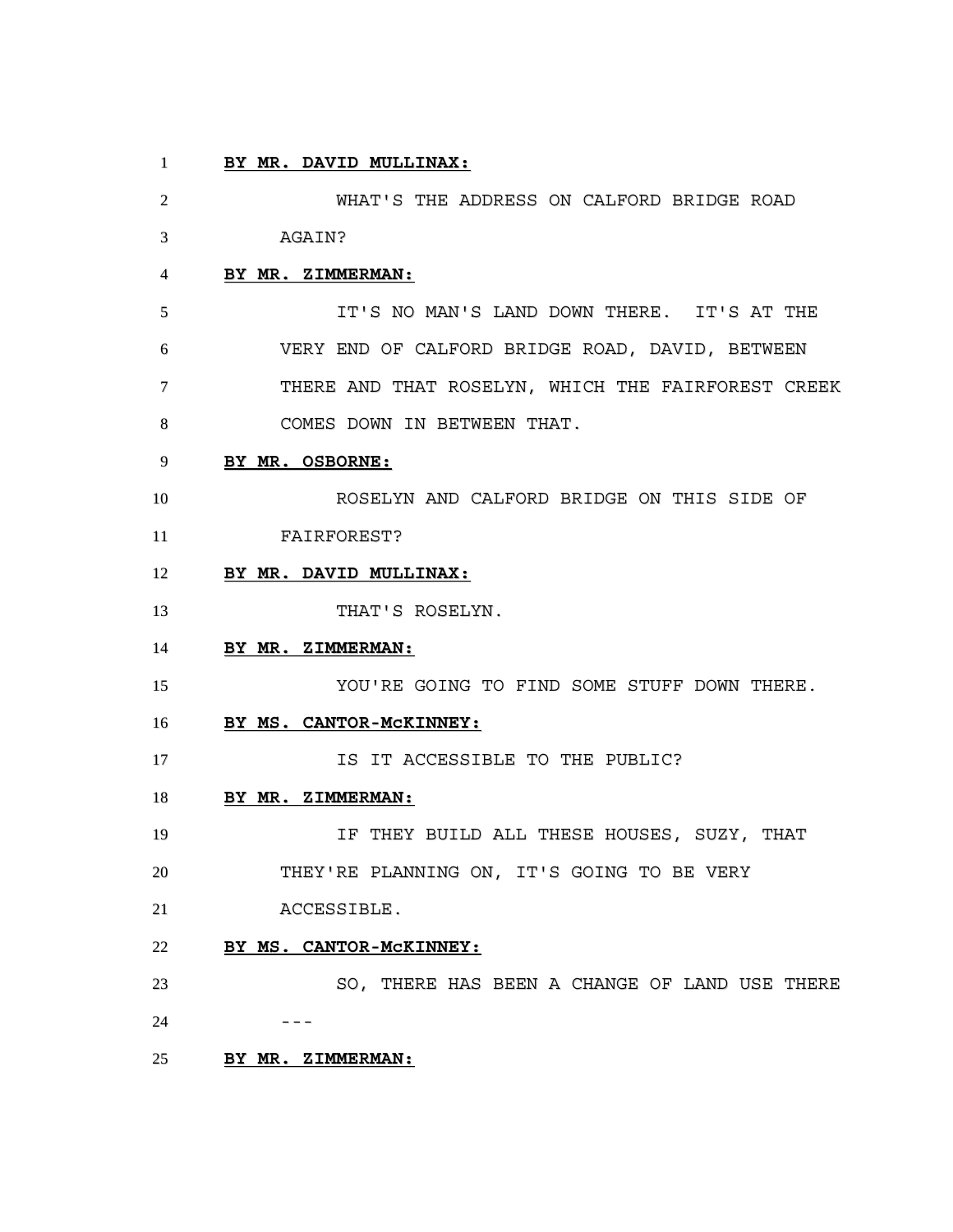1 THERE HAS BEEN A CHANGE OF LAND USE. THEY TRIED TO AUCTION A LOT OF THAT OFF THIS PAST JULY. THEY WERE UNSUCCESSFUL. A LOT OF THAT IS STILL -- THAT'S ONE OF THE THINGS AND THIS, TOO. THIS IS NOT COMING OUT OF THE BLUE, WHAT OFFICER BEATTY SAID ABOUT OVER IN WELFORD AND WESTVIEW. ONE OF THE LAST THINGS THEY DID AT THE END OF THE WAR, THEY TOOK TWO 8 -- IN LATE NOVEMBER AND DECEMBER OF 1946, THEY HAD TWO TRUCK CONVOYS THAT WERE TAKING SOME OF THIS AMMUNITION TO THE GREENVILLE ARMY/AIR FORCE BASE. AS I SAID, THESE ARE 19 AND 20-YEAR-OLD SOLDIERS. THEY DID, INDEED, STOP IN TWO PLACES. ONE OF THEM WAS WESTVIEW OVER THERE. ONE OF THESE GUYS IS ABOUT 83 YEARS OLD. HE WAS A SERGEANT THEN. HE REMEMBERS DOING THAT. AND ANOTHER PLACE WAS IN WELFORD. FOR SOME REASON, I DON'T KNOW WHY OR WHAT INSPIRED THESE GUYS TO DO THIS. ONE MAN WILL COME BACK FROM NEW YORK, SUZY, AND TESTIFY THAT THEY TOOK ABOUT 15 TRUCKLOADS OF STUFF AND JUST DUMPED IT IN WHAT WAS THEN A NO MAN'S LAND IN THE WESTVIEW AREA.

#### **BY MR. HAYES:**

 OKAY. DO YOU WANT TO BRING THAT UP IN NEW BUSINESS?

**BY MR. ZIMMERMAN:**

OKAY, I CAN.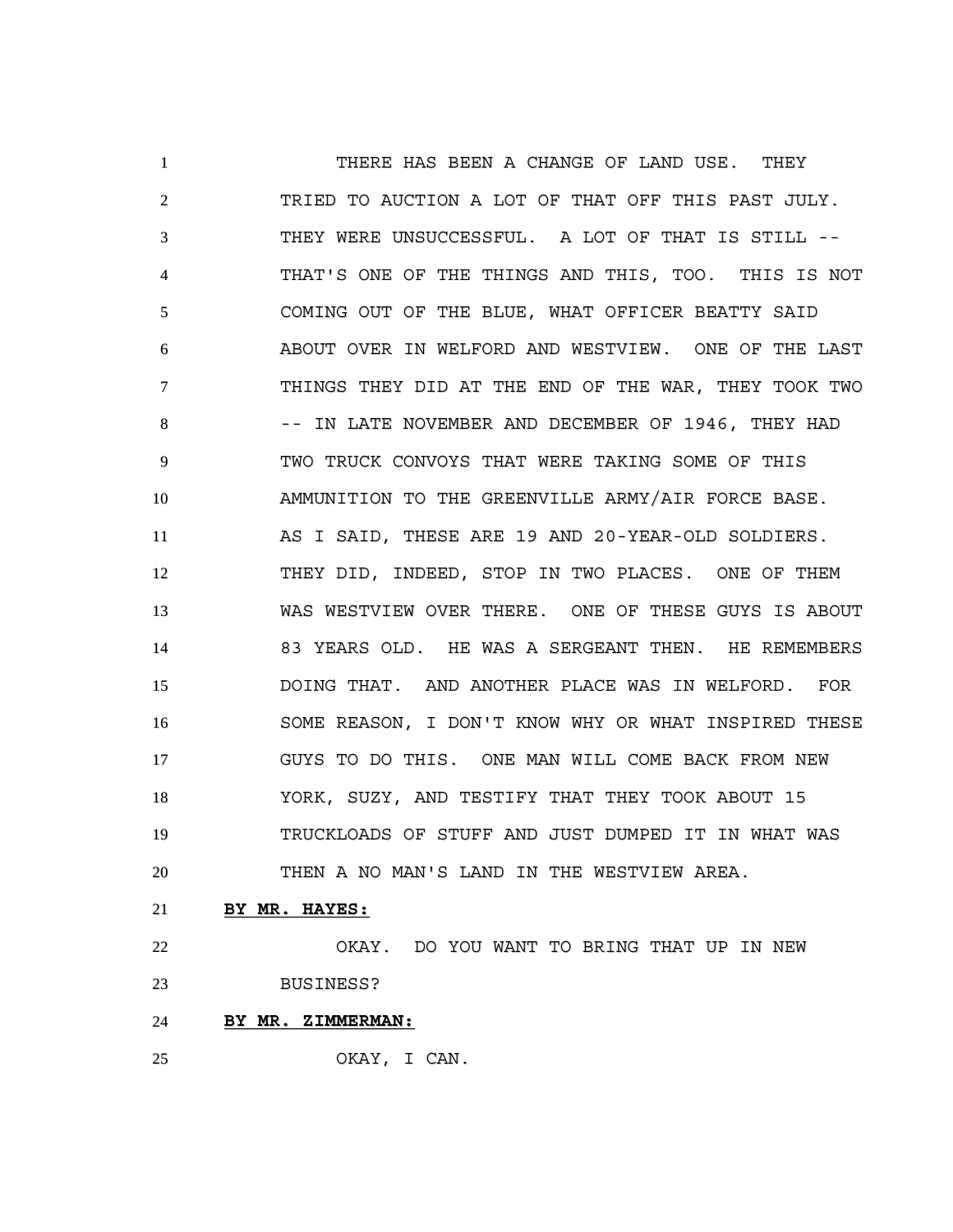### **BY MR. HAYES:**

 DO YOU HAVE THINGS TO SUBSTANTIATE THAT? **BY MR. ZIMMERMAN:** JUST THE TESTIMONY OF THREE DIFFERENT ELDERLY GENTLEMEN. **BY MR. DAVID MULLINAX:** CAN YOU FORWARD THE NAMES AND ADDRESSES AND 8 PHONE NUMBERS? **BY MR. ZIMMERMAN:** I'VE GOT THE NAMES, ADDRESSES AND PHONE NUMBERS. THEY DID THE SAME THING OVER AT WELFORD. NOW, I DON'T KNOW IF THIS IS WHERE OFFICER BEATTY FOUND THAT GRENADE, BUT BY THE TIME THEY GOT TO GREENVILLE, HE SAID THEY WERE ABOUT EMPTY. THEY WERE ABOUT HALF DRUNK DOING THIS AND THE WAR WAS OVER AND THEY WERE HAVING A GOOD TIME. **BY MR. HAYES:** WELL, I WANT YOU TO UNDERSTAND, WE NEED --- **BY MR. ZIMMERMAN:** SUBSTANTIATED. **BY MR. HAYES:** SUBSTANTIATED INFORMATION TO BE BROUGHT UP AT THE NEXT MEETING, BEFORE THE NEXT MEETING. **BY MR. ZIMMERMAN:**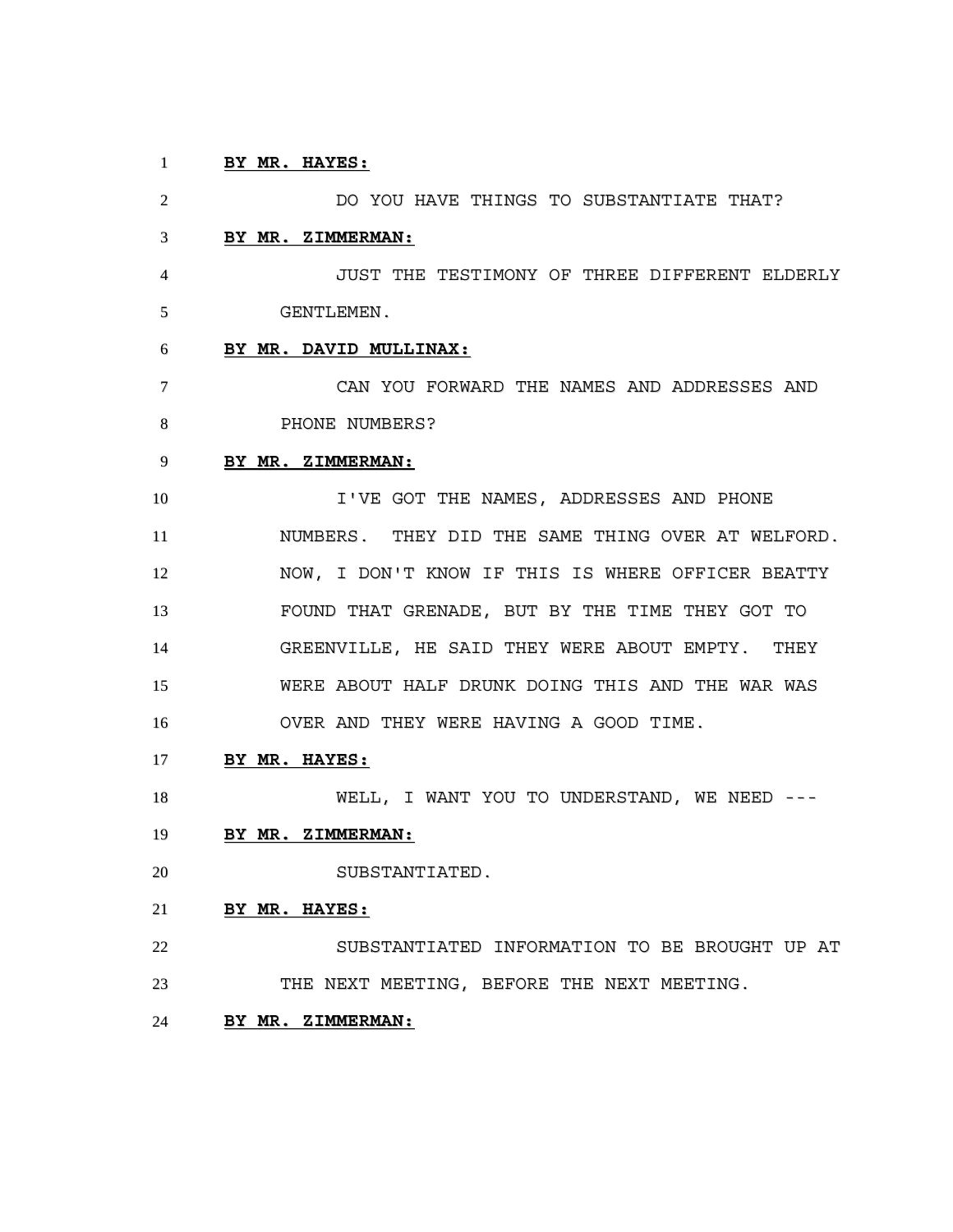RIGHT. AND IT'S VERY POSSIBLE THAT SOMEBODY MIGHT BE WHERE THAT STUFF'S BURIED NOW, SOMEBODY MIGHT HAVE A \$100,000 HOUSE ON TOP OF IT. I DON'T KNOW.

### **BY MR. HAYES:**

OKAY. MA'AM?

### **BY MS. STEWART:**

 I'M BEULAH STEWART. I'M VERY CONCERNED AND IT SEEMS LIKE WE ARE HEARING SOME SERIOUS INFORMATION HERE. WHEN YOU SAW THIS OFFICER THERE INVESTIGATING, ARE YOU ROPING THESE AREAS OFF, BECAUSE CHILDREN DO HAVE A TENDENCY TO ROAM AROUND. ARE YOU ROPING THEM OFF WITH YELLOW RIBBON OR ANY TYPE OF RIBBON?

### **BY MR. BEATTY:**

16 NO, MA'AM. WE RECOVER THEM AND TAKE THEM AND GO THROUGH A DISPOSAL PROCESS. THEY'RE NOT LEFT.

**BY MS. STEWART:**

 OKAY. WHAT IF THERE ARE MORE IN THE AREA THAT YOU DON'T ---

### **BY MR. BEATTY:**

 WHAT WE RECOVER IS LIKE WHAT MR. ZIMMERMAN TOOK ONE HOME WITH HIM. PEOPLE CARRY THEM HOME AS SOUVENIRS. THAT'S WHAT WE'RE FINDING. THE ONES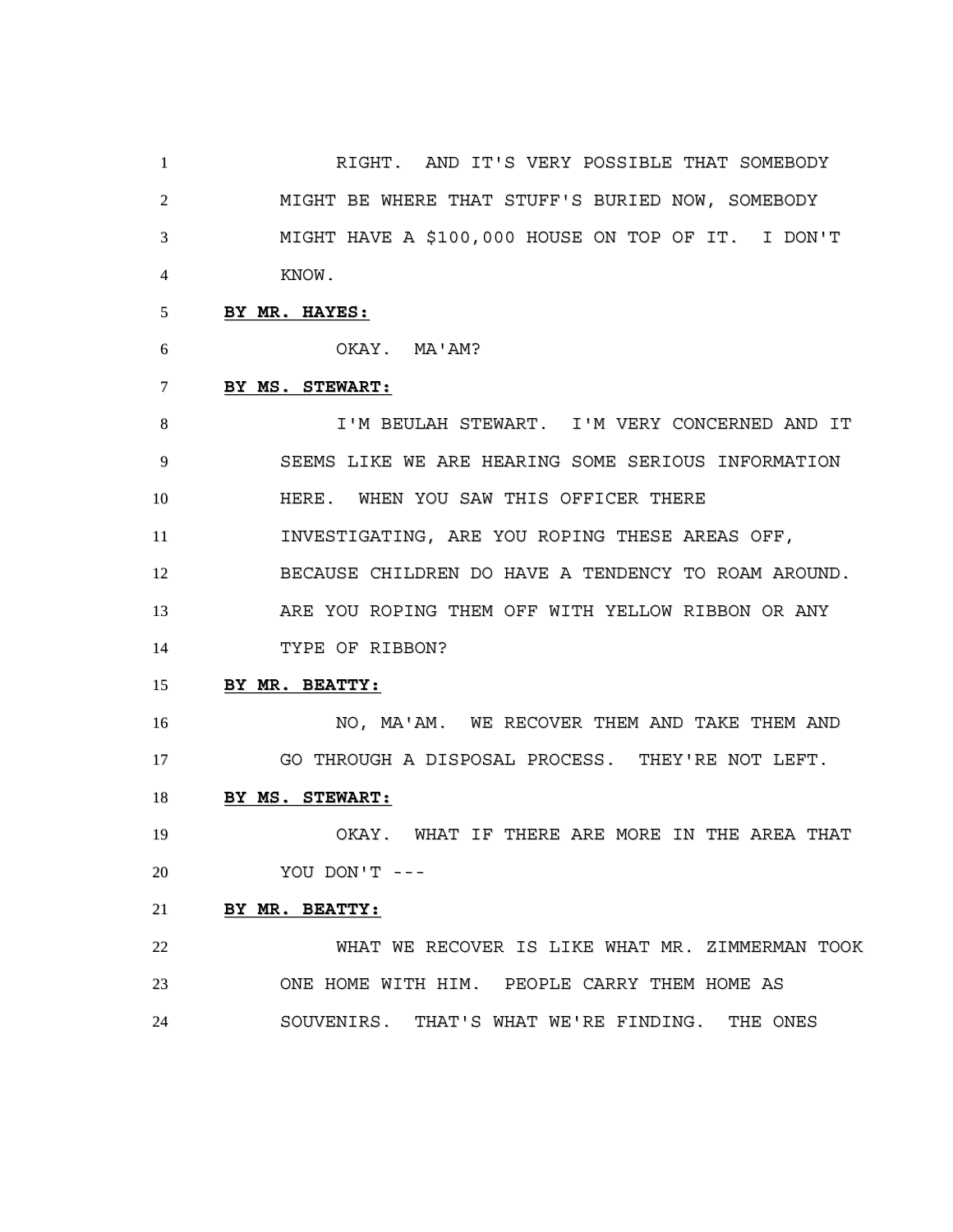DOWN ON THIS HUNT CLUB IS A PRIVATE, FENCED-IN AREA THAT'S NOT ACCESSIBLE TO THE PUBLIC.

### **BY MR. HAYES:**

 THE HUNT CLUB HE'S TALKING ABOUT WAS NOT GIVEN CLEARANCE BEFORE AND IT WAS SOLD TO SOMEONE ELSE AND, YOU KNOW, THESE THINGS ARE PRIORITIZED. SO IF THEY WANTED TO GO BACK IN THERE FOR REMOVAL NOW, IT MIGHT TAKE A LOT LONGER TO GET TO THEM WHERE IF THEY HAD GIVEN RIGHT OF ENTRY BEFORE, THE PROPERTY MIGHT HAVE BEEN INSPECTED OR -- WHAT DO YOU CALL THE ---

**BY MS. CANTOR-McKINNEY:**

CHARACTERIZED?

### **BY MR. HAYES:**

YES, CHARACTERIZED FOR INSPECTION.

#### **BY MR. ZIMMERMAN:**

 SUZY, THAT BLUEPRINT THAT I GAVE YOU IS A VERY EXPLICIT DETAILED BLUEPRINT OF EXACTLY WHERE EVERY RANGE WAS, LINES OF FIRE THEY USED AND EVERYTHING. I DON'T KNOW IF YOU ALL HAVE GOT THAT IN YOUR

ARCHIVES OR NOT, BUT I'VE GOT IT.

- **BY MS. CANTOR-McKINNEY:**
- I APPRECIATE THAT.
- **BY MR. HAYES:**
- THANK YOU, ROBIN.
- **BY MR. ZIMMERMAN:**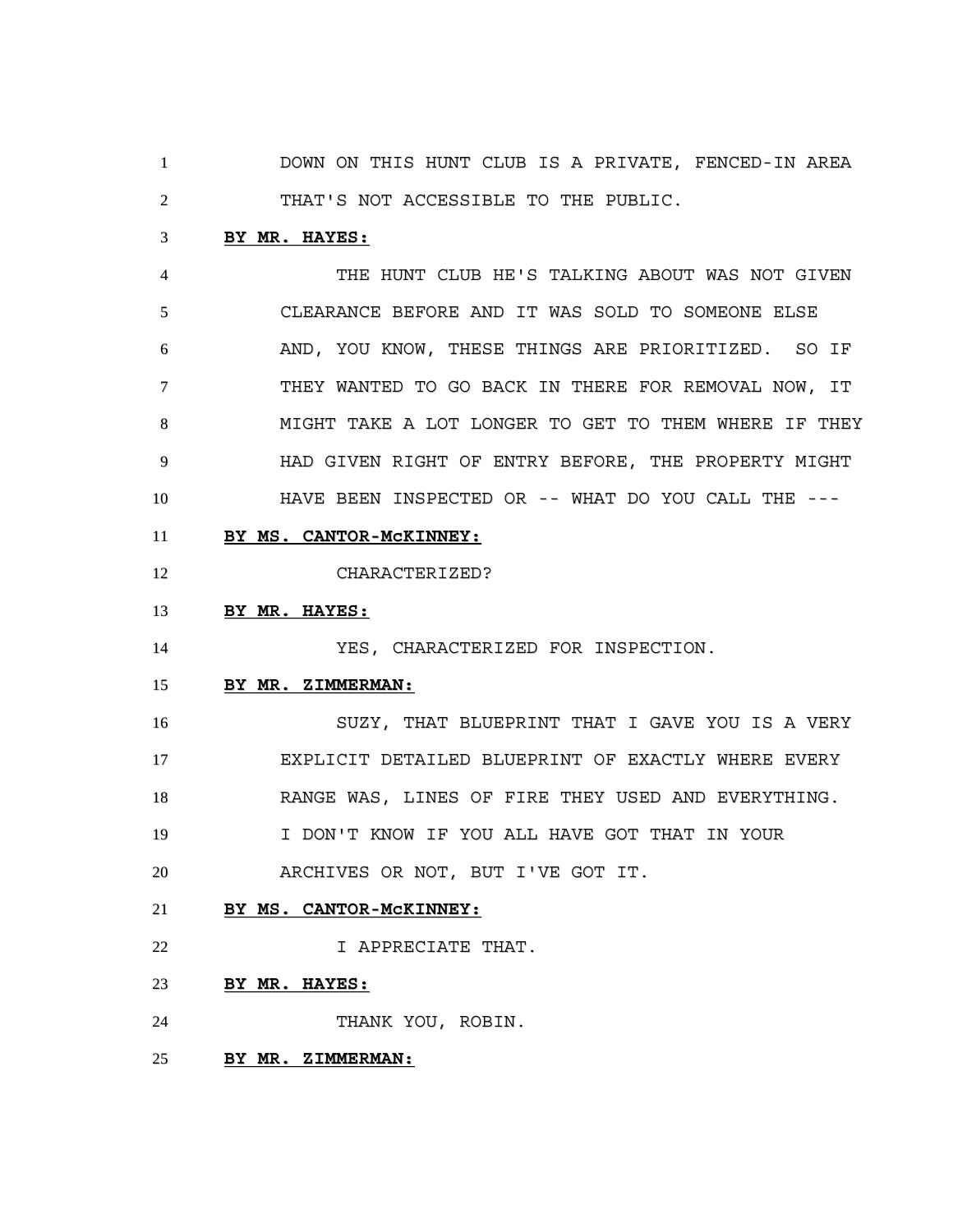YOU'RE WELCOME.

### **BY MR. HAYES:**

 OKAY. IS THERE ANYMORE NEW BUSINESS TO BE BROUGHT UP AT THE NEXT MEETING? SIR?

### **BY MR. DELL:**

 AGAIN, I'M BRUCE DELL. I'M PART OF AN ORGANIZATION CALLED THE EQUESTRIAN TRAIL BLAZERS. WE'RE AN EQUESTRIAN ORGANIZATION. OUR PRIMARY ROLE IS TO MAINTAIN TRAIL SYSTEMS IN THE CAROLINAS, NORTH AND SOUTH CAROLINA. WE WORK WITH STATE ORGANIZATIONS, LIKE WITH MIKE FOLEY AND THE STATE PARK RECREATION AND TOURISM OR AT CROFT STATE PARK TO KEEP THE TRAILS SAFE AND OPEN TO ALL USERS. THE THING I'D LIKE TO FIND OUT ABOUT IS HOW DOES A VOLUNTEER ORGANIZATION LIKE OURSELVES WORK WITH THE CORPS OF ENGINEERS TO HELP IT ACHIEVE ITS MISSION WITH THE LIMITED RESOURCES IT HAS TO HELP BECAUSE WE HAVE AN INTIMATE KNOWLEDGE OF THESE TRAILS AND WE'D LIKE TO BE ABLE TO PARTICIPATE IN SOME WAY TO OPEN UP SOME OF THESE TRAILS AND HELP WITH YOUR INVESTIGATION. WE'D LIKE TO KNOW HOW WE COULD PARTICIPATE. RIGHT NOW, WE DON'T KNOW HOW TO DO THAT. SO, WE'D LIKE TO KNOW MORE ABOUT THAT.

# **BY MR. HAYES:**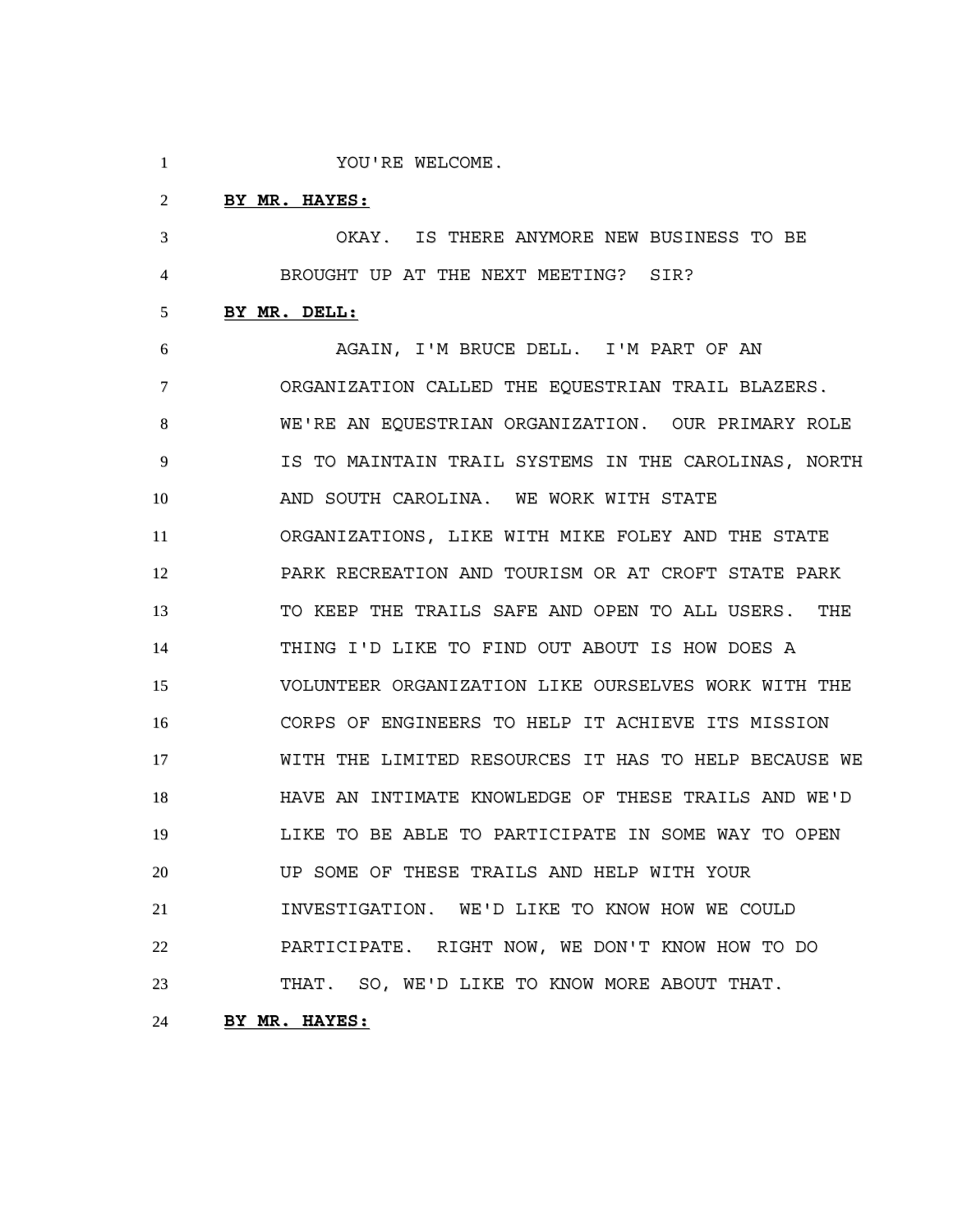OKAY. IS THAT SOMETHING YOU WANT TO BRING UP FOR NEW BUSINESS FOR THE NEXT MEETING? **BY MR. DELL:** YES. I'D LIKE TO FIND OUT MORE ABOUT HOW WE COULD WORK WITH THE CORPS HAND IN HAND, AS FAR AS WAYS TO -- WELL, SPECIFICALLY TO GET ACCESS TO SOME OF THOSE TRAILS --- **BY MR. HAYES:** IS THAT SOMETHING THAT YOU WANT TO ADDRESS NOW OR DO YOU WANT TO ADDRESS IT AT THE NEXT MEETING? **BY MR. NESBIT:** 12 I CAN ADDRESS IT, NOT AT 100%, BUT I CAN GIVE YOU SOME INPUT. THE EASIEST WAY FOR US TO BE ABLE TO PARTICIPATE WITH YOU WOULD BE AS A PARTICIPANT WITH THE STATE PARK AND RECREATION SERVICE. THROUGH YOUR COORDINATION WITH THEM AND US, IN THAT MEDIUM, WILL PRESENT POTENTIALLY THE OPPORTUNITY FOR US TO BE ABLE TO BE OF USE TO YOU THROUGH THE PARK SERVICE AND US LENDING OUR EXPERTISE TO ASSIST ALL THE WAY AROUND. THAT'S NOT TO SAY THAT YOU CANNOT COME TO US DIRECTLY AND ASK FOR A MEETING WITH US OR ANYTHING LIKE THAT, BUT MOST OFTEN, IT'S SIMPLER FOR YOU, ESPECIALLY SINCE YOU ARE PARTNERED WITH THE PARK SERVICE, THE PARK AND RECREATIONAL SERVICE TO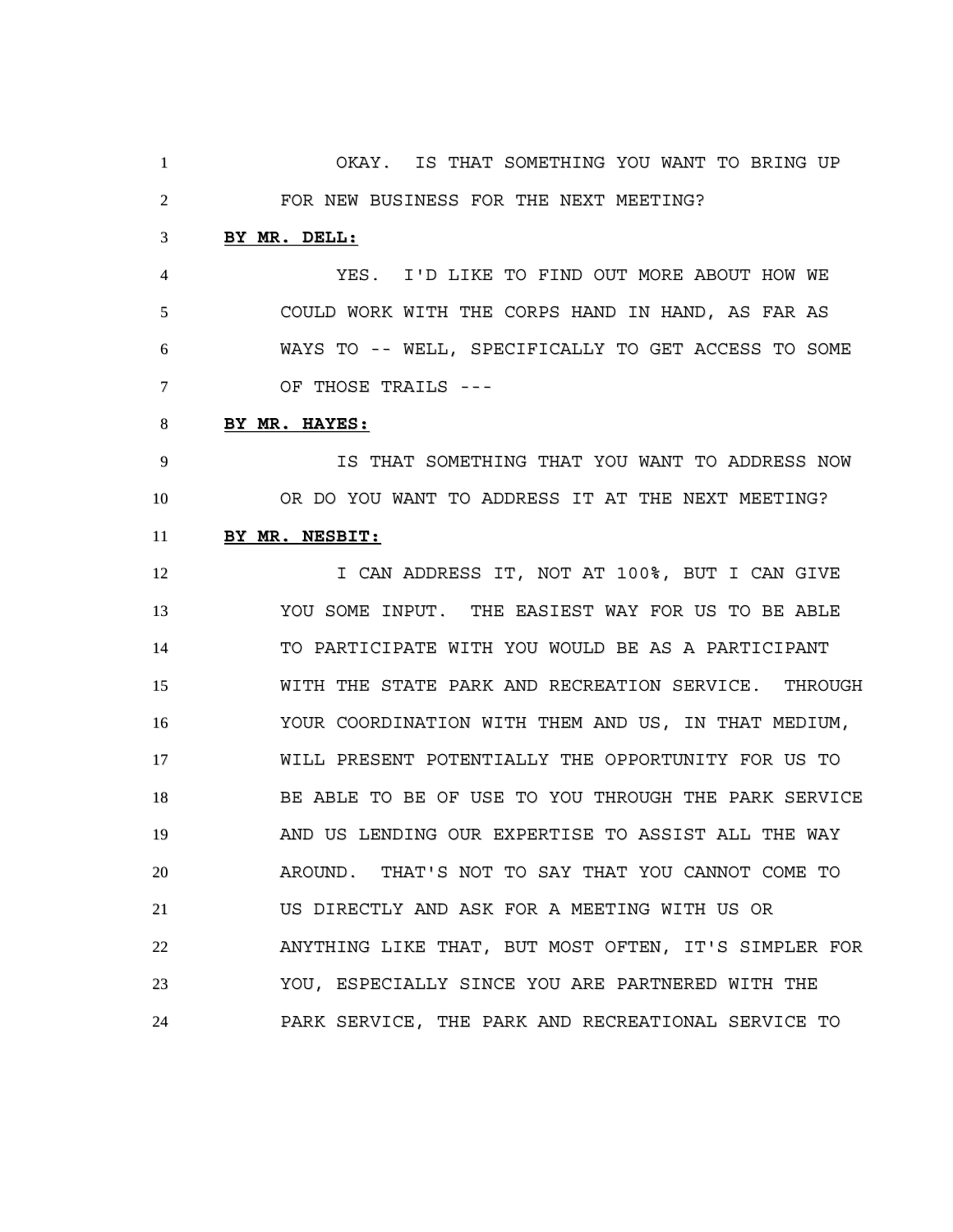WORK WITH THEM IN A PARTNERSHIP WITH US, THROUGH THAT MEDIUM.

#### **BY MR. DELL:**

FAIR ENOUGH.

**BY MR. HAYES:**

 OKAY. ANYMORE NEW BUSINESS TO BE BROUGHT UP AT 7 THE NEXT MEETING?

#### **BY MR. OSBORNE:**

 ONE OTHER THING REAL FAST, GOING BACK TO A PIECE OF PAPER I HAVE HERE. A MR. JOHNSON INQUIRED WHAT WOULD HAPPEN IF SOMEONE PURCHASED A PIECE OF PROPERTY AND WAS INJURED OR KILLED ON THAT PROPERTY? AFTER THE PROPERTY WAS SUPPOSED TO BE CLEANED UP AND WE KNOW IT HASN'T BEEN CLEANED UP, NOW WHO IS GOING TO BE RESPONSIBLE FOR THAT ON CALFORD BRIDGE ROAD?

**BY MR. HAYES:**

 SO, WHAT DO YOU WANT TO BE BROUGHT UP AT THE 18 NEXT MEETING?

### **BY MR. OSBORNE:**

 HE'S SAYING THAT THE ATTORNEY SAID THAT THE STATE OF SOUTH CAROLINA DID NOT REQUIRE THEM TO LET THOSE PEOPLE KNOW. NOW, THIS DON'T SEEM RIGHT. SOMEWHERE ALONG THE LINE, THOSE PEOPLE DOWN THERE BUYING THAT PROPERTY SHOULD KNOW THAT IT HAS NOT BEEN CLEANED UP, IN CASE ---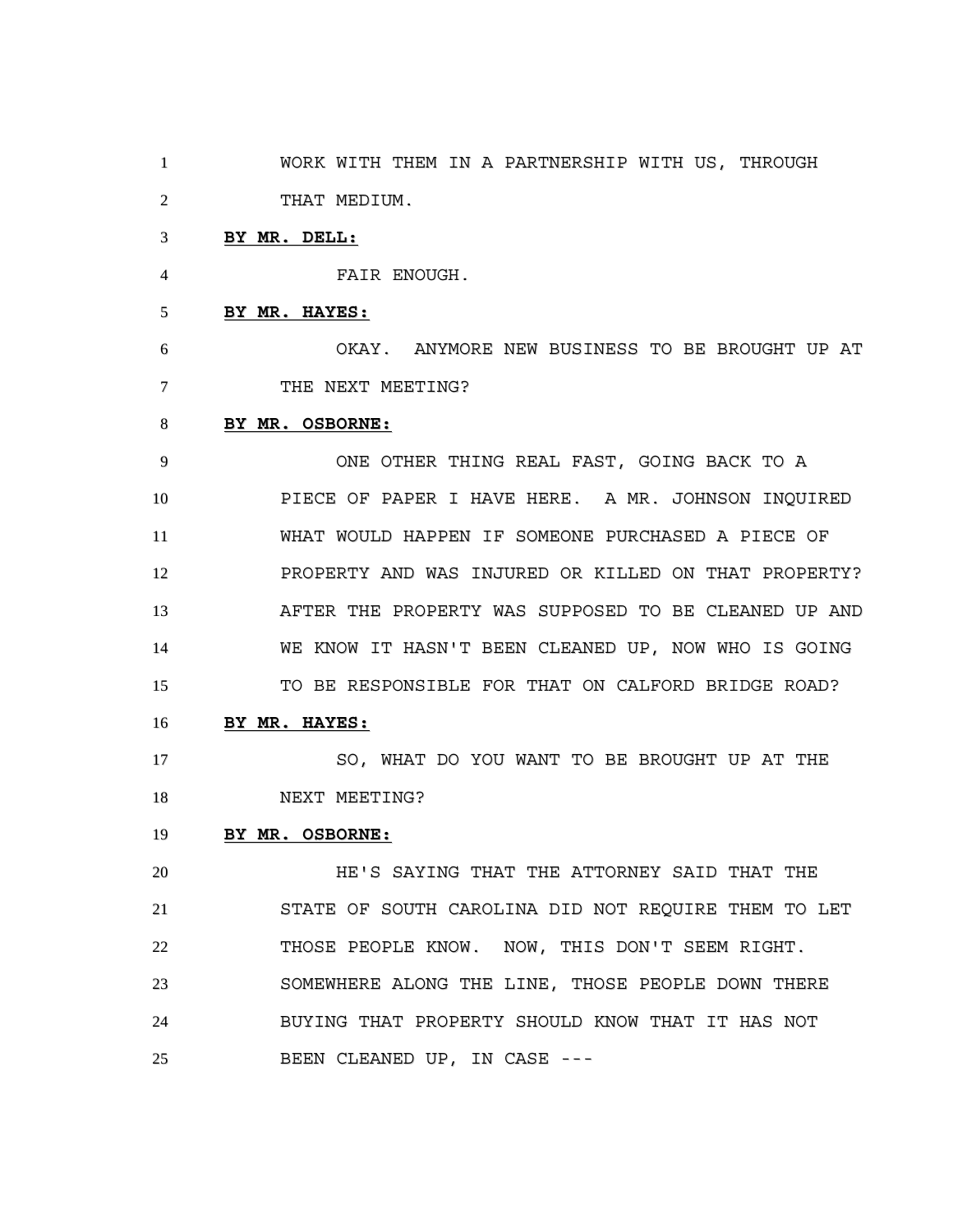# **BY MR. NESBIT:**

 LET ME RESPOND TO THAT, TWOFOLD, OKAY? WE'RE DEALING WITHIN A BUREAUCRACY HERE. THE STATE OF SOUTH CAROLINA HAS IDENTIFIED ITS LAWS AND WE ABIDE BY THOSE LAWS. THE FEDERAL GOVERNMENT IS NOT ONE OF ENFORCING A SPECIFIC LAW HERE THAT DOESN'T APPLY. THAT QUESTION DEALS MORE WITH LITIGATION BETWEEN THE STATE AND THE PERSON INVOLVED, THE FAMILY AND WHOMEVER ELSE THAT MAY BE INVOLVED. SO, I CAN'T ANSWER THAT QUESTION. I DARESAY IF ONE OF OUR LAWYERS WERE HERE, THEY WOULD NOT BE ABLE TO ANSWER THAT QUESTION. THAT'S SOMETHING THAT WOULD BE TAKEN UP IN THE COURTS DEALING WITH RESPONSIBILITY. OKAY? THAT'S NOT SHIRKING ANSWERING YOUR QUESTION, BUT 15 THAT'S THE REALITY.

**BY MR. DAVID MULLINAX:**

HAROLD, IS THERE A SPECIFIC SELLER ON THAT?

- **BY MR. OSBORNE:**
- YES.
- **BY MR. DAVID MULLINAX:**

 DO YOU HAVE HIS NAME AND HIS ADDRESS? **BY MR. OSBORNE:**

- IT WAS DONE BY CAROLINA ---
- **BY MR. ZIMMERMAN:**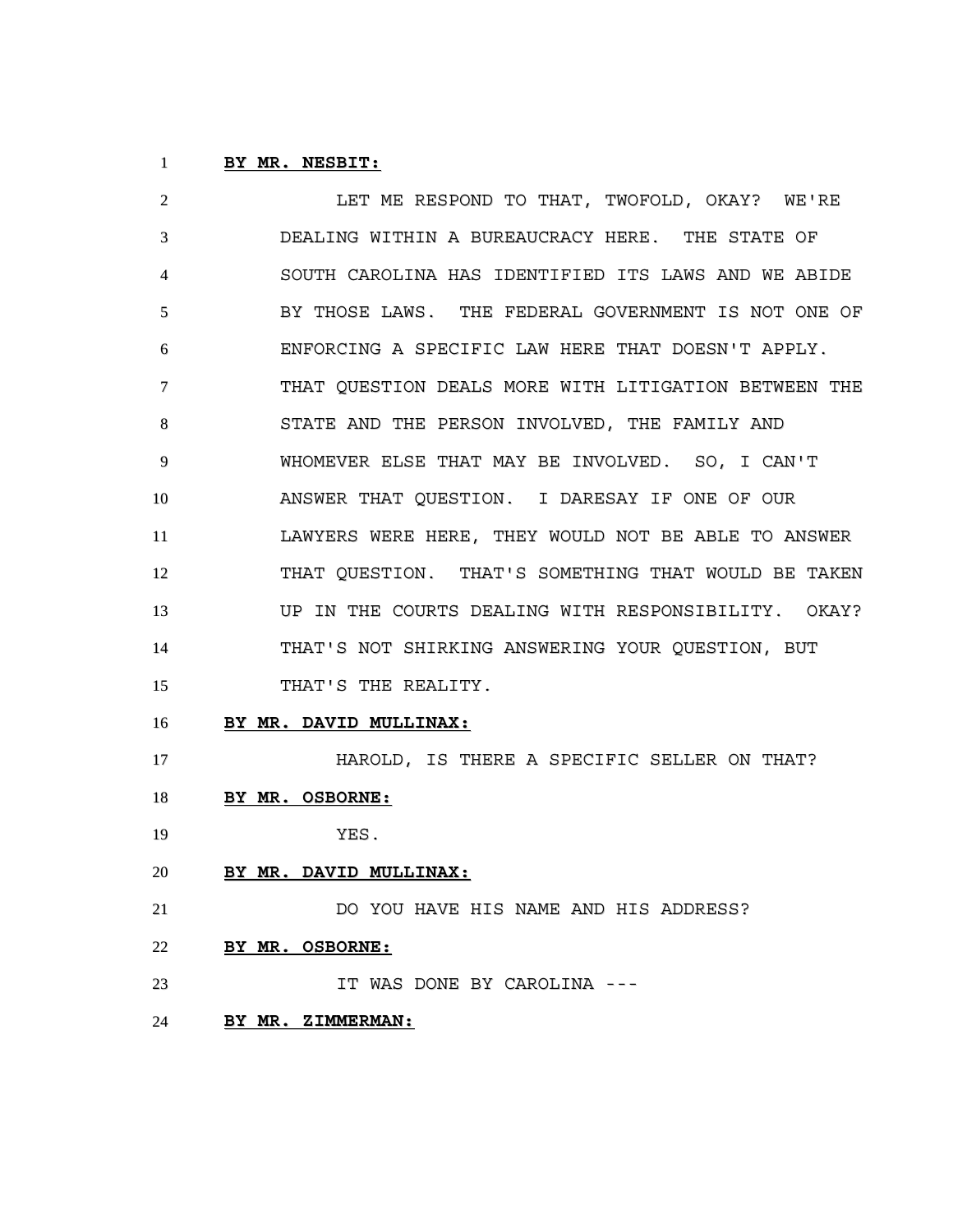JIM SMITH ASSOCIATES, CAROLINA AUCTION ASSOCIATES. THIS IS NOT TO BE A HARBINGER OF BAD THINGS TO COME, GARY, BECAUSE I DON'T WANT ANYBODY TO THINK I'M TRYING TO BE A RUMOR MONGER OR ANYTHING LIKE THAT. I SIT UP RIGHT NOW AND I GUARANTEE YOU AND I PROMISE YOU WHEN THEY GET DOWN THERE, WAY DOWN IN THOSE WOODS THERE ON THESE LOTS, YOU ARE GOING TO FIND SOME UNEXPLODED ORDNANCE OR ARTILLERY SHELLS, 105s, 75s, BAZOOKA AND EVEN MORTAR ROUNDS THAT THEY HAD OUT THERE. IT'S THERE. SO, A LOT OF IT IS IN SOFT MUD FROM THAT LAKE AND EVERY TIME THE FAIRFOREST RISES, SOMETIMES THOSE SMALLER CREEKS, THEY'LL RISE TEN OR 15 FEET OVER IT AND THAT MOISTENS THAT DIRT AND THAT STUFF GOES DOWN, BUT IT'S THERE. IF YOU TAKE A METAL DETECTOR DOWN THERE AND IT GOES CRAZY AND IT'S NOT COKE CANS OR HORSE 17 SHOES OR NAILS.

**BY MR. NESBIT:**

 TAKE INTO CONSIDERATION, KEEP IN MIND THAT WE ARE NOT SAYING THAT ORDNANCE IS NOT THERE.

- **BY MR. ZIMMERMAN:**
- YES, SIR.
- **BY MR. NESBIT:**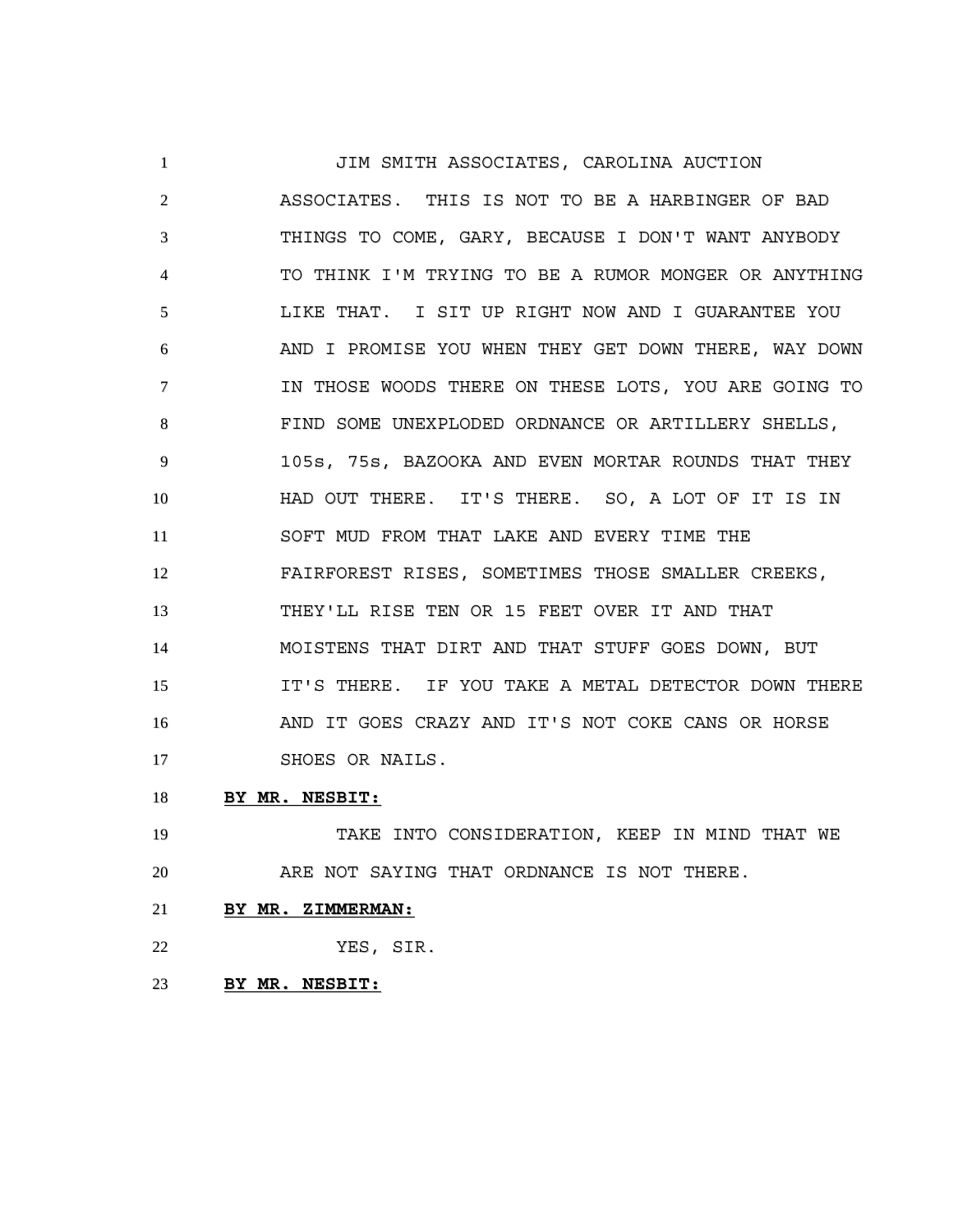WHAT WE ARE SAYING IS WE HAVE A SPECIFIC WAY OF DOING THINGS SAFELY, HOPEFULLY, TO MAINTAIN AS MUCH PUBLIC SAFETY AS WE POSSIBLY CAN.

# **BY MR. ZIMMERMAN:**

YES, SIR.

#### **BY MR. NESBIT:**

 WE ARE RESTRAINED BY FUNDING AND EVERYTHING ELSE. WE ARE NOT SAYING THAT WE ARE NOT WANTING THIS INFORMATION. IN FACT, WE WANT THE INFORMATION SO THAT WE CAN HAVE GOOD INFORMATION WHEN WE CONTINUE ON WITH THE PROCESS AS WE ARE GOING.

### **BY MR. ZIMMERMAN:**

13 YES, SIR. I UNDERSTAND.

### **BY MR. NESBIT:**

 SO, THE FACT THAT YOU ARE PHYSICALLY AND ACTUALLY PROVIDING THE KIND OF ASSISTANCE OF BEING A DETECTIVE AND FINDING THESE PLACES, IT'S NOT NECESSARILY THAT WE AREN'T APPRECIATIVE OF THAT. WE ARE.

### **BY MR. ZIMMERMAN:**

YES, SIR.

### **BY MR. NESBIT:**

 WE JUST NEED TO HAVE SPECIFIC INFORMATION SO THAT WE CAN ADDRESS THEM, BASED UPON WHAT YOU SAY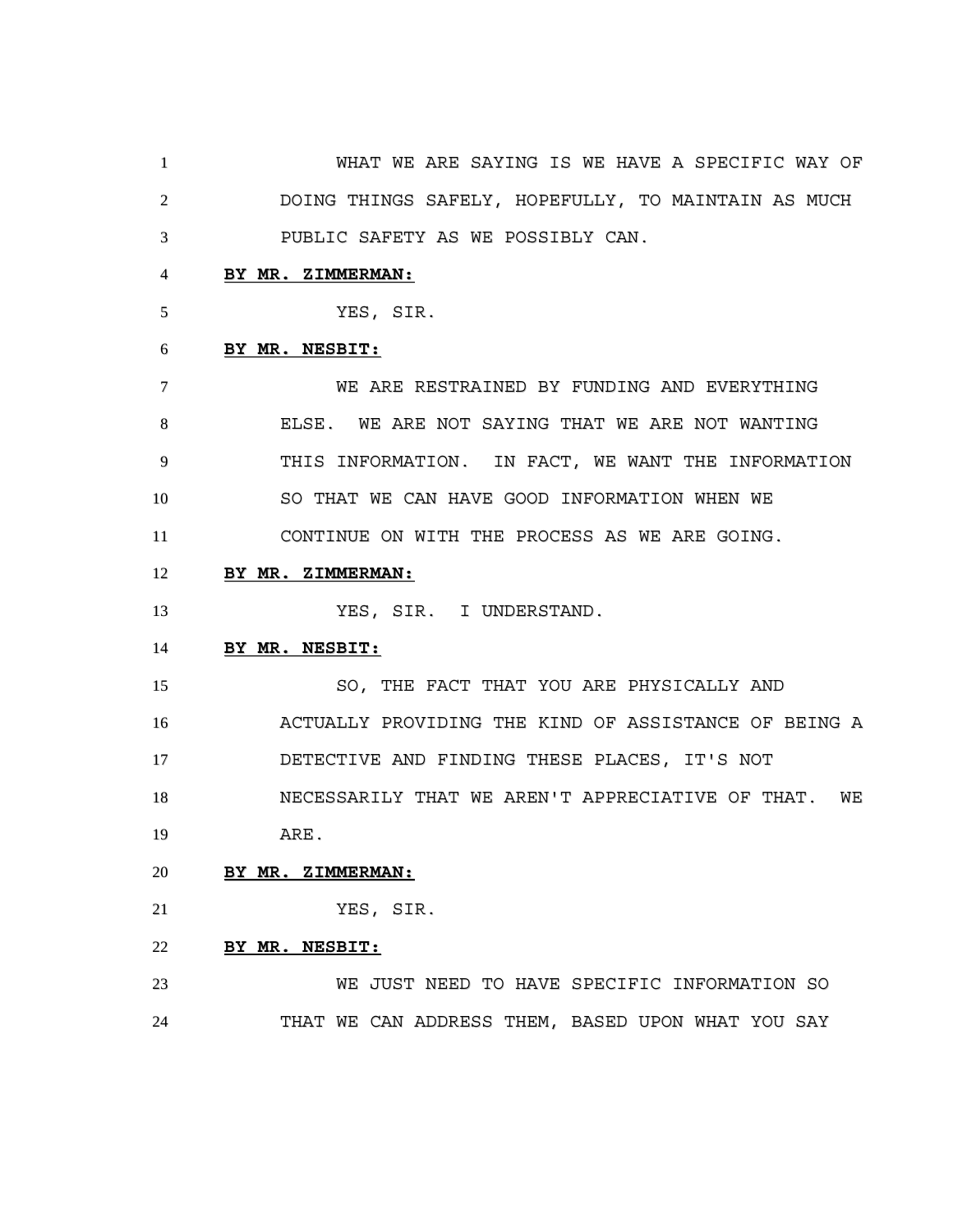YOU FOUND AND WHAT WE ACTUALLY FIND THERE SO WE CAN ADDRESS IT.

### **BY MR. ZIMMERMAN:**

 YES, SIR. WHAT HE WAS TALKING ABOUT, WHAT HAROLD'S TALKING ABOUT, IF I MAY JUST FOR A LITTLE BIT EXPOUND ON THIS, GARY. THIS WAS PROPERTY THAT WAS OWNED BY TWO DIFFERENT TIMBER COMPANIES AND THE DUKE POWER COMPANY, LARGE AREAS THERE. THEY NEVER ALLOWED THE CORPS OF ENGINEERS ON THERE TO CLEAN THIS OFF. SOMEHOW, SOME WAY OR ANOTHER, THIS CAROLINA AUCTION, THIS SMITH -- AND I DON'T MEAN TO IMPLY ANY WRONGDOINGS WITH THEM -- BUT THEY GET A HOLD OF THIS PROPERTY AND THE NEXT THING YOU KNOW, THEY'RE AUCTIONING IT OFF THIS PAST JULY. TO MY KNOWLEDGE, AND MAYBE SOMEBODY KNOWS SOMETHING I DON'T, BUT THERE HAS NEVER BEEN ONE METAL DETECTOR OR ONE SURVEY ON THIS AREA, WHICH WAS A VERY HEAVY IMPACT AREA. JIMMY, YOU ADMIT THAT THERE IS A LOT 19 OF STUFF DOWN THERE ---

#### **BY MR. DAVID ZIMMERMAN:**

 ROBIN, ROBIN, BUT YOU JUST SAID IT. THEY WERE REFUSED RIGHT OF ENTRY.

# **BY MR. ZIMMERMAN:**

 WELL, I DON'T KNOW THAT THEY WERE REFUSED THE RIGHT OF ENTRY, DAVID.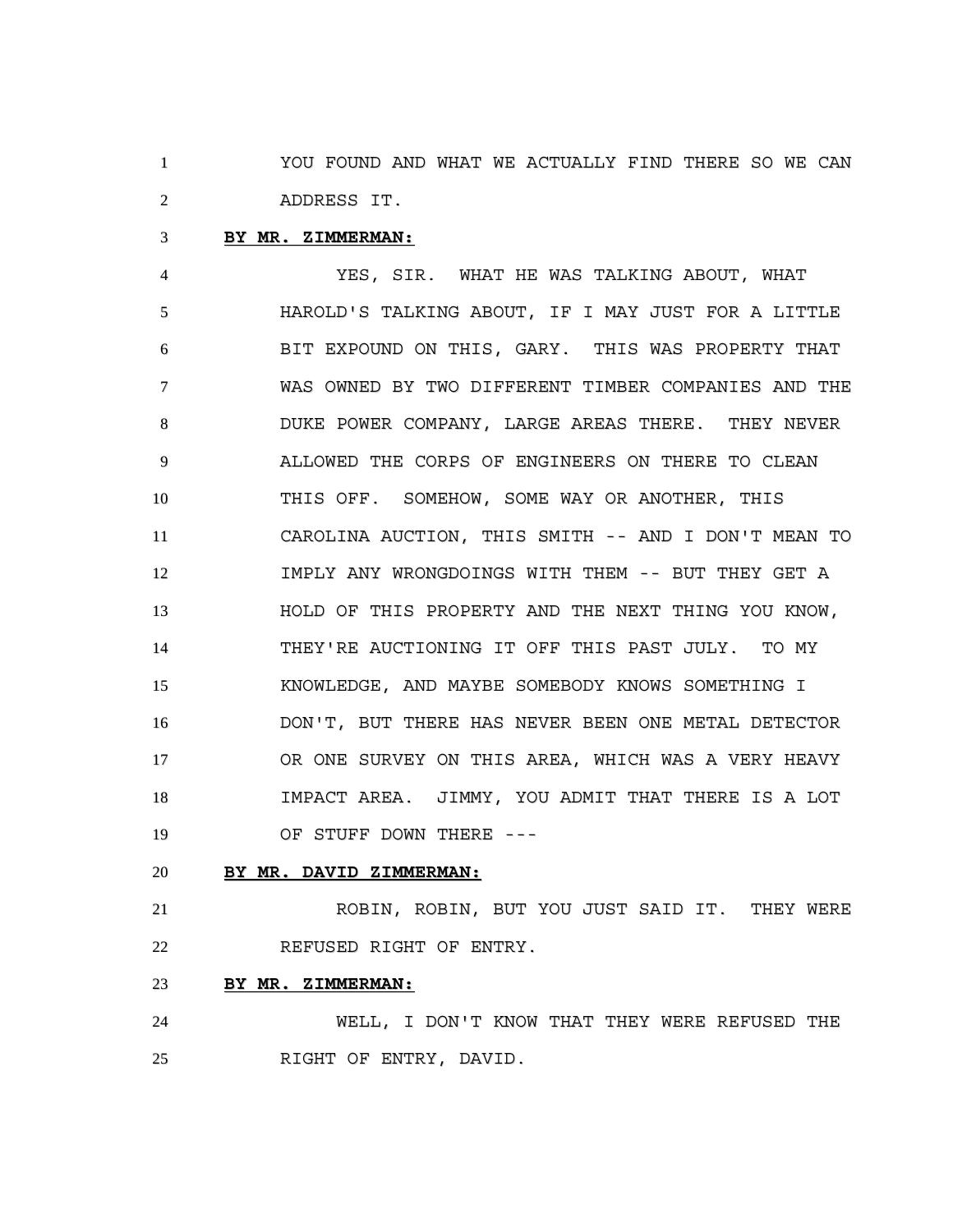# **BY MR. NESBIT:**

2 TO US, THEY DID. **BY MS. CANTOR-McKINNEY:** THEY DID. **BY MR. ZIMMERMAN:** WELL, OKAY, THEY DID. **BY MR. DAVID MULLINAX:** 8 SO, IF HE IS NOW THE OWNER, YOU KNOW, WE NEED TO SEE IF HE WILL ALLOW THEM RIGHT OF ENTRY. **BY MR. OSBORNE:** THEY'VE AUCTIONED OFF QUITE A BIT OF IT. **BY MR. DAVID MULLINAX:** WAS IT A SINGLE TRACT OR DID THEY --- **BY MR. OSBORNE:** NO, IT WAS INDIVIDUAL TRACTS. **BY MR. ZIMMERMAN:** INDIVIDUAL TRACTS. AND I MEAN, THERE'S A LOT OF STUFF THAT'S DOWN THERE. THERE REALLY IS. THAT AREA HAS NEVER BEEN, YOU KNOW, BY THE CORPS. **BY MR. HAYES:** OKAY. IS THIS SOMETHING THAT WE NEED TO BRING 22 UP AT THE NEXT MEETING? **BY MR. ZIMMERMAN:** PROBABLY. I THINK SO, GARY. **BY MR. HAYES:**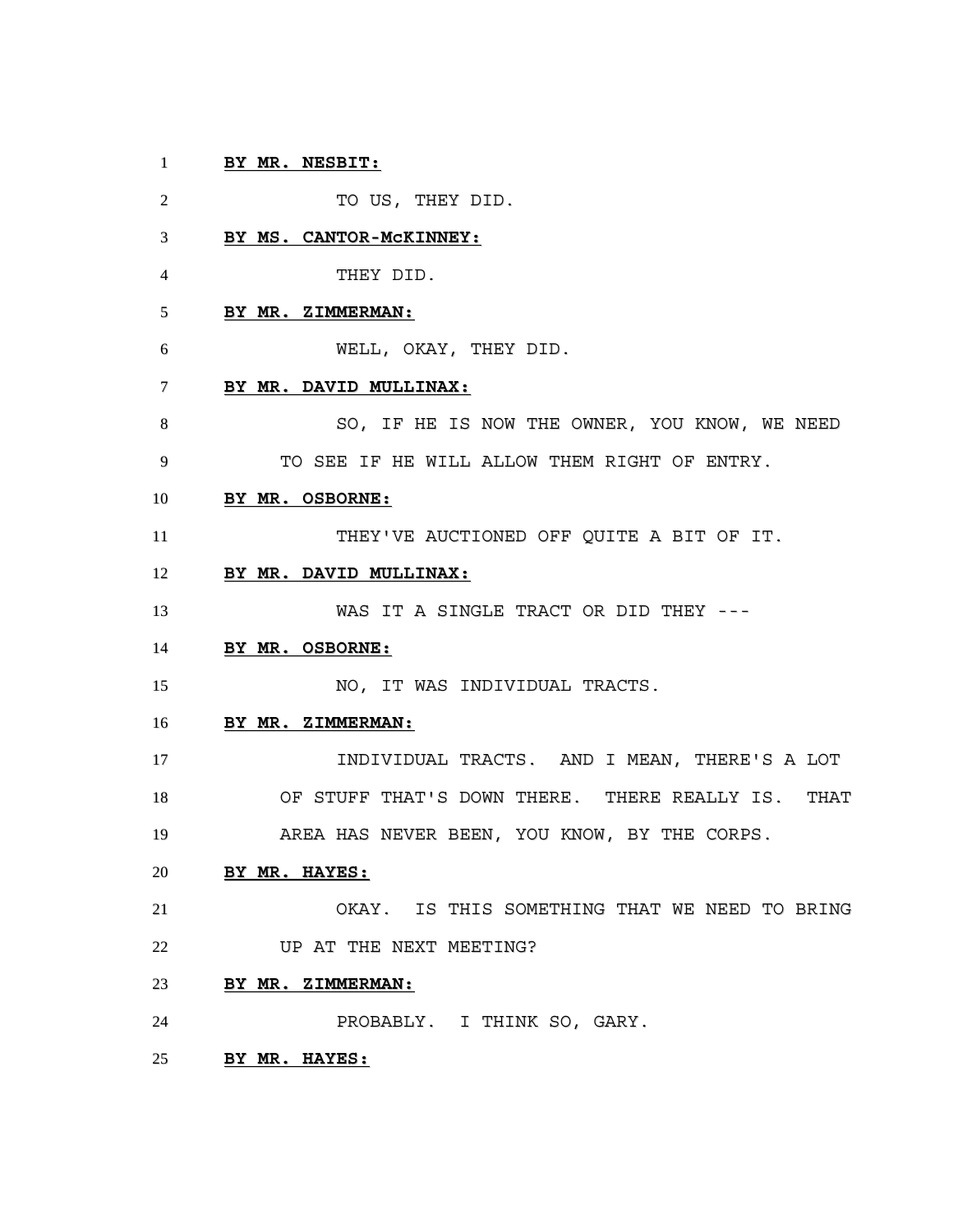OKAY. ARE THERE THINGS THAT YOU CAN SUBSTANTIATE AND SEND IN FOR REVIEW BEFORE THE NEXT MEETING?

# **BY MR. ZIMMERMAN:**

 I'D LIKE TO PICK ONE OR TWO DAYS WHEN I CAN GET TOGETHER WITH JOHN DYES OF THE SPARTANBURG COUNTY SHERIFF'S DEPARTMENT. I'D JUST LIKE TO TAKE HIM DOWN THERE AND SHOW HIM WHERE I'M TALKING ABOUT.

#### **BY MR. HAYES:**

 WELL, YOU KNOW IF YOU'RE GOING ON PRIVATE PROPERTY, YOU PROBABLY NEED TO GET PERMISSION.

### **BY MR. ZIMMERMAN:**

 YES, I KNOW IT. I DON'T KNOW IF MR. SMITH'S GOING TO GIVE ME PERMISSION TO DO THAT.

#### **BY MR. DAVID MULLINAX:**

 COULD WE MAYBE CALL MR. SMITH AND SEE IF MAYBE HE COULD PROVIDE THE NEW OWNERS OF THOSE TRACTS ---

# **BY MS. CANTOR-McKINNEY:**

19 OR SHOULD WE GO THROUGH ---

#### **BY MR. NESBIT:**

 WHAT WE WOULD HAVE TO DO IS CONTACT OUR REAL ESTATE OFFICES AND ACTUALLY GO THROUGH THEIR PROCESS, OF WHICH THEY WILL ACTUALLY DETERMINE WHO THE OWNERS OF THE PROPERTY IS, NUMBER ONE. ONCE THEY HAVE IDENTIFIED WHO THE OWNERS OF THE PROPERTY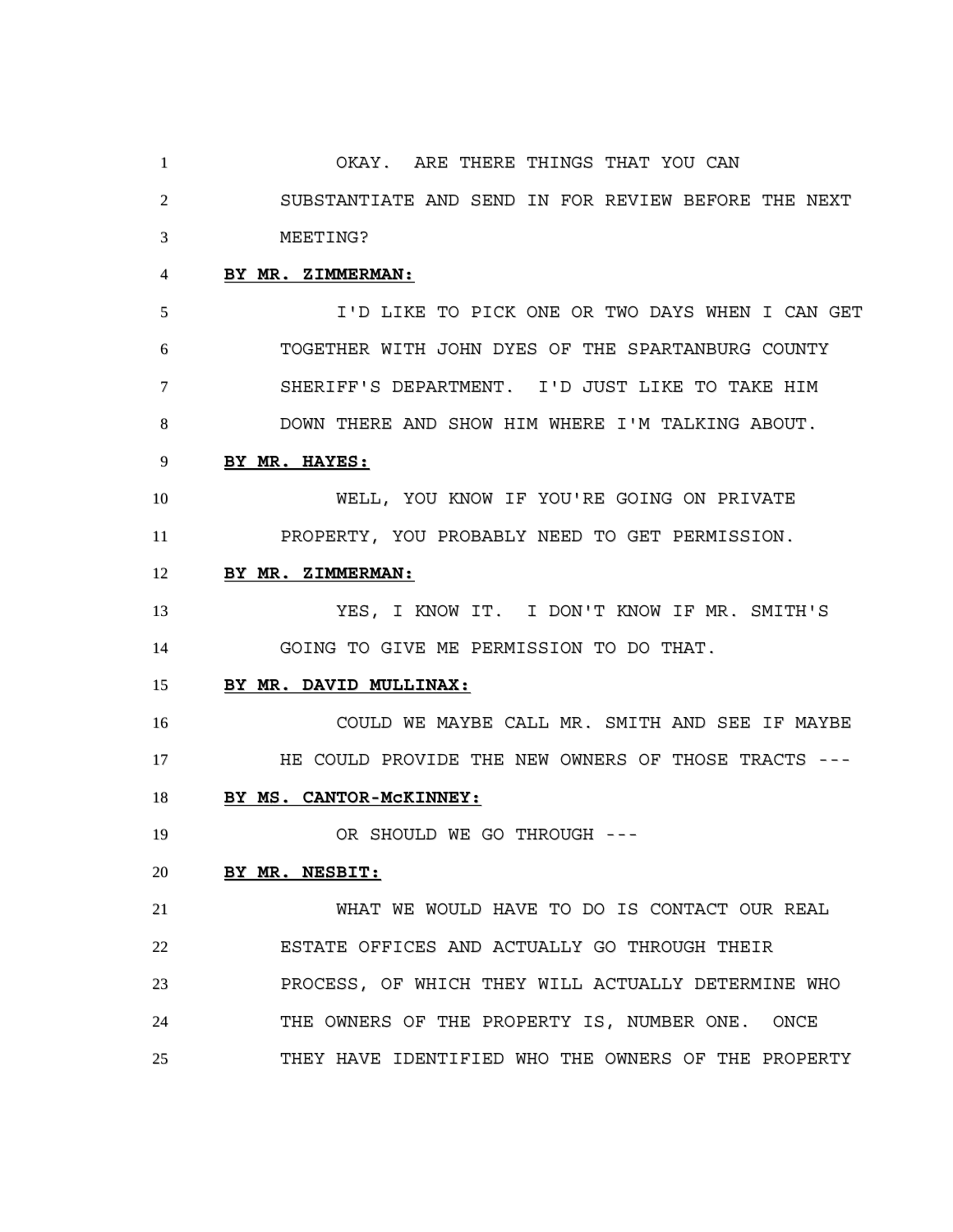ARE, THEN THEY WILL PROCEED WITH TRYING TO GAIN ACCESS TO THE PROPERTY, RIGHT OF ENTRY OR WHATEVER THE CASE MAY BE. THE PURPOSE WILL BE BASED UPON THE REQUESTS THAT'S BEEN ASKED HERE TONIGHT, THE INFORMATION THAT HAS BEEN BROUGHT HERE TONIGHT, TO DEFINE WHETHER OR NOT THIS IS AN AREA THAT, BASED UPON THEIR CURRENT USE, AS TO WHETHER OR NOT THERE IS A NEED AND/OR A DESIRE FOR US TO LOOK AT POSSIBLY CONSIDERING IT FOR PROPERTY TO BE CLEARED. THE FACT THAT YOU SAID THAT THEY ARE SELLING PROPERTY IN THAT AREA, EVEN THOUGH FROM A HUMANITARIAN PERSPECTIVE, YOU WOULD THINK THAT THEY WOULD WANT IT CLEARED AND/OR BROUGHT TO PEOPLE'S ATTENTION, FINANCIALLY, THEY MAY NOT WANT ANYBODY EVEN TO PUT THAT INFORMATION OUT OR TALK ABOUT IT OR WHATEVER BECAUSE YOU'RE TALKING ABOUT VALUABLE PROPERTY. OKAY. AND WE'RE NOT IN THE BUSINESS OF AND WE WILL NOT BUY PROPERTY. THAT'S NOT A VENUE OF THE FEDERAL GOVERNMENT, OKAY. IT'S PRIVATELY OWNED PROPERTY AND WE'VE GOT TO ASK PERMISSION JUST LIKE YOU DO.

- **BY MR. ZIMMERMAN:**
- YES, SIR.
- **BY MR. NESBIT:**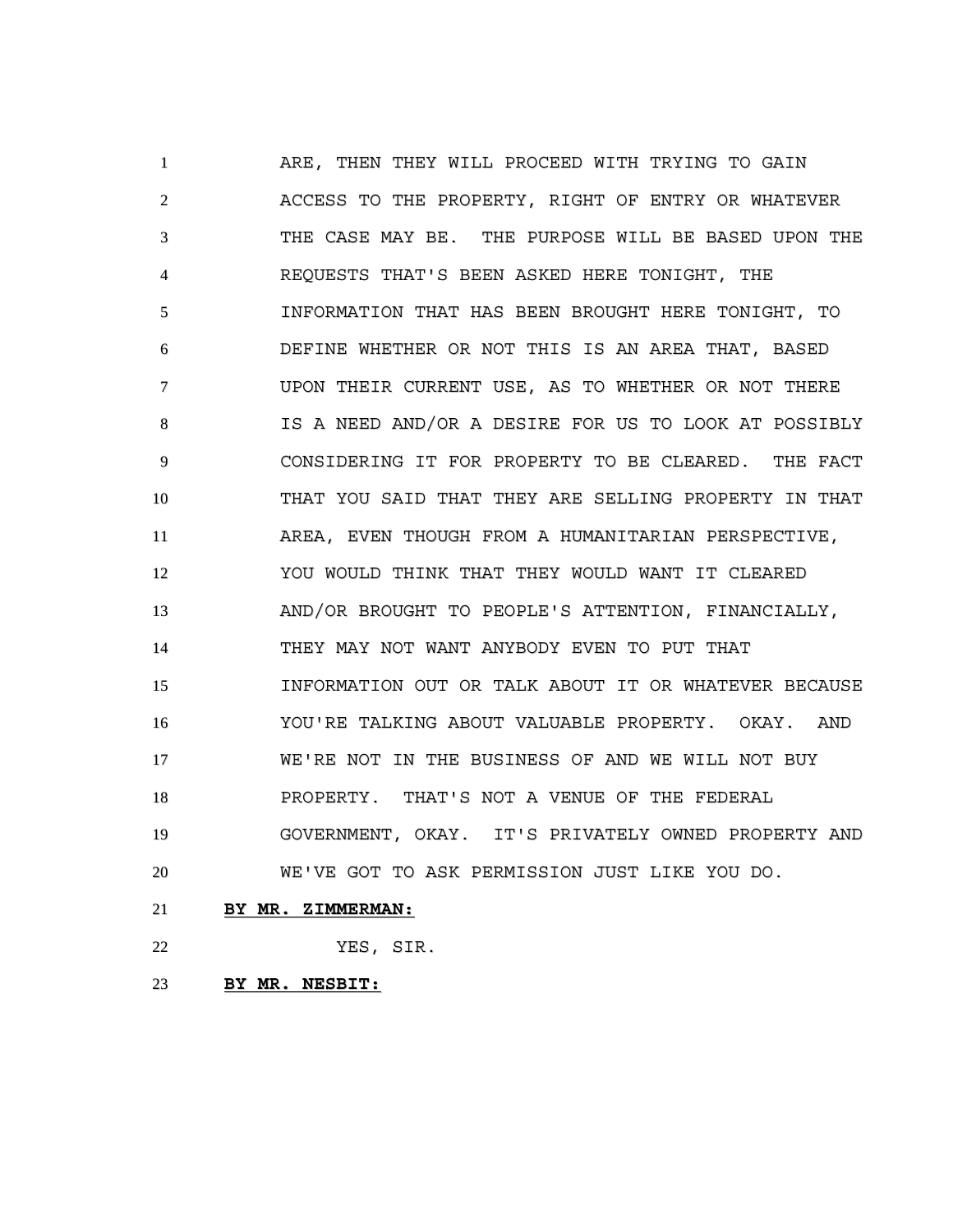AND IF THEY REFUSE US THE AVAILABILITY TO DO ANYTHING, THERE'S NOTHING WE CAN DO. WE'LL DOCUMENT IT AND WE'LL REPORT BACK AND LET YOU KNOW THAT.

# **BY MR. ZIMMERMAN:**

YES, SIR, BUT IT OCCURRED THIS PAST JUNE.

# **BY MR. OSBORNE:**

 I'VE GOT A COPY OF THE MAP. I THINK I'VE STILL GOT IT WHERE THEY BROKE IT DOWN INTO HOME DEALS AND EVERYTHING LIKE THAT THAT I CAN BRING YOU.

# **BY MR. ZIMMERMAN:**

 AND ALSO, YOU CAN SEE PLACES WHERE THEY WOULD HAVE THESE FRONT END LOADERS. THEY'RE CLEARING THESE BIG PATCHES OUT AND I WOULD ASK THEM, I'D SAY, "WHAT ARE YOU DOING?" AND THEY'D SAY, "OH, WE'RE JUST TRYING TO FIND WATER MAINS AND THINGS LIKE THAT." IF YOU COME BACK THERE A WEEK LATER AND THEY'VE GOT EVERYTHING STAKED OUT, LOT 31, 32, 33, 34. WITHIN A MONTH, MR. NESBIT, THEY HAD A GREAT BIG SIGN AND HAD PUT ONE OF THOSE THINGS IN THE PAPER ABOUT THAT BIG THAT SAYS LAND AUCTION, JULY 23RD. HAROLD, YOU WENT TO THE ONE THAT SAID JULY 26TH. AND THEY AUCTIONED OFF WHAT WAS THEIR MAIN -- THAT'S WHERE THEY DID THE BATTALION, TWO BATTALION. THAT WAS THEIR MAIN AREA AT CALFORD BRIDGE ROAD AND 25 THEY FIRED LIVE AMMUNITION THERE.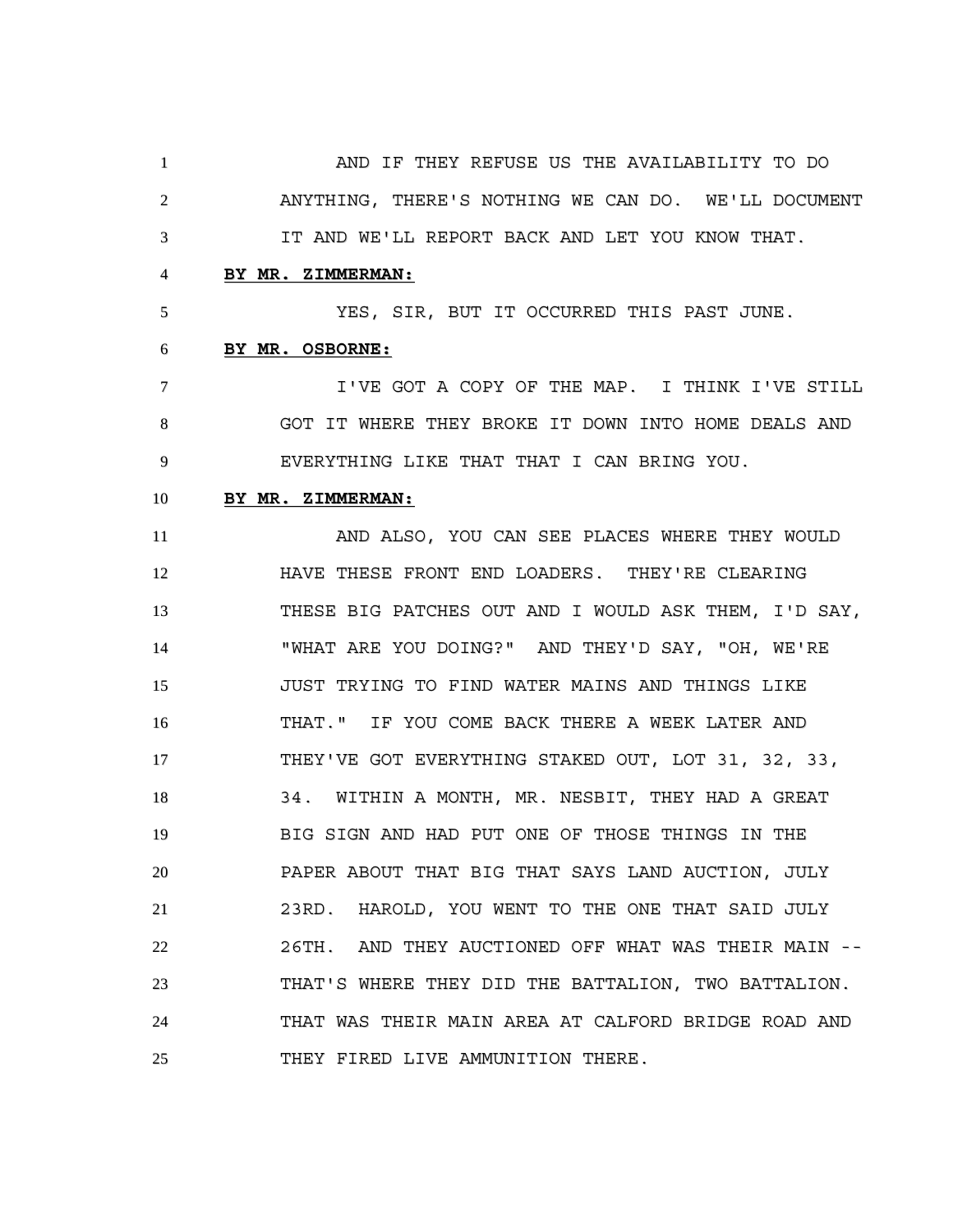### **BY MR. SCOTT WILSON:**

 MY NAME IS SCOTT WILSON. I'M WITH DHEC. JUST A QUESTION. DOES THE CORPS NOT HAVE NAMES FOR WARRANTS FOR ACCESS OF PROPERTY IF THEY THINK EMINENT THREAT MATERIAL IS THAT? **BY MR. OSBORNE:** 7 THAT'S A GOOD QUESTION. **BY MR. WILSON:** 9 I'M JUST CURIOUS. I MEAN, I KNOW THE STATE HAS THAT RIGHT. **BY MR. NESBIT:** 12 WE DON'T, THAT I KNOW OF. IN FACT, PROPERTY, EVEN THOUGH WE MAY KNOW THAT THERE IS A HAZARD, AT LEAST FROM THE PERSPECTIVE OF ORDNANCE, IF PEOPLE HAVE RESTRICTED ACCESS TO THE PROPERTY OR THEY REFUSE US FROM ENTERING THEIR PROPERTY, THEN WE CAN'T GO ON THEIR PROPERTY. IT'S PRIVATE OWNED. WE CAN'T MANDATE ANYTHING. HOWEVER, THE STATE HAS, THROUGH YOUR OFFICE, CERTAIN DIRECTIONS THAT YOU CAN -- CERTAIN THINGS THAT YOU CAN DO, OF COURSE. **BY MR. DAVID MULLINAX:**

22 EVEN THE LOCAL GOVERNMENT HAS MORE POWER THAN THAT.

- **BY MR. WILSON:**
- YES, EXACTLY.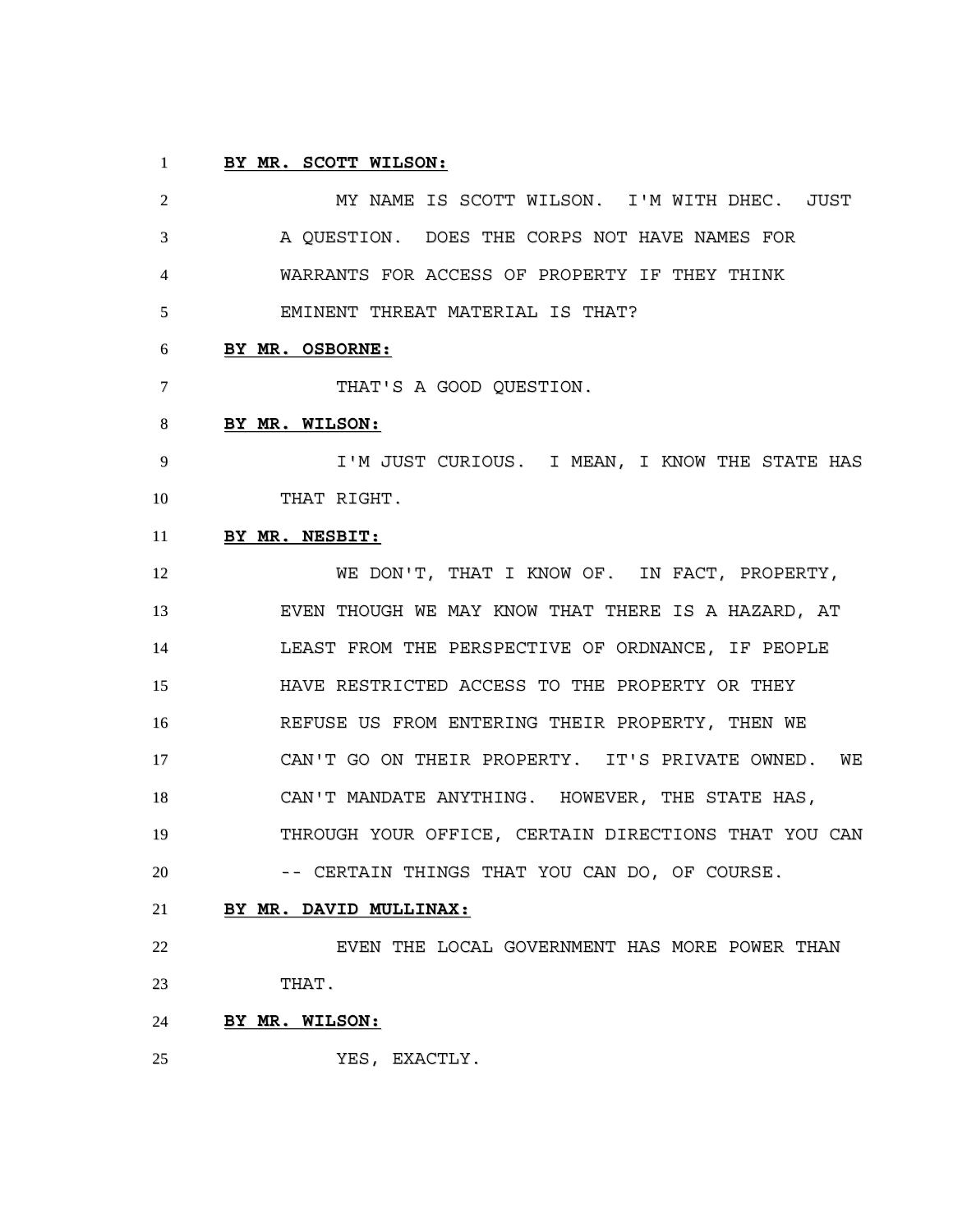# **BY MR. DAVID MULLINAX:**

YOU KNOW, AT A MOMENT'S NOTICE.

### **BY MR. HAYES:**

HAVE YOU GOT SOME NEW BUSINESS?

#### **BY MR. ZIMMERMAN:**

 YES, SORT OF. I WASN'T MEANING TO IMPLY THAT ANY WRONGDOING OR ANY LAWS HAD BEEN BROKEN OR ANYTHING LIKE THAT. WHAT I'M SAYING IS MERELY THE FACTS AS THEY HAPPENED THIS PAST SUMMER. I MEAN, IT WAS JUST -- IN THE SPRING, THAT PLACE WAS -- BY JUNE, THEY WERE FLATTENING OUT THESE BIG PLACES AND 12 THE NEXT THING YOU KNOW, THEY HAVE STAKES JUST GOING UP AND DOWN, LOT SO AND SO AND LOT SO AND SO. I WONDERED HOW THEY DID THAT SO FAST.

### **BY MR. HAYES:**

OKAY. I'M JUST ---

### **BY MR. OSBORNE:**

18 ONE OTHER THING REAL FAST.

### **BY MR. HAYES:**

WAIT A MINUTE, HAROLD.

# **BY MR. OSBORNE:**

OKAY.

# **BY MR. HAYES:**

 I'M JUST TRYING TO DEFINE WHAT THE NEW BUSINESS IS HERE.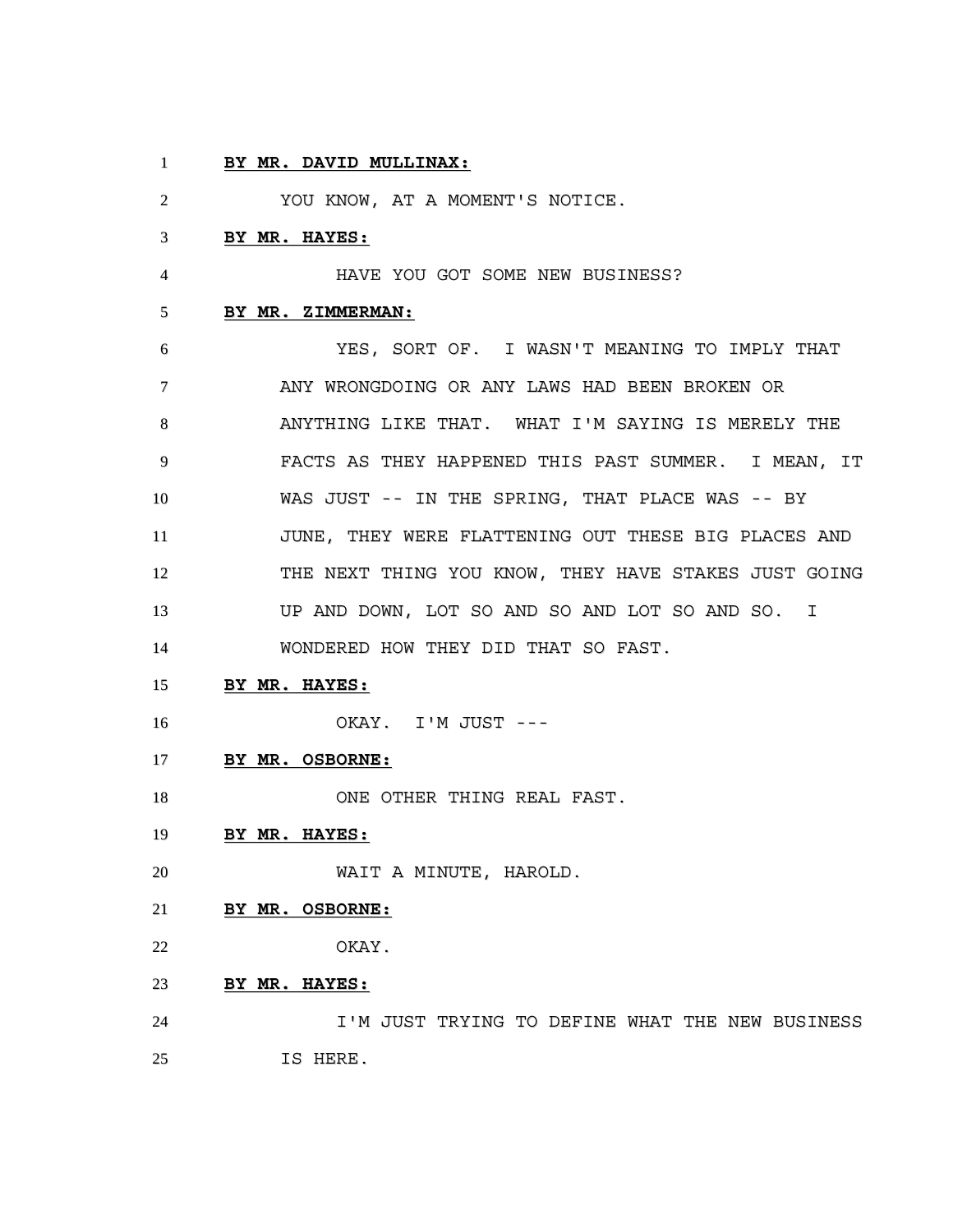### **BY MS. CANTOR-McKINNEY:**

 YES, FOR THE RECORD SO THAT WE CAN LOOK, IS THAT AN AREA THAT WAS INVESTIGATED IN THE PAST OR SLATED FOR INVESTIGATION? **BY MR. ZIMMERMAN:** NO. AS FAR AS I KNOW, IT'S NEVER BEEN INVESTIGATED, SUZY. I DON'T THINK THE CORPS HAS 8 EVER BEEN DOWN THERE. **BY MS. CANTOR-McKINNEY:** 10 10 IT'S A LACK OF RIGHT OF ENTRY. SO, WHAT IS THE NEXT ACTION, OTHER THAN YOU REPORTING ON IT FOR US 12 TO BE AWARE OF IT? **BY MR. ZIMMERMAN:** WELL, I MEAN, IF SOMEBODY BUILDS A HOUSE DOWN THERE TWO OR THREE MONTHS FROM NOW, OFFICER BEATTY HERE, THEY'RE LIABLE TO START GETTING A LOT OF PHONE CALLS. **BY MR. HAYES:** WELL, FOR OUR NEW BUSINESS, CAN YOUR REAL

 ESTATE DIVISION CONTACT SOME OF THESE PEOPLE? I'M TRYING TO DEFINE WHAT OUR NEW BUSINESS IS TO REPORT 22 BACK AT THE NEXT MEETING.

# **BY MS. CANTOR-McKINNEY:**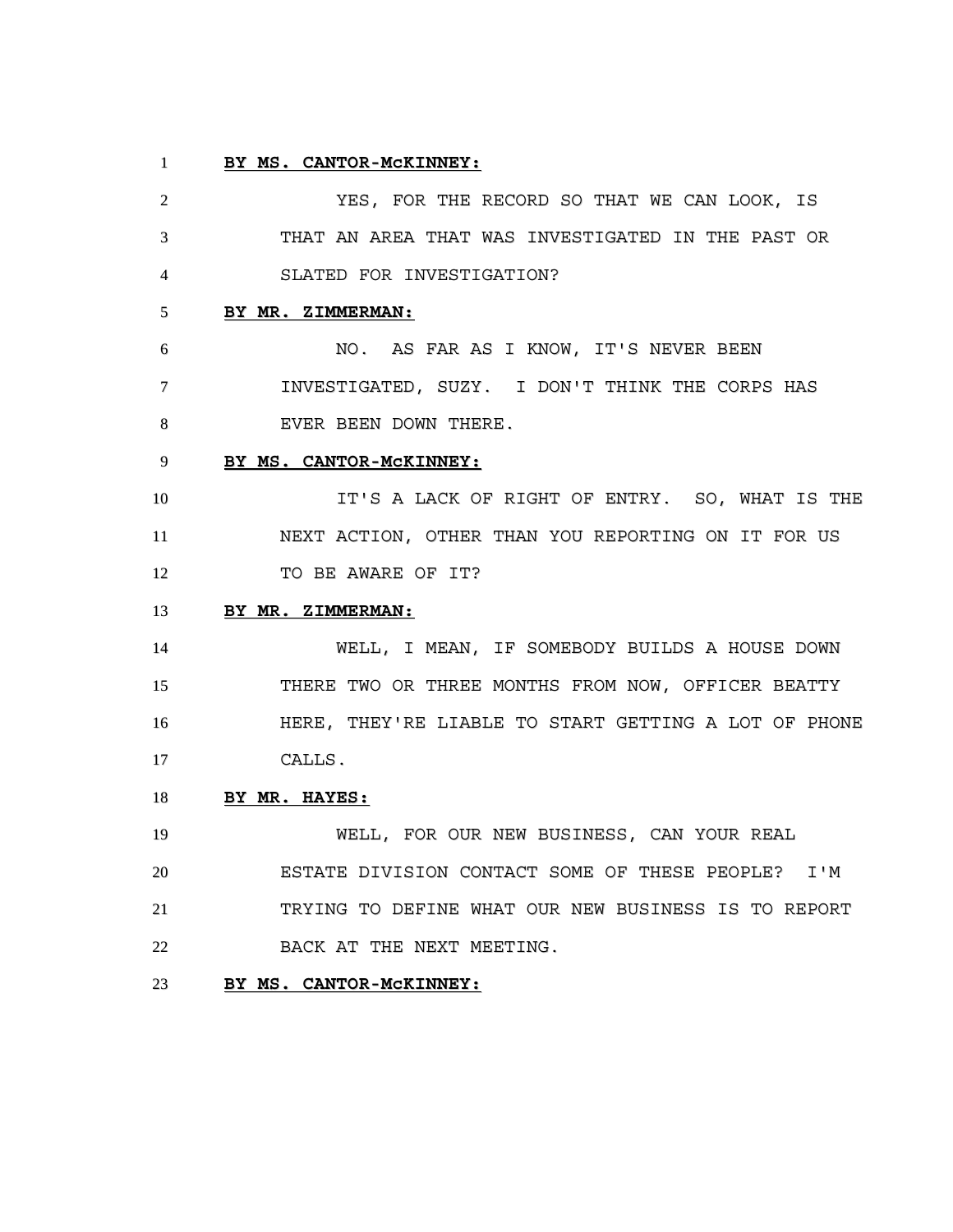- 1 THE SHERIFF'S DEPARTMENT, YOU'VE RESPONDED -- IS THIS AN AREA WHERE YOU'VE HAD RESPONSES FOR MUNITION FINDS? **BY MR. BEATTY:** IS THAT AN AREA --- **BY MR. ZIMMERMAN:** NO, SIR. IT'S ON THE OTHER SIDE OF THE LAKE. 8 IT'S REALLY IN A PLACE WHERE VERY FEW PEOPLE KNOW IT EXISTS, TRUTHFULLY. **BY MR. BEATTY:** 11 NONE THAT I KNOW OF. **BY MR. ZIMMERMAN:** YOU KNOW, CALFORD BRIDGE ROAD, A LOT OF PEOPLE IN SPARTANBURG COUNTY HAVE NEVER EVEN BEEN DOWN THAT ROAD. **BY MR. OSBORNE:** IT WAS FORMERLY OWNED BY CHAMPION PAPER. **BY MR. ZIMMERMAN:** CHAMPION PAPER. **BY MR. OSBORNE:** AND THEY SOLD IT TO INTERNATIONAL PAPER AND INTERNATIONAL SOLD IT TO JIM SMITH AND JIM SMITH BROKE IT INTO LOTS.
- **BY MR. ZIMMERMAN:**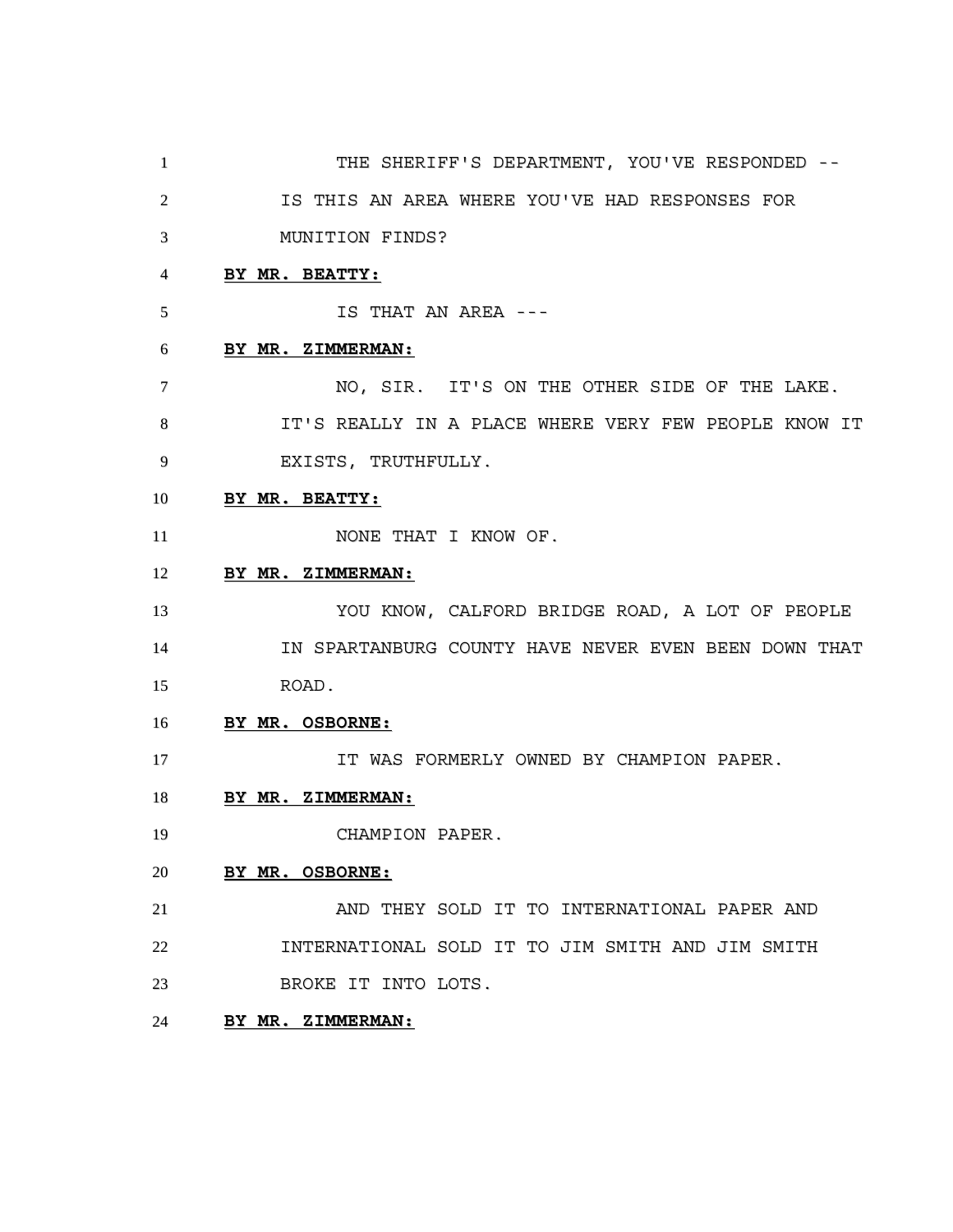AND THESE PAPER COMPANIES HAVE NEVER ALLOWED ANYBODY ON THERE, NEVER, TO CHECK IT OUT. **BY MR. HAYES:** STATE YOUR NAME, PLEASE. **BY MR. DON McCLURE:** I'M DON McCLURE. **BY MS. CANTOR-McKINNEY:** 8 AGAIN, WE'RE TRYING TO DEFINE WHAT OUR FOLLOW ON ACTION IS, SO THIS CAN BE ADDED. IS WHAT WE'RE LOOKING FOR AN IDENTIFICATION OF THE PROPERTY OWNERS AS THEY STAND, BASED UPON A REAL ESTATE OFFICE REVIEW AND THEN GET THOSE FOLKS ON THE MAILING LIST AND GET THEM INTO THE NEXT MEETING TO, AGAIN, MAKE THEM AWARE OF WHAT THE PROBLEM IS AND UNDERSTAND THE PROCESS, WHERE WE ARE WITH THE FUDS PROCESS, WHAT THE IMMEDIATE RESPONSE ACTION IS TO ADDRESS CONCERNS. **BY MR. ZIMMERMAN:** 19 19 I THINK THAT'S THE WAY IT SHOULD BE HANDLED. **BY MS. CANTOR-McKINNEY:**

- OKAY.
- **BY MR. HAYES:**
- OKAY.
- **BY MS. CANTOR-McKINNEY:**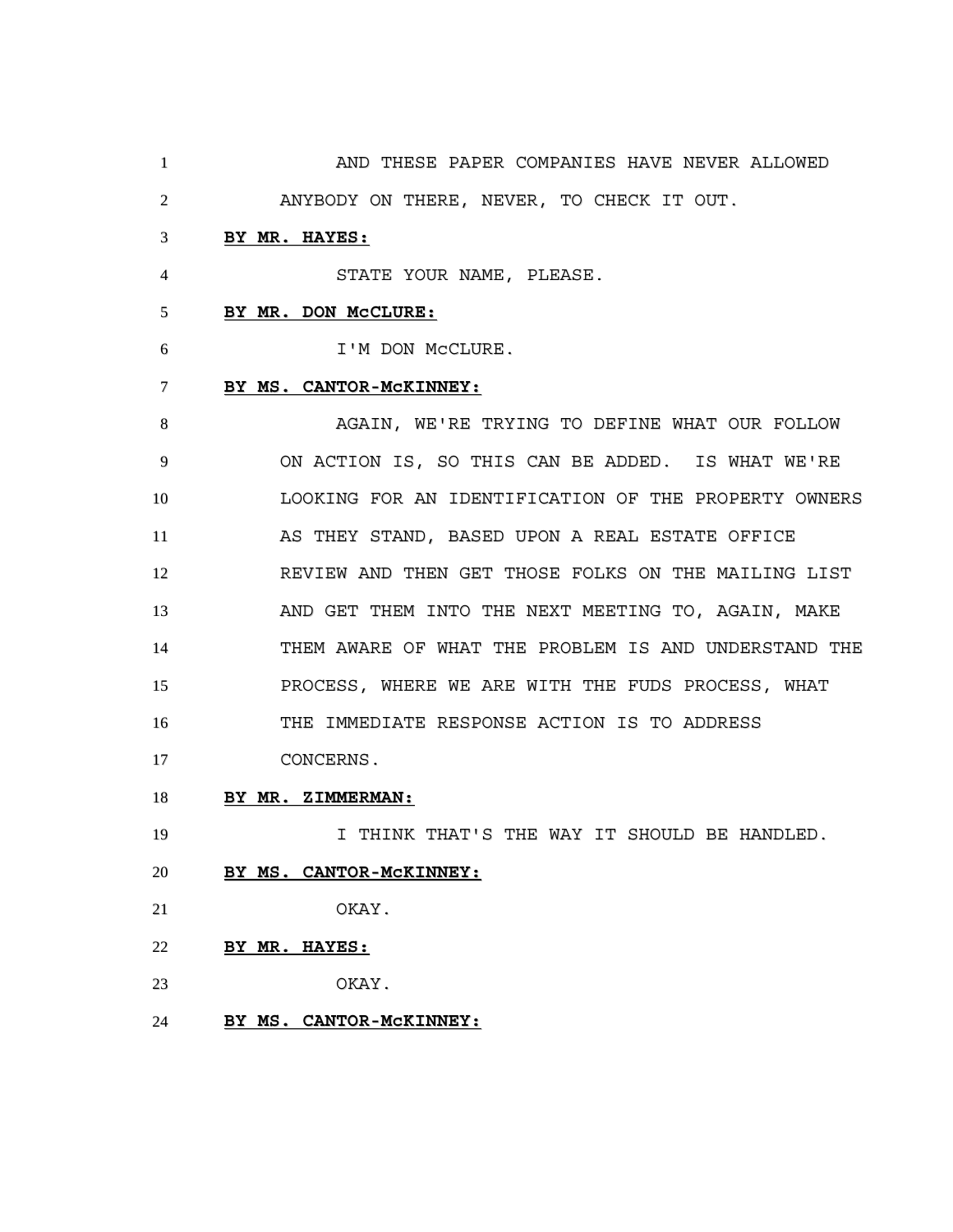SO, THAT'S WHAT WE'LL DO. YOU HAVE PROVIDED ON THE RECORD THE NAME OF THE AUCTION COMPANY. THE REAL ESTATE OFFICE IN SAVANNAH CAN AT LEAST TRY TO IDENTIFY THOSE LANDOWNERS. WE CAN GET MAILING FLYERS OUT TO THEM TO INVITE THEM TO THE NEXT MEETING AND I ENCOURAGE ALL OF YOU -- THIS IS A GOOD SEGUEWAY -- THAT AS YOU ARE TALKING TO MORE PEOPLE 8 AND DIFFERENT GROUPS, MAKE SURE YOU INVITE THEM. THESE MEETINGS ARE OPEN TO THE PUBLIC. THE MORE FOLKS THAT CAN BE MADE AWARE AND UNDERSTAND THE PROCESS AND THAT CAN PROVIDE US SOME MORE INFORMATION, AGAIN, THE MORE INFORMATION --- **BY MR. NESBIT:**

 KEEP IN MIND, WHEN WE DO MAKE CONTACT OR TRY TO MAKE CONTACT WITH THESE LANDOWNERS, THEY HAVE THE RIGHT OF REFUSAL TO EVEN TALK TO US.

- **BY MR. ZIMMERMAN:**
- 18 YES, SIR.
- **BY MR. NESBIT:**

WE'VE RUN INTO THAT, AS WELL.

- **BY MR. ZIMMERMAN:**
- YES, SIR.
- **BY MR. NESBIT:**

 AND IF THEY DO REFUSE TO NUMBER ONE, DISCUSS THE MATTER, GIVE US ACCESS TO THEIR PROPERTY OR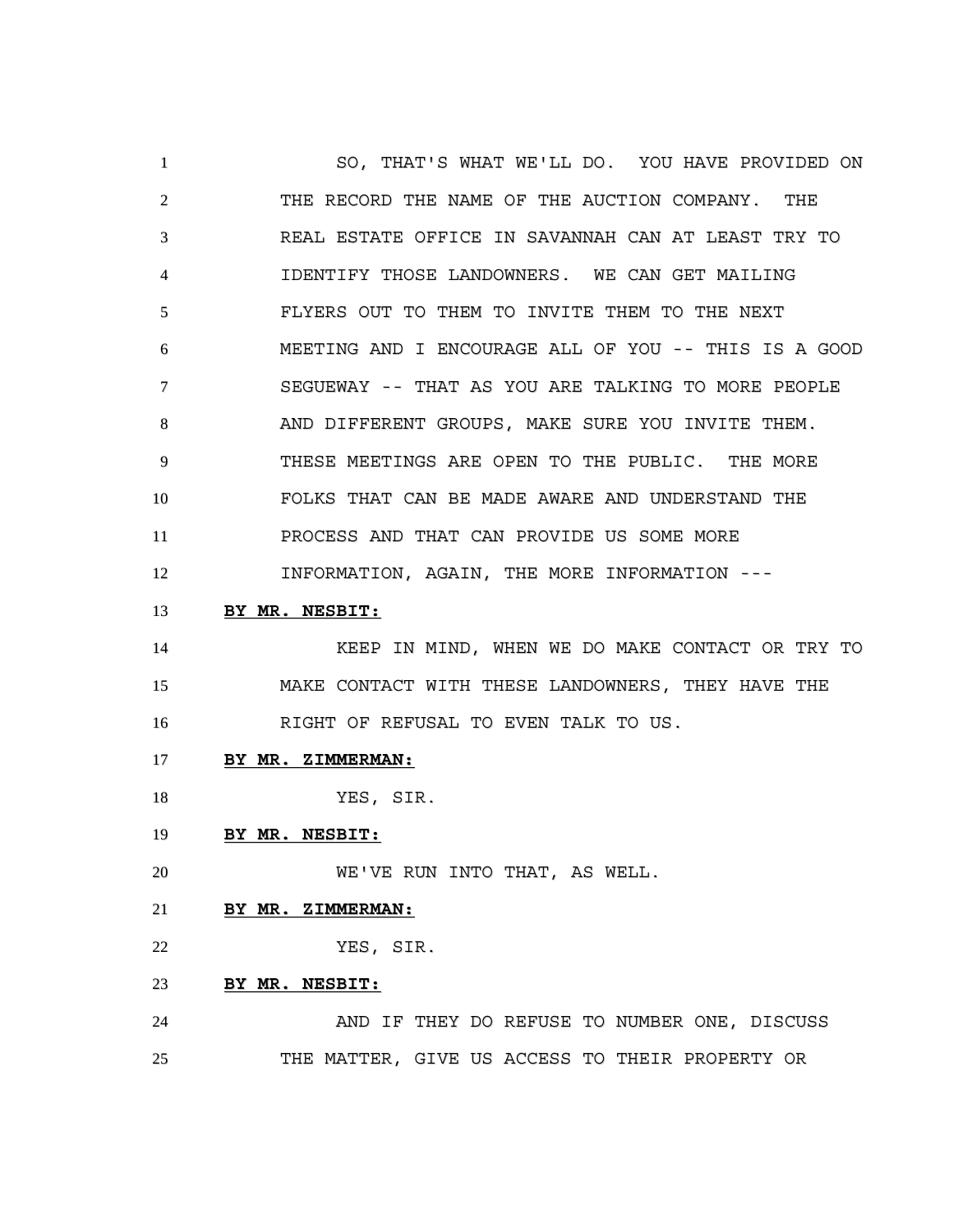ANYTHING ELSE IN A NEGATIVE VEIN, WE'LL LET YOU KNOW THAT, AS WELL. BUT JUST BE AWARE THAT WE WILL TRY TO FIND OUT WHAT WE CAN. NOW, LET'S SAY THAT THEY ARE, IN FACT, RECEPTIVE TO WHAT OUR SERVICES ARE POTENTIALLY THAT WILL COME DOWN THE ROAD. FIRST OF ALL, I'M HOPING YOU'RE NOT SUGGESTING THAT WE RE- LOOK AT OUR PRIORITY TO GO TAKE CARE OF THIS PROPERTY BEFORE WE TAKE CARE OF OTHER PROPERTY THAT WE HAVE ALREADY IDENTIFIED AND TESTED.

#### **BY MR. ZIMMERMAN:**

NO, SIR.

# **BY MR. NESBIT:**

 OKAY. THERE ARE OTHER SITES THAT WE HAVE ALREADY BEEN NOTIFIED OF THAT WE DIDN'T HAVE ACCESS TO BEFORE THAT WE HAVE MADE NOTE OF TO GO BACK TO AND ACTUALLY TRY TO GAIN ACCESS TO DO THE INVESTIGATION THAT'S NECESSARY. THAT MAY BE A PART OF AN EE/CA THREE THAT MIGHT NEED TO BE DONE.

# **BY MR. ZIMMERMAN:**

YES, SIR.

#### **BY MR. NESBIT:**

 THAT'S PART OF THE REASSESSMENT PROCESS OF PROPERTY LAND USE. OKAY. SO, IT'S A CONTINUAL THING THAT WILL CONTINUALLY GO ON AS TO HOW THE PROPERTY IS BEING USED AND TO WHAT WAS DONE BEFORE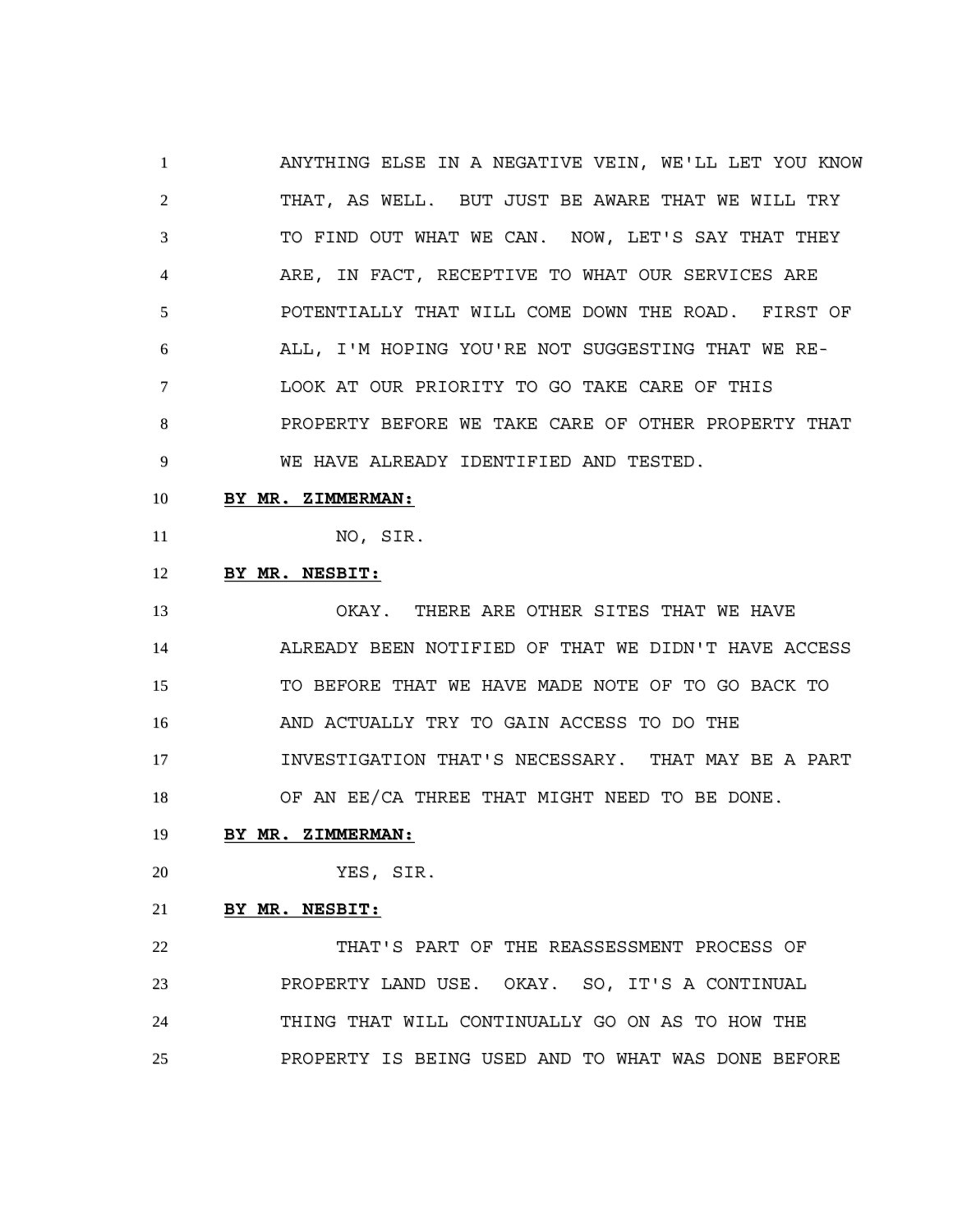AND WHAT POTENTIALLY MIGHT NEED TO BE DONE IN THE FUTURE TO ADDRESS THE NEW WAY THE PROPERTY IS BEING USED. AND THAT'S OUR PROCESS.

### **BY MR. McCLURE:**

 AND THAT'S WHAT HE IS ABOUT TO POINT OUT, THAT THIS AREA IS ABOUT 1,800 OR 2,000 ACRES THAT HAS JUST BECOME AVAILABLE TO THE PUBLIC TO BUY AND BUILD HOMESITES ON.

### **BY MR. NESBIT:**

SURE.

**BY MR. McCLAIN:**

12 SO, IT'S A MAJOR CHANGE IN USE OF THAT AREA.

#### **BY MR. NESBIT:**

SURE.

#### **BY MR. ZIMMERMAN:**

 I DO KNOW THAT CHAMPION AND INTERNATIONAL NEVER ALLOWED THE CORPS ON THERE. IN FACT, THEY STOOD FAST AND REFUSED TO LET ANYBODY ON IT.

#### **BY MR. HAYES:**

 OKAY. WELL, WE HAVE EVERYTHING DEFINED NOW FOR THIS SUBJECT FOR THE NEXT MEETING. YES, MA'AM?

### **BY MS. JULIE DELL:**

 JULIE DELL. AS A FORMER REAL ESTATE AGENT, IT SEEMS TO ME THAT CAROLINA AUCTION TEAM, THEY SHOULD DISCLOSE TO PEOPLE, MAYBE, THAT THERE'S A PROBLEM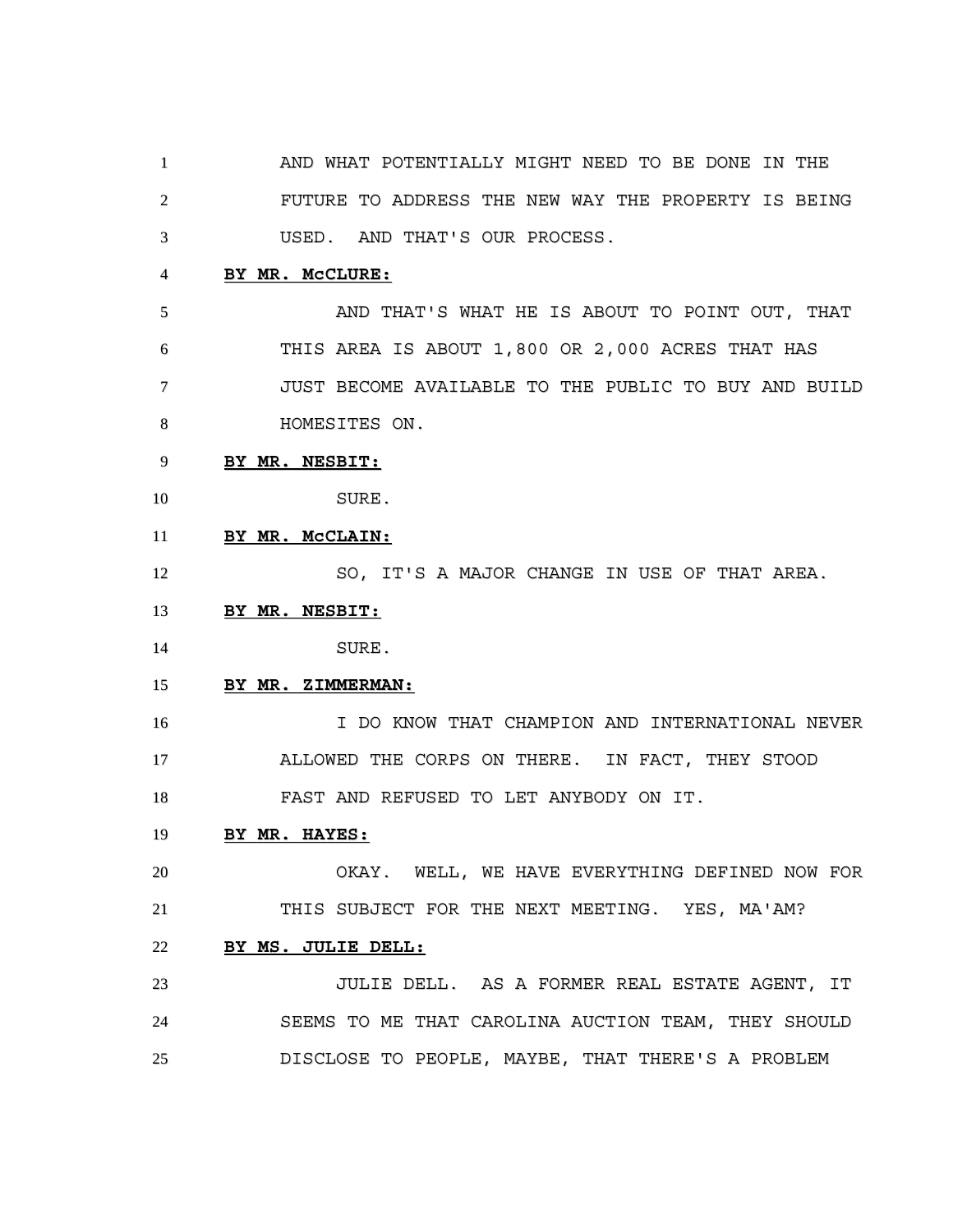THERE. I KNOW THAT I WAS NOT AWARE OF IT AND I'VE REFERRED SOME PEOPLE TO LOOK AT LOTS THERE, NOT KNOWING THAT. BUT THERE'S SOMETHING WITH REAL ESTATE, I KNOW IF YOU SELL A HOUSE AND YOU KNOW IT HAS A PROBLEM, YOU HAVE TO DISCLOSE THIS TO THE PROSPECTIVE BUYERS. SO, IT SEEMS LIKE THAT SHOULD BE SOMETHING THAT --- **BY MR. McMANUS:**

# AND THAT WAS THE QUESTION THAT WE WERE ASKED TO LOOK INTO, BUT ACCORDING TO SOUTH CAROLINA STATE

LAW, YOU'RE NOT REQUIRED TO DISCLOSE THAT.

# **BY MR. WILSON:**

 IT'S ALL PART OF LOCATION. BASICALLY, IF PROPERTY OWNERS CHOOSES NOT TO DISCLOSE, THEN THEY'RE ROLLING THE DICE FOR FUTURE LOCATIONS.

### **BY MR. NESBIT:**

17 EXACTLY.

# **BY MS. DELL:**

19 BUT THEY WOULD BE LIABLE?

# **BY MR. SCOTT WILSON:**

21 THAT'S CORRECT.

### **BY MR. ZIMMERMAN:**

 WELL, THEY'RE GOING TO BE LIABLE FOR ABOUT 898 ACRES BECAUSE THAT'S ABOUT ---

## **BY MR. HAYES:**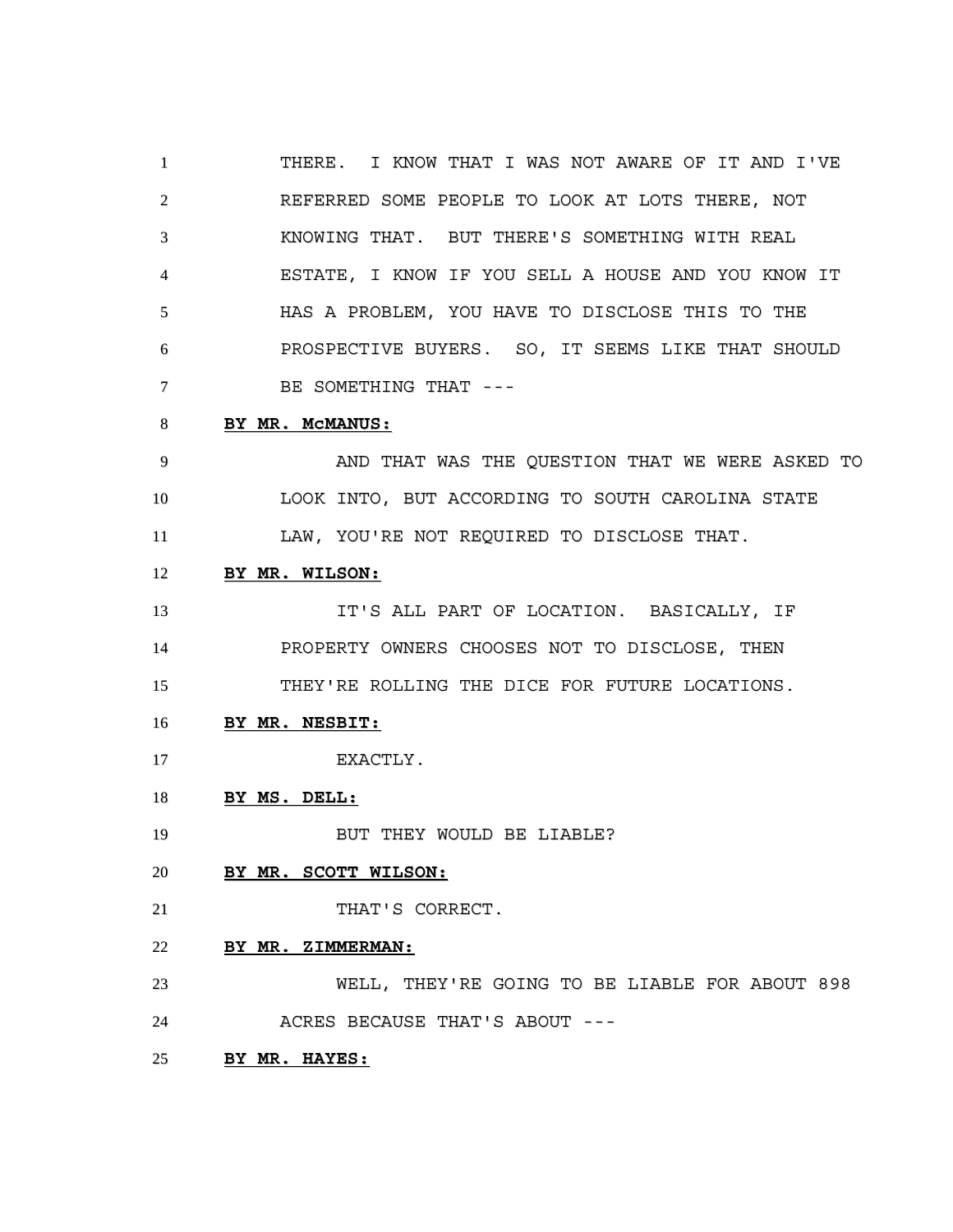OKAY. SO, ALL OF THIS SHOULD BE ADDRESSED ON OUR --- **BY MR. ZIMMERMAN:** NEXT MEETING. **BY MR. HAYES:** ON THIS SUBJECT FOR THE NEXT MEETING. **BY MR. OSBORNE:** 8 AND THE ONE OTHER ITEM I ASKED EARLIER, WHY ARE THE MILITARY HELICOPTERS FLYING AROUND HERE? **BY MR. HAYES:** DO YOU WANT THIS ADDRESSED FOR NEW BUSINESS? **BY MR. DAVID MULLINAX:** NO, I DON'T THINK THAT THAT'S GERMANE TO THE MEETING BECAUSE THAT'S A D.O.T. QUESTION AND I DON'T --- **BY MS. CANTOR-McKINNEY:** WE DON'T HAVE CONTRACTORS OUT THERE. **BY MR. DAVID MULLINAX:** 19 NO, WE DON'T HAVE CONTRACTORS OUT THERE. **BY MR. OSBORNE:** 21 THE HELICOPTERS --- **BY MR. DAVID MULLINAX:** NO, THAT'S A MILITARY QUESTION. **BY MR. OSBORNE:** 25 THE ENGINEERS OUGHT TO ---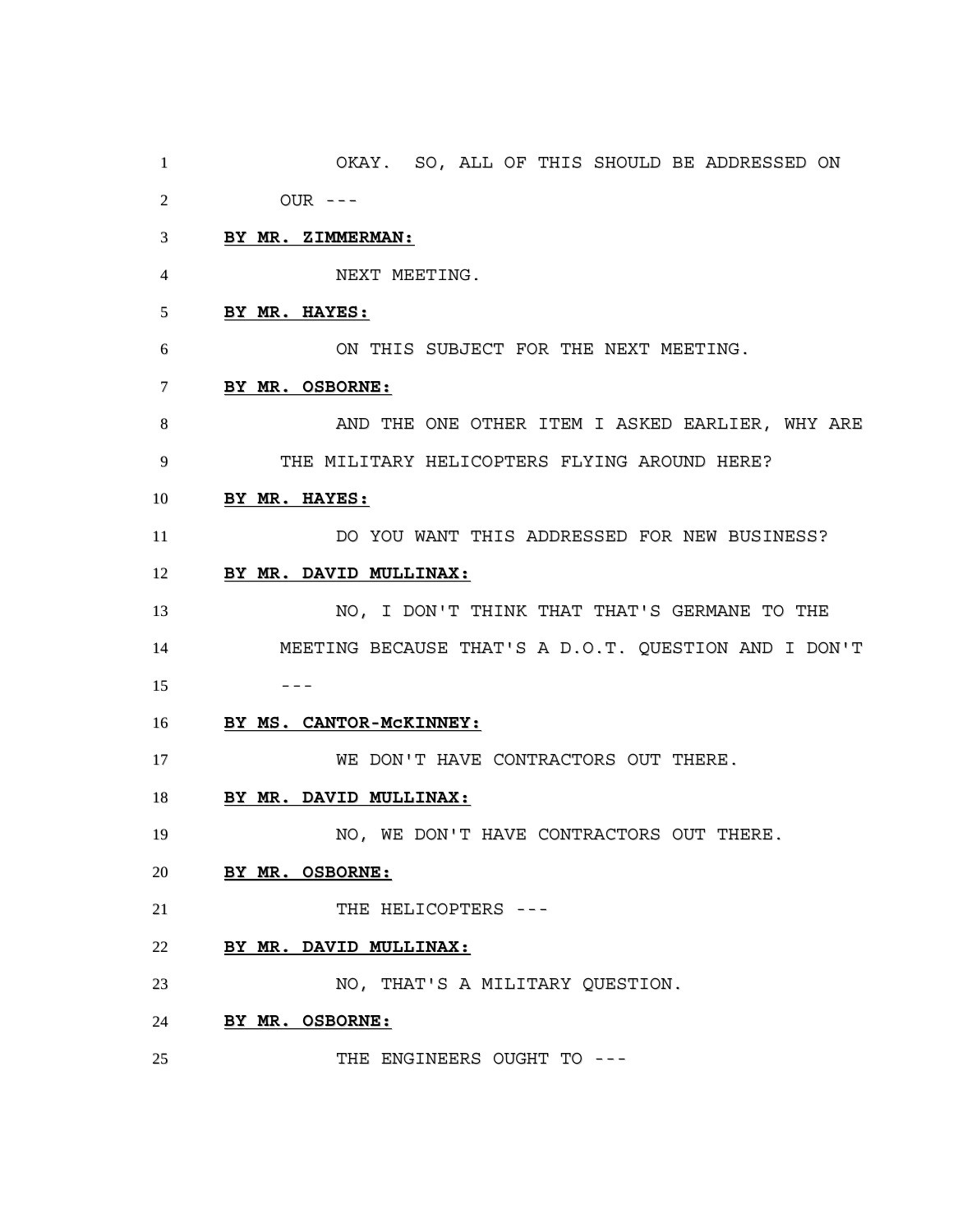#### **BY MR. HAYES:**

 OKAY. ANYBODY HAVE ANYTHING NEW FOR THE NEXT MEETING? NEW BUSINESS FOR NEXT MEETING? **BY MS. CANTOR-McKINNEY:**

 I'LL ADD ONE NOTE BEFORE WE CLOSE. FOR THE NEXT MEETING, I WOULD LIKE THE BOARD TO REEVALUATE -- I WOULD LIKE TO PUT FORTH THE BOARD TO REEVALUATE BYLAWS, GRAPHIC APPLICABILITY BASED ON NOW A SMALLER GROUP AND THE SHIFT IN OUR MEETING SCHEDULES. AND I WILL FORWARD THAT TO THE ABSENT MEMBERS. SO, I WOULD LIKE TO ADD THAT FOR AN AGENDA ITEM FOR THE 12 NEXT MEETING.

#### **BY MR. HAYES:**

 OKAY. ANYBODY ELSE? NEW BUSINESS FOR THE NEXT MEETING? LET ME BRIEFLY GO OVER -- IF SOMETHING COMES UP BETWEEN NOW AND THE NEXT MEETING AND YOU WANT TO BE BROUGHT UP, YOU CAN SEND IT IN WRITING TO SUZY. IF YOU DON'T HAVE HER ADDRESS, YOU CAN CALL HER TOLL-FREE AT 888-242-8862. THAT'S SUZY McKINNEY AT ZAPATA ENGINEERING. THAT'S THE BEST WAY YOU CAN GET ON THE AGENDA FOR THE NEXT MEETING. IT'S PREFERABLE TO HAVE IT IN WRITING. ANY DOCUMENTATION THAT YOU HAVE, ANY PINPOINTS ON THE MAPS, WE NEED TO HAVE IT DOCUMENTED. WE'LL BE GLAD TO BRING EVERYTHING UP AT THE NEXT MEETING. ANYTIME BETWEEN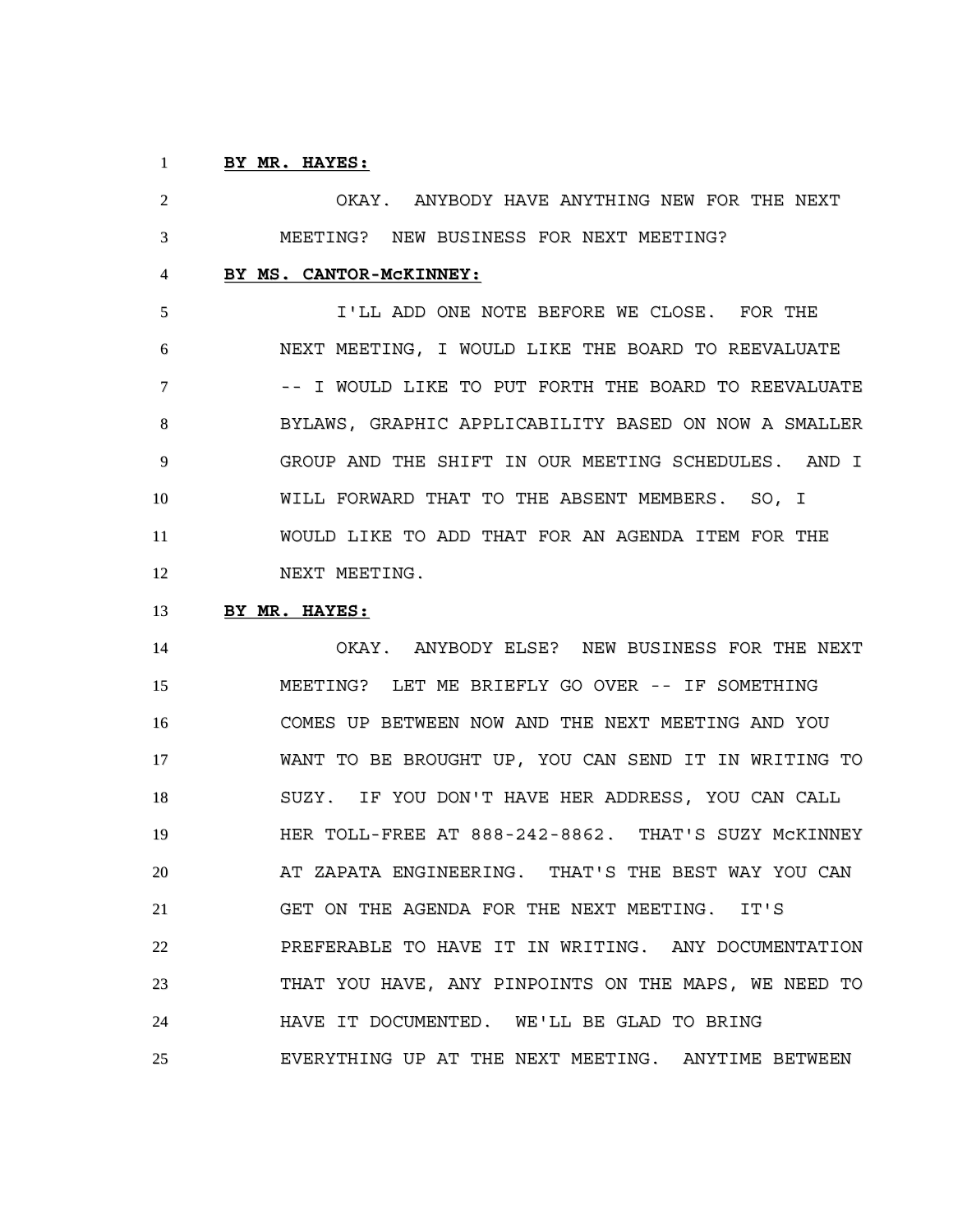NOW AND THE NEXT MEETING, WHATEVER HASN'T BEEN BROUGHT UP TONIGHT FOR THE NEXT MEETING, THAT'S HOW YOU GET IT ON THE AGENDA FOR THE NEXT MEETING. WE WANT TO TRY TO HELP THE STATE PARK, ALL LANDOWNERS, AND ANYBODY OUT THERE THAT HAS A CONCERN ABOUT THEIR PROPERTY FROM THE FORMER CAMP CROFT. WE'RE NOT TRYING TO HIDE ANYTHING. WE'RE NOT TRYING TO SLIDE ANYBODY ASIDE AND I THINK EVERYBODY UNDERSTANDS THE LACK OF FUNDING THAT WE'VE EXPERIENCED IN THE LAST COUPLE OF YEARS. IF THERE'S NO OTHER NEW BUSINESS FOR THE NEXT MEETING, I BELIEVE WE CAN SAY WE'RE CLOSING THE MEETING. DO I HAVE A MOTION TO ADJOURN?

**BY MR. DAVID MULLINAX:**

14 MOTION TO ADJOURN.

- **BY MR. GEORGE MULLINAX:**
- SECOND.
- **BY MR. HAYES:**

 OKAY. WE HAVE A MOTION AND A SECOND. I CALL THIS MEETING TO ADJOURNED.